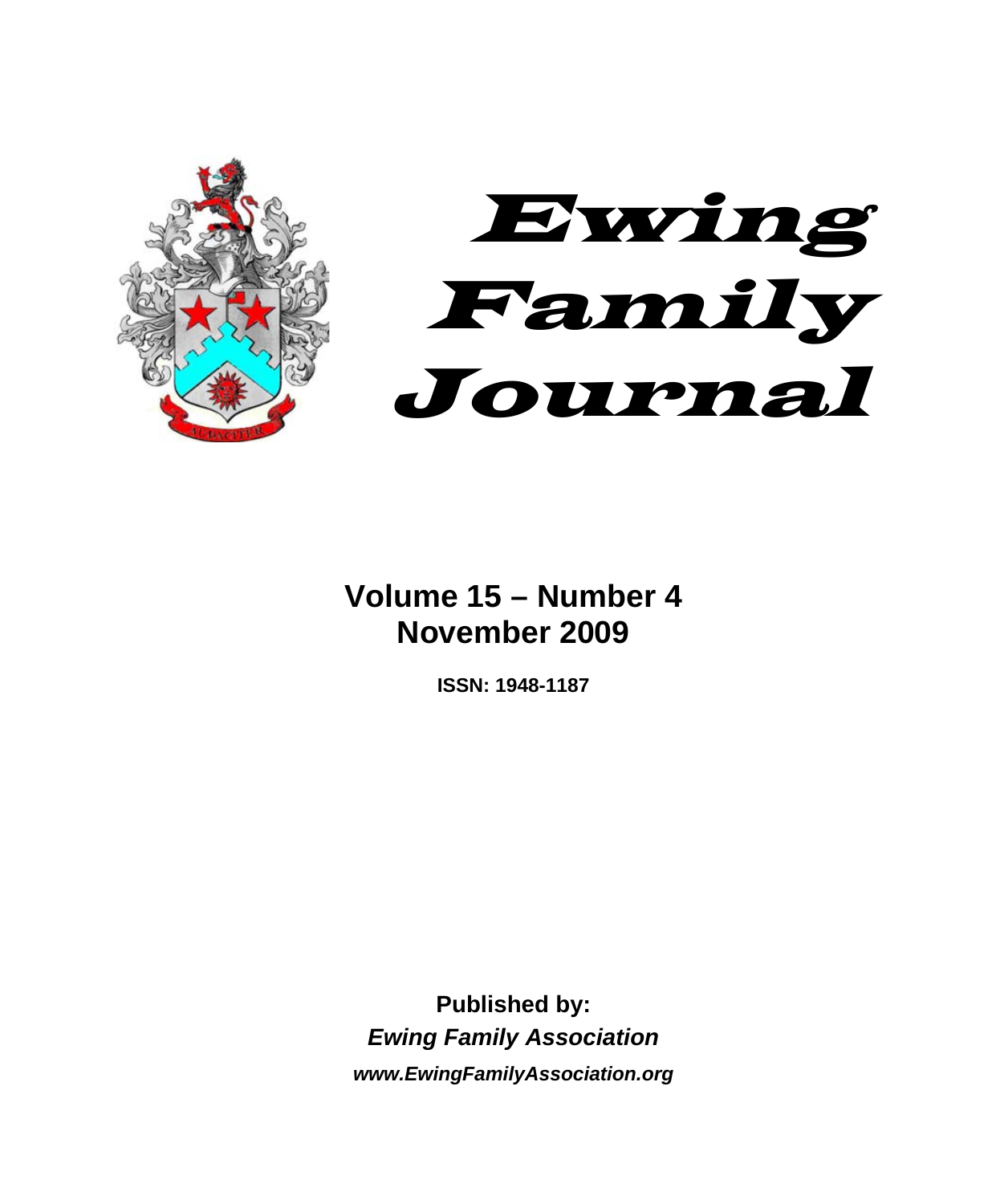# *Ewing Family Association*

17721 Road 123 Cecil, Ohio 45821

#### *www.EwingFamilyAssociation.org*

**CHANCELLOR** David Neal Ewing*DavidEwing93 at gmail dot com*

## **PAST CHANCELLORS**

 2004 - 2006 George William Ewing *GeoEwing at aol dot com* 1998 - 2004 Joseph Neff Ewing Jr. *JoeNEwing at aol dot com* 1995 - 1998 Margaret Ewing Fife 1993 - 1995 Rev. Ellsworth Samuel Ewing

### **OFFICERS**

## **Board Chair Communist Chair Chair Chair Chair Treasurer Secretary**

 James Earl Ewing Jane Ewing Weippert Eleanor Ewing Swineford *jeej at telpage dot net* EwingFamily at windstream dot net louruton at futura dot net

## **BOARD OF DIRECTORS**

 *BKAvery2 at comcast dot net DavidEwing93 at gmail dot com GeoEwing at aol dot com* 

Karen Avery David Neal Ewing George William Ewing

James Earl Ewing, Chair Joseph Neff Ewing Jr.

 *jeej at telpage dot net JoeNEwing at aol dot com* 

*<i>WKEwing at charter dot net* 

Wallace K. Ewing **William Ewing Riddle** Eleanor Ewing Swineford<br>KEwing at charter dot net Riddle at WmERiddle dot com louruton at futura dot net

 Beth Ewing Toscos Jane Ewing Weippert  *1lyngarden at verizon dot net EwingFamily at windstream dot net* 

## **ACTIVITY COORDINATORS**

Betty Ewing Whitmer **Karen Avery** William Ewing Riddle<br>
Reservations at hotmail dot com BKAverv2 at comcast dot net Riddle at WmERiddle dot com

## **Archivist Genealogist Editor and Web Master**

*JEwingSpit at aol dot com BKAvery2 at comcast dot net JCEwin2004 at yahoo dot com*

 *AirReservations at hotmail dot com BKAvery2 at comcast dot net Riddle at WmERiddle dot com* 

## **Current Members New Members Merchandise**

Jill Ewing Spitler Karen Avery John C. Ewin<br>JEwing Spit at aol dot com BKAvery 2 at comcast dot net JCEwin 2004 at yahoo di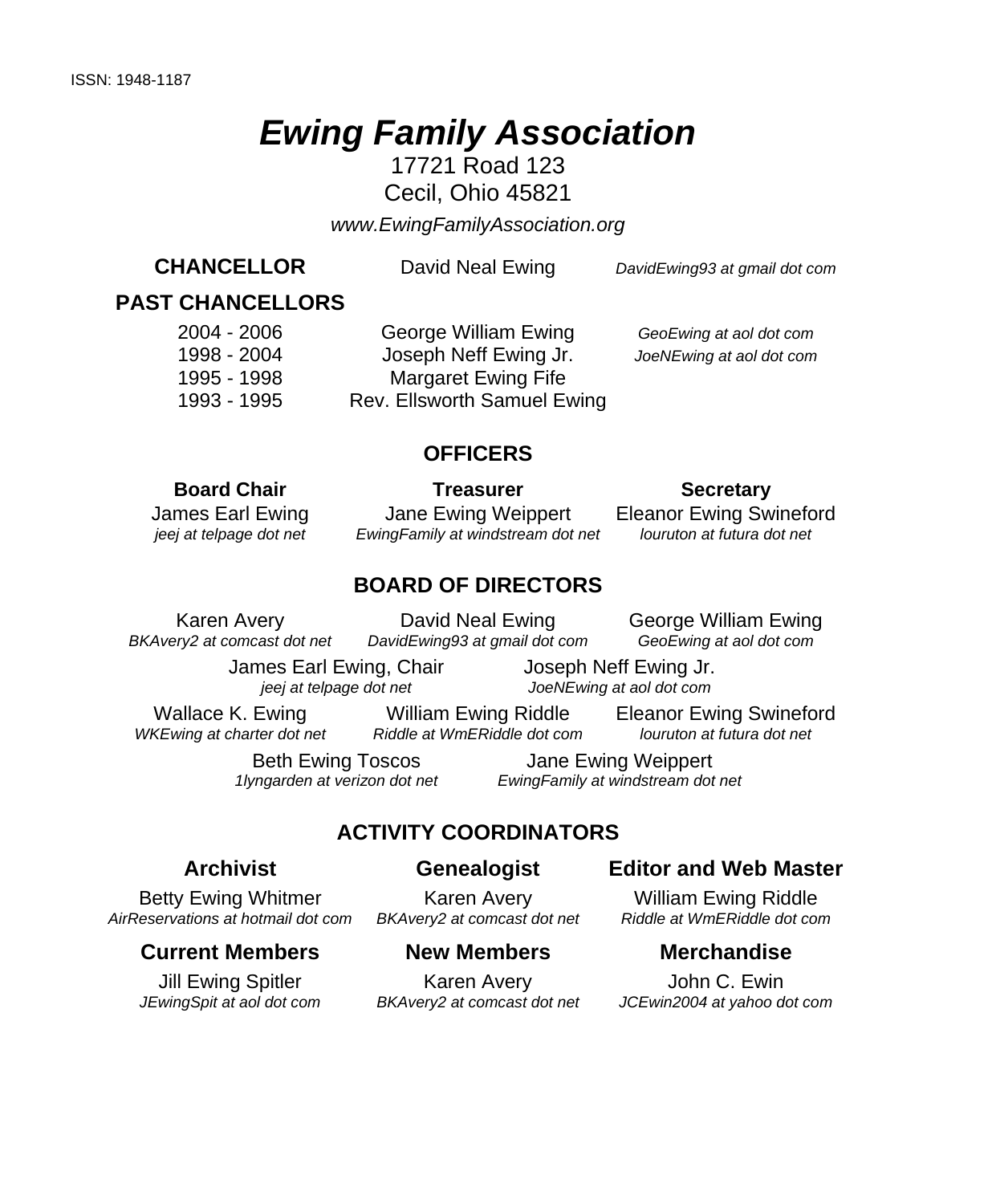

|  |  | Volume 15 |  |
|--|--|-----------|--|
|--|--|-----------|--|

Number 4 November 2009

Published by:

*Ewing Family Association*, 17721 Road 123, Cecil, Ohio 45821. Web Site: *www.EwingFamilyAssociation.org*.

The *Ewing Family Journal* is published quarterly. Members of the *Ewing Family Association* receive the *Journal* as part of their membership. Copies of previous issues are \$5.00 each, and copies of previous volumes are \$20.00 (\$25.00 for overseas mailings). For copies of previous issues or volumes, contact William E. Riddle (+1 505.988.1092, *Riddle at WmERiddle dot com*).

Through 2008, this publication was titled *Journal of Clan Ewing.* The name was changed in January 2009 to reflect the change in the name of the publishing organization from *Clan Ewing in America* to *Ewing Family Association.* 

All contributions are subject to editing. *Ewing Family Association* does not assume liability for statements of fact or opinion by contributors, but proven errors will be corrected. In addition, the opinions of contributors are not necessarily those of *Ewing Family Association* or its officers, board members or activity coordinators.

ISSN: 1948-1187

© 2009, *Ewing Family Association*. All rights reserved.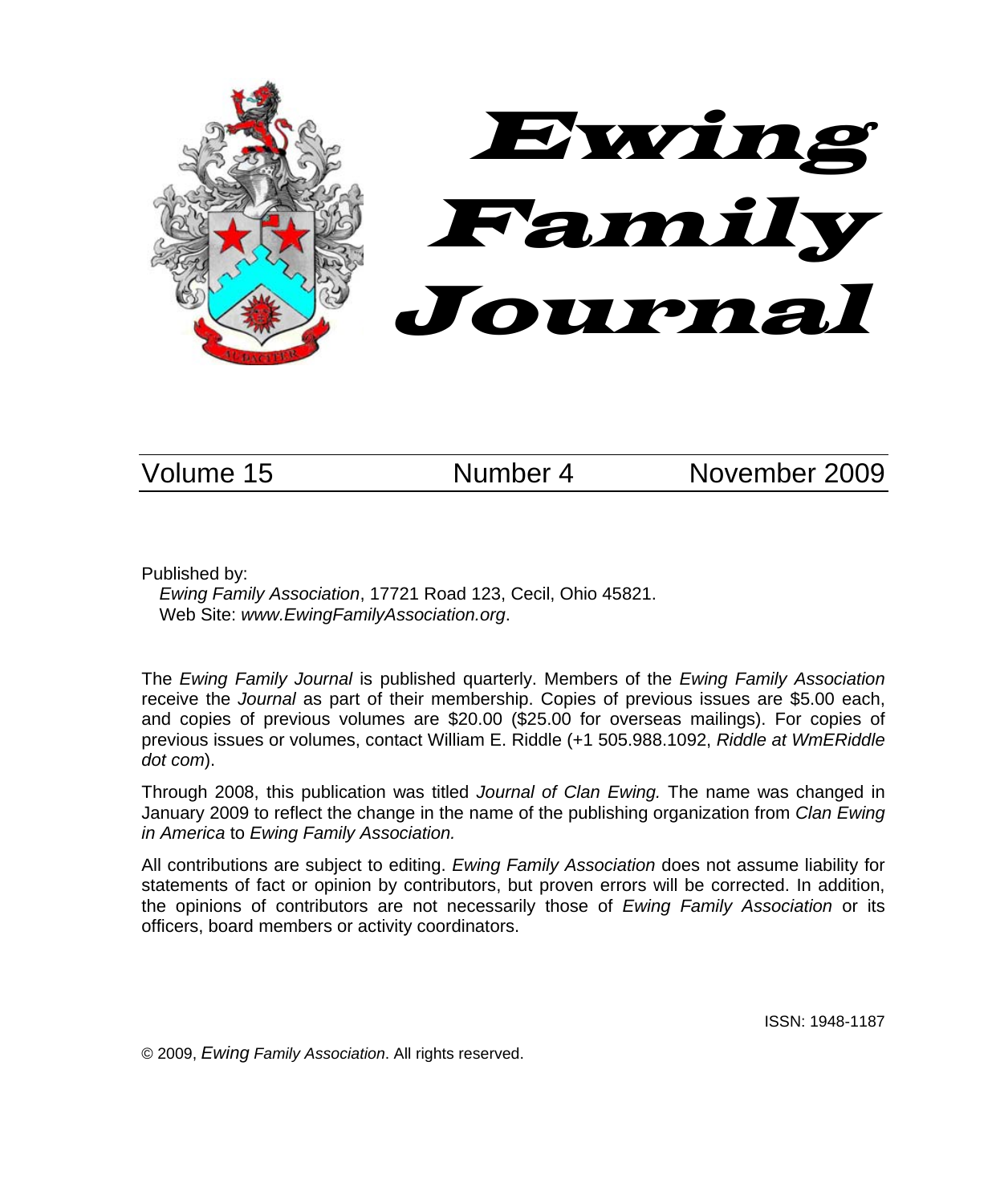# *From the Editor*

#### **William E. Riddle,** *Journal* **Editor (+1 505.988.1092,** *Riddle at WmERiddle dot com***)**

 *The meaning of a word is not as exact as the meaning of a color. Colors and shapes make a more definitive statement than*  words. I am often amazed at the spoken and written word telling me what I have painted. When I was born and where and how I have lived is unimportant. It is what I have done with where I have been that should be of interest. Georgia O'Keeffe, Painter, 1976

I sometimes think that genealogy reports emphasize the information that Georgia O'Keeffe characterizes, in the quote above, as unimportant. Many of the reports that strike me this way focus merely on birth, marriage, death and burial data. Some go only a tad bit farther to provide information about baptisms, residences, occupations, etc.

These reports are, of course, quite important genealogically. They provide the basic individual and family profiles which establish a foundation for more extensive, interesting and valuable genealogy reports. Wouldn't it be nice to have reports with information that Georgia O'Keeffe would find more important; personality- and legacy-oriented ones that describe our ancestors' left-behind 'colors and shapes'. These reports would be more like father-of-thebride, bridesmaid and best-man remarks at a wedding, more like toasts at college-graduation celebrations, and more like funeral eulogies than like the corresponding official records appearing in newspapers and state/church records.

It's possible to prepare such reports when the scope is one-to-two generations back from the current generation. The personality and legacy information can be gathered through oral-history interviews. Yes, this information can be biased, and it can suffer from the faulty memories of the interviewees. But the basic reports, the ones that provide basic facts, can be used to subject the oral history-gathered information to 'sanity' checks.

Can we prepare personality- and legacy-oriented reports for ancestors back three-plus generations? Oral-history interviews are impossible, but I think such reports can nonetheless be prepared. And I am very pleased that this *Journal* issue continues to demonstrate how this can be done by pursuing the following goals:

- Globalize. Thanks to the efforts of Karen Avery, the *Association's* Genealogist, and David Neal Ewing, Administrator of the Ewing Surname Y-DNA Project, the *Ewing Family Association's* membership has been steadily expanding beyond its original focus on immigrant Ewings thought to descend from William of Stirling. This expansion is even starting to include overseas members and project participants. Karen and David have consistently and strongly suggested that new members and participants explain their heritage in *Journal* articles, and I keep pestering the 'newbies' for these articles. This issue contains many articles and items from these newbies. They globalize our collective information about Ewings in the usual sense: expanding it beyond America's boundaries. But they also globalize in another very important sense: They provide information about an increasingly large portion of the Ewing universe. All Ewings share a common heritage. The more *we* know about Ewings at large and how their personalities were influenced by the communities in which they lived, the better *each of us* can understand the personalities of *our* Ewings.
- Personalize. Three of this issue's articles and items Lou Lehmann's first article (page 11), Margrett McCorkle's article (page 56), the item by Mike Ewing and Karen Avery (page87), and the item by Susan Clark and I (page 89) – explicitly include information about the personalities of the individuals they discuss.
- Interpolate. (A highfalutin word for 'reading between the lines'.) We all strive to find primary-source materials birth certificates, wills, deeds, etc. – that prove our ancestors' genealogical facts. What can we do if we can not find this material? Gary Murrell's article (page 1) and Lou Lehmann's second article (page 41) indicate how we can do much better than just guess. These articles demonstrate how we can gather both primary- and secondary-source materials that collectively provide a basis for well-reasoned, but not proven, conclusions (which is, of course, are subject to change when additional information is uncovered).
- Hypothesize: After gathering historical information about the events in, and customs of, the communities, municipalities, counties and counties in which our ancestors lived, we can muse about how our ancestors participated in or were affected by the events of their day. These musings are purely hypothetical and should be identified as such. But they enrich genealogy reports with interesting personality and legacy information. Lou Lehmann's first article (page 11) provides some excellent examples, particularly in the first three subsections.

Enjoy, as always! And please let me know your thoughts about seeking these goals.

*Wm E. Riddle*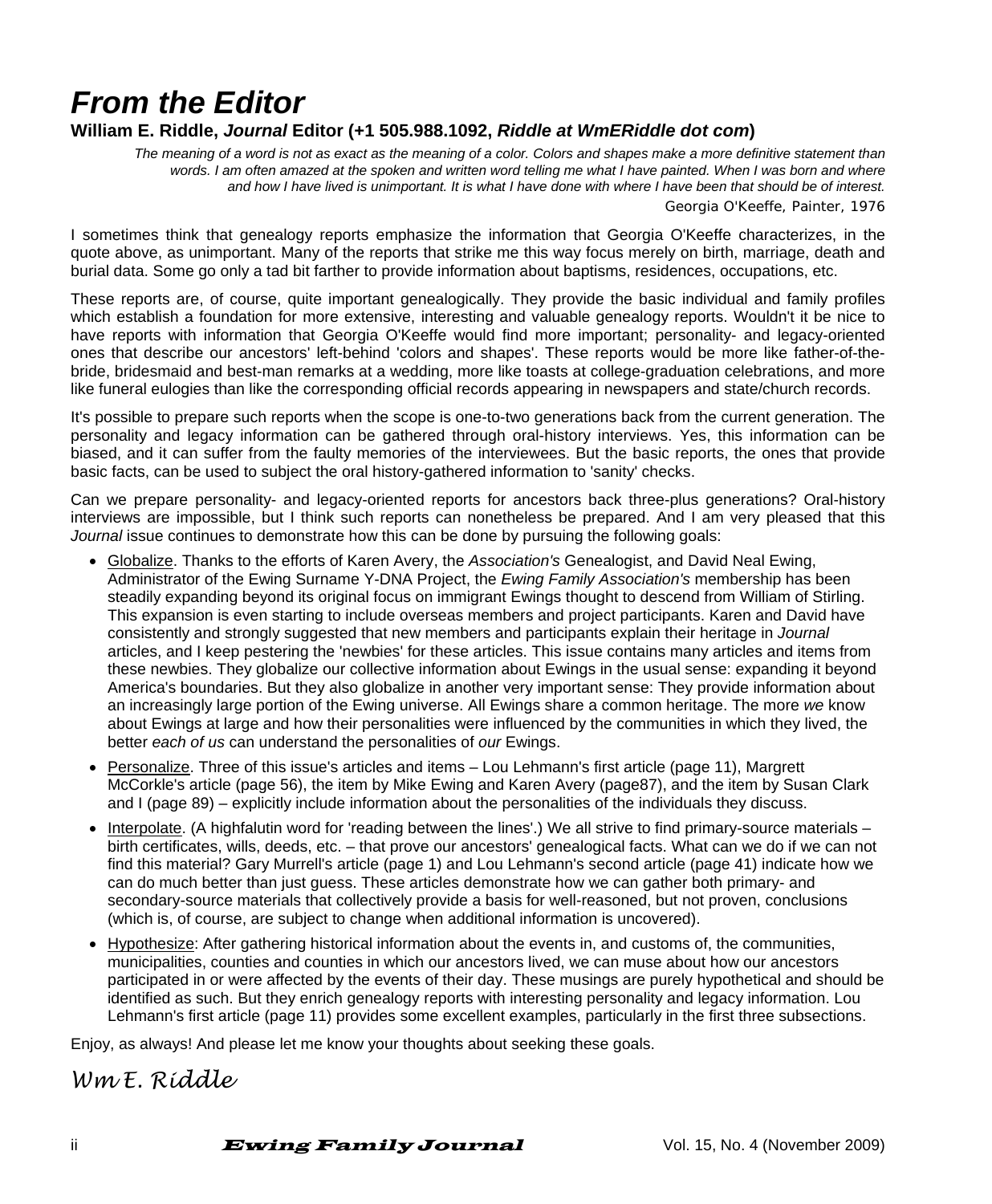# **Ewing Family Journal**

#### Volume 15 Number 4 November 2009

# 

# **CONTRIBUTIONS**

| Margaret and Anne Ewing of Rowan County, North Carolina: Sisters of Nathaniel Ewing (1747-1822) 1 |  |
|---------------------------------------------------------------------------------------------------|--|
|                                                                                                   |  |
|                                                                                                   |  |
|                                                                                                   |  |
|                                                                                                   |  |
|                                                                                                   |  |
|                                                                                                   |  |
|                                                                                                   |  |
|                                                                                                   |  |
|                                                                                                   |  |
|                                                                                                   |  |
|                                                                                                   |  |
|                                                                                                   |  |
|                                                                                                   |  |
|                                                                                                   |  |
|                                                                                                   |  |
|                                                                                                   |  |
|                                                                                                   |  |
|                                                                                                   |  |
|                                                                                                   |  |
|                                                                                                   |  |
|                                                                                                   |  |
|                                                                                                   |  |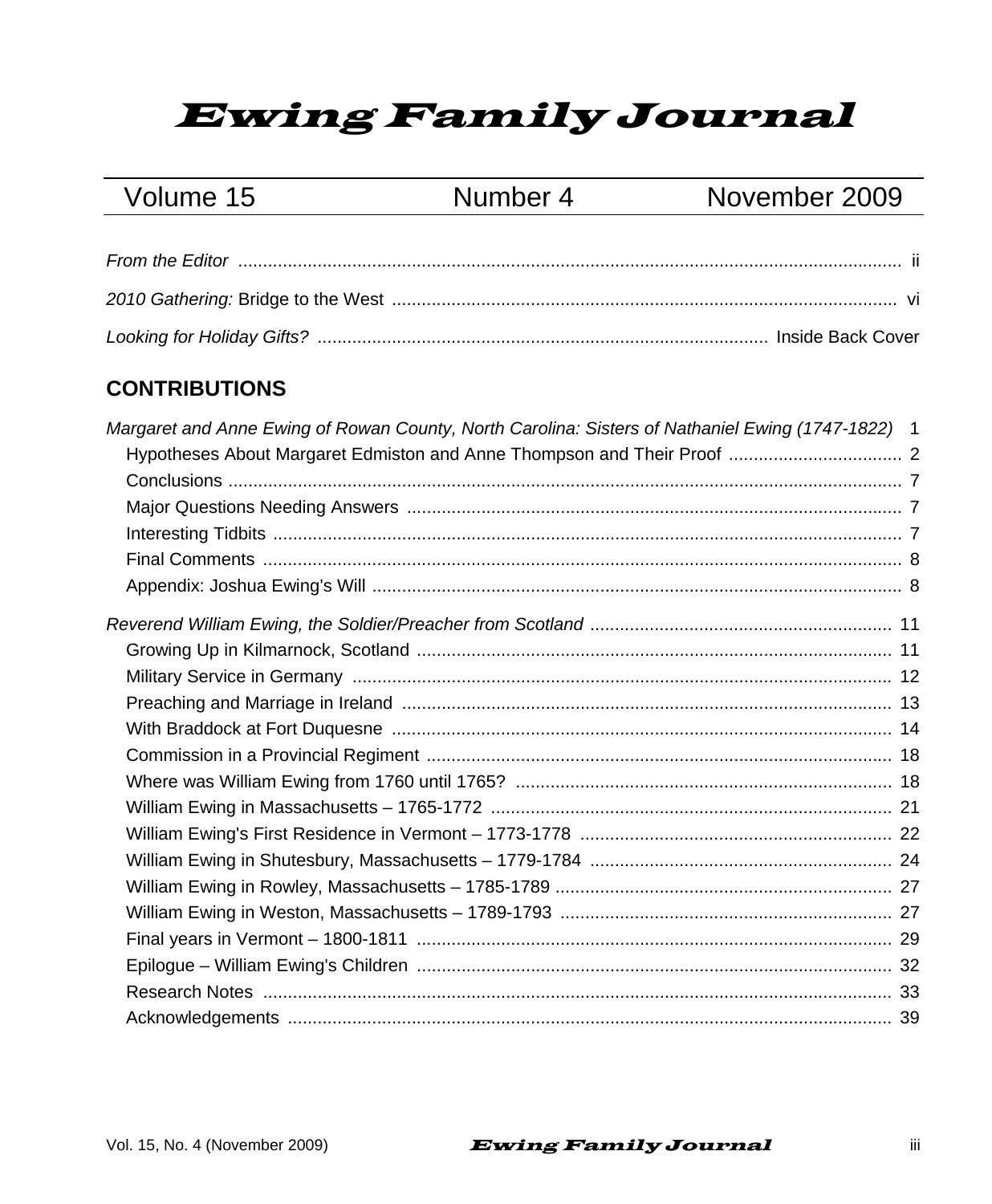| William Ewing, Soldier/Preacher, and his Certain, Almost Certain, Probable and Possible Children  41 |  |
|------------------------------------------------------------------------------------------------------|--|
|                                                                                                      |  |
|                                                                                                      |  |
|                                                                                                      |  |
|                                                                                                      |  |
|                                                                                                      |  |
|                                                                                                      |  |
|                                                                                                      |  |
|                                                                                                      |  |
|                                                                                                      |  |
|                                                                                                      |  |
|                                                                                                      |  |
|                                                                                                      |  |
|                                                                                                      |  |
|                                                                                                      |  |
|                                                                                                      |  |
|                                                                                                      |  |
|                                                                                                      |  |
|                                                                                                      |  |
|                                                                                                      |  |
|                                                                                                      |  |
|                                                                                                      |  |
|                                                                                                      |  |
|                                                                                                      |  |
|                                                                                                      |  |
|                                                                                                      |  |
|                                                                                                      |  |
|                                                                                                      |  |
|                                                                                                      |  |
|                                                                                                      |  |
|                                                                                                      |  |
|                                                                                                      |  |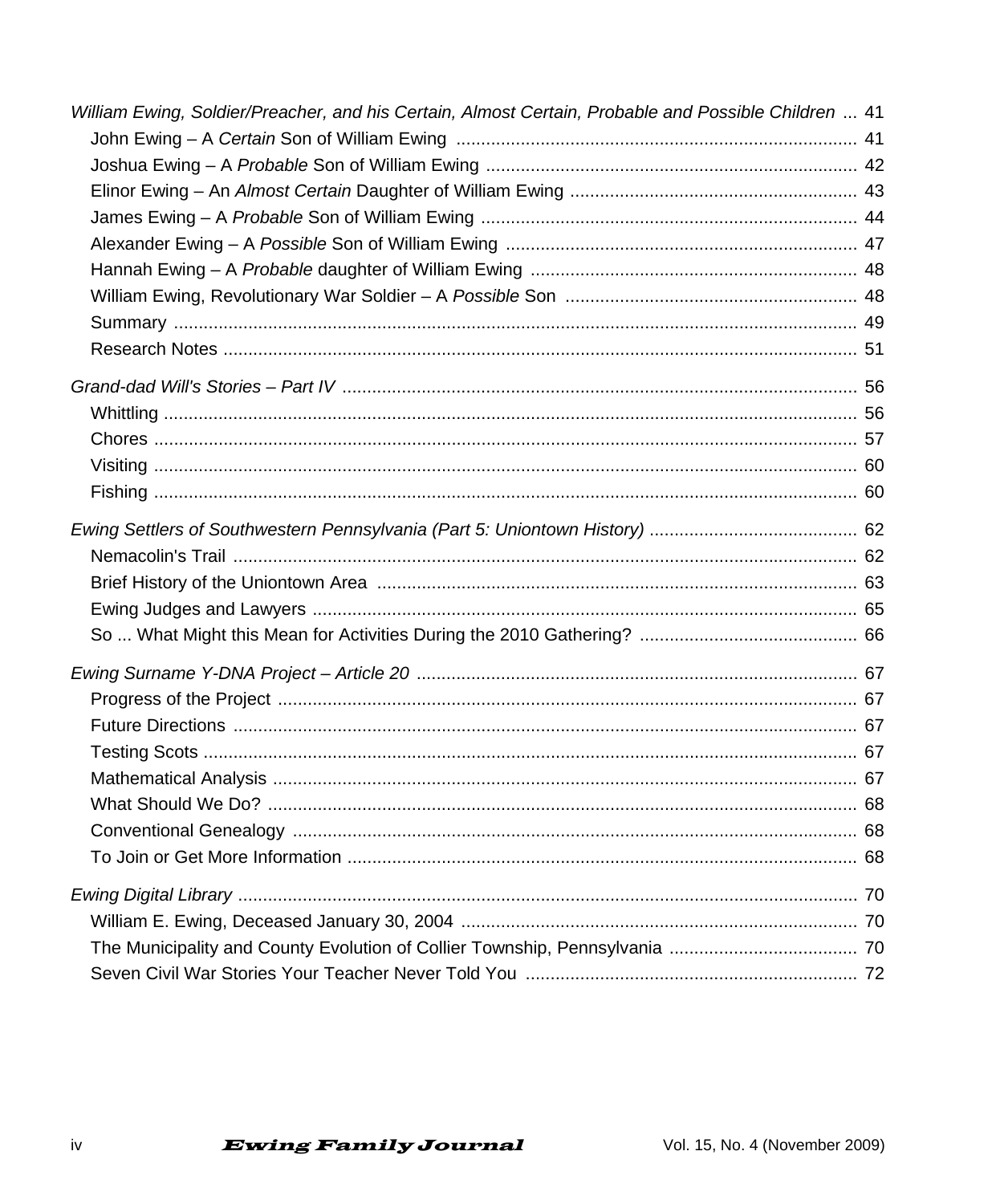# **CHANCELLOR / OFFICER / COORDINATOR MESSAGES**

# **NEWS AND NOTES**

# **INDICES**

| Index for this Issue |
|----------------------|
|----------------------|

# **ON THE LIGHTER SIDE ...**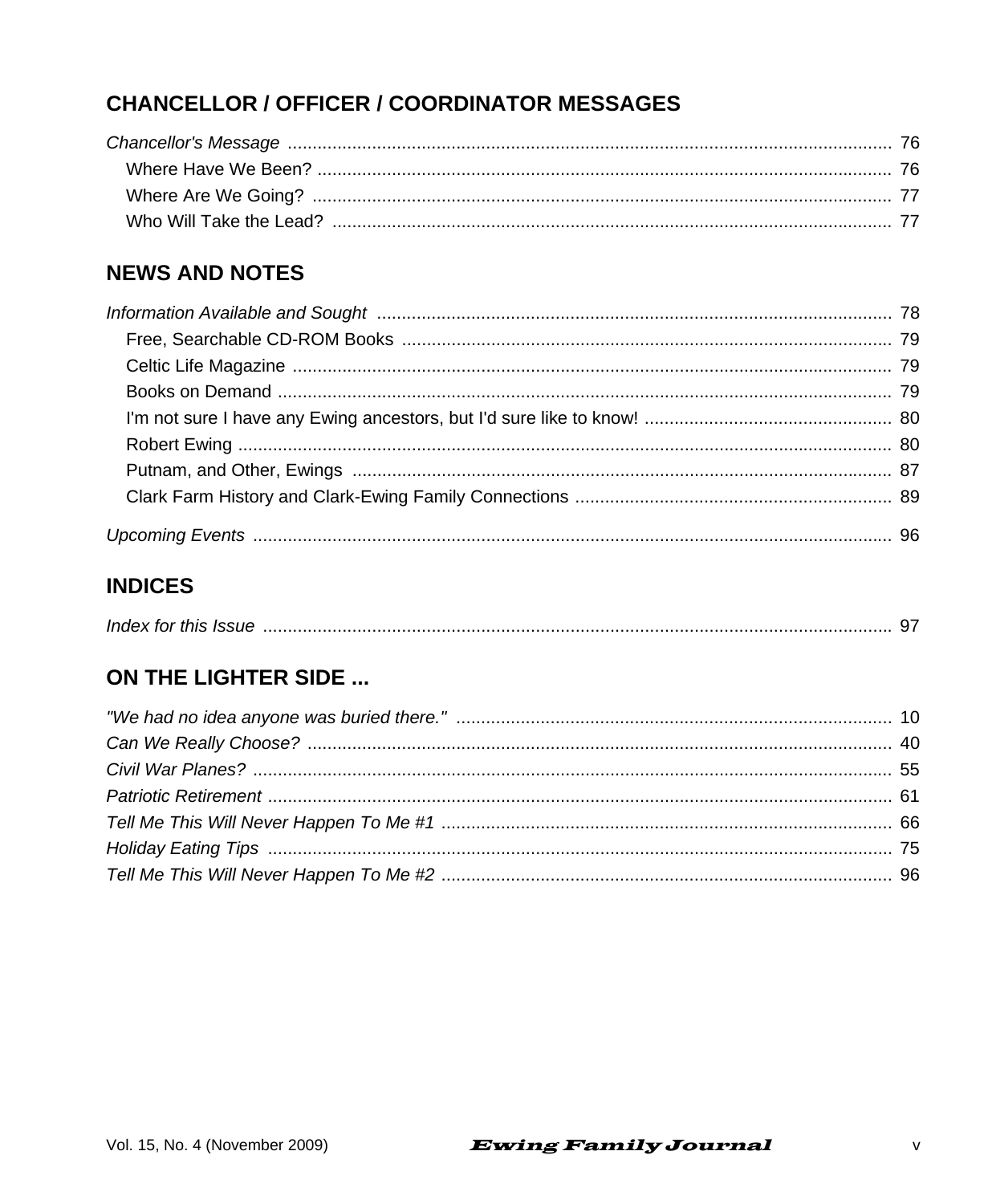# *Bridge to the West*

Eleventh Gathering of the *Ewing Family Association* 

# Summit Inn, Uniontown, Pennsylvania 23-26 September 2010



© World of Stock

The eleventh gathering of *the Ewing Family Association* will be held at the elegant, historic *Summit Inn* in Uniontown, Pennsylvania, in the Fall of 2010. Pittsburgh lies at the confluence of three rivers: the Allegheny, the Monongahela and the Ohio. Pittsburgh is popularly known as the *City of Bridges* because of the dozen-plus bridges that span the rivers to link the city's neighborhoods.

Ewing-genealogy speaking, the Pittsburgh area was both a target for Ewings migrating to the frontier in the mid-tolate-1770s and a doorway — a bridge — for many Ewings who used their Pittsburgh-area relatives as steppingstones to Ohio, Kentucky, Tennessee and other farther-west parts of America.

The earliest migrants to the Pittsburgh area, around 1730, were trappers and traders who came to the area during the time that the French claimed sovereignty. There is only anecdotal evidence that Ewings were among them. After the 1763 end of the French and Indian War, the British were responsible for the land west of the Allegheny Mountains. American Indians resisted this change from one foreign 'conqueror' nation to another – from the French to the British – leading to Pontiac's Rebellion during the first three-quarters of 1763.

With the settling of Pontiac's Rebellion, two things were true. For one, settlement was a bit safer. For two, the British decided that settlement was still so dangerous that they could not (because of severely diminished resources) assure safety and declared that settlement was prohibited in the 'Indian Land' lying west of the Alleghenies. It was not until 1769 that this land was officially opened for settlement.

Many of the Scots-Irish in the Upper Chesapeake Bay area were of a somewhat different mind. They had supported the British in the French and Indian War, they had received little (hardly any) compensation for this support, and they had (in their mind) won the western areas as the spoils of war. Net sum: they felt they had the right to settle this area. As a result, Ewings (among many others) settled the Redstone and Uniontown areas in (now) Fayette County, southeast of Pittsburgh, in the early-to-mid-1760s. Soon afterward, several descendants of James Ewing of Inch settled the (now) Robinson and Collier Township areas of Allegheny County, Pennsylvania, starting around 1770.

Many cousins, nephews, etc. followed their relatives to the Pittsburgh area. Some settled and stayed. Some moved on further west, accompanied by Pittsburgh relatives who found the opportunities in the Pittsburgh area to be limited and went west to better their lives. The 'followers' left genealogical records which have survived in the Pittsburgh area's Census Records and its Will, Land Transfer, Church, etc. records.

Please **plan ahead** and look to the 2010 Gathering in the Uniontown, Pennsylvania, area as a way to discover new information, and confirm your suppositions, about your late-1770 and early-1800 ancestors.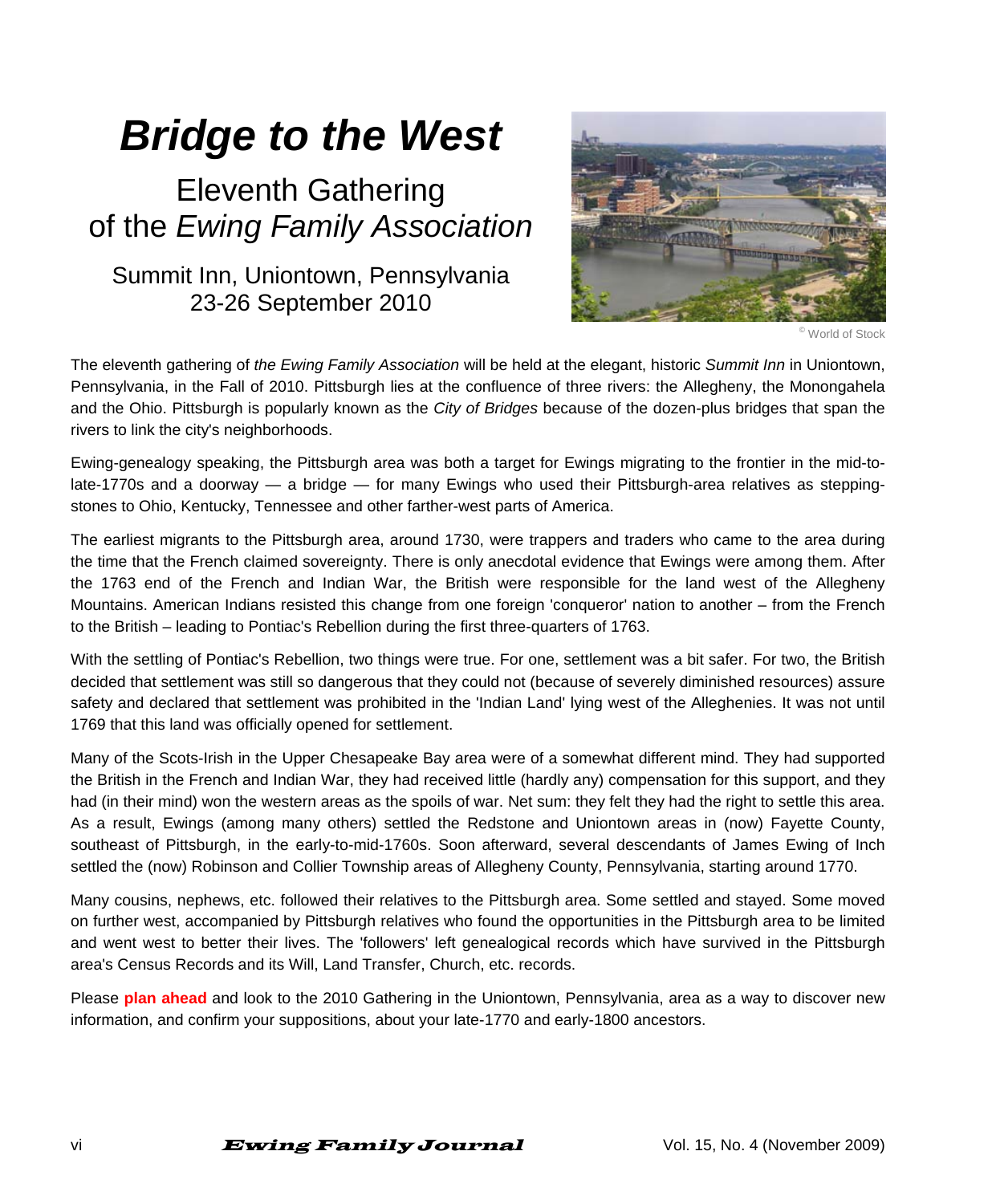l

# *Margaret and Anne Ewing of Rowan County, North Carolina: Sisters of Nathaniel Ewing (1747-1822)*

**Gary A. Murrell (+1 405.570.5052,** *GaryMurrell at yahoo dot com***)** 

Over the years, many Ewing researchers have investigated the earliest Ewings in America. Among those early Ewings is one Joshua Ewing, son of William Ewing (born about 1660 in Scotland) and his second wife (name unknown). This Joshua Ewing was born about 1704 in Ulster, Ireland, and died in August 1753 in Cecil County, Maryland, leaving a family and a will. In his will, Joshua names his wife, Jane (Patton), a married daughter, Catherine, and four sons, Patrick, Robert, Samuel and Nathaniel. No other children are mentioned. Patrick, identified as his oldest son, is named co-executor along with Joshua's wife Jane. $^\mathrm{1}$ 

Several researchers have also included a second daughter, Margaret, as a child of Joshua even though she is not named in the will. Based on an uncorroborated entry in the LDS's IGI file, this Margaret was a daughter of Joshua and Jane and was supposedly born in 1730. Some say she died by 1753 which was the reason she was missing from the list of heirs. Another school of thought is that she was born and died in 1730. If this is the case, her existence certainly does not preclude there being another Margaret born to this family in later years. Such was the case with my Thompson family with a daughter named Elizabeth who died in infancy with her given name being 'reused' for a later-born child.

I have recently found new evidence that needs to be considered to create a coherent body of knowledge concerning this family. It is predicated on something that I cannot substantiate but has received widespread acceptance among Ewing historians. This evidence says that the Nathaniel named among the sons of Joshua of Cecil County is the same person who married Rebecca Osborne, daughter of Alexander Osborne, of Rowan and Iredell Counties in North Carolina. If this is the case, then I am suggesting here that Joshua had two daughters not named in his will. Their names are Margaret Ewing and Anne Ewing; they are the focus of this article.

My great-great-great-great-grandmother, Margaret Edmiston (c1743-1807), was born, I believe, Margaret Ewing. She married James Edmiston about 1765, but the marriage record has never been found. Nor have the parents of James Edmiston (c1740-1803) been identified. I will make the case here that I believe her maiden name was Ewing and that she was the sister of Nathaniel and Anne. From 1778 to 1803, James and Margaret Edmiston lived in Burke County, North Carolina. One of their children was a son named Moses James Edmiston who I will discuss below.

Another great-great-great-great-grandmother of mine, Anne Thompson (1745-1815), was born Anne Ewing and married John Thompson in 1767 as recorded in Rowan County, North Carolina. We know that Anne's maiden name was Ewing. When they were married, they were living in the Davidson Creek area of what was later to become Iredell County, North Carolina. They were documented in this area in the 1768 Rowan County Tax List prepared by John Brevard. In 1769, John and Anne (Ewing) Thompson moved a few miles south to what would later become York County, South Carolina. Here they brought into the world a set of twins, Nathaniel Thompson and Mary Ann Thompson, followed by seven other children.

<sup>&</sup>lt;sup>1</sup> A transcription of the will appears in the section, below, titled *Appendix: Joshua Ewing's Will*.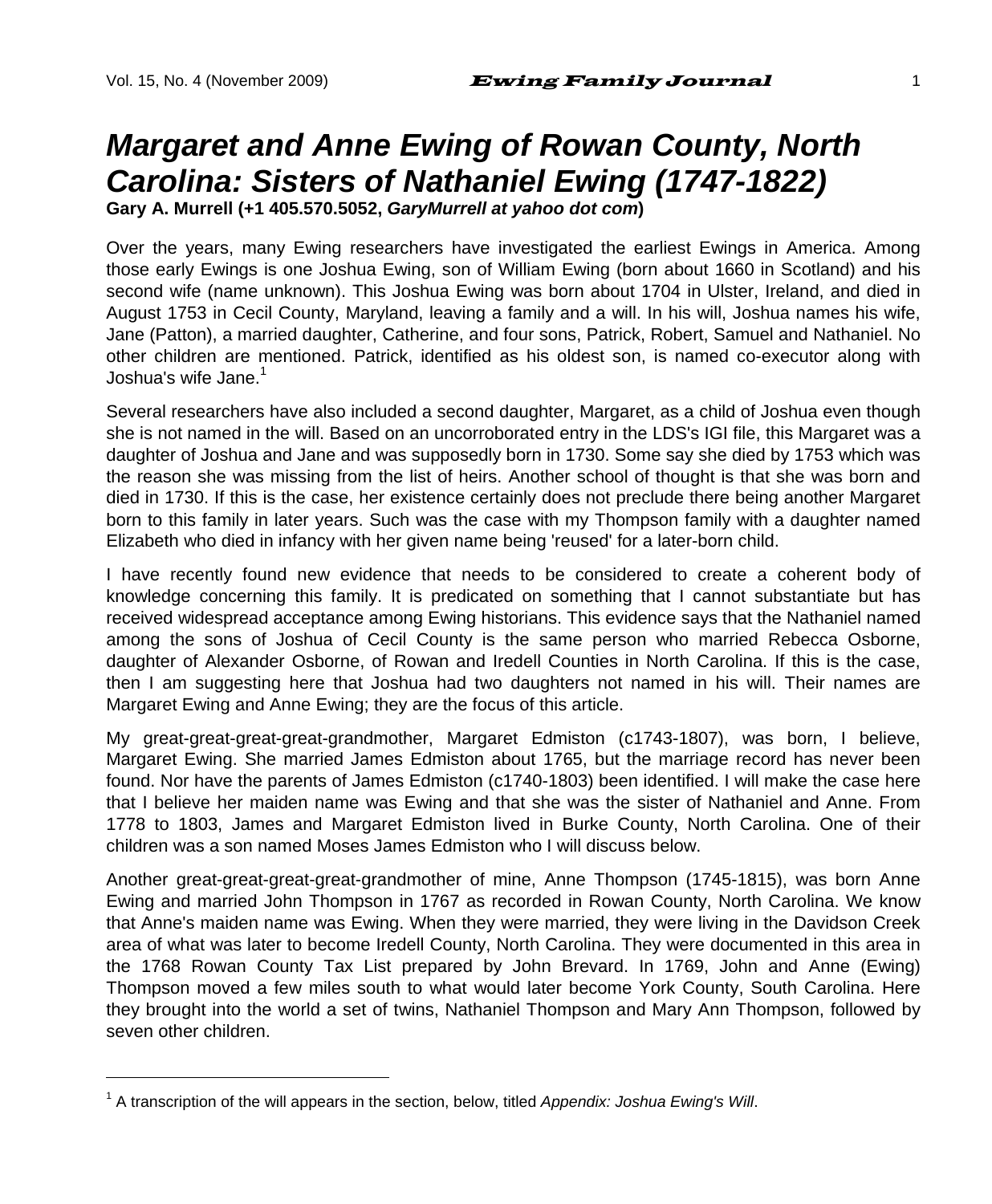In 1793, there was a marriage that is recorded in the family Bible, but not found in any marriage book, between Moses James Edmiston and Mary Ann Thompson. I descend from this Moses James and Mary Ann; hence their mothers are both great-great-great-great-grandmothers of mine. In searching for the maiden name of my great-great-great-great-grandmother Margaret, I made some discoveries that made me come to the realization that Margaret and Anne were sisters, and that their brother was Nathaniel Ewing, husband of Rebecca Osborne. That would mean that Moses James Edmiston and Mary Ann Thompson, who married in 1793, were first cousins. But marriages between cousins were not at all uncommon in those days.

This article presents a number of hypotheses that lead me to the conclusion that Nathaniel, Margaret and Anne were siblings and most probably the children of the Joshua Ewing of Cecil County, Maryland, who died in August 1753. The intent of this article is to present and prove these hypotheses. The pedigree appearing on the facing page will hopefully help readers follow my discussion.

# **Hypotheses About Margaret Edmiston and Anne Thompson and Their Proof**

### **1. Nathaniel was Anne (Ewing) Thompson's brother.**

In the 1768 Rowan County, North Carolina, tax list in John Brevard's district (which would later become southern Iredell County), Nathaniel Ewing, future husband of Rebecca Osborne, is listed as living in the household of one of two John Thompson families appearing in the tax list. Nathaniel would have been age sixteen or older in order to be listed. Nathaniel married Rebecca Osborne about two years later – about 1770. We know that the John Thompson with whom Nathaniel lived is the same person as Anne Ewing's husband, as his mother's second husband, Andrew Simeral, is a neighbor in the tax list.

This suggests that Nathaniel was living with his sister, Anne (Ewing) Thompson (age about twenty-three in 1768), who was the wife of John Thompson, later of York County, South Carolina. Nathaniel was the 'baby' of the Joshua Ewing family and probably the last to marry. There is some disagreement over Nathaniel's birth year. Some claim February 1741. Others cite 1742, and still others, 1747.<sup>2</sup> A 1747 birth year would have him being about twenty-one years old at the time of the 1768 Rowan Tax List. Whether twenty-one or twenty-seven, he was single and living with his twenty-three-year old sister, Anne, in the 1768 household of John Thompson.

### **2. Moses James Edmiston and Mary Ann Thompson knew each other** *only* **because they were first cousins.**

Mary Ann Thompson was born and raised in York County, South Carolina, just a few miles south of today's Charlotte, North Carolina. Moses James Edmiston was raised along the upper reaches of the Catawba River in Burke County, North Carolina. They married in 1793. It is not known where they were married, but it was most likely in the county of the bride's residence, York County, South Carolina.

This leads to the question: How did they come to know each other? They were raised about a hundred miles apart. In the 1790s travel was difficult, and people did not court across long distances. There is no known reason for Moses James Edmiston of Burke County, North Carolina, to have met Mary Ann

 $2$  This is further discussed in the following material.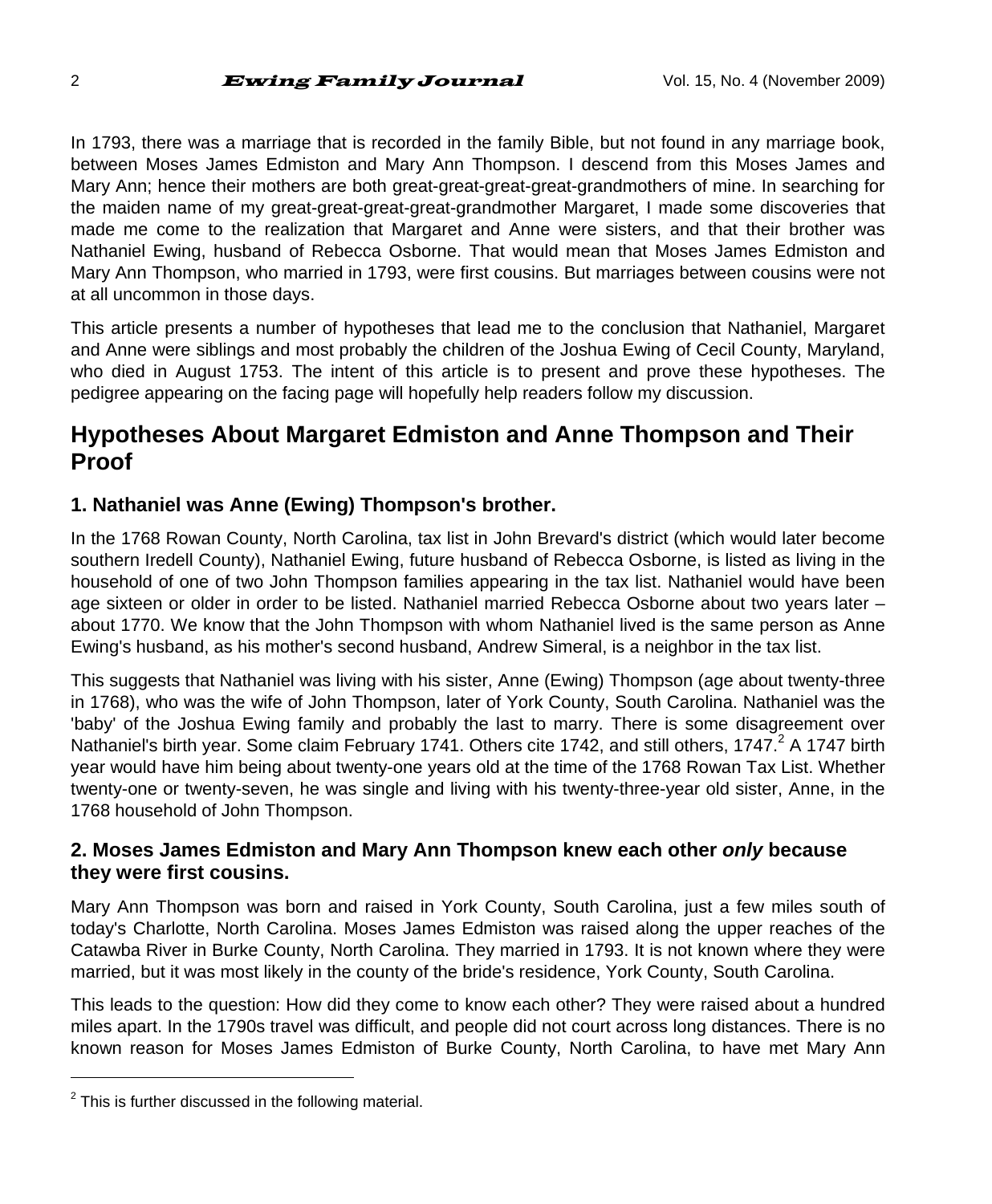| Chart no.                                                               |                                   |                                   |
|-------------------------------------------------------------------------|-----------------------------------|-----------------------------------|
| No. 1 on this chart is the same as no. on chart no.                     |                                   | 8                                 |
|                                                                         |                                   | b:                                |
|                                                                         |                                   | p:<br>m:                          |
|                                                                         | <b>4 James EDMISTON Sr.</b>       | p:                                |
|                                                                         | b: about 1740                     | d:                                |
|                                                                         | p:                                | p:                                |
|                                                                         | $m$ :                             |                                   |
|                                                                         | p:                                | 9                                 |
|                                                                         | d: 1803                           | $\overline{b}$ :                  |
|                                                                         | p: Burke Co., NC                  | p:                                |
|                                                                         |                                   | d:                                |
| 2 Moses James EDMISTON                                                  |                                   | p:                                |
| b: 2 March 1770<br>p: Virginia or North Carolina<br>m: 21 November 1793 |                                   |                                   |
|                                                                         |                                   |                                   |
|                                                                         |                                   |                                   |
| p: prob York Co., SC                                                    |                                   | 10 Joshua Ewing                   |
| d: before 16 August 1845                                                |                                   | b: about 1704                     |
| p: Washington Co., AR                                                   |                                   | p: Ireland (now Northern Ireland) |
|                                                                         |                                   | $m$ :                             |
|                                                                         | 5 Margaret Ewing                  | p:                                |
|                                                                         | <b>b</b> : prob between 1740/1745 | d: 9 August 1753                  |
|                                                                         | p:                                | p: Cecil Co., MD                  |
|                                                                         | d: after March 1807               |                                   |
|                                                                         | p: Iredell Co. NC                 | 11 Jane Patton                    |
| 1 John Thompson EDMISTON                                                |                                   | b:                                |
|                                                                         |                                   | p:                                |
| b: 14 May 1799                                                          |                                   | d:                                |
| p: Buncombe Co., NC<br>m: 15 November 1821                              |                                   | p:                                |
|                                                                         |                                   |                                   |
| p: Clark Co., AR                                                        |                                   |                                   |
| d: 4 October 1846                                                       |                                   | <b>12 Moses THOMPSON</b>          |
| p: Washington Co., AR                                                   |                                   | b:                                |
| sp: Rebecca MOORE                                                       |                                   | p:                                |
|                                                                         |                                   | $m$ :                             |
|                                                                         | 6 John THOMPSON Sr.               | p:                                |
|                                                                         | b: 1743                           | d: 1745                           |
|                                                                         | p:                                | p: Chester Co., PA                |
|                                                                         | m: 24 September 1767              |                                   |
|                                                                         | p: Rowan Co., NC                  | 13 Mary Sheldon (Shelton)         |
|                                                                         | d: 24 November 1795               | b:                                |
|                                                                         | p: York Co., SC                   | p:                                |
|                                                                         |                                   | d: after 1773                     |
| 3 Mary Ann THOMPSON                                                     |                                   | p:                                |
| b: 16 June 1769                                                         |                                   |                                   |
| p: NC (now York Co., SC)                                                |                                   |                                   |
| d: about 2 May 1854                                                     |                                   |                                   |
| p: Washington Co., AR                                                   |                                   | 14 Joshua Ewing                   |
|                                                                         |                                   | b: about 1704                     |
|                                                                         |                                   | p: Ireland (now Northern Ireland) |
|                                                                         | 7 Anne Ewing                      | $m$ :                             |
|                                                                         |                                   | p:                                |
|                                                                         | b: 1745                           | d: 9 August 1753                  |
|                                                                         | p:                                | p: CecilCo., MD                   |
|                                                                         | $d$ : 7 January 1815              | <b>15 Jane Patton</b>             |
|                                                                         | p: York Co., SC                   | b:                                |
|                                                                         |                                   | p:                                |
| Prepared 3 May 2009 by:                                                 |                                   | d:                                |
| <b>Gary Murrell</b>                                                     |                                   | p:                                |
| 3512 Yellow Sky Circle                                                  |                                   |                                   |
| <b>Edmond, OK 73013</b>                                                 |                                   |                                   |
|                                                                         |                                   |                                   |
| 405-341-1610                                                            |                                   |                                   |
|                                                                         |                                   |                                   |

 $\overline{1}$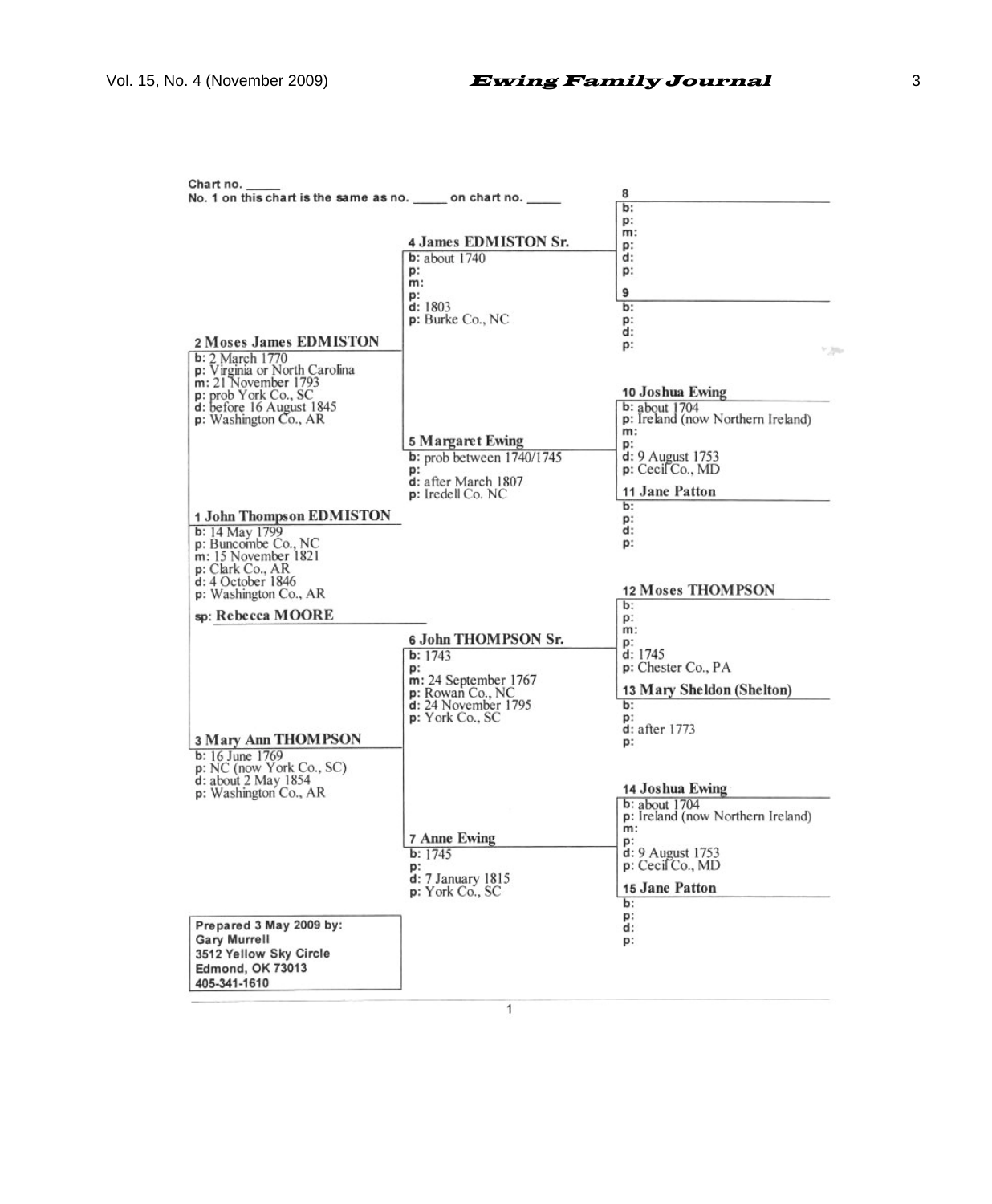#### 4 **Ewing Family Journal**  $\vee$  15, No. 4 (November 2009)

Thompson of York County, South Carolina, other than through common Ewing relatives. Their mothers being sisters is a most plausible, even compelling, reason for this couple to meet, court and marry.

#### **3. James Edmiston and Nathaniel Ewing were relatives or good friends.**

There is a recorded land sale made by Nathaniel Ewing in 1777 in Rowan County. One of the two witnesses to the transaction was James Edmiston, father of Moses James Edmiston. There was always good reason to name a relative (blood or in-law) as a witness to a deed recording.

This land was next to the land of Samuel Baker on Davidson's Creek in what would become Iredell County in 1788.

### **4. James Edmiston and John Thompson were linked by George Davidson.**

George Davidson was the bondsman (best man) for the marriage of John Thompson and Anne Ewing in 1767 in Rowan County.

George Davidson and James Edmiston later lived near each other in Burke County as evidenced by a group of men living near the upper stretches of the Catawba River petitioning the court on January 29, 1792, with George Davidson's and James Edmiston's names adjacent to each other in the document. On January 3, 1793, the court ordered a new road from an 'Old Fort' to Mumford's Cove, both in Burke County. Both of these men were among those ordered to participate.

James Edmiston's first property deed in Burke County in 1778 describes his property as being next to the property of George Davidson. Obviously a friend and neighbor of James Edmiston, and the equivalent of best man for John Thompson (husband of Anne Ewing), George Davidson is an undeniable link between James Edmiston and John Thompson, whose wives I am suggesting were sisters. The James Edmiston and George Davidson families probably migrated together from Iredell County to Burke County in late 1777 or early 1778, and settled next door to each other on the upper Catawba River.

### **5. Margaret Edmiston's will names Adlai Ewing, Nathaniel's son, as an Executor.**

Perhaps the most striking evidence of Margaret being related to the Ewing family is the fact that after her husband, James Edmiston, died in Burke County in 1803, she moved to Iredell County just to the east of Burke County, where she made a will, dated 1807, with her son Samuel Edmiston listed as coexecutor along with Adlai Ewing. Adlai is known to be the son of Nathaniel and Rebecca (Osborne) Ewing of Iredell County. Nathaniel named his son, Adlai, after his wife's uncle, Adlai Osborne.

Margaret Edmiston no doubt moved to Iredell County between 1803 and 1807 to be near her brother Nathaniel Ewing and his family after the death of her husband. We know that all of Margaret's children had gone west, and were no longer in or near North Carolina, or were deceased by 1807. Except, that is, for sons George and Samuel. The whereabouts of George in 1807 is not known. Samuel must have been close enough to serve as a co-executor. Nathaniel Ewing, her supposed brother, was known to be in Iredell County at this time, along with his son Adlai. They are in the 1810 census of Iredell County.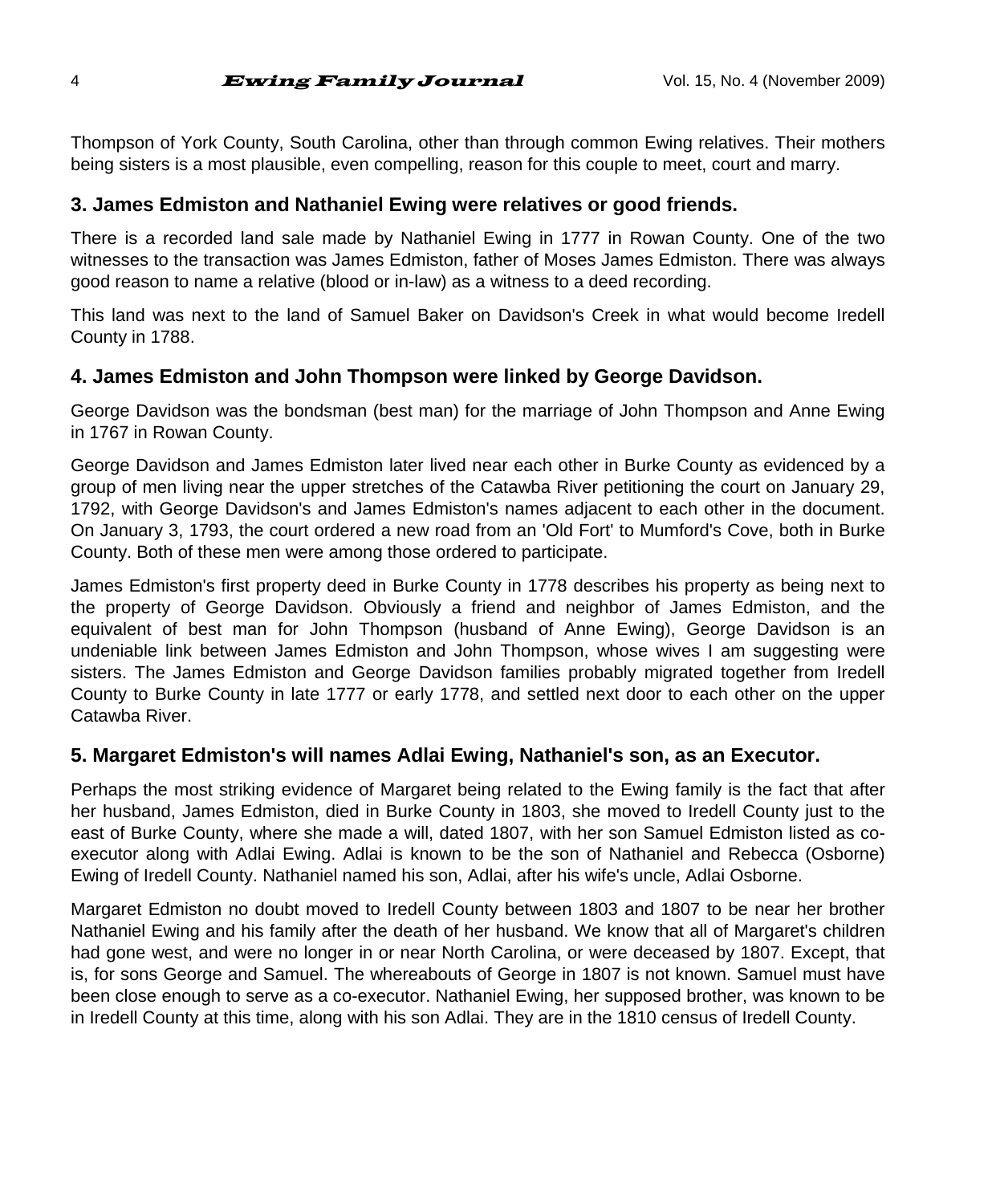In support of all of this, Margaret's will reads as follows:

Margaret Edmiston, Iredell County, North Carolina

In the name of God Amen. I Margaret Edmonston widow of the County of Iredell & State of No. Carolina, being week of body but of perfect mind & memery & calling to mind my mortallity knowing that it is appointed to all once to die & therefore I do make & ordan this as my last Will & Testamont. Viz first I recommend my soul into the hands of Almighty God and my body to recceive a Christian Burial & that at the discretion of my Executor. 2nd., I leave & bequeath to my son Saml one bay mare & saddle, beads & bead Clothes & all my wearing Clothes & Cupboard & Kitchon furniture. 3rd. I also leave to my daughter Molly Anny likewise to my sons James & George Edmonston each & every one the sum of 5 Shillings. I leave my Son Samuel Edmonston & Adlai Ewing as the executors of this my last will and testomont and I do thereby disallow revoke & Disanul all & every other former Testaments wills legalies & Executon by me in any Wise beforenamed Ratifying & confirming this & no other in [illegible] whereof I have hereunto set my Hand and affictst my Seal the 20th March 1807. Margaret Edmonston (mark) Teste John Walls Jurat.

### **6. Blount County, Tennessee, marriages link Margaret Edmiston to Ewings.**

The bondsman for the marriage of Margaret's son, James Edmiston, Jr., in 1797 to Agnes Alexander in Blount County, Tennessee, was James Ewing, Sr. (1766-1856), son of Alexander Ewing (c1733-1826) and Rachel Margaret Ewing (this was both her married and maiden name).

A year later in the same county this same James Ewing married Mary Thompson (no known relation), and James Edmiston was his bondsman. This James Ewing is known to be the first cousin once removed of Nathaniel Ewing. If Margaret, James Edmiston Jr.'s mother, is indeed a sister of Nathaniel Ewing, then James Edmiston, Jr. and James Ewing, both of Blount County, Tennessee, are doubly second cousins, as the ancestry of this James Ewing of Blount is well-documented.

### **7. Given names of Margaret Edmiston's descendants show many Ewing names.**

David Crawford Edmiston, son of David Edmiston and grandson of James and Margaret Edmiston, named one of his children Elizabeth Ewing Edmiston. Many of his other children carry middle names of known surnames in the family tree, for example, White, Henderson and Brevard. As David Edmiston was a brother of Moses James, his son David Crawford was not a descendant of Anne (Ewing) Thompson, so he did not get the Ewing name from her.

In addition, at least two other descendants of David Edmiston carried middle names of Euwin, probably either a misspelling of Ewing or an offshoot of the Ewing name. An extremely likely Ewing connection that David Edmiston's son and later descendants would find worthy to use in naming their children would be to David Edmiston's mother, Margaret Edmiston.

Further, my great-grandfather Thomas F. Edmiston had a brother named Andrew Ewing Edmiston, the middle name of which he acquired from either his great-grandmother, Margaret (Ewing) Edmiston, or his great-grandmother, Anne (Ewing) Thompson, or – possibly – from both. Although not as strong evidence as Margaret's use of Adlai Ewing for an executor, these multiple occurrences of Ewing among her descendants contribute to the case for her maiden name being Ewing.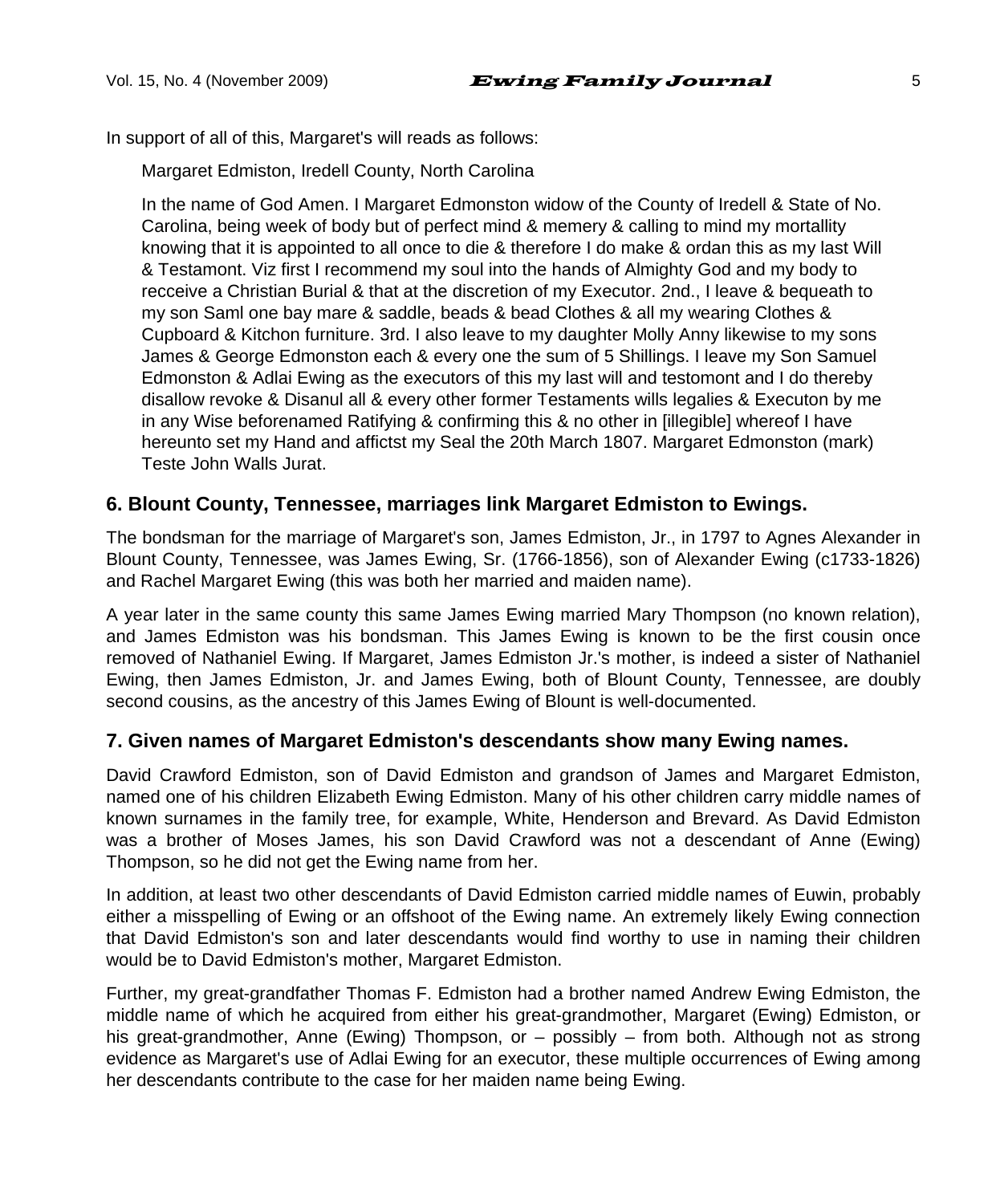## **8. Margaret was more likely a sister than a first cousin of Nathaniel Ewing.**

If we accept the evidence suggesting that Margaret Edmiston was a Ewing, was she a sister or first cousin of Nathaniel Ewing? Would she have asked a nephew (Adlai Osborne Ewing) to be a coexecutor along with her son, or would she have asked a first cousin once removed? The odds, I think, overwhelmingly favor a nephew. And that would make Nathaniel Ewing a brother.

## **9. Anne and Margaret are a 'perfect fit' in the Joshua Ewing family.**

Here is a listing of the estimated birth years for the children of Joshua and Jane Ewing. In the cases of the first four children, dates are from Margaret Ewing Fife's book:<sup>3</sup>

- Catherine, born about 1735
- Patrick, born February 1737
- Robert, born 1739
- Samuel, born about 1740/1741
- *Margaret, born about 1743*
- *Anne, born 1745*
- Nathaniel, born 1747

If Nathaniel was born in 1747, he would have been twenty-one when staying with his older sister and brother-in-law in 1768 in Rowan County. Had he been born in 1741, he would have been twenty-seven and still single. That's a possibility but a stretch to be sure. Which is correct?

In Chapter XXV of Margaret Ewing Fife's book, on page 202, she presents three deeds dealing with the property of Joshua Ewing (who died in 1753) of Cecil County, Maryland. The first deed was dated August 9, 1766, and included all of the land of heirs of Joshua except for his son Nathaniel, suggesting Nathaniel was under the age of twenty-one. The other two deed recordings are dated May 31, 1769, and cite all four sons of Joshua, including his youngest son Nathaniel.

A 1741 birth would have made Nathaniel twenty-five years old at the time of the 1766 property transaction, and Nathaniel would no doubt have been included in that transaction. Therefore he was not born in that year. However, if he was born between 1745 and 1747, then by 1769 he would have attained the age of twenty-one. Further, it is reasonable to think that the reason for these two land transfers occurring in 1769 was because Nathaniel had just reached age twenty-one, perhaps just a few months before*.* This makes a strong case for a 1747 birth, two years after his (hypothesized) sister, Anne.

This establishes a very plausible birth-year sequence for the seven children of Joshua and Jane (Patton) Ewing as listed above. Note the every-other-year pattern of their births. Our two additions to this family, Margaret and Anne, are a near perfect fit with respect to the other five children. Anne's birth year is known. Margaret's birth year is inferred but is consistent with independently-established evidence that Margaret was born between 1740 and 1745.

<sup>3</sup> Fife, Margaret Ewing (ed. James R. McMichael). *Ewing in Early America*, Family History Publishers, Bountiful, Utah, 84101. Available from *www.HigginsonBooks.com* and online at *www.EwingFamilyAssociation.org*. [Short Citation: *Fife - Ewing in America*]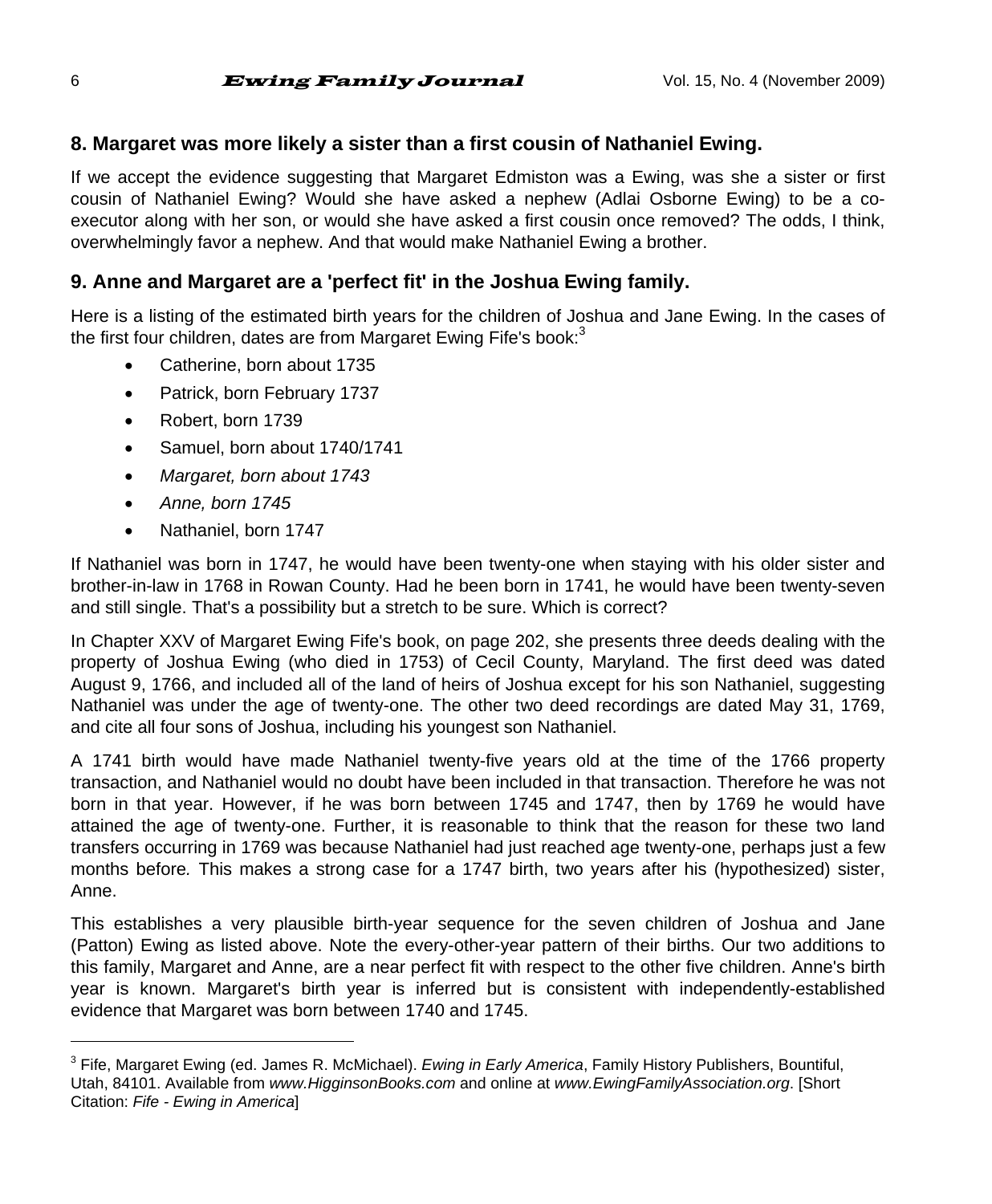Randomly selecting two women and finding a family for them where birth years merge with alreadyknown children and no breaks in normal birth patterns is next to impossible. Yet that is exactly what we see here: A merged family with a perfect birth-year sequence.

# **Conclusions**

What about that will of Joshua Ewing in Cecil County, Maryland, written in 1753? Margaret and Anne would have been minor daughters, ages about ten and eight respectively in 1753, when their dad died. This is not the first will I have seen which does not name daughters who are otherwise known to exist. The one daughter, Catherine, who was named was married and would therefore have been a likely recipient of personal property. But the minor girls could easily have been excluded simply because of their ages and their gender. The boys were named, even though several were minors, because males traditionally received the land bequeathed in wills of the period. So I am of the opinion that exclusion from this will for two young daughters is a weak argument for Margaret and Anne not being a part of this family.

Admittedly, proof of any one or two of the hypotheses presented above, taken alone, would make for a pretty shaky argument. But when they are considered together, in total, one has to admit the case for these three individuals – Nathaniel Ewing, Margaret (Ewing) Edmiston and Anne (Ewing) Thompson – being siblings cannot be summarily dismissed. In my opinion, the arguments presented here collectively make a compelling case for Margaret and Anne being siblings of Nathaniel and bona fide members of the Joshua Ewing family of Cecil County, Maryland.

# **Major Questions Needing Answers**

1. Where did James Edmiston and Margaret Ewing marry? Cecil County, Maryland? Prince Edward County, Virginia? Another county in Virginia where Ewings lived? Or did they meet in Rowan County where, in 1777, we find the first documented evidence of the presence of James Edmiston in any county or state?

2. What brought Anne Ewing to Rowan (later Iredell) County where she married John Thompson, a product of Chester County, Pennsylvania? Who accompanied her to Rowan?

3. Where did James and Margaret (Ewing) Edmiston live between their marriage circa 1765 and their first documented presence in Rowan County in 1777?<sup>4</sup>

4. What was James Edmiston's home county before his marriage?  $5$ 

# **Interesting Tidbits**

l

Margaret (Ewing) Edmiston's supposed nephew, Adlai Osborne Ewing, is the grandfather of Adlai Ewing Stevenson, Vice President of the United States from 1893 to 1897, and the great-great-

<sup>&</sup>lt;sup>4</sup> I need to review deed records and tax lists for Rowan and adjoining counties between 1765 and 1777 for this couple.

<sup>&</sup>lt;sup>5</sup> He was known to be Scots-Irish, so it is likely he was born in Cecil County, Maryland, or Chester County, Pennsylvania, or a nearby county. There were known Edmistons (sometimes spelled Edmondson, etc.) in both counties.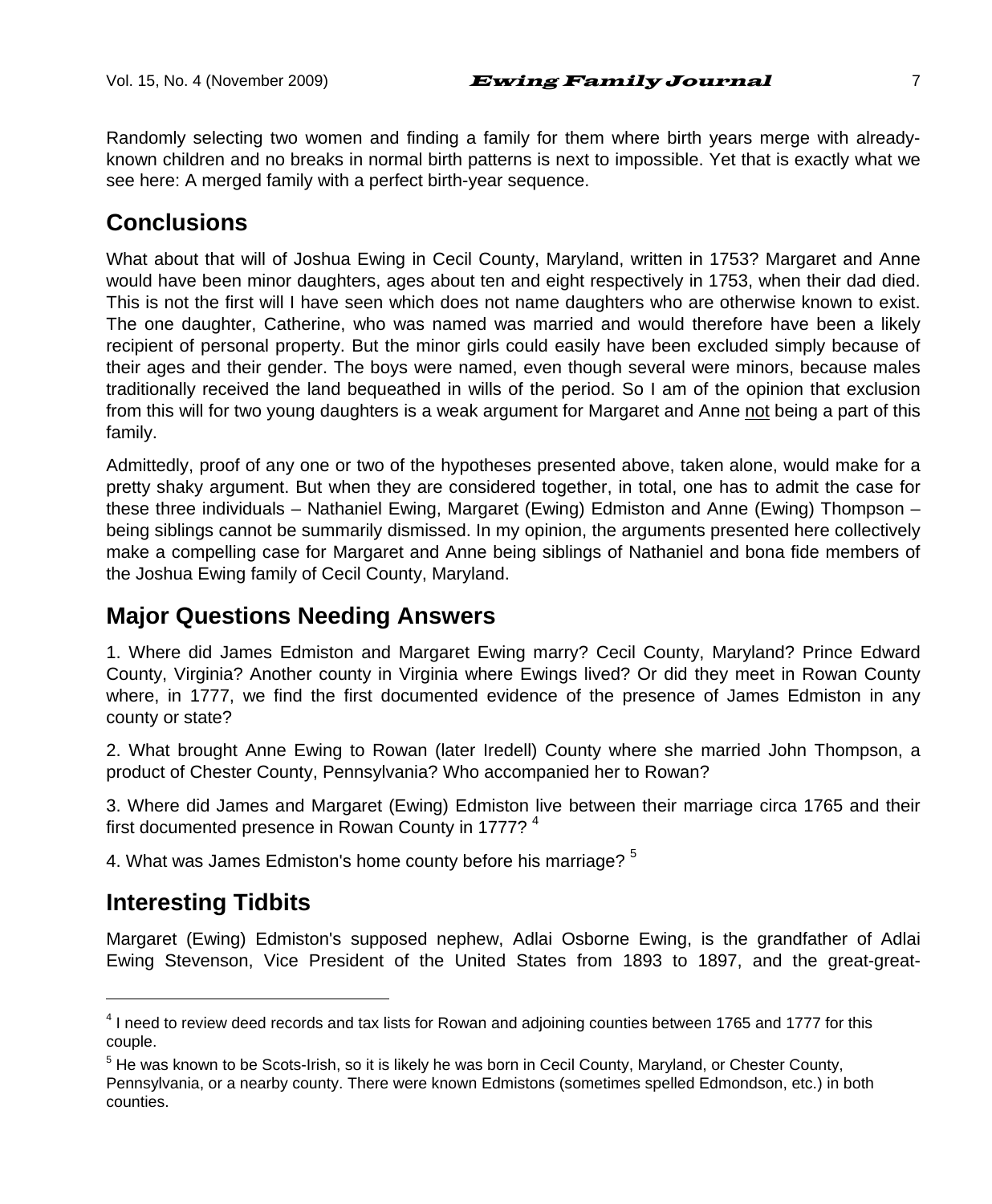grandfather of Adlai Ewing Stevenson who was governor of Illinois and twice Democratic presidential candidate (in 1952 and 1956).

Another interesting tidbit is that Joshua Ewing's brother, William, had a son named Samuel (c1740- 1806) who lived in Prince Edward County, Virginia, and Laurens County, South Carolina, before moving, prior to the 1800 census, to York County, South Carolina. He settled on Bullock's Creek just eighteen dwellings away from the home of one of our subjects, Anne (Ewing) Thompson, a widow in the 1800 census. He attended the same church, Beersheba Presbyterian, which our John and Anne (Ewing) Thompson attended, and is believed to be buried in the same cemetery as John and Anne, the Beersheba Church Cemetery in York County, South Carolina. Anne and Samuel would have been first cousins. Those Ewing family ties were strong!

# **Final Comments**

I was unaware of my Ewing lineage until about three years ago when I began to 'connect the dots' on small pieces of evidence that had been accumulating for several years. What had previously been a brick wall – hopeless to further pursue – began to get cracks and soon various pieces of the puzzle came together.

Once this happened, what remained was to share my findings with others who might be interested. The Ewing-related researchers involved with the *Ewing Family Association* seemed to be the best venue for that sharing. Hence this article.

I would very much welcome any input from readers who might be able to shed some light on either the hypotheses and proofs presented here or the questions I have posed. I am a firm believer in the sharing of ideas among cousins and the concept of team research with its powerful synergies.

My genealogy can be found on Rootsweb's WorldConnect<sup>6</sup> in the database named 'gmapr2009'. I have withheld notes and sources from the posting in order to encourage other genealogists to contact me. I have many notes and source citations; they are in my genealogy database on my personal computer.

# **Appendix: Joshua Ewing's Will**

Joshua Ewing prepared his will on August 9, 1753. It was probated on August 16, 1753, and recorded in Cecil County, Maryland (Will Book Liber BB #2, Folio 125). A transcription appears in Chapter XXV of Margaret Ewing Fife's book, and the transcription is reproduced here for reader convenience:

In the name of God, Amen. I, Joshua Ewing of Cecil County and Province of Maryland, Yoeman, being in perfect mind and memory, calling to mind the mortality of this life and knowing that it is appointed for all men once to die, do make and constitute this my last Will and Testament in ye manner and form following, Viz.

First of all I recommend my Soul to ye hand of Almighty God that gave it, and my body to be buried in a Christian and decent manner at ye discretion of my Executors, nothing doubting but I shall receive ye same at ye Reserection by ye mighty power of God. And as touching ye

<sup>6</sup> *wc.rootsweb.ancestry.com*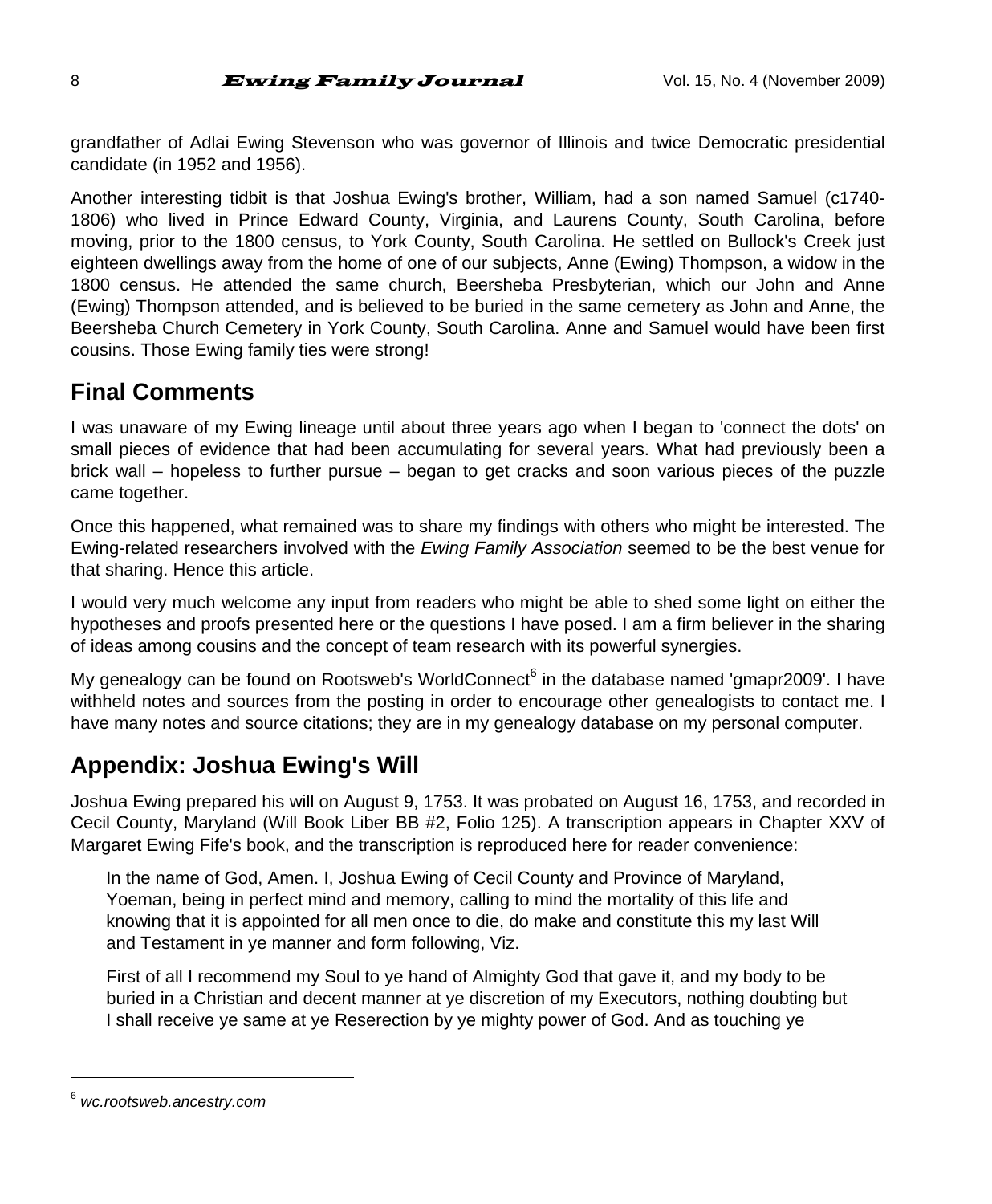worldly Estate wherewith it hath pleased God to bless me in this life, I order in ye manner and form following:

1st. I order all my just debts and funeral charges to be justly paid and discharged.

Item 2. I order and appoint my beloved wife, Jane, to have a third part of all my lands together with its improvements during her lifetime or widowhood. But if she marry she must leave it, taking for it ye yearly Dower of twelve pounds per annum "for no stranger shall ever inherit here", and this twelve pounds shall be paid in this manner, Viz: The inheritors of Borans Forrest and Addition to Success shall pay eight pounds equally betwixt them, and the inheritors of Dividing four pounds equally betwixt them.

Item 3. I order and appoint my daughter, Catherine, or her husband in and through her to have one hundred pounds value of goods or chattels, out of my whole moveable Estate, by way of Dower, whereof there is seventy-eight pounds already paid, and further I order her to receive twenty pounds more out of the said moveable estate by way of gift, to be paid at ye discretion of her mother or brothers when they can conveniently do it. And I hereby depose said daughter or her husband and their heirs of any power or right, either by law or equity, forever to claim any more either by legacy or Dower of or from me or my heirs forever.

Item 4. As touching ye rest of my moveable Estate I order my eldest son, Patrick Ewing, to have ye value of thirty pounds of ye goods as he shall choose, and ye remainder to be divided into five equal shares between my wife and four sons, Viz: Patrick, Robert, Samuel and Nathaniel, each of the five having an equal share.

Item 5. As touching my real Estate in land, I order and appoint my two eldest sons, Patrick and Robert Ewing to have ye Plantation I bought of Jared Nelson called Borans Forrest and Addition to Success. I appoint it to them and to ye lawfully begotten heirs of their body forever.

Item 6. I appoint my two youngest sons, Viz: Samuel and Nathaniel Ewing to have ye Plantation I now live on called ye Dividing, containing three hundred acres, and I order it to them and ye lawfully begotten heirs of their body forever.

And further I do hereby depose for ever all my four sons and their heirs of all power and authority forever to sell or alienate, or to sell, mortgage, or rent said lands. But in process of time, if they and their best friends see cause, they may sell one to another. But ye lands not to depart from ye family while there is a righteous or lawfully begotten heir to be found belonging to me.

And if any of my four sons die a minor before they come of age, his part I appoint to be equally divided among ye other three. But if Patrick or Robert die a minor his part of ye estate I appoint to be also equally divided only Samuel to succeed ye deceased brother in his part of ye land and said Samuel deliver up his right and title to ye part of ye Dividing to be equally divided among the three remaining brothers. Further, I also order and appoint ye there be no division made between my sons until the two eldest come of age or see cause to marry, and longer if possible.

I order and appoint [that] ye two plantations be subservient one to another both in meadow and in timber as occasion may require, and if they see cause to make any improvements by a mill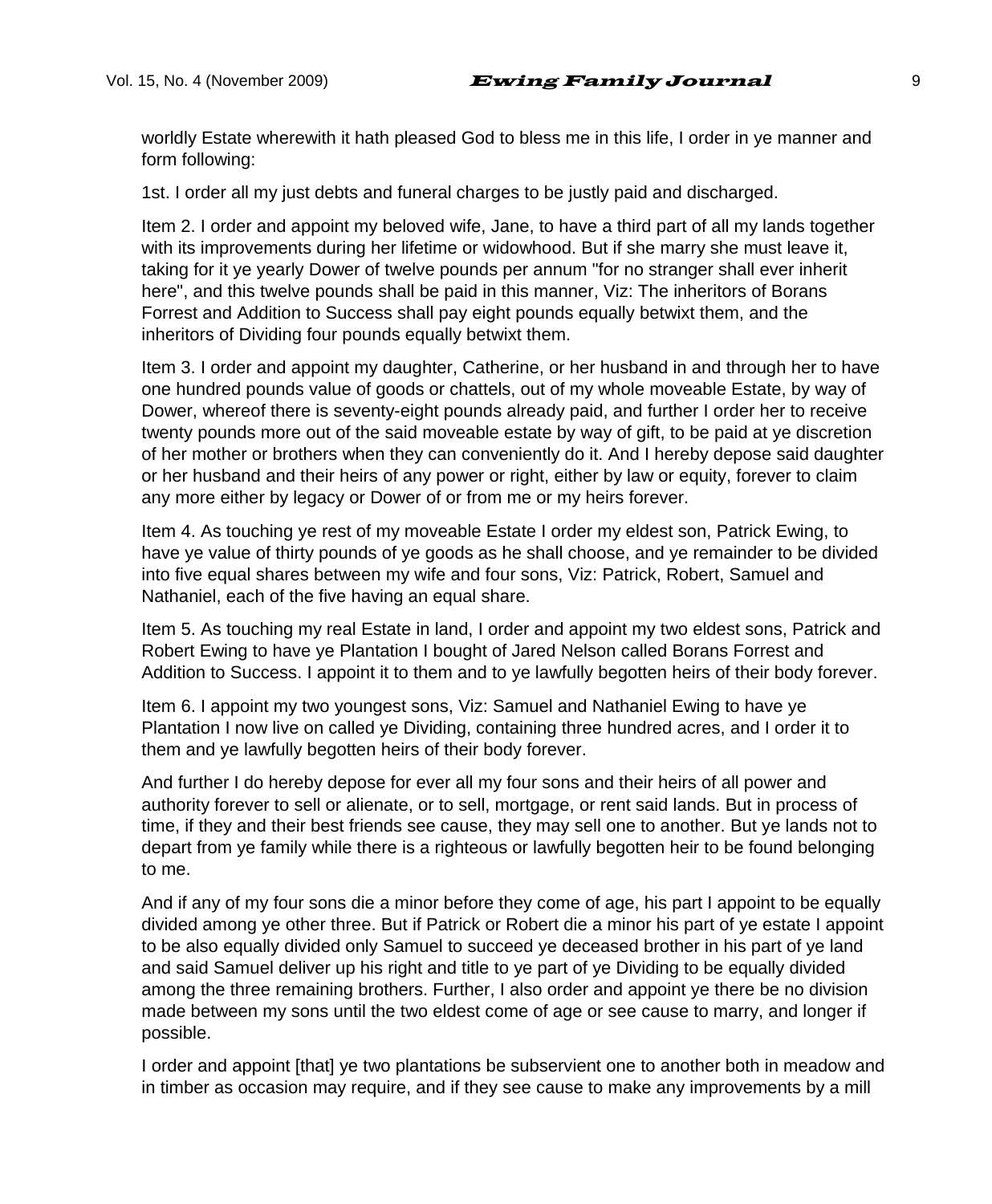on any of ye places, either before or after ye division, they must all be equal in the expense and equally in the benefits arising from thence.

I do hereby order and appoint my beloved wife and oldest son, Patrick to be my Executors, and further appoint James Porter, William Ewing, Snr. [Alexander Ewing's son] and John Ewing, Junr., be my guardians, to see that justice and equity be done.

And lastly revoking and disannulling all Will or Wills before made by me, I do hereby make and constitute this my last Will and Testament. As witness my hand and seal this Ninth day of August in ye year of our Lord, One Thousand Seven Hundred and fifty three.

Joshua Ewing [signature of] [Seal]

Margaret Ewing Fife adds the following comments:

This Will was signed, sealed and acknowledged in presence of John Ewing, and probated August 16, 1753, in Cecil County, Maryland.

On the back of the foregoing Will was thus written, Viz: Cecil County, August 16th 1753, John Ewing the subscribing witness to the within Will ... saw the testator, Joshua Ewing sign the within Will

The William Ewing, Sr. [mentioned in the will] is, surely, the son-in-law of Joshua Ewing [husband of his daughter Catherine] as we saw in the preceding Chapter XXIV. William Ewing Sr. was the eldest [son] of Nathaniel Ewing. William Ewing, Jr. was 3rd son of Alexander Ewing of THE LEVEL, Cecil Co., MD who died 1738. John Ewing, [the witness to the will], is the 2nd son of Alexander Ewing of THE LEVEL and was married with one child by 1753 as proven by family records. John Ewing, Jr. is one of the twin sons of Nathaniel and Rachel (Porter) Ewing. He was, at that time, almost 22 years old and said to be teaching in Dr. Allison's school there.

*Gary Murrell is a family historian living in Edmond, Oklahoma, just a few miles northeast of Oklahoma City. He has been interested in genealogy since the 1960s, but did not get serious about research until the early 1990s after his kids were gone from the nest. He has been married to Marilyn for forty-three years, and has four children, all married, and twelve grandchildren. He and his wife are retired and enjoy travelling in their RV and doing genealogy research along the way.* 



#### **"We had no idea anyone was buried there."**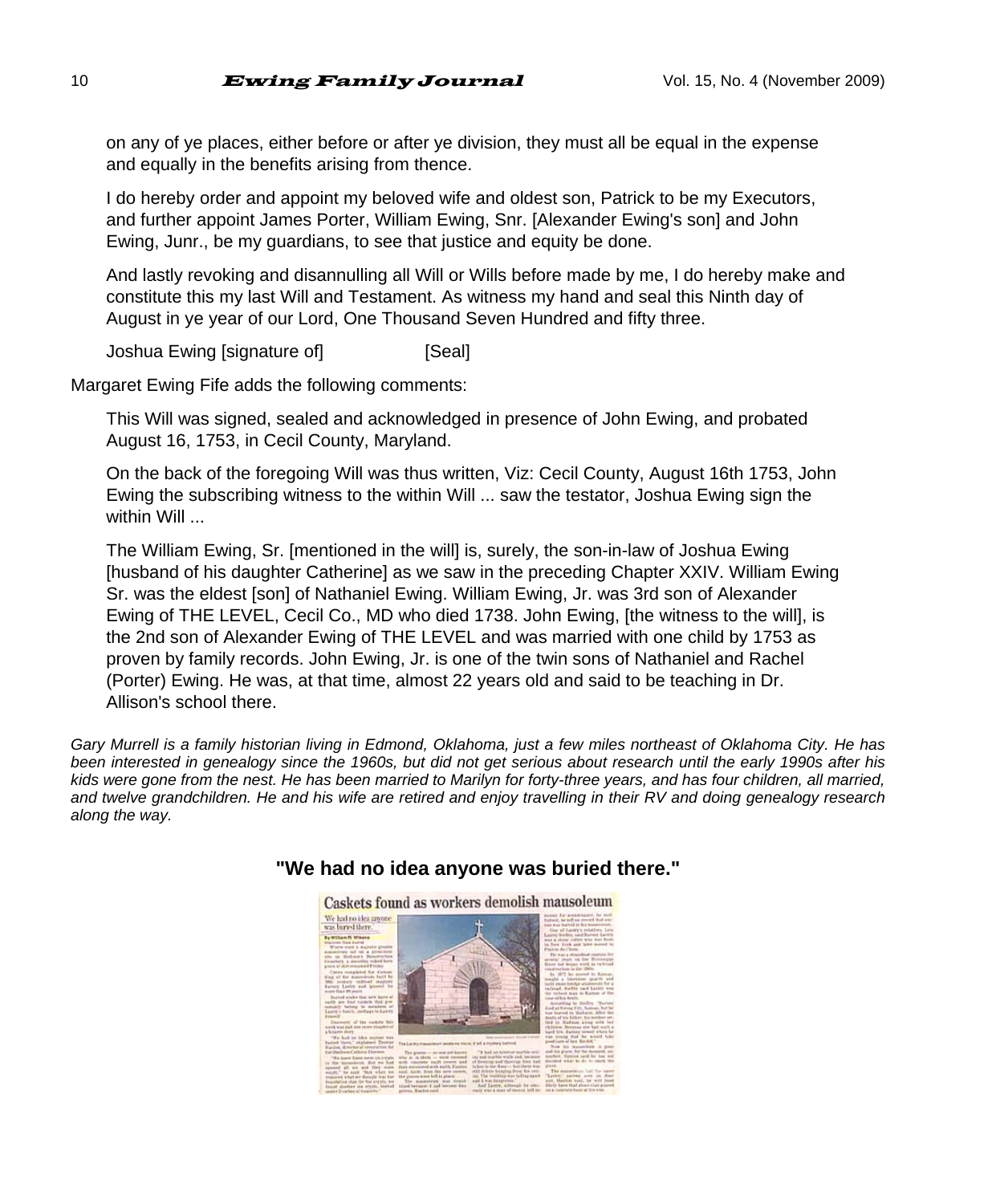l

# *Reverend William Ewing, the Soldier/Preacher from Scotland*

**Louis Lehmann (+1 253.472.2556,** *LouLehmann at comcast dot net***)** 

I have long been studying William Ewing, a Scottish soldier who was said to have been with Braddock at Fort Duquesne before becoming an itinerant Baptist minister. Little has been written about him. Now thanks to a great deal of help from many people – who are identified and thanked at the end of this article – I have discovered much more about his fascinating and tragic life.

# **Growing Up in Kilmarnock, Scotland**

William Ewing was born about 1724/25 in the unimposing Ayrshire town of Kilmarnock noted for crooked, narrow streets and houses that were "low and poorly lighted ... two storeys high with attached outside stairs." Baptized March 19, 1727, he was the fifth of nine children born to James and Helen (Gebbie) Ewing, apparently named after an earlier deceased William. The eldest child was Margaret, baptized November 11, 1716. Second was John, baptized July 8, 1719. Third was James, baptized November 26, 1721. The fourth was the first child named William. This William was baptized January 17, 1725, and died before the birth of the fifth child, the William treated in this article. The sixth child, Alexander, was baptized January 29, 1729. Seventh was Barbara, baptized November 28, 1731. Hugh was the eighth child, born September 2, 1734, and baptized September 15, 1734. The youngest was Janet, baptized August 4, 1737. William's two younger sisters died young: Janet died in 1739. Barbara died in 1740 which was known as the 'year of the hard winter' resulting in many deaths. If an old Kilmarnock custom was practiced during those years, William would have heard a person going through the streets ringing a small hand bell (the 'passing bell') and announcing the name of the deceased and the day and hour scheduled for interment *.*

Young William would have been well aware of other Kilmarnock customs. Most likely, he was excited by the fairs that came to Kilmarnock. There he would have seen the tinkers, listened to the pipers and the ballad singers, and watched the "wheel-of-fortune men offering to make all rich in a jiffy." He may have gaped at the "slight-of-hand performers swallowing burning flax or knives." But he was not apt to be one of the community's many youngsters who amused themselves during the evening of the town's celebration of the King's birthday by "kindling bonfires on the streets with coals supplied by the town, and sometimes with casks, crates, &c., the property of private individuals, stolen by the boys for the purpose of prolonging their noisy and enthusiastic manifestations of loyalty." He must have been of a more serious nature since he was said to be a follower of George Whitefield, a Methodist evangelist, a fact which was reportedly offensive to his relatives.<sup>1</sup>

Regardless of how serious he was, William must have been impressed by Kilmarnock's Procession of the Trades, especially the display of St Crispin's Society, in which:

<sup>1</sup> *Letter to Brother and Sister*, dated March, 1790, written in Scotland by William's nephew James Ewing (son of Hugh and Margaret Ewing) and copied by Louis Lehmann November 13, 1946. [Short Citation: *Letter to Brother and Sister*]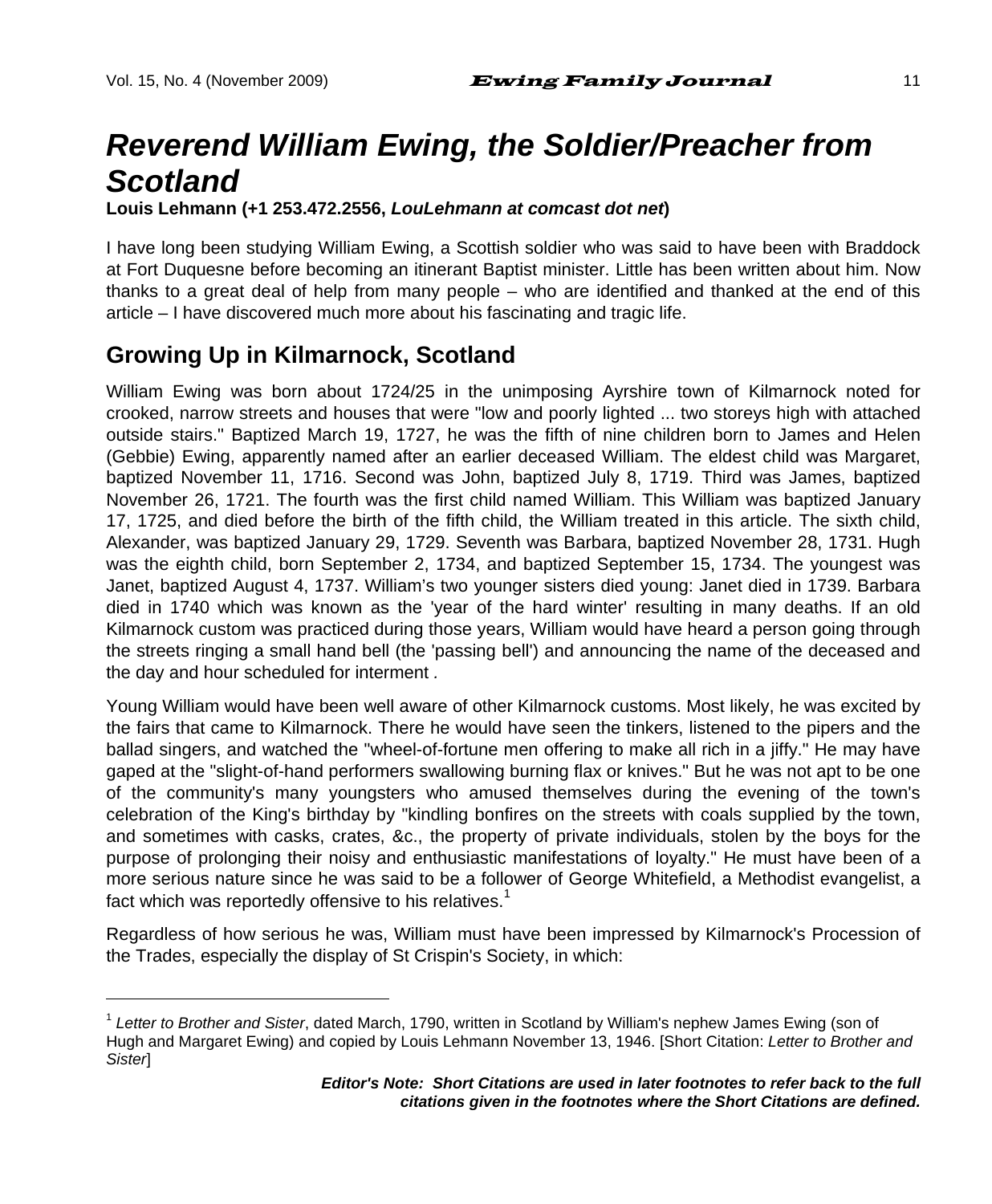A king, who was chosen from their own number, and who was usually an individual of a somewhat dignified deportment, walked majestically in front, arrayed in regal robes, with a dazzling crown on his head, and several smart little pages bearing up his train. Though holding the lofty position only for the moment, he was always an object of great attraction, and was sure to be honoured with the name of king during the remainder of his life. A Lord Mayor, an Alderman, an Indian King, and a Champion, encased in a coat of mail, were also distinguished personages in the parade.

Another special day for William would have been Pastern's E'en (Shrove Tuesday) when town officers marched through the streets holding up a halberd<sup>2</sup> from which were suspended a leather pouch, leather breeches, a pair of shoes and a broad blue bonnet:

After going their rounds the officers halted at the Town-house, where the bailies and councillors formed into procession in front of the crowd, and all marched off at the sound of the drum and the fife to the race-ground, which was usually a field in the vicinity of Kilmarnock House. Two or three races were run; and, as the competitors were generally from the moorland districts and swift of foot, remarkable feats of running were often displayed.

Like other young men of Kilmarnock, William may have liked 'bowl-playing' (bowling), 'throwing the stone', and wrestling. Maybe he also enjoyed curling but it is hard to imagine a young Whitefield follower indulging in the aftermath celebration in this description:

The curlers of one quarter of the town would frequently challenge those of another, and persons of all ranks, young and old, would join in. ... The scenes of their contests were usually the mill-dams in the vicinity, where, with the best of feeling, they strove with each other for the palm of victory; and, when their "roaring play," as Burns terms it, was over, it was not uncommon for them to meet together ... "where they would regale themselves with" ... homebrewed ale, the favourite beverage of the time, and spend the evening in mirth and harmony.

When he was about ten years old, he might have witnessed the fire that destroyed Dean Castle in 1735. If not, he was probably very aware of it, perhaps knowing that the ancient Castle of Dean had been the residence of William Boyd, the fourth Earl of Kilmarnock. But William evidently was not in the area ten years later when the unfortunate Lord Kilmarnock was executed because of his misguided support of Bonnie Prince Charlie during the disastrous 1745 rebellion. By then William and his older brother, John, were out of Scotland as soldiers in the British army.

# **Military Service in Germany**

It is unclear just when William and John entered the British army, but William would have been a very young soldier (sixteen-to-eighteen years old) if they joined about 1742/43. Although William was baptized in 1727, his 1811 obituary said he was eighty-six years old when he died. In a letter which their nephew, James Ewing, wrote to "Brother and Sister," it is reported that William said he and John were in the wars in Germany. Britain was involved in the War of Austrian Succession from 1743 to 1748. $3$ 

 $2^2$  A medieval pole weapon with an axe head and hook near its point.

<sup>3</sup> *Letter to Brother and Sister*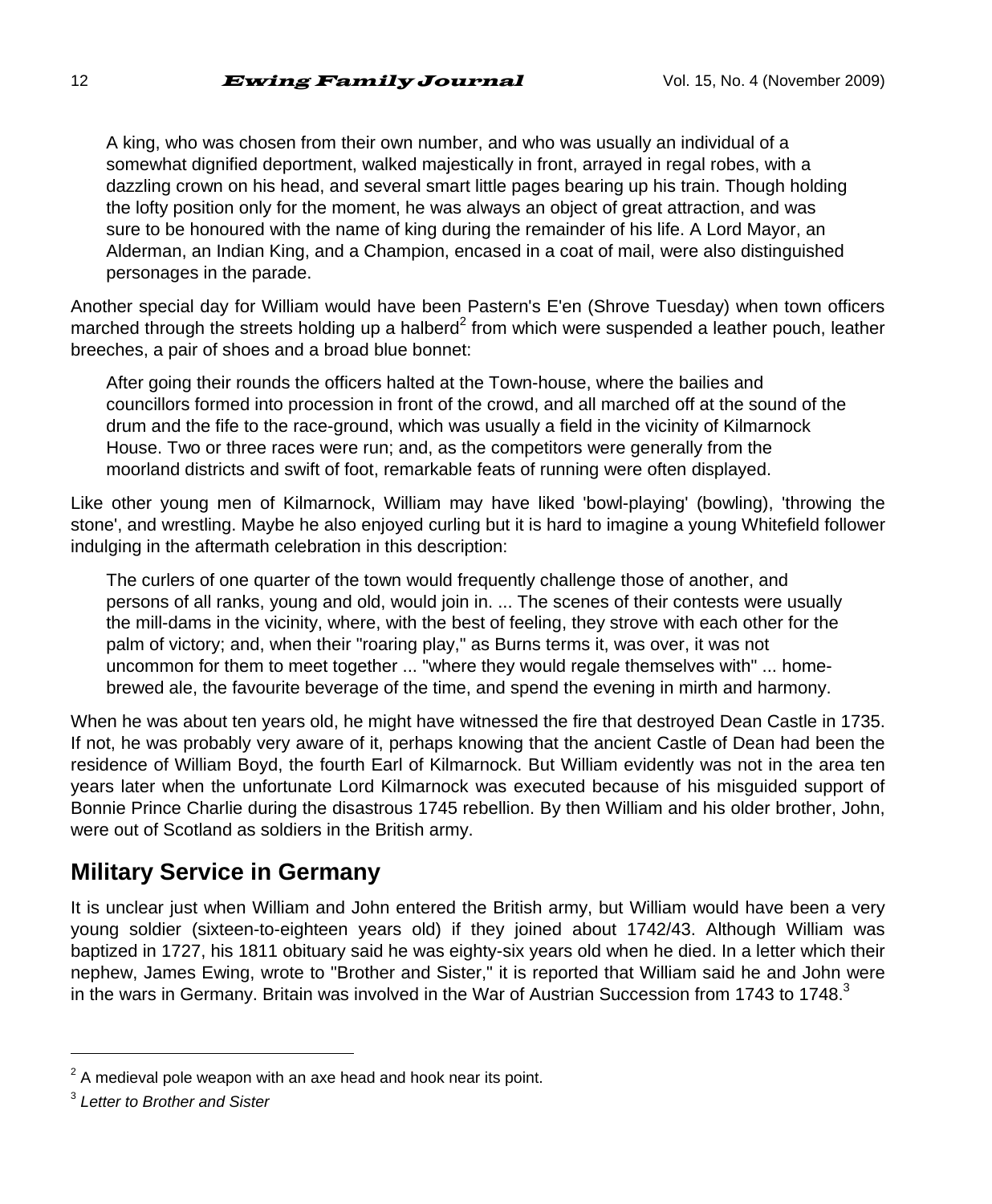If the two brothers entered the army at the beginning of the war, they may have been at the Battle of Dettingen in Bavaria on June 27, 1743, when 50,000 British and allied troops defeated 70,000 French despite the fact that few of the British officers or soldiers had much combat experience because the British Army had not been in a major continental war for twenty-five years. If William and John were there, they may have seen King George II arrive with "an enormous column of carriages and some 600 horses that paralyzed the local roads for days." This was the one major battle during the War of the Austrian Succession in which the British fought on German soil, and it is remembered as the only one in modern history when a reigning monarch personally led his army into battle.<sup>4</sup> And if William and John were part of the Royal Scottish Fusiliers, commanded by Lieutenant Colonel Sir Andrew Agnew, they may have heard him warn the soldiers not to fire until they could "see the white's of their e'en" – many years before similar words were spoken at the Battle of Bunker Hill.

Wherever and whenever they were in Germany, John Ewing became ill, was discharged, and returned to Scotland. In his *Letter to Brother and Sister*, James Ewing said:

They were in the wars in Germany where our Uncle John, if I remember right, fell dangerously sick in some place, when they were under a necessity of leaving him, which they did and his discharge along with him, so they parted. Uncle John recovered, returned home and Uncle William remained still in the Army.

If this account was indeed connected with the Battle of Dettingen, John would have returned to Scotland in 1743, perhaps still affected by the illness or injury suffered in Germany. Such circumstances would fit the possibility that he might be the John Ewing who died in January 1745 and was described as a "sometimes gunner" at the Castle of Dumbarton. Of course it is entirely possible that this John Ewing is unrelated and that William and John's service in Germany could have been at a different time and place between 1743 and 1748.

# **Preaching and Marriage in Ireland**

l

William Ewing may have been among the vast majority of British soldiers called home in 1745 because of the Jacobite rebellion, but it appears that he went to Ireland rather than back to Scotland. The letter by James Ewing to his brother and sister indicates that William was stationed in Ireland where his enthusiasm for George Whitefield was apparently renewed, leading to a quarrel with his relatives who then cut off communication before his regiment was dispatched to America:

Upon the conclusion of that war when the army returned home Uncle William's lot was to be stationed in Ireland where he met with many of Mr. [Whitefield's] followers with whom he joined himself and after sometime and after being sometime among them he began to preach, this comeing to the knowledge of our relations they wrote him in a very sharp manner and their disagreements went so far as to break off all correspondance! However he soon after dropped preaching and the French and Indian war comeing on in America his regiment was sent hither.

The letter also states that William was married in Ireland. A variety of sources indicate that his wife was Eleanor Sullivan and that two sons were born to them in Ireland: James, about 1754, and Alexander,

<sup>4</sup> Two famous British officers were also in this battle: Lieutenant James Wolfe, who was appointed in 1759 as Major General in Canada, and Lieutenant Jeffrey Amherst, appointed in 1759 to command in America and capture French Canada.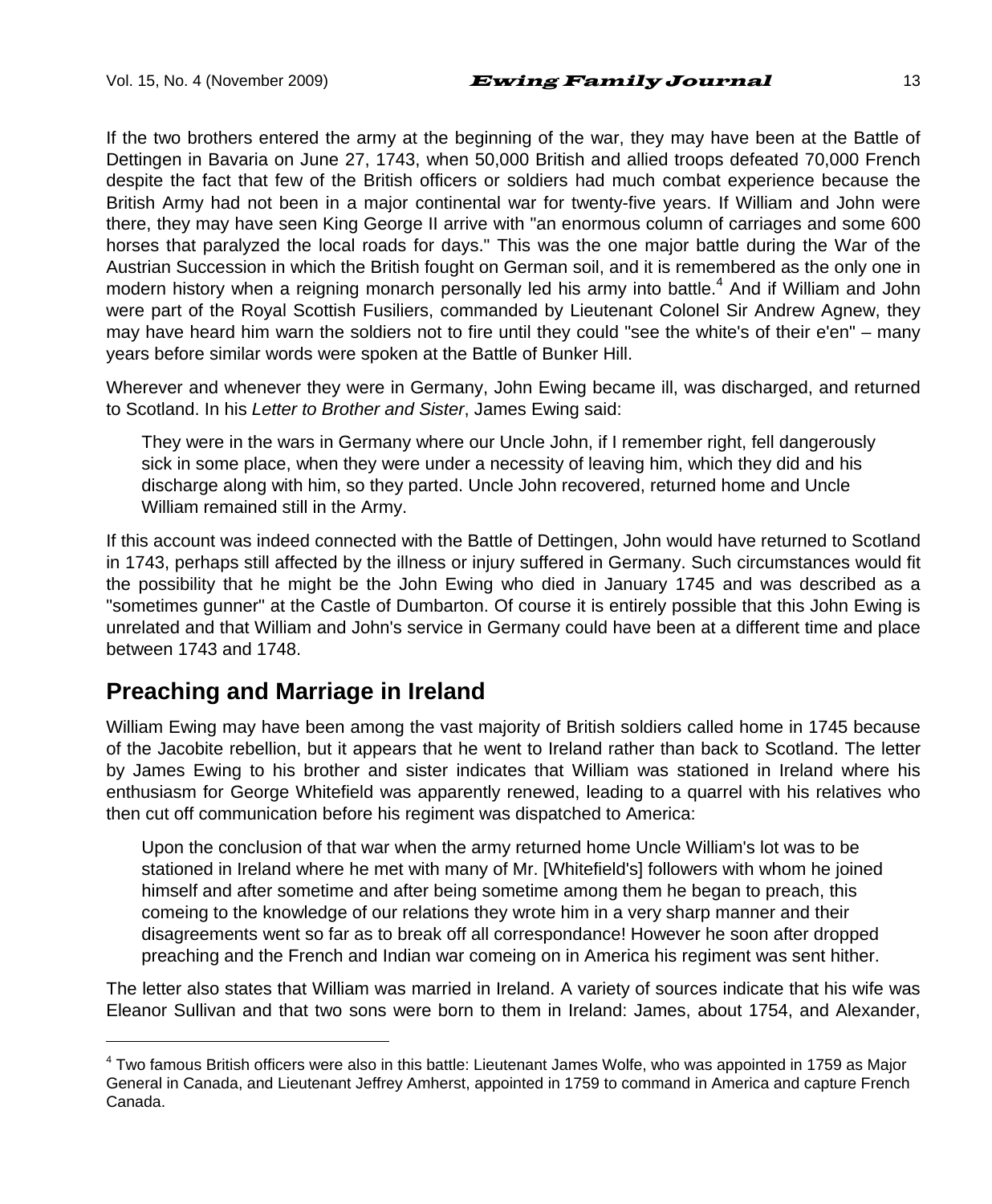about 1755, shortly before the 44<sup>th</sup> Regiment of Foot and the  $48<sup>th</sup>$  Regiment of Foot – the two regiments (including William Ewing) which were sent with General Braddock to America – embarked from Cove near Cork. Francis Parkman<sup>5</sup> described the embarkation:

Two regiments, each of five hundred men, had already been ordered to sail for Virginia, where their numbers were to be raised by enlistment to seven hundred. Major General Braddock, a man after the Duke of Cumberland's own heart, was appointed to the chief command. The two regiments - the forty-fourth and the forty-eighth - embarked at Cork in the middle of January. The soldiers detested the service and many had deserted. More would have done so had they foreseen what awaited them.

It is not clear just when Eleanor, James and Alexander came to America, but it was sometime before November 2, 1759, when William and Eleanor's daughter, Elinor, was born at Wilmington (probably in Delaware).

# **With Braddock at Fort Duquesne**

The 44<sup>th</sup> Regiment of Foot and the 48<sup>th</sup> Regiment of Foot disembarked at Hampton, Virginia, on March 10, 1755, and quickly went on to Alexandria where they camped. Maybe William Ewing caught a glimpse of Colonel George Washington, who was assisting Braddock, or Benjamin Franklin who visited the camp to help Braddock procure more wagons for the expedition. By May 10, 1755, Braddock's entire force of some 2,200 men had moved on and was gathered at Fort Cumberland, including the two regiments from Ireland as well as additional regulars, provincials and sailors.

It was another month before William and his fellow soldiers were on the march toward Fort Duquesne. Francis Parkman<sup>6</sup> describes the journey:

It was the tenth of June before the army was well on its march. Three hundred axmen led the way to cut and clear the road, and the long train of pack horses, wagons and cannon toiled on behind, over the stumps, roots and stones of the narrow track, the regulars and provincials marching in the forest close on either side. Squads of men were thrown out on the flanks and scouts ranged the woods to guard against surprise, for with all his scorn of Indians and Canadians. ... The road was but twelve feet wide and the line of march often extended four miles, trailing slowly through the depth of leaves, creeping round inaccessible heights, crawling over ridges, moving always in dampness and shadow, by rivulets and waterfalls, crags and chasms, gorges and shaggy steeps. ... A few French and Indians hovered about them, now and then scalping a straggler or inscribing filthy insults on trees. ... It was the eighteenth of June before the army reached a place called the Little Meadows, less then thirty miles from Fort Cumberland. Fever and dysentery among the men and the weakness and worthlessness of many of the horses, joined to the extreme difficulty of the road, so retarded them that they could move scarcely more than three miles a day.

<sup>5</sup> Parkman, Francis (ed. John Trebbel). *The Battle for North America*. Originally published in seven volumes between 1865 and 1882 as *France and England in North America*. A paperback edition was published in 2001 by Phoenix Press, London. Reviews and further information may be found at *www.amazon.com* and *www.bn.com*. [Short Citation: *Parkman - Battle for North America*]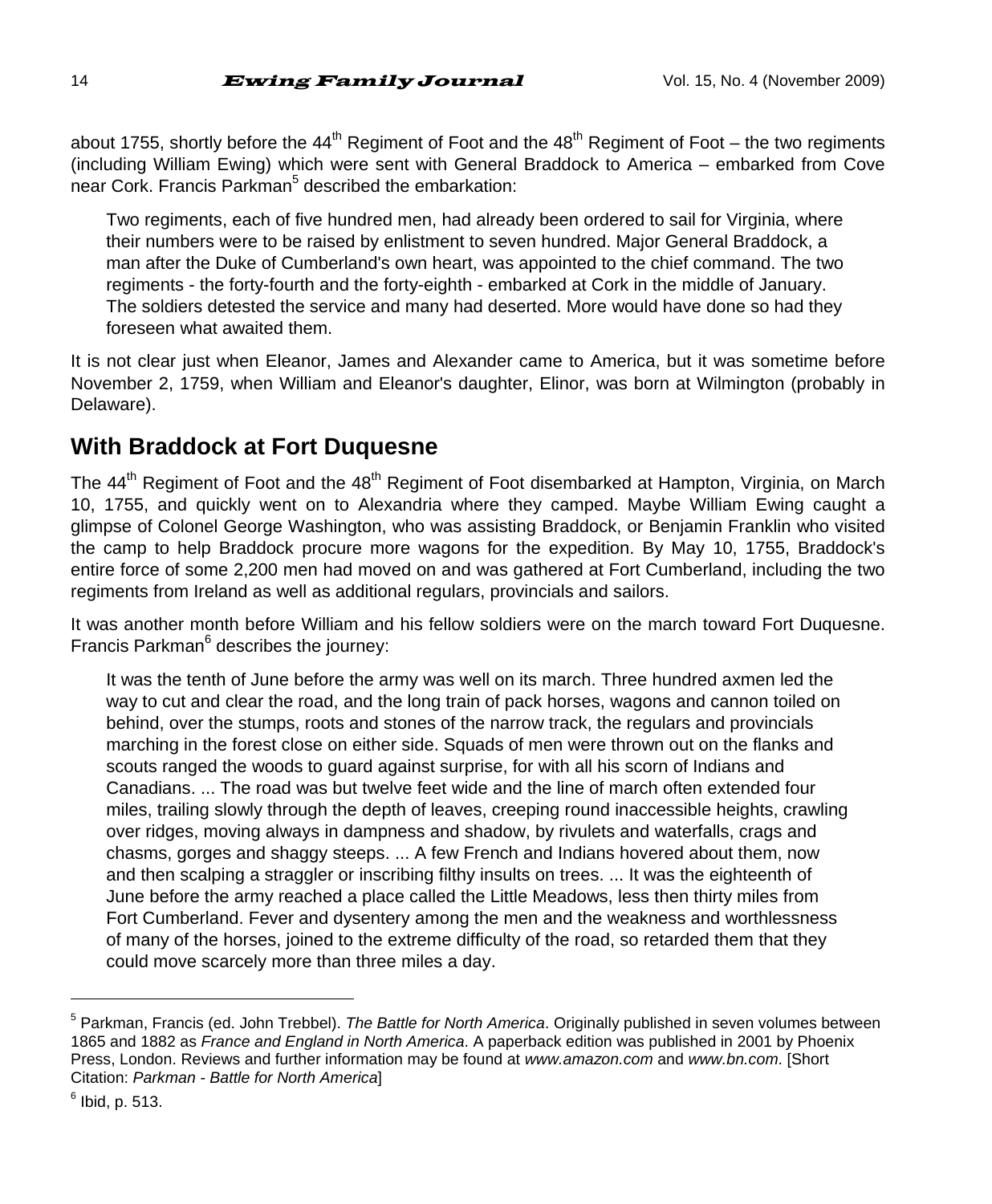There is no record of what William Ewing thought of this situation, but he could hardly have been more discouraged than George Washington who wrote to his brother about how his hopes had been dashed when he found out that the British army:

... instead of pushing on with vigor without regarding a little rough road, they were altering to level every mole-hill and to erect bridges over every rook, by which means we were four days in getting twelve miles.

But it was not just the soldiers who faced these obstacles and dangers. An unknown number of women accompanied the expedition. They were "mainly wives of the soldiers, or washer women and hospital attendents employed at sixpence a day and keep." It is highly unlikely that William Ewing's wife would have been on this journey since she probably then had two small children. And extracts from *The*  Journal of Captain Cholmley's Batman<sup>7,8</sup> suggest that some of the women were not exactly respectable:

Satterday May the 3d. We marched to Widow Billingers about 19 miles and Rec'd two days Provisions and drumed a woman out of the Camp. ... Tuesday May the 20th. It being the gen Orders that six Wimen a Company should march up the Cuntry with the men, therefore he Ordared the Doctors to search and see who was Clean and proper. ... Fryday May the 23. This day all the Wimen that goes up the Cuntry was taken to the Doctors to see if they was Clean and Ready to march.

The morale of the British soldiers, already low from the time they left Ireland, suffered much more as the expedition proceeded with frequent scarcities of food, illness, and an increasing fear of the Indians. William and his comrades probably listened to horror stories from the Americans about how the Indians scalped<sup>9</sup> and tortured their victims, including burning them at the stake. Entries from The Journal of *Captain Cholmley's Batman* reflect the extent of their fears:

Fryday May the 23 ... men fired [at] our Indiens thinking it was the French that had Ingaged us. They Ran Immediatly where they hard the fireing with all their Articals of War along with them. ... Fryday June the I3th. We Expect the French Indiens to attack us Every 'day. ... Wedensday June the 25th. We being Alarmd at four in the Morning by some Indiens fireing at our Wagonars fetching in their horses and wounded two in three places, and Scalped one man ... a Servt to Major Halket. This day we marched Eight miles. This day we killed a French Indien. ... Sunday July the 6th. A Bout Eleven in the Morning the French Indiens Attacked our Baggage on the March in the Rear and Scalped a Soldier and a woman. They wounded one man in the Shouldear and Began to Scalp a Nother Soldier but had not got it of[f] before our Rear guard Came to his Relief. About one in the After Known we Start[l]ed a Parcel of the French Indiens. Our Soldiers Immediately Began to fire after them. Our Indiens Comming to our Asisitance, our men taking them to be a Nother party of the French Indiens began to fire

<sup>7</sup> 'Batman' means 'Servant'

<sup>&</sup>lt;sup>8</sup> Hamilton, Charles. *Braddock's Defeat: The Journal of Captain Robert Cholmley's Batman: The Journal of a British Officer, Halkett's Orderly Cookbook*, University of Oklahoma Press, Norman, Oklahoma, 1959. Available online at *www.archive.org/stream/braddocksdefeat001735mbp/braddocksdefeat001735mbp\_djvu.txt*. [Short Citation: *Hamilton - Braddock's Defeat*]

<sup>&</sup>lt;sup>9</sup> Scalping a woman was considered to be a courageous feat by most. To slay and count coup on a squaw or child generally indicated entering the very heart of hostile country, often the center of a closely guarded enemy camp, and thus exposing one's self to great danger.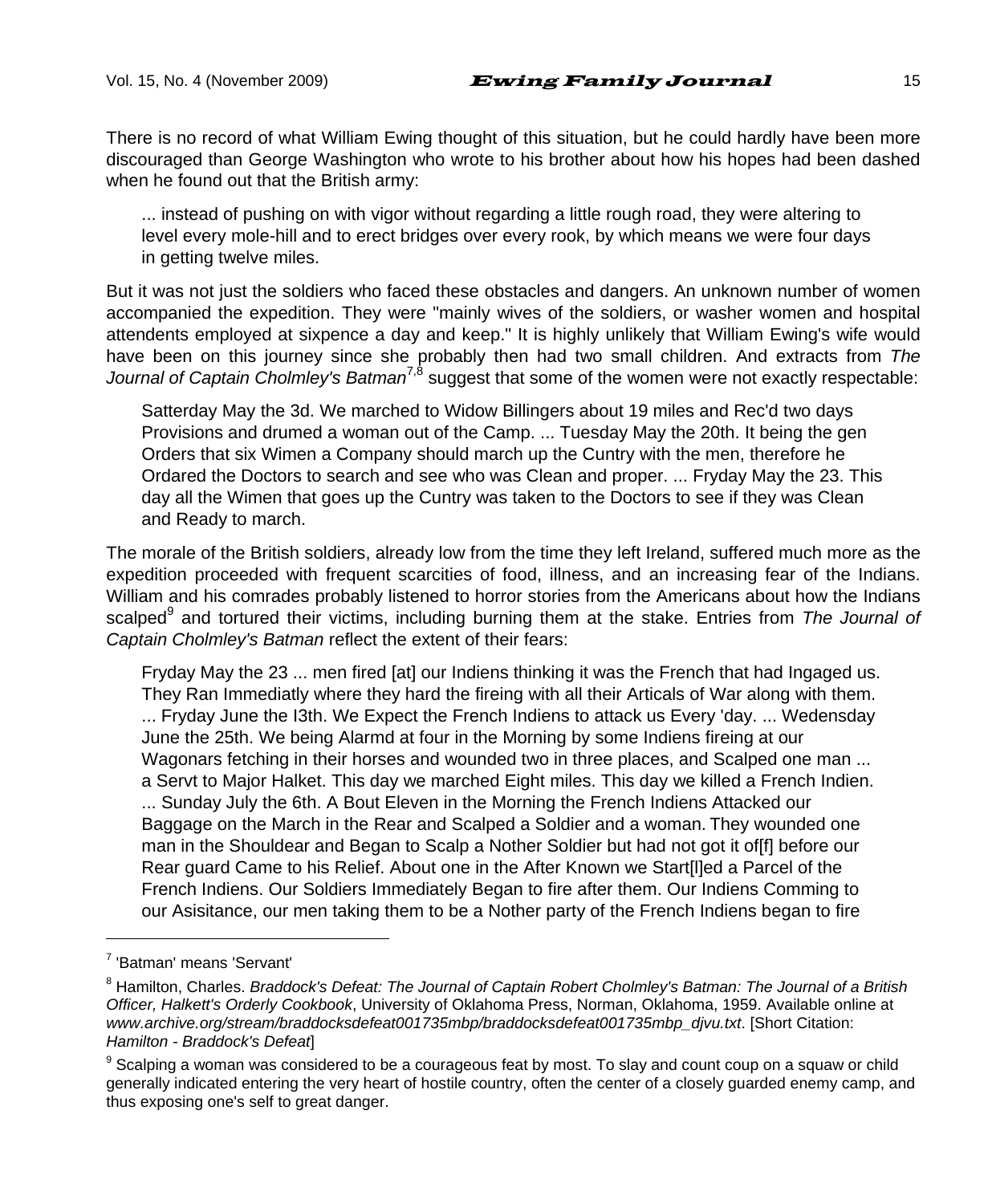upon [them] Immediately. Altho they grounded their Arms and Ran up to them According to Orders, [the soldiers] kiled one of our Own Indiens and wounded two.

Such low morale led to many problems among the soldiers including drinking, stealing and desertion. *The Journal of Captain Cholmley's Batman* describes many severe punishments of British soldiers for getting drunk, stealing, etc. Soldiers were lashed, sometimes with the Cat of Nine Tails, lashes ranging from two hundred to a thousand. They were drummed through lines with halters around their necks. Sometime soldiers were put in the stocks. Desertion was punishable by death.

Satterday April the 19th. We Rested in Camp and Rec'd two days provisions and forige and Whiped 4 men, one for Diserfing, the Other[s] for getting Drunk which they Rec'd two hundred lashes apiece. ... Munday April the 2ist. The general ariv'd here [from Alexandria] after being Expected three days. This day we put a Soldier in Stocks for getting drunk to try what it would do, for Whipping would not serve him.<sup>10</sup> ... Tuesday April ye 22. This night the Captain of the Provoost padroled Round the town and Brought in Several drunken Soldiers to guard. ... Thursday April the 24th. Several Prisonars Punished this Evening for being drunk, but one for not learning his Exercise. ... Fryday April the 25th. This night we whiped several men for drinking. ... Wedensday May the I4th. We had a Genii Coart Marshall - One Soldier was tryed for Disartion and sentenced to Suffer death. Three more was tried for Stealing a Barrel of Beer in the Cuntiy and Was Odered three hundred lashes a man with the Cat of Nine tails. ... Munday May the 26th. This day we had a genii Coart Mar tial to try a Lieutenant of the Train and some Diserters. ... Tuesday May the 27th. This day there was two men of Sir Peeter Halkets Regt that Rece'd a thousand lashes a piece for Stealing some Money and Diserting. They where drum'd through the line with halters about their knecks. ... Satterday June the 7th. Five men of the Carralina Companies Intended to departe after Recieving provisions but was Apprehended by one of them who Informd on the rest. ... Sunday June the 8th. The 4 men that was for Departing last Night was Punished to day. One Rec'd a thousand lashes, one Nine Hundred and the Other two, five hundred a piece. Its thought if they had got away they would have gone to the French, which might have Been of great Service to them, for they would In form them our Numbers and where they lay.

Halkett's Orderly Book details further punishments:

If any non Commissioned Officer or Soldier belonging to the Army is found Gaming he shall Immediatly Receive 300 lashes without being brought to a Court martial And all Standers by or lookers on shall be Deemed Principles And punished as such.11 ... John Nugent of the 44th Regt having been Tryd for Theft And found Guilty of the Crime kid to his Charge As An Accomplice in receiving share of the money that was Stole is Adjudged to receive One Thousand Lashes And be drumd out of The Regt. with a halter about his Neck Samuel Dranan of the 44th Regt. & Geo. Desby of Capt Demmeres Compy having been Tryd for Desertion Are Adjudged to Receive Each of Them Two Hundred lasshes. ... If Any Soldier is found Drunk in Camp he is to be sent to the Qr Guard of his Own Regt. And the Next day he is to Receive

<sup>10</sup> *Hamilton - Braddock's Defeat*, pp. 9-11

 $11$  Ibid., p. 92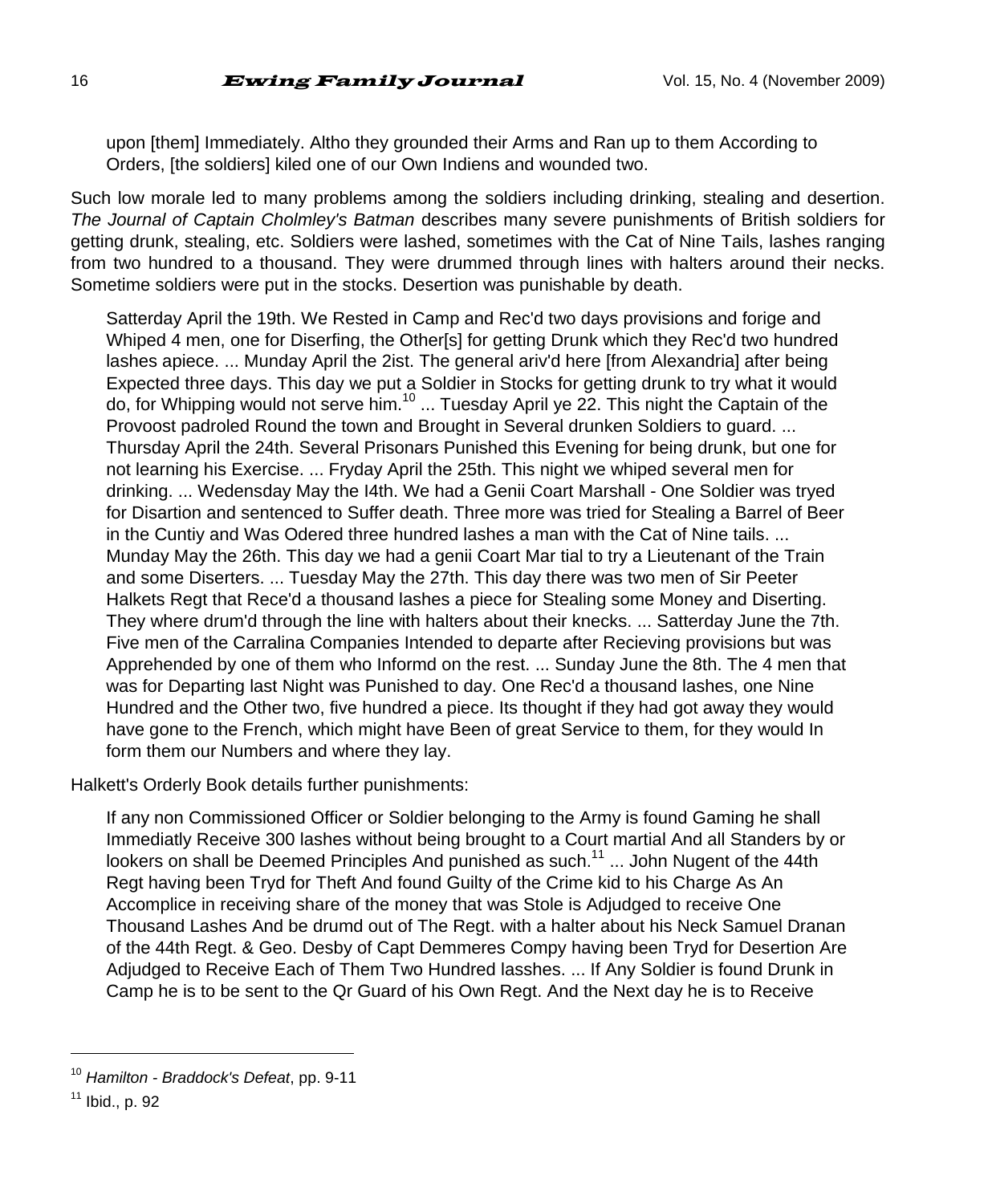Two Hundred Lasshes with out a Court Martial.<sup>12</sup> ... Any Soldier Suttler or Woman or Any person what ever belonging to the Army who shall be Detected in Stealing plundering or Wasting any of the Provisions shall suffer Death.

Despite all of the problems encountered during the journey, the expedition was just a few miles from Fort Duquesne when Braddock's advance column, led by General Gage, was attacked. Many accounts of this disastrous battle have been written. Parkman<sup>13</sup> relates the horrifying scenes which William Ewing must have witnessed.

[T]he savage warriors, screeching their war cries, swarmed through the forest along both flanks of the English, hid behind trees, bushes and fallen trunks, or crouched in gullies and ravines and opened a deadly fire of the helpless soldiery, who, themselves completely visible, could see no enemy and wasted volley after volley on the impassive trees. ... The troops broke their ranks and huddled together in a bewildered mass, shrinking from the bullets that cut them down by scores. When Braddock heard the firing in the front, he pushed forward with the main body in support of Gage, leaving four hundred men in the rear, under Sir Peter Halket, to guard the baggage. At the moment of his arrival, Gage's soldiers had abandoned their two cannon and were falling back to escape the concentrated fire of the Indians. Meeting the advancing troops, they tried to find cover behind them. This threw the whole into confusion. The men of the two regiments became mixed together and in a short time the entire force, except the Virginians and the troops left with Halket, were massed in several dense bodies within a small space of ground, facing some one way and some another, and all alike exposed without shelter to the bullets that pelted them like hail.

Presumably the "two regiments" were the two regiments from Ireland, one of which included William Ewing who may well have been one of the terrified soldiers described by Parkman:<sup>14</sup>

The mob of soldiers having been three hours under fire and having spent their ammunition, broke away in a blind frenzy, rushed back toward the ford, "and when," says Washington, "we endeavored to rally them, it was with as much success as if we had attempted to stop the wild bears of the mountains." They dashed across, helter-skelter, plunging through the water to the farther bank, leaving wounded comrades, cannon, baggage, the military chest and the general's papers a prey to the Indians. ... The field, abandoned to the savages, was a pandemonium of pillage and murder.

It is unclear just how long William Ewing remained with his regiment (the  $44<sup>th</sup>$  or the  $48<sup>th</sup>$ ) after the 1755 defeat of General Braddock. Parkman<sup>15</sup> describes a discussion at William Shirley's council of war at the end of 1755. It included plans for attacks upon the forts of Lake Ontario (Niagara, Frontenac, and Toronto), Ticonderoga, Crown Point and Fort Duquesne. The forces intended to attack the forts of Lake Ontario included the "two shattered battalions brought over by Braddock." <sup>16</sup> As commander-in-chief,

 $12$  Ibid., p. 94.

<sup>13</sup> *Parkman - Battle for North America*

<sup>14</sup> Ibid, p. 520.

<sup>15</sup> Ibid, pp. 567-568.

<sup>&</sup>lt;sup>16</sup> This appears to be an erroneous substitution of 'battalions' for 'regiments' since Braddock brought over two regiments from Ireland: the 44<sup>th</sup> Regiment of Foot and the 48<sup>th</sup> Regiment of Foot.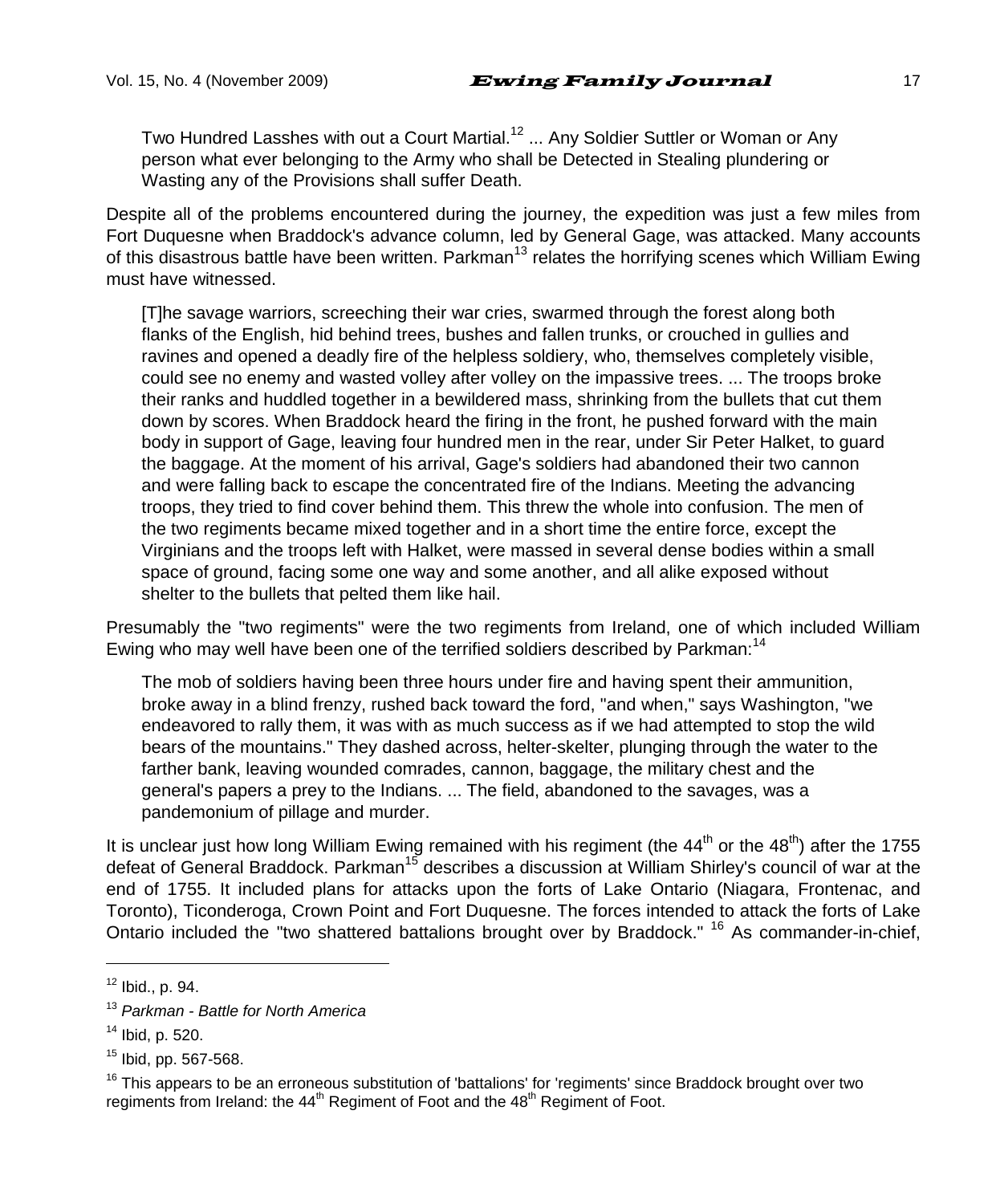Shirley was eventually replaced by Lord Loudon who turned the whole force toward the attack on Ticonderoga. On August 12<sup>th</sup>, Loudon sent Colonel Daniel Webb with the forty-fourth regiment to reinforce Oswego. Was William Ewing part of the forty-fourth regiment? If so, how might he have felt when they failed to reach Oswego in time to prevent its August 14<sup>th</sup> surrender to Montcalm? Was William ashamed of how military confusion and Webb's dawdling had led to the failure? Or could he have been relieved that he did not have to once again face combat?

# **Commission in a Provincial Regiment**

Neither the 44<sup>th</sup> Regiment of Foot nor the 48<sup>th</sup> Regiment of Foot was part of General John Forbes' 1758 expedition to Fort Duquesne in November 1758. But those forces did include three battalions of the Pennsylvania Provincial Regiment, commanded by James Burd and Hugh Mercer. In June 1759, Mercer was the Colonel Commandant of the Third Battalion of the Pennsylvania Provincial Regiment in which William Ewing was then listed as a lieutenant in John Bull's Company No. 4 and also as adjutant in a list of battalion staff officers. William was commissioned for both positions on May 1, 1759. Whether or not William Ewing might have been part of the 1758 Forbes expedition is unknown. The dates when he left his British Regiment and entered and left the Pennsylvania Regiment are also unknown, although it might be argued that he was most likely to have left his British regiment in order to accept the commissions as lieutenant and adjutant on May 1, 1759.

William's wife, Eleanor, was apparently pregnant at this time as their daughter, Elinor, was born six months later. Thanks to research by Constance Lancaster, genealogical curator for the Halifax Historical Society, we know that Elinor's future husband, Stephen Wilcox, at some time entered his family's birth records into the Halifax town records including this portion:

Mr Stephen Wilcox was born in the Colony of Rhode Island April  $5<sup>th</sup>$  1752 - wife Elinor Ewing was born in Wilmington in the State of Pennsylvania, November 2<sup>nd</sup>, 1759.

Although the record does not name Elinor's parents, Elinor Ewing and William Ewing are the only Ewing names vet found in Halifax records indicating that Elinor is almost certainly the daughter of William.<sup>17</sup>

I have not found any record of any Wilmington in Pennsylvania at that time, and I suspect that in 1759 Eleanor was living in Wilmington, Delaware, which was probably a supply base for the Pennsylvania Regiment in which William was then serving. Border disputes involving Delaware and Pennsylvania were not settled until 1760, and Delaware was actually considered part of Pennsylvania up until the Revolutionary War. It is possible that the information that Stephen Wilcox was entered into the Halifax records because of an earlier understanding of Wilmington as being part of Pennsylvania instead of Delaware. This is only a theory. If records can be found locating a Wilmington, Pennsylvania, in 1759 then the matter should be re-evaluated.

# **Where was William Ewing from 1760 until 1765?**

Because no sources have yet emerged to show where William Ewing was from 1760 to 1765, we can only speculate. Could he have ever lived in New York or in New Jersey? In his *Biographical* 

 $17$  More of Constance Lancaster's research is presented later in the subsection about the life of William Ewing in Halifax, Vermont.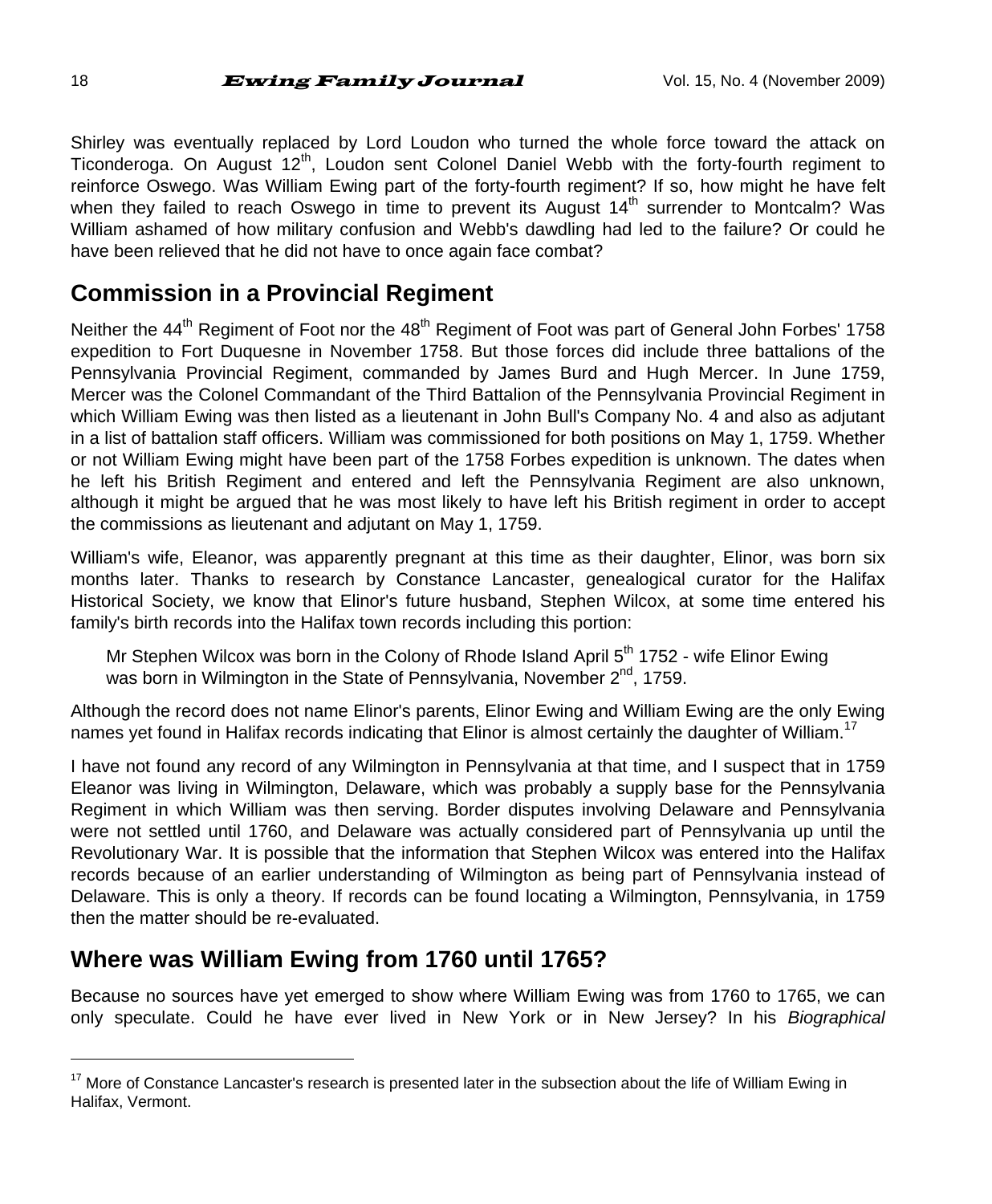*Dictionary*, 18 John A. Schutz stated that William Ewing received his religious calling in New Jersey, a statement made earlier by Isaac Backus.19 And in his 1790 *Letter to Brother and Sister*, William's nephew James Ewing relates that in 1780:

When in New York I heard of a William Ewing who had preached there but as I could not describe his person, haveing never seen him, the matter rested here till I came to this place where the people told me more about him. As opportunity soon after offering I sent a letter to him at a venture informing him of what family I was and my grounds for supposing him as my Uncle to which I received no answer till about a year when he came all the way with a design to see me and spend a few days with me and indeed they were agreeable ones to me.

So apparently somebody in New York and somebody in Hopewell, New Jersey, knew enough about William Ewing to talk with James about William sometime during the 1780s. And apparently somebody knew enough to provide James with William's address. Other items in the *Letter to Brother and Sister* indicate that James arrived at Hopewell sometime between 1782 and 1784. According to Margaret Ewing Fife,<sup>20</sup> the earliest records of any Ewings in Hopewell are in 1722 and there are no Ewing records in Hunterdon county from 1735 to 1785. Yet James Ewing journeyed from New York to Hopewell for some reason. Could he have heard stories of that earlier Ewing settlement there? And could he and William have had some distant familial connection to someone in that older settlement?

Exploring William's possible whereabouts in New York, Fife notes that a William Ewing was a property owner in Schenectady in 1765 and also refers to records of "William Ewing in Capt John Duncan's Company,  $2^{nd}$  Battalion of Militia for the county of Albany, Schenectady 5/11/1767." <sup>21</sup> However the following item from the *New York Mercury*, December 21, 1767, suggests that this William was deceased before the end of 1767 and hence could not be the Soldier/Preacher:

Notice to creditors of William Ewing to show cause why an assignment of the Estate of the said William Ewing should not be made to John Duncan and William Hanna of the Town of Schenectady. Dated at Albany, the 7th December, 1767.<sup>22</sup>

Could William have lived in Philadelphia? In another part of his *Letter to Brother and Sister*, James says that some time after William received his commissions (May 1, 1759) he was in Philadelphia upon some army business:

<sup>18</sup> Schutz, John A. *Legislators of the Massachusetts General Court, 1691-1780: A Biographical Dictionary*, Northeastern University Press, 1997. This book has been made available online by the Google Books Project. Go to *books.google.com* and search for 'Schutz Legislators'.

<sup>19</sup> Backus, Isaac. *History of New England with particular Reference to the Denomination of Christians Called Baptists. (Second Edition with notes by David Weston)*, Backus Historical Society, Newton, Massachusetts, 1871. This book has been made available online by the Google Books Project. Go to *books.google.com* and search for 'Backus History New England'. [Short Citation: *Backus - History of New England*]

<sup>20</sup> Fife, Margaret Ewing (ed. James R. McMichael). *Ewing in Early America*, Family History Publishers, Bountiful, Utah, 84101, pp. 31-38. Available from *www.HigginsonBooks.com* and online at *www.EwingFamilyAssociation.org*. [Short Citation: *Fife - Ewing in America*]

 $^{21}$  Ibid, p. 46.

<sup>22</sup> Available from America's Historical Newspapers (*www.NewsBank.com/readex/?content=96*). Online access to America's Historical Newspapers requires a fee. Access may often be made at public libraries. [Short Citation: *Historical Newspapers*]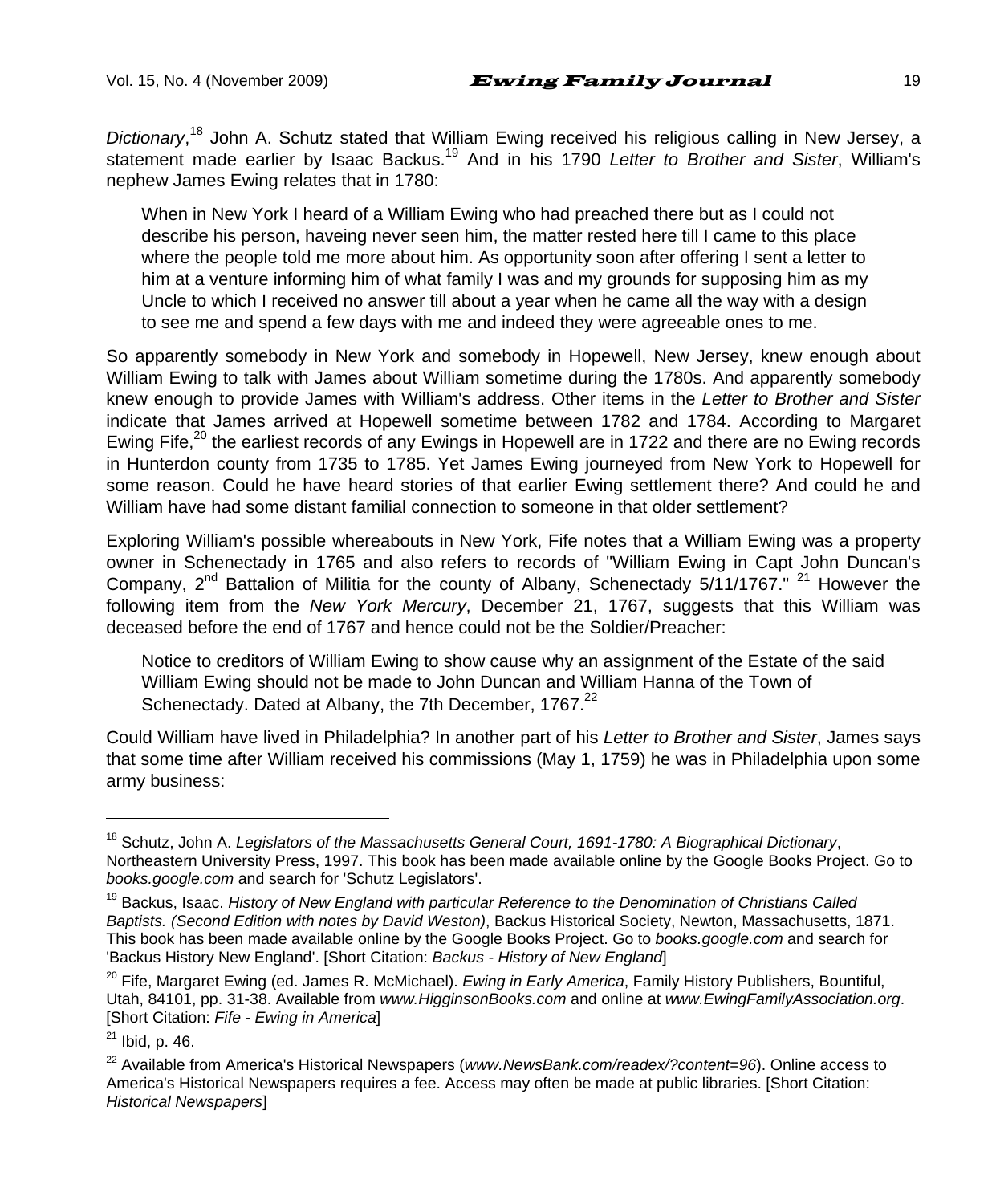... when the people upon the frontiers sent there 2 or 3 mangled bodies of men and women whom the Indians had scalped, tomahawked and killed in order to arouse the spirits of the Philadelphians to assist them. Next morning the High Sheriff of the county sent a message to our Uncle expressing a desire to see him. He attended and the Sheriff begged of him to go to the statehouse where the dead bodies were and deliver to the multitudes who were there viewing them a discourse suited to the [occasion]. Our Uncle used all his endeavors to plead his excuse but he would take none. He went to the place and after a psalm and a prayer, spoke from Amos 2d and 6th to such acceptance that committees from various churches and congregations waited upon him to request him to preach for them which he did.

But of course, this only indicates that William was in Philadelphia for some undetermined time and does not indicate that he actually lived there.

Were any more children born to William and Eleanor Ewing from 1760 to 1765? Despite the absence of birth records, circumstantial evidence points to Joshua Ewing as a 'probable' son born about 1760/62 and to William Ewing as a 'possible' son born about  $1763.<sup>23</sup>$ 

Absalom Gardner<sup>24</sup> says that Joshua Ewing was an inhabitant of Wales (formerly South Brimfield), Massachusetts, in 1779 when he married Lovinia Durkee.<sup>25</sup> His birth year is estimated to be 1760/62 since his Revolutionary War record states that he was a drummer after enlisting in Capt. Daniel Winchester's Company, Colonel Ruggles Woodbridge's Regiment, on August 17, 1777. Such drummers were usually less than eighteen years old. Gardner also notes that William Ewing served as pastor of the Wales church from 1770 to 1772. Joshua's record also documents more than seven months service (from June 23, 1778 to Jan 31, 1779) at North River, New York.<sup>26</sup> The North River flows through Halifax, Vermont, where William Ewing lived on June 9, 1778, according to his land-dispute petition to the Governor, the Honorable Council and the House of Representatives of Vermont. In this petition, William Ewing identifies himself as a resident of Halifax and cites a purchase of land at Halifax in November 1774. Further circumstantial evidence pointing to Joshua as a son of William and Eleanor (Sullivan) Ewing emerges from naming patterns. Joshua and Lovinia's second son was named John Sullivan Ewing. Their eldest daughter, Lovinia, married Jacob Nichols. They named their eldest son William Sullivan Nichols.

<sup>&</sup>lt;sup>23</sup> For a discussion of classifications of William's children as 'probable', 'possible', etc. see Lehmann, Louis. William Ewing, Soldier/Preacher – And His *Certain*, *Almost Certain*, *Probable* and *Possible* Children, *Ewing Family J.*, Vol. 15, No. 4 (November 2009), pp. 41-55.

<sup>24</sup> Gardner, Absalom. *Family History of Wales*, Roll 31, Corbin Manuscript Collection. The Corbin Manuscript Collection may be found online at:

*www.proquest.com/assets/downloads/catalogs/records/CorbinManuscripts.pdf*. The Collection, its contents and its availability are discussed in an article posted by the New England Historic Genealogy Society at *www.NewEnglandAncestors.org/articles\_gbr11.asp*. [Short Citation: *Gardner - Wales*]

<sup>25</sup> Knox, Grace Louise and Barbara B. Ferris. *Connecticut Divorces: Superior Court Records for the Counties of New London, Tolland, and Windham (1719-1910)*. Heritage Books, Inc., 1987. This source is not available online. Amazon.com cites it at *www.amazon.com/Connecticut-Divorces-Superior-Counties-1719-1910/dp/1556130872*, but indicates that its availability is limited. [Short Citation: *Knox - Connecticut Divorces*]

 $^{26}$  The North River runs through Halifax, Massachusetts. At the time of the Revolution, Halifax was considered a part of Cumberland County, New York, and under its jurisdiction.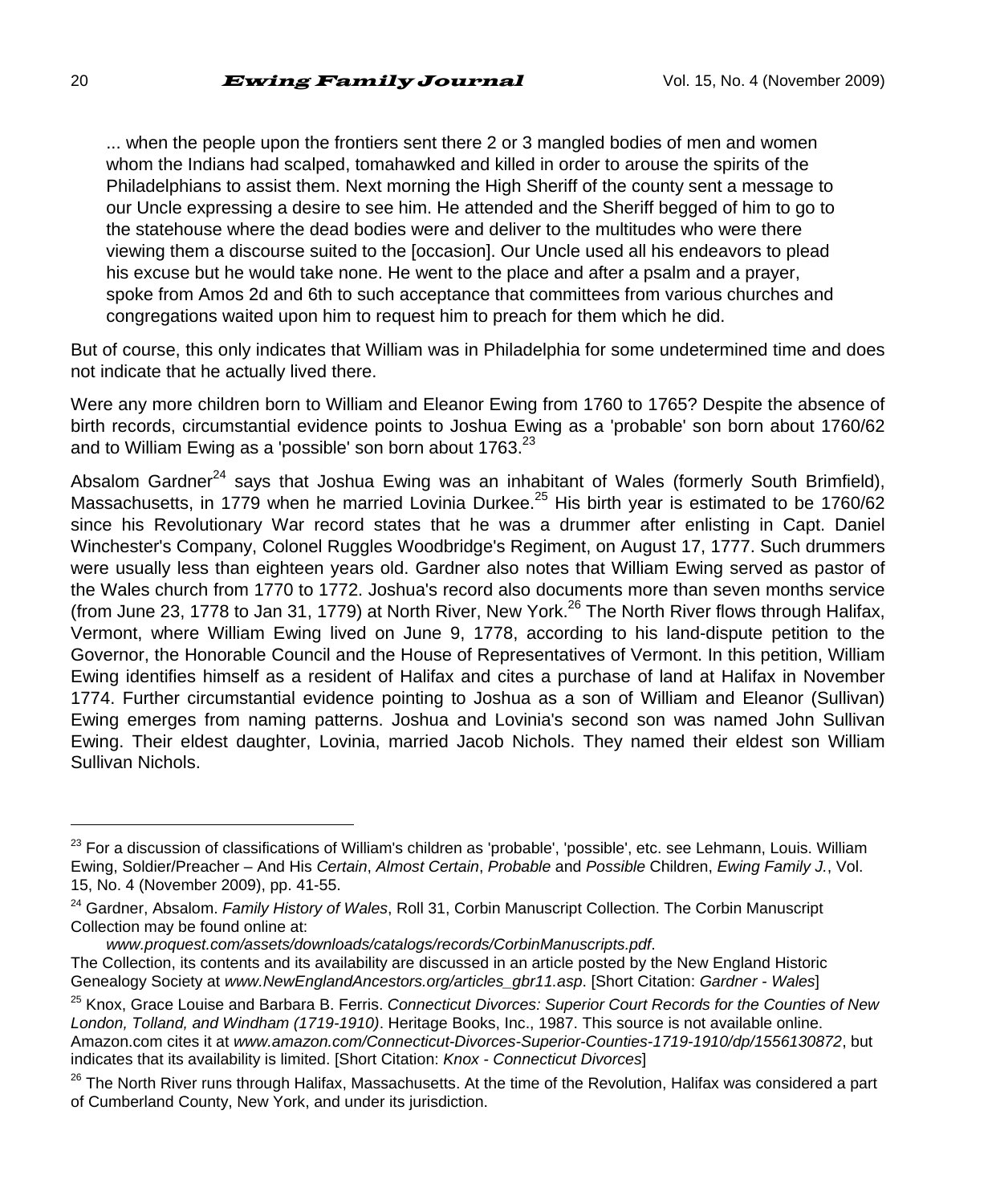The possibility that William Ewing may have had a son named William, born about 1763/64, who served in the Revolutionary War is suggested by the following Revolutionary War extract:

Ewing, William, Shutesbury. Descriptive list of 9 months men raised in Hampshire Co., agreeable to resolve of June 9, 1779, as returned by Noah Goodman, Superintendent for said county; Capt. Dickenson's co., Col. Porter's regt.; age, 16 yrs.; stature, 5 ft.; hair, black; engaged for town of Amherst; also, Private, Capt. Seth Pierce's co., Col. Seth Murray's regt.; descriptive list dated Warwick, Aug. 4, 1780, of men detached from 6th Hampshire Co. regt. to serve for the term of 3 months from the time of their arrival at Claverack, agreeable to order of Court of June 22, 1780, and mustered by Lieut. Col. Samuel Williams and Maj. Whitmore; age, 16 yrs.; stature, 5 ft. 2 in.; complexion, dark; residence, Shutesbury; mustered July 18 [1780]; also, Private, Capt. Seth Pierce's co., Col. Seth Murray's (Hampshire Co.) regt.; enlisted July 15, 1780; discharged Oct. 10, 1780; service, 3 mos. 6 days, travel included; company raised to reinforce Continental Army for 3 months; roll dated Leverett; also, descriptive list of men raised in Hampshire Co. to serve in the Continental Army, as returned by Noah Goodman, Superintendent for said county; age, 17 yrs.; stature, 5 ft. 7 in.; complexion, light; hair, light; occupation, farmer; engaged June 29, 1781; engaged for town of Hadley; term, 6 months; also, Private, Col. Benjamin Tupper's (10th) regt.; service from June 29, 1781, 6 mos. 2 days.

Note that this sixteen-year old William Ewing is "of Shutesbury" in 1779, one of the years in which Soldier/Preacher Rev. William Ewing is recorded as having preached at Shutesbury.<sup>27</sup> His residence is again listed as Shutesbury in 1780. If this sixteen-year old is the Soldier/Preacher's son, he would have been born about 1763/64, but the birth location is unknown.

# **William Ewing in Massachusetts – 1765-1772**

Wales (originally South Brimfield) and Sturbridge information about William Ewing's whereabouts between 1765 and 1770 is almost as sparse as that between 1760 and 1765. The earliest mention of William Ewing in Massachusetts is a vague comment that he preached occasionally at Wales between 1765 and 1771. However, he appears to have first preached on a more regular basis at Sturbridge where he was ordained on September 27, 1768, as an itinerant minister, preaching to a church formed by dissidents breaking away that year from the Sturbridge Baptist Church because of a conflict regarding communion. The dissidents believed that the laying on of hands was necessary for a person to receive communion. The established church did not object to this practice, but they opposed making it a requirement. It is in Sturbridge that we find the only primary evidence for the birth of a child. The record for the birth of John Ewing at Sturbridge on April 5, 1769, $^{28}$  specifies that his parents are William and Eleanor Ewing, thus also providing the only primary evidence identifying the given name of William's wife.

<sup>27</sup> *Backus - History of New England*

<sup>28</sup> *Vital records [Sturbridge, Massachusetts], 1723-1797* (FHL Film 863529). These microfilm records may be found at Family History Centers established by the Church of Jesus Christ of Latter-day Saints (LDS Church). To locate a center near you go to: *www.FamilySearch.org/Eng/library/FHC/frameset\_FHC.asp*. The records are also available for free download from Internet Archive at *www.archive.org/details/vitalrecordsofst00sturbr*. [Short Citation: *Sturbridge Records*]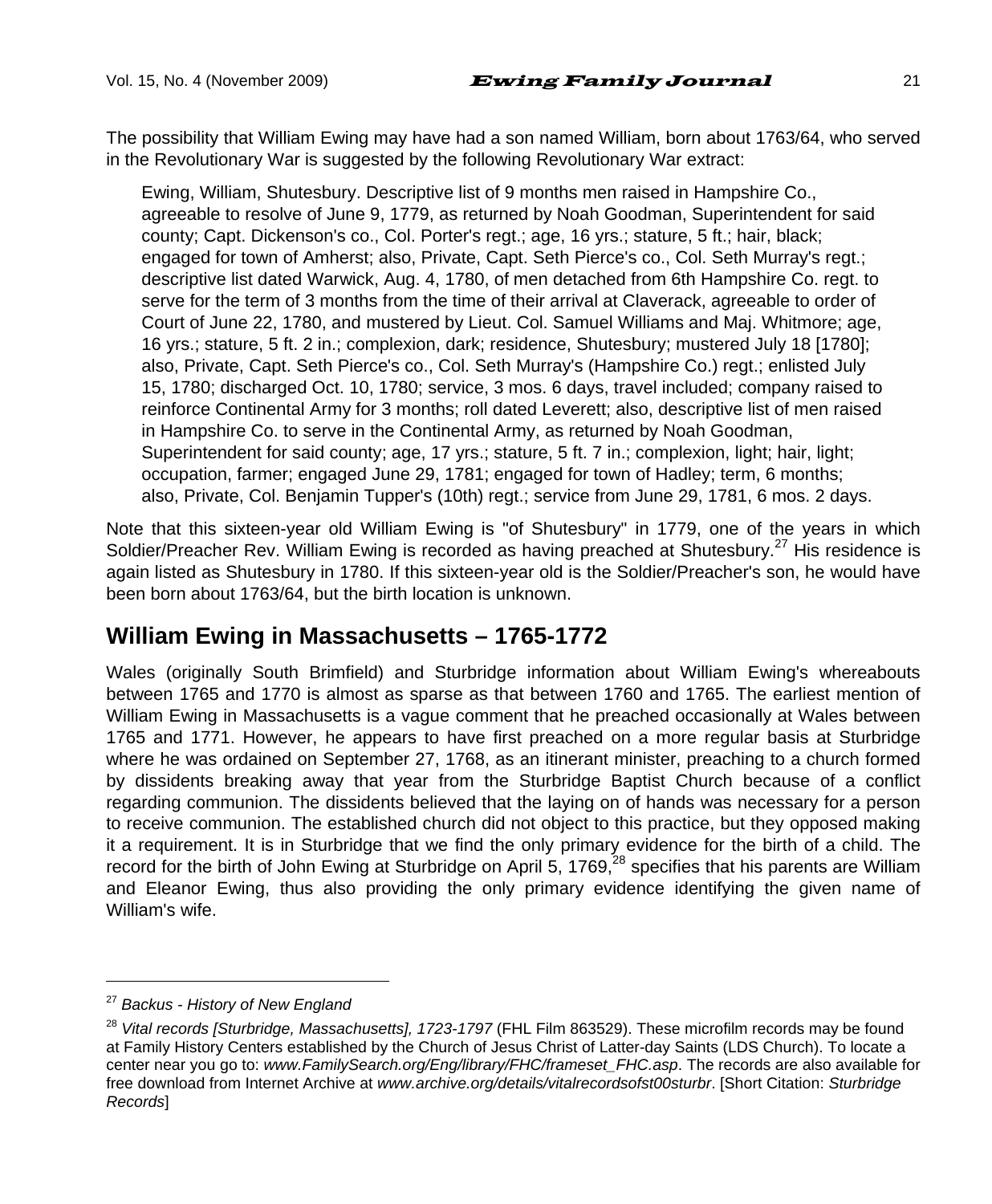Absalom Gardner<sup>29</sup> relates that Rev. William Ewing came to Wales from Sturbridge in 1770 and stayed two years. However, a list of pastors in the *Wales Baptist Church Records*30 says that "Elder Ewin" officiated from 1771 to 1773. Those records also relate that the church met at William Ewing's house on April 7, 1772, and chose him as the moderator to receive a complaint by Elnathan Munger charging fellow member, Humphrey Needham, with cheating him out of a sum of money. Under William Ewing's influence as moderator, Needham was acquitted but the irony of the situation is the fact that Munger himself had previously been severely punished for passing counterfeit money as reported by the *Boston Evening-Post*, October 12, 1767:<sup>31</sup>

At the superior Court of Assize and General Goal Delivery, lately held at Springfield, one Elnathan Munger, of South Brimfield, was found guilty of passing counterfeit Dollars, and sentenced to be set in the Pillory of one Hour, to have one Ear cut off, and to pay Costs.

Despite the absence of a birth record, it appears that Hannah Ewing, a 'probable' daughter of William and Eleanor Ewing, was born about 1771, presumably at Wales (South Brimfield). An inscription from the Sheddsville Cemetery, West Windsor, Vermont, reads "Hannah wife Levi Bishop d 1814 age 43." <sup>32</sup> Hannah Ewing, the 'probable' daughter of William, married, first, Enoch Train and, second, Levi Bishop at Weston, Massachusetts, before moving to Windsor, Vermont.

# **William Ewing's First Residence in Vermont – 1773-1778**

Constance Lancaster is the author of some extremely important portions of *Born in Controversy: History of Halifax, Vermont<sup>33</sup>* which includes a great deal of significant information about the life of William Ewing. In this book, she calls attention to her discovery of a very rare November 11, 1773, *Petition of the People of Halifax* urging the building of a meeting house and the settlement of a minister. "Rev. William Ewing" is among the names of town and church officers appearing on the petition. Citing "a handwritten history of the Halifax Baptist Church archived at University of Vermont," Ms. Lancaster refers to material quoting Benjamin Wilcox as stating that "Rev. Ewing was probably the first minister of any denomination that preached in this town." She notes that Benjamin Wilcox also reportedly described how "Elder Ewins" held some meetings in the frame of the meeting house which was never completed.

<sup>29</sup> *Gardner - Wales*

<sup>30</sup> *Corbin Manuscript Collection*, Roll 31, Hampden County. The Corbin Manuscript Collection may be found online at *www.proquest.com/assets/downloads/catalogs/records/CorbinManuscripts.pdf*. The collection, its contents and its availability are discussed in an article posted by the New England Historic Genealogy Society at *www.NewEnglandAncestors.org/articles\_gbr11.asp*. [Short Citation: *Corbin Manuscript*]

<sup>&</sup>lt;sup>31</sup> Online access to material from this newspaper is available via the Library of Congress' Newspaper and Current Periodical Reading Room, *www.loc.gov/rr/news/18th/137.html*.

<sup>&</sup>lt;sup>32</sup> 1973-74 Data Taken from Sheddsville Cemetery, West Windsor, VT by Mildred M. Xittredge and Beatrice Dana in *Branches & Twigs Newsletter of the Genealogical Society of Vermont*, Vol. 3, No. 1 (Winter 1973-74). (*www.genealogyvermont.org/VTContent/BTv3n1.pdf*)

<sup>33</sup> *Born in Controversy: History of Halifax, Vermont*, Researched, written, and compiled by the History Committee for the Halifax Historical Society, Inc., 2008. This publication is not available online. Contact the author at the Society to obtain a copy. But note that the first printing is sold out and availability awaits a second printing. In the interim, it may be available from some libraries via interlibrary loan. For example, the Brooks Memorial Library at Brattleboro, Vermont, might have a circulating copy available for interlibrary loan. [Short Citation: *Born in Controversy*]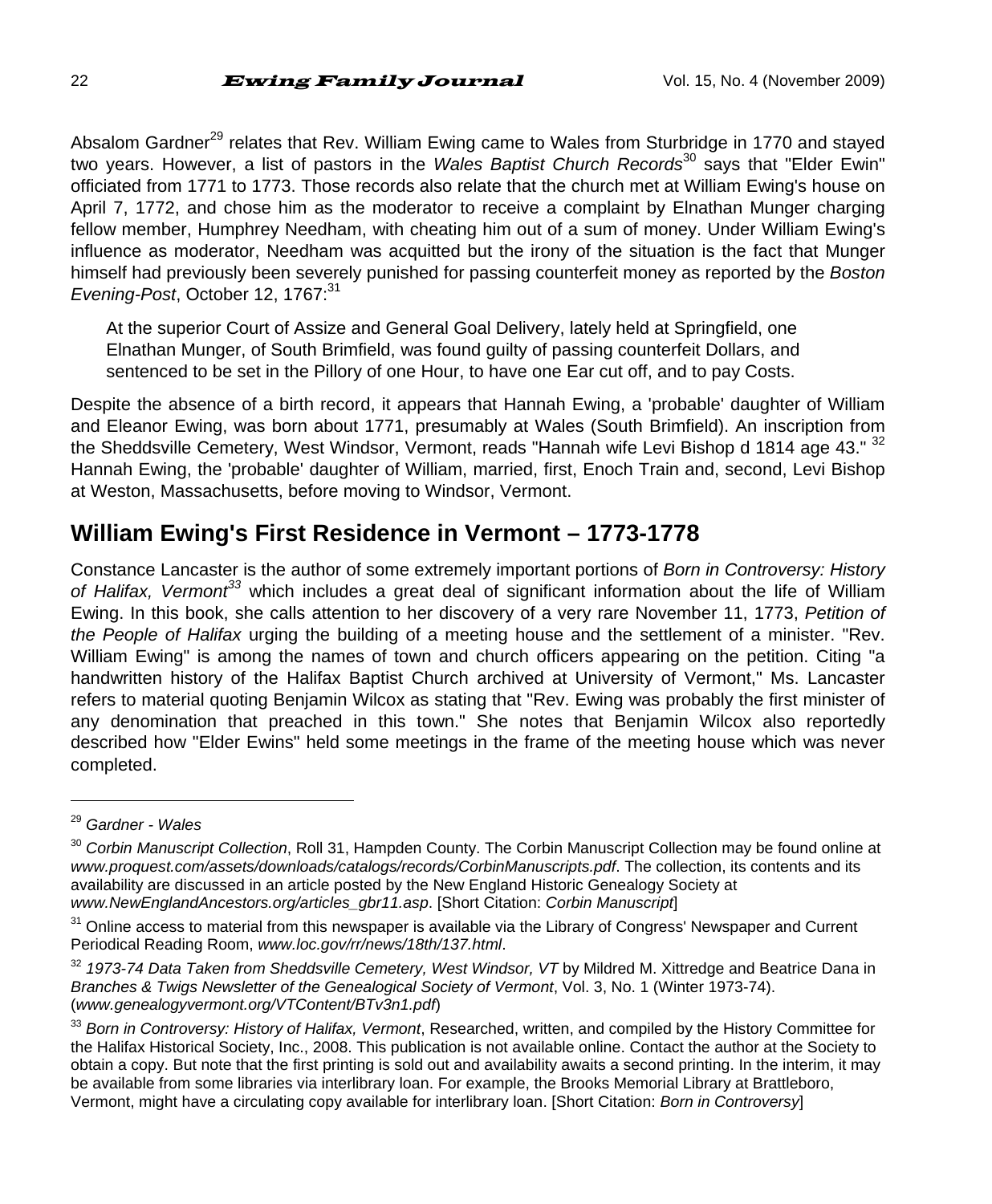Although William Ewing was clearly in Halifax prior to November 11, 1773, the people of Halifax never chose him to be their first appointed minister but chose instead Rev. David Goodall, a Congregational minister, as described in *Vermont Historical Gazetteer*:

In the original grant of the town, a lot of 360 acres was appropriated for the first settled orthodox minister in the town. This fell to Mr. Goodall. The claim was disputed by Elder Eweings, a Baptist minister, who had resided in the town a few years previous to Mr. Goodall's settlement. The matter was adjusted by Mr. Goodall's quit-claiming to Elder Eweings 100 acres. This arrangement was entered into previous to Mr. Goodall's settlement.<sup>34</sup>

William Ewing was in Vermont on June 9, 1778, when he petitioned Vermont authorities regarding a land dispute, citing his November 1774 purchase of land in Vermont:

To his Excellency, the Governor, the Honorable Council, and House of Representatives of the State of Vermont. The petition of William Ewing of the Town of Halifax and County of Cumberland clerk, most humbly sheweth. Whereas your petitioner did in November 1774 purchase of Michael Wentworth the land belonging to the late Governor Benning Wentworth in Halifax consisting of the Lots 36 and 44 his reserve and the Lot Number 10 which is son, John Wentworth Esq; who died without heirs in his youth. The agreement was as follows: that after six months [illegible] pay the money and receive a deed. Whereupon [illegible] be a man of honor, I took the land into my possession and made a settlement upon it. But when I went to pay the money and receive a deed I found the gentleman had fled his country and was gone to England and next fall I was informed by Luke Knowlton Esq that in the intrim the land was sold to one John Taylor of North Bairough in the Bay government and that he, the said Luke Knowlton was his partner and had a deed of the one half of said lands. But afterwards Taylor was confined for being an Enemy to his Country and all his estate seized for the use of the state. Knolton then gave a deed of the land to Joseph Baker Esq of Westborrough to have [illegible] publick use which deed [illegible] but I never saw any original nor do I know that [illegible] any. However I have still the lands in my possession and pray that your Excellency of Honour in your [illegible] will give such directions as may be for the public good and my safty - And your petitioner as in duty bound shall always pray. ... William Ewing, Halifax June the 9th, 1778.<sup>35</sup>

The Luke Knowlton referred to by William Ewing in his petition was a respected judge and politician in Vermont despite the fact that George Washington had once issued the following order for his arrest upon suspicion of treason:

<sup>34</sup> *Vermont Historical Gazetteer*, The Towns of Windham County, Collated by Abby Maria Hemenway, Publ. by Mrs. Carrie E. H. Page, Brandon, VT. 1891, Written by Rev. H. Eastman, Vol. V, pp. 408 - 422. Some volumes of the *Vermont Historical Gazetteer* have been posted online. Copies of all volumes are available in the library at the Vermont Historical Society, Barre, Vermont (*VermontHistory.org*).

<sup>35</sup> *Index to Manuscript Vermont State Papers (MsVtSP)*, Vol. 21, p. 8. Better known as the *Nye Index*, MsVtSP was originally created by Mary Greene Nye, the Editor of State Papers from 1927 until 1950 as a personal-name card file. The card file is open to the public and located in the Reference Room at the Vermont State Archives and Records Administration Office in Montpelier, Vermont. The index may be searched online at:

*vermont-archives.org/research/database/nye.asp*. [Short Citation: *MsVtSp*]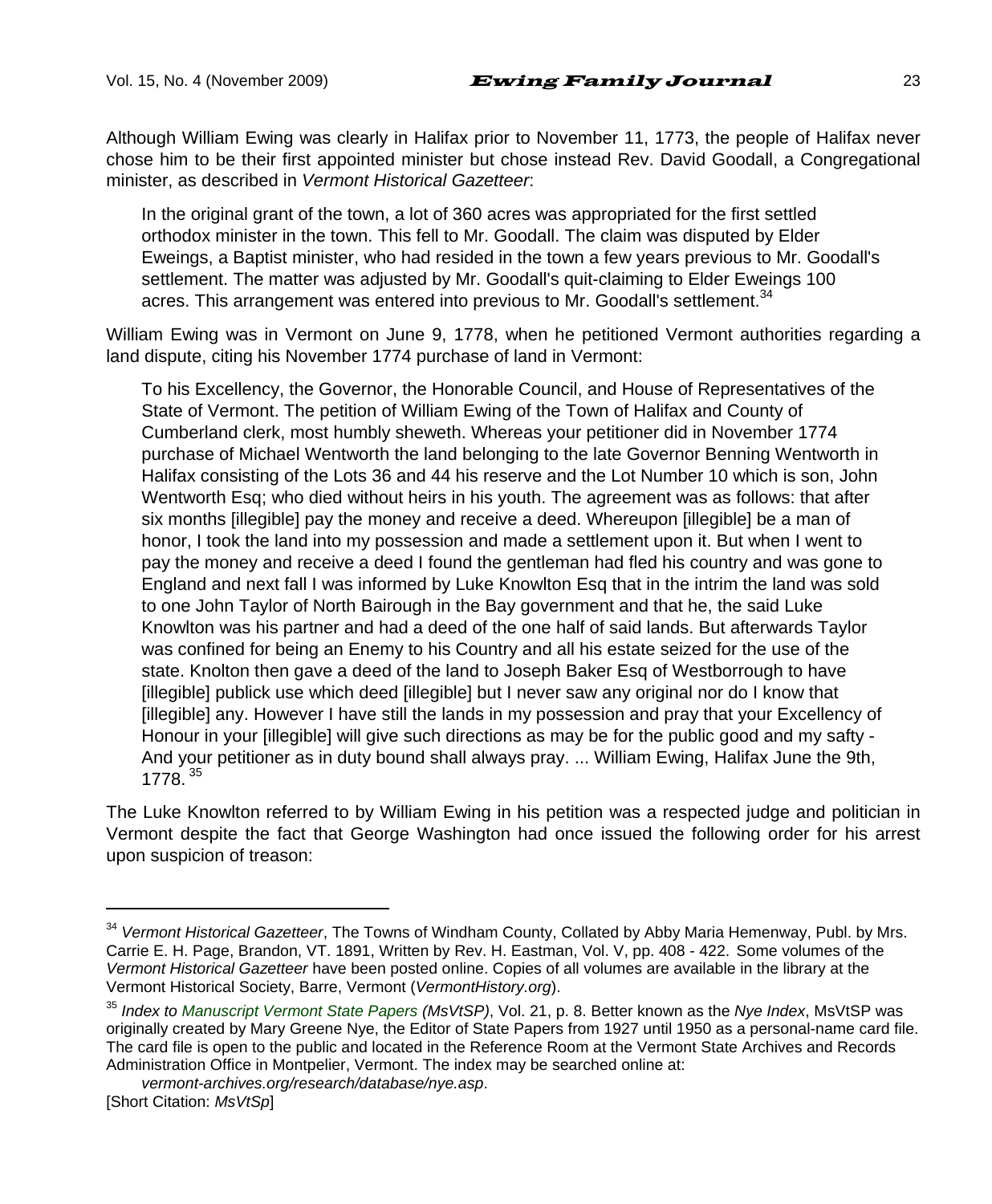Authorization and Instructions to William Shattuck - Head Quarters, March 11, 1783. Whereas Congress by their Resolutions, have especially authorized and requested me, to take such measures as I shall think proper to apprehend and secure Luke Knowlton and Samuel Welles, two persons supposed to be within the Territory called Vermont, and who are charged with high Crimes and misdemeanours against the United States of America. ... You are therefore hereby authorized and impowered, to use your diligent Endeavours, in such way as shall be thought proper to secure and apprehend the said Knowlton and Welles, [or either of them] and him safely keep, that they may be conveyed to Congress.<sup>36</sup>

On March 22, 1778, William Ewing sold one hundred acres of land in Halifax to Joseph Tucker for three hundred pounds.<sup>37</sup> Constance Lancaster has noted that this Joseph Tucker "hosted Halifax town meetings at his tavern and favored the Congregational denomination," suggesting that Tucker may also have favored David Goodall over William Ewing to be Halifax's first appointed minister.<sup>38</sup>

# **William Ewing in Shutesbury, Massachusetts – 1779-1784**

On January 20, 1779, William Ewing identified himself as a resident of Shutesbury selling one hundred acres of Halifax land (part of Lot No. 37) for 300 pounds to David Dickinson of Deerfield., Massachusetts. William signed the transaction in Hampshire County in the presence of Eliphalet Dickinson and Consider Dickinson.

During at least part of his residence in Shutesbury, William apparently preached for some time to a Baptist church which was a branch of a church in nearby New Salem. This tiny church was known as the Anti-Pedo-Baptist Church and had about five members. But most of William's activities were in Shutesbury where the church for many years had been Congregational. William apparently was able to preach there as he arrived at the tail end of a bitter dispute between Shutesbury and its former Congregational minister, Abram Hill. Rev. Hill had preached there from 1742 until 1775 when the town discovered that he was an ardent Tory and asked him to resign which he refused to do. Trying to prevent Hill from preaching and/or leaving town, the town shut up the meeting house and confined him for a time in the public pound where he was "forced to live on herrings thrown to him over the fence." In 1778, an ecclesiastical council of pastors from neighboring churches declared that Hill's relations with the church of Shutesbury should be forfeited*.* He then:

... removed to Brookfield, and carried away the church records and Bible, which, although importuned to do so, he refused to return, and for this reason the early church records are unobtainable. For three years previous to his removal the town had withheld his salary, and for this he brought suit in 1778 and gained it.

<sup>36</sup> *The Writings of George Washington from the Original Manuscript Sources 1745 - 1799. Prepared under the direction of the United States George Washington Bicentennial Commission and published by authority of Congress, John C. Fitzpatrick , Editor, Volume 26, January 1, 1783 - June 10, 1783*, United States Government Printing Office. *www.libertyparkusafd.org/lp/Washington/electronic%20books/Volume%2026.htm*.

<sup>37</sup> *LDS Microfilm*: *Deeds - Halifax, VT*, Book 1, page 51 (FHL Film 28361) and *Deeds, Town & Vital Records* (FHL 28362)

<sup>38</sup> *Born in Controversy*, pg 280.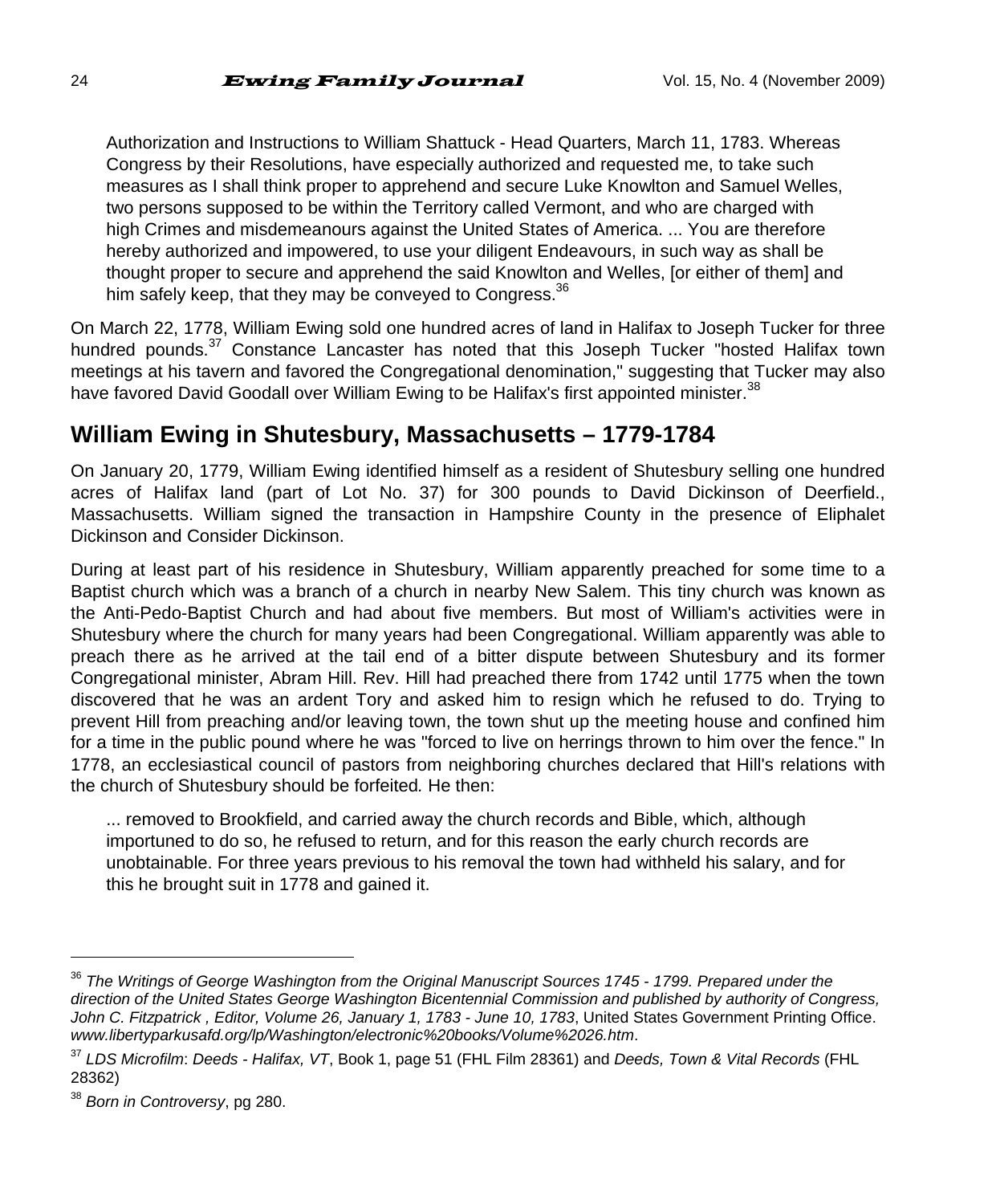Isaac Backus was appalled at the fact that the courts forced Shutesbury to pay Hill his back salary. Backus said that this "caused ministerial tyranny to appear so odious" that no minister of that order (Congregational) was received in that town for a long time.  $39$ 

After being rejected in Halifax in favor of a Congregational minister, William Ewing was now accepted by Shutesbury which had just rejected their Congregational minister. In this ironic context he quickly became a highly respected citizen of the predominantly Congregational town of Shutesbury. On August 6, 1779, Shutesbury chose him to be their delegate at the Massachusetts Constitutional Convention in Cambridge, instructing him as follows:

You will at the utmost of your power, see -

That the rights and libertys to which we are entitled as a free & independent people are fully Declared and sett fourth in the plainest and strongest terms.

That those rights & privileges be strongly guarded in the Constitution to be formed in the most explicit manner.

That there always be a full & free election & Representation of the people of this state and that the representatives shall receive their pay from the public Treasury

That the Tryal by Jury and every mans having a right to liberty to answer for himself and of being judged by his peers of the vicinity to which he belongs shall be ever established & secured

That the Governour, Lewt. Governour and principle officers of this state be annually chosen by the suffrage of the people and that their [illegible] be rather places of Trust than profit.

That the granting of money shall be only & forever by the legal representation of the people in General Court assembled.

That all officers Civil & Military shall be annually Chose ... that belong to a county by the county and the officers of every town by the inhabitants and them of the militia, Captains and Subalterns by the men of their respective Companies [illegible] [illegible] [illegible] officers by the officers of the Regiment who are the [illegible] [illegible] [illegible] when properly recommenced and general officers only [illegible] [illegible] [illegible] by the Governour & Council and that no man shall be [illegible]" [The rest of this page and the top of next page are illegible.]

"That the Town Clerks shall be authorized to record Deeds in their town books and qualify town officers and others where there is [illegible] [illegible]

That there shall be Certain persons Chosen by the people every [illegible] [illegible] whose business it shall be to see that the laws are faithfully observed and that the Constitution is Strictly adhered to and that the public money is properly applied.

That all writs or Warrants or papers of authority that shall be [illegible] [illegible] by any Court of record or otherways Shall be in the name and by the authority of the people

<sup>39</sup> *Backus - History of New England*, pp. 467-471.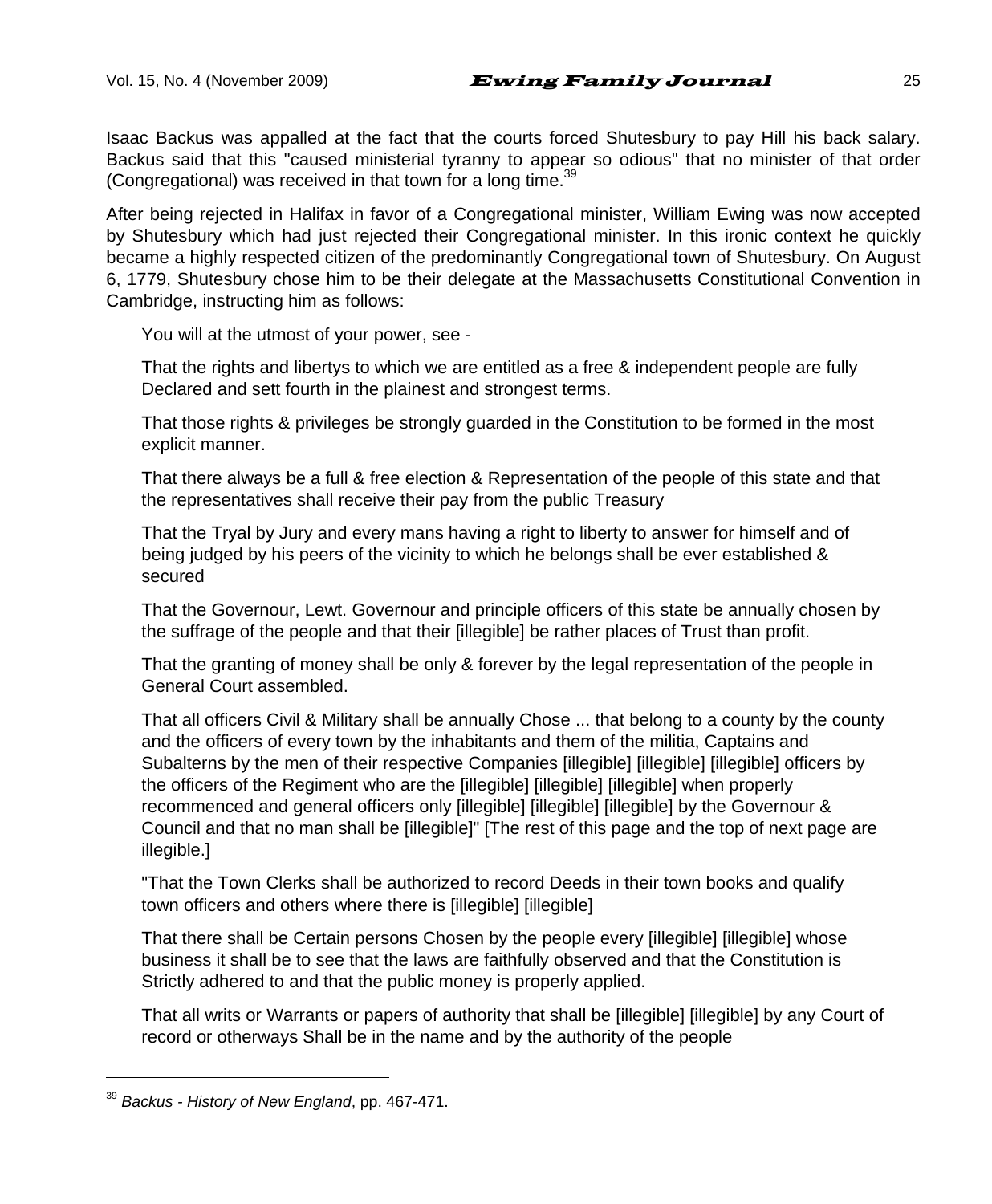That all public officers such as Sherrifs and Constables Shall be [illegible] only reasonable fees and that there shall be no attourneys allowed but one to a county.

Commenting about the above articles, Holland<sup>40</sup> noted that they were:

... drawn up with great care, and exhibiting a remarkable knowledge of popular rights and the genius of a democratic government. [The town records] prove that Shutesbury, according to its ability, was one of the most patriotic of the towns in this section of the State.

Despite these laudable instructions, the only record of what William Ewing did at the 1779 Massachusetts Constitutional Convention is that he "earnestly opposed the continuance of the Congregational establishment," perhaps reflecting Shutesbury's disenchantment with their previous Congregational minister as well as a wider concern among Massachusetts Baptists about the political power of the Congregationalists.

The following minutes from a Shutesbury town meeting on October 12, 1780, suggests that William Ewing attended more than one convention as a delegate from Shutesbury:

Voted to Raise twenty-four Pounds, five shillings, the debt for the payment of the Rev Mr. William Ewing for his attendance at the Conventions held at Cambridge & Boston.

On December 4, 1780, the town:

... [v]oted that the assessors by Directed to assess the 24 pounds granted to a William Ewing at a former meeting at the Rate of Eight-five [illegible] [illegible]

On November 14, 1780, William Ewing "of Shutesbury" sold another 100 acres of Halifax land (Lot 36) to David Dickinson of Deerfield for 75 pounds. He signed this transaction in Hampshire county in the presence of Consider Dickinson and Prudence Dickinson. But, despite this land sale and his rejection by Halifax in 1778, he apparently wanted to return to Vermont because six months later he was one of the seventy-five "inhabitants of the CommonWealth of Massachusetts" who gathered at Greenwich to sign a petition on May 2, 1781:

... [t]o His Exellency the Governor and the Hon Council and House of Representatives of the State of Vermont [requesting] A Charter of a Township of Lands in Some Convenient Place for Settlement within the above State of Vermont.<sup>41</sup>

On January 10, 1782, the Greenwich group chose William to be their agent and directed him to present the petition before the last day of January.

William's desire to join the Greenwich group in relocating to Vermont was perhaps influenced by his son James who had married Naomi Cooley on October 3, 1775, in Greenwich where at least two of their children were born: Benjamin in May 1776 and Polly on March 19, 1778. Sometime after that date they removed to Pittsford, Vermont, where their next son, James, was born in May 1780. William's daughter,

<sup>40</sup> Holland, Josiah Gilbert. *History of Western Massachusetts. The Counties of Hampden, Hampshire, Franklin, and Berkshire*, Samuel Bowles and Company, 1855. This book has been made available online by the Google Books Project. Go to *books.google.com* and search for ' Holland History Massachusetts'. [Short Citation: *Holland - History of Western Massachusetts*]

<sup>41</sup> *MsVtSp*, Vol. 21, p. 256.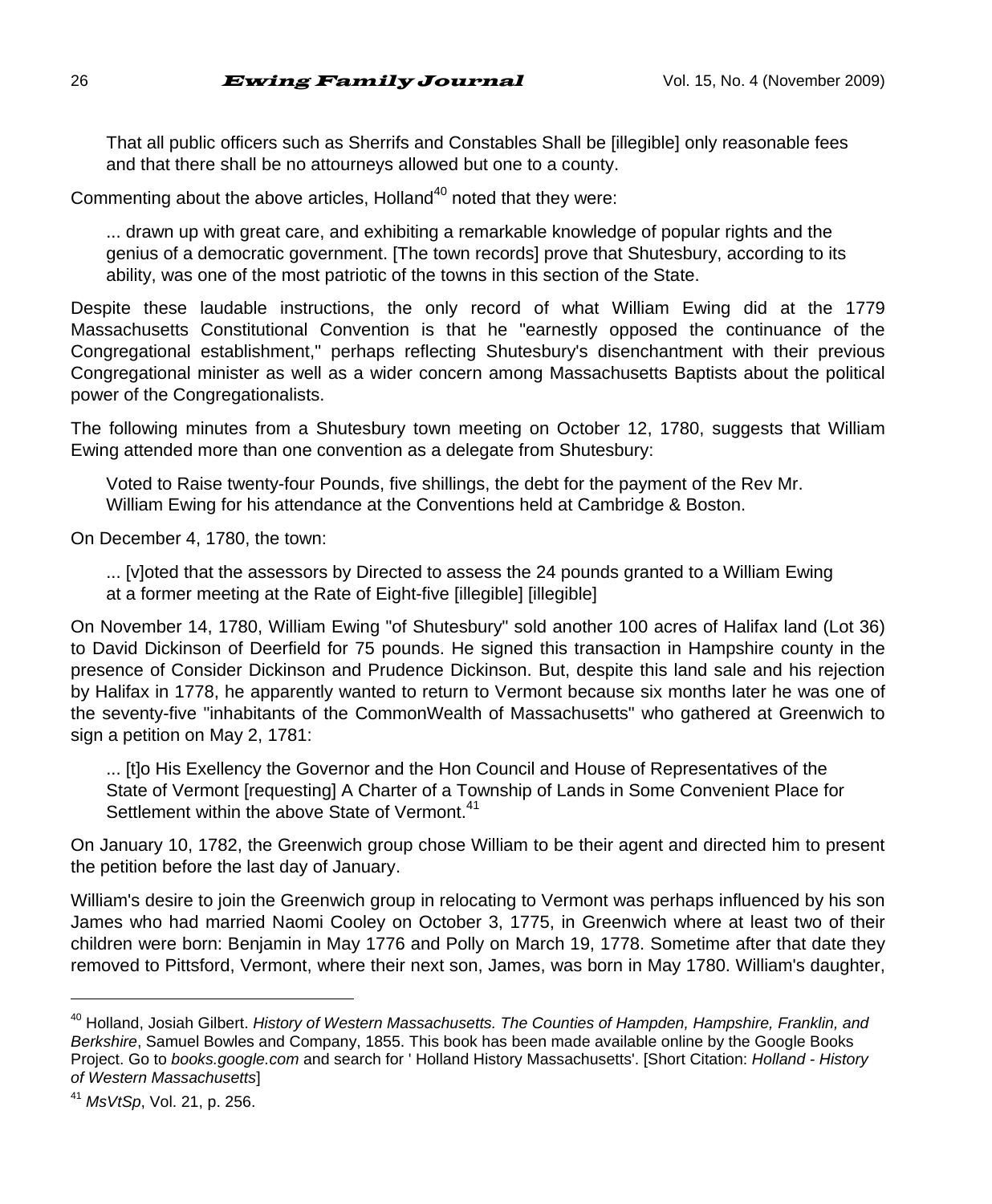Elinor: had married Stephen Wilcox about 1778; had two children, William and Joshua; and was settled with her family in Halifax, Vermont. William's son, Joshua, had married Lovinia Durkee at Brimfield about 1780<sup>42</sup> but then soon removed to Somers, Connecticut.

The Greenwich petition apparently came to nothing as William Ewing was still in Shutesbury as late as March 22, 1784, when the town "voted to adjourn the meeting for one hour and then to meet at the House of Mr. William Ewing, near to the meeting." There is no record of what was discussed at William's house, but a week later:

March 29, 1784 - At a legal meeting of inhabitants at Meeting house - Voted to give up to Mr Wm Ewing the receipts that he gave to Capt Seth Pierce to the amount of seventy-eight pounds paper currency in the year 1779.

I have found no record of that earlier transaction, nor do I have any information as to why this matter was important to William Ewing.

Apparently the wounds of Shutesbury's past conflicts with Abram Hill were healing because at that same March 29<sup>th</sup> meeting it was voted that Capt. Seth Pierce be employed for and in behalf of the town to make a balance with "Mr. Abr Will" respecting the late lawsuits. And on June 22, 1784, the town voted to once again have a Congregational minister. Once again, it was time for William Ewing to move on.

# **William Ewing in Rowley, Massachusetts – 1785-1789**

Very little information has emerged about William Ewing in Rowley. In 1781, a group of dissidents withdrew from the second church of Rowley, eventually agreeing to become a branch of the Baptist church at Haverhill, whose meeting house was rebuilt in Rowley where the branch, in 1785, became a distinct Baptist church with thirty-six members. On May 21, 1785, Elder William Ewing agreed to be their pastor having been dismissed from his church at Shutesbury. He was received in Rowley on May 28, 1785. Some difficulty arose between him and another member of the church, leading to his dismissal in March, 1789.<sup>43</sup>

# **William Ewing in Weston, Massachusetts – 1789-1793**

Several months after his dismissal from the Rowley church, William Ewing was part of an ecclesiastical council which met in Weston on July 14, 1789, for the purpose of recognizing a new Baptist church. This new Baptist church was composed of sixteen members from the Baptist Church in Medfield. The group included Oliver Hastings, who would emerge as the leader of the church, and Samuel Train, whose brother Enoch would later marry William Ewing's daughter Hannah. Oliver Hastings was selected to be Deacon and William was chosen to be the church's Clerk although he never actually became a member of this church.

<sup>42</sup> *Knox - Connecticut Divorces*

<sup>43</sup> Information about William Ewing in Rowley comes from Gage, Thomas. *The History of Rowley: Anciently Including Bradford, Boxford, and Georgetown, from the Year 1639 to the Present Time*, Cambridge University, 1840, pp. 39, 103. This book has been made available online by the Google Books Project. Go to *books.google.com* and search for 'Gage Rowley'.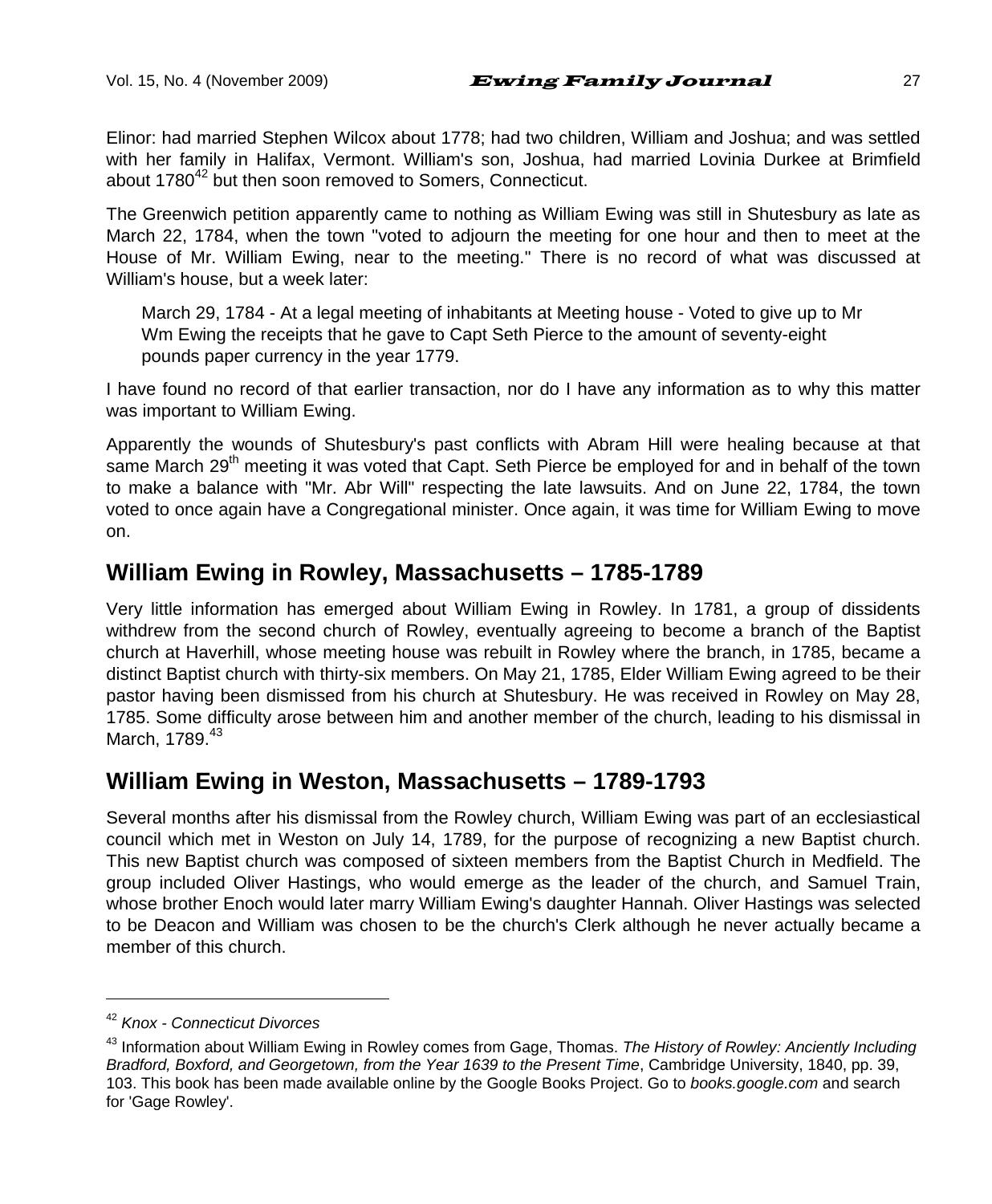William must have been excited a few months later when George Washington visited Weston during a journey through New England.<sup>44</sup> Washington traveled in his own carriage, drawn by four horses, and was accompanied by aides, secretaries, and six servants on horseback. He stayed overnight in Weston on October 23, 1789. The next day he was welcomed by the people of Weston. Leading citizens were presented to him including officers who had served with him in the Continental army. William probably did not meet Washington on this occasion, but he may very well have been among those welcoming him. And he may have entertained family and friends with tales about how he and Washington were both with Braddock at the disastrous events at Fort Duquesne in 1755.

But William's involvement with the Weston church was destined to be problematic. The first hint of difficulty appeared on March 11, 1791, when the church "voted to take the records of the church into [the] hands of the church." And two years later serious troubles between William Ewing and Deacon Oliver Hastings surfaced as shown by these excerpts from the church records:

February 15, 1793 Inquired into the difficulty existing between Elder Ewing and br. Oliver [Hastings]. From the testimony of br. Train and the acknoledgement of [Elder Ewing] had charged br. Hastings with lying. The one affirms and the other denies the justice of the charge. Voted to suspend br. Hastings from church privileges until the matter can be investigated. ... February 21, 1793 Chose br Samuel Train clerk for the present meeting. Then Elder Ewing entered a protest against the proceedings of the church to the investigation of this difficulty on account of his not being a member of the church in Weston and on account of the weakness, the small number in the church. But he produced no evidence though requested, in proof of the charge he brought against br. Hastings. The church took into consideration the protest of Elder Ewing and voted [not to regard it]. Voted to restore br Hastings to the fellowship and privileges of the church. Voted that the clerk transcribe the above procedings relative to the difficulty between Elder Ewing and Dean Hastings and forward them to the Baptist Church in New Rowley of which it is supposed Elder Ewing is a member.

The wording of the February 21, 1793, record suggests that William Ewing may very well have discontinued his association with the Weston church following its rejection of his complaints against Oliver Hastings. In that context it is not surprising that he would want to leave the area.

But William was probably not interested in joining his son Joshua in Connecticut, especially if he was aware of how Joshua had disgraced the family name. Joshua's wife Lovinia had divorced him at Somers on February 28, 1792, on the grounds that Joshua had committed fornication and adultery and had inflicted "violent cruelty" when Lovinia was pregnant with her sixth child. $45$ 

So William and Eleanor decided to return to Vermont, presumably to be closer to his other children. His son, Dr. Alexander Ewing, who reportedly had received his medical education in Massachusetts, had moved in 1792 to Pittsford where his brother James was raising a large family with his wife Naomi. And over in Halifax, William's daughter, Elinor and her husband Stephen Wilcox were doing the same.

<sup>44</sup> Lamson, Daniel S. *History of the Town of Weston, Massachusetts, 1630-1890*, Press of Geo. H. Ellis Co., Boston, 1913, pp. 113-117. Available for free download from Internet Archive at:

*www.archive.org/details/historyoftownofw00lams*.

<sup>45</sup> *Knox - Connecticut Divorces*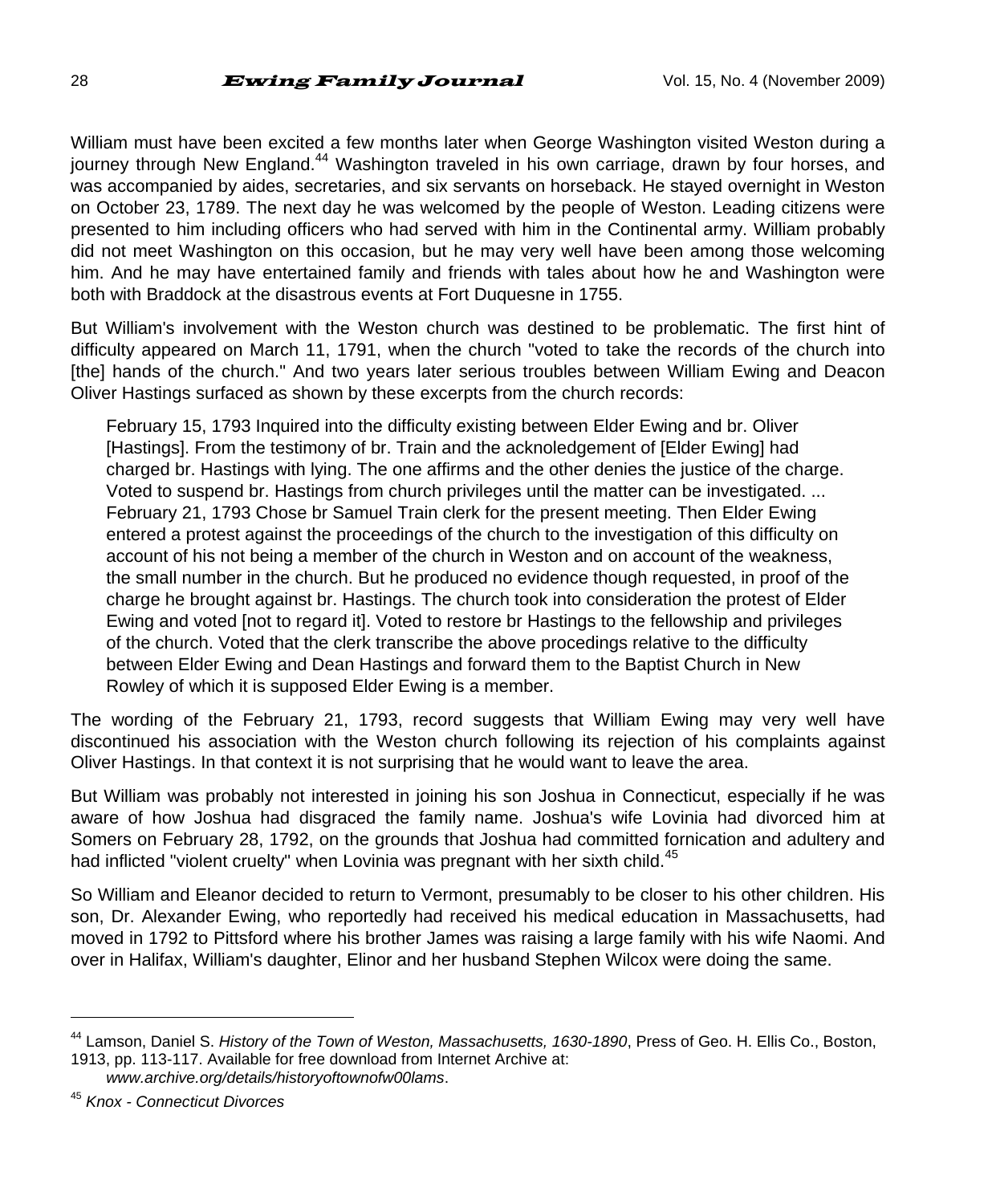It is not clear just when William and Eleanor moved, yet again, to Vermont. Perhaps they stayed in the Weston area for a time while their daughter, Hannah, married Enoch Train on May 7, 1791, and had four children between 1793 and 1800. Two of these died young: Harriet (1793-97) and Enoch (1795- 96). William and Eleanor may have remained for the births of Hannah's next two children: Elmira in 1798 and Enoch in 1800. In any event, the citation "Rev. William Ewing, Weston" is included in the List of Letters Remaining in the September 12, 1794, edition of the *Massachusetts Mercury*. 46

### **Final years in Vermont – 1800-1811**

Sometime between February 21, 1793, and 1800, William Ewing moved once again to Vermont. But he did not settle with any of his children in either Pittsford or Halifax. Apparently responding to an opportunity, he became the pastor for the Baptist church in Windsor where he served from 1800 to 1803.<sup>47</sup> He evidently planned to stay as he purchased  $44\frac{3}{4}$  acres of land on September 29, 1801.<sup>48</sup> It is not clear just where he preached at the beginning of his ministry at Windsor because:

... [a]bout 1802 a meeting house was built but never finished inside, about four miles west of Windsor East Parish, about the same time a church was constituted in West Parish.

For William, the unfinished meeting house must have brought back distressing memories of his rejection at Halifax almost thirty years earlier.

The year 1803 was an exceptionally painful one for William. Sometime during that year his pastorate at the Windsor Baptist church ended and on June  $14<sup>th</sup>$  his wife, Eleanor, died:<sup>49</sup>

Windsor, Vermont: DIED - In this town, Mrs. Ewen, consort of Elder Ewen.

And his pain would have been compounded when he learned what had happened to his daughter Hannah back in Weston. The Weston church records states that on "August 29, 1803 Voted that the wife of Enoch Train shall be cut off from all the privileges of church on account of misconduct." <sup>50</sup> Whatever the nature of this misconduct, it must have been embarrassing for the church as well as for William and Hannah, since Enoch's brother, Samuel, was a charter member of the church.

Life was probably better the following year when William married a widow, Eunice Lamphere, at Windsor on July  $1.1804:51$ 

<sup>46</sup> *Historical Newspapers*

<sup>47</sup> Crocker, Henry. *History of the Baptists in Vermont*, P. H. Gobie Press, Bellows Falls, Vermont, 1913, p. 244. Online access to this book is provided by the Google Books Project; go to *books.google.com* and search for 'Baptists Crocker'. Also available for free download from Internet Archive at: *www.archive.org/details/historyofbaptistsv00croc*.

<sup>48</sup> *Windsor Land Records*, Vol. 7, p 161. Windsor, Vermont, land records may be searched at *www.epodunk.com/cgibin/record-search-court-land.php?locIndex=22872.* [Short Citation: *Windsor Land Records*]

<sup>49</sup> *Spooner's Vermont Journal*, June 14, 1803, Vol. XX, Issue 1038, p. 3. Available on microfilm (#3959) at Emory Libraries. (*www.emory.edu/home/academics/libraries*)

<sup>50</sup> The entry in Weston church records about Hannah (Ewing) Train's misconduct is noted in *Train and Ewing Families; Weston, Massachusetts: 1705-1814*, Prepared by Madeline W. Mullin, Local History Librarian, Weston Public Library, Weston, Massachusetts (*www.westonlibrary.org*), citing *The Weston Baptists and Their Church, 1789- 1939*, a typescript, as well as in a copy of the August 29, 1803, entry supplied by the Weston Baptist Church.

<sup>51</sup> S*ome Early Marriage Records of Windsor, Vermont* in *Branches & Twigs Newsletter of the Genealogical Society of Vermont*, Vol. 24, p. 49.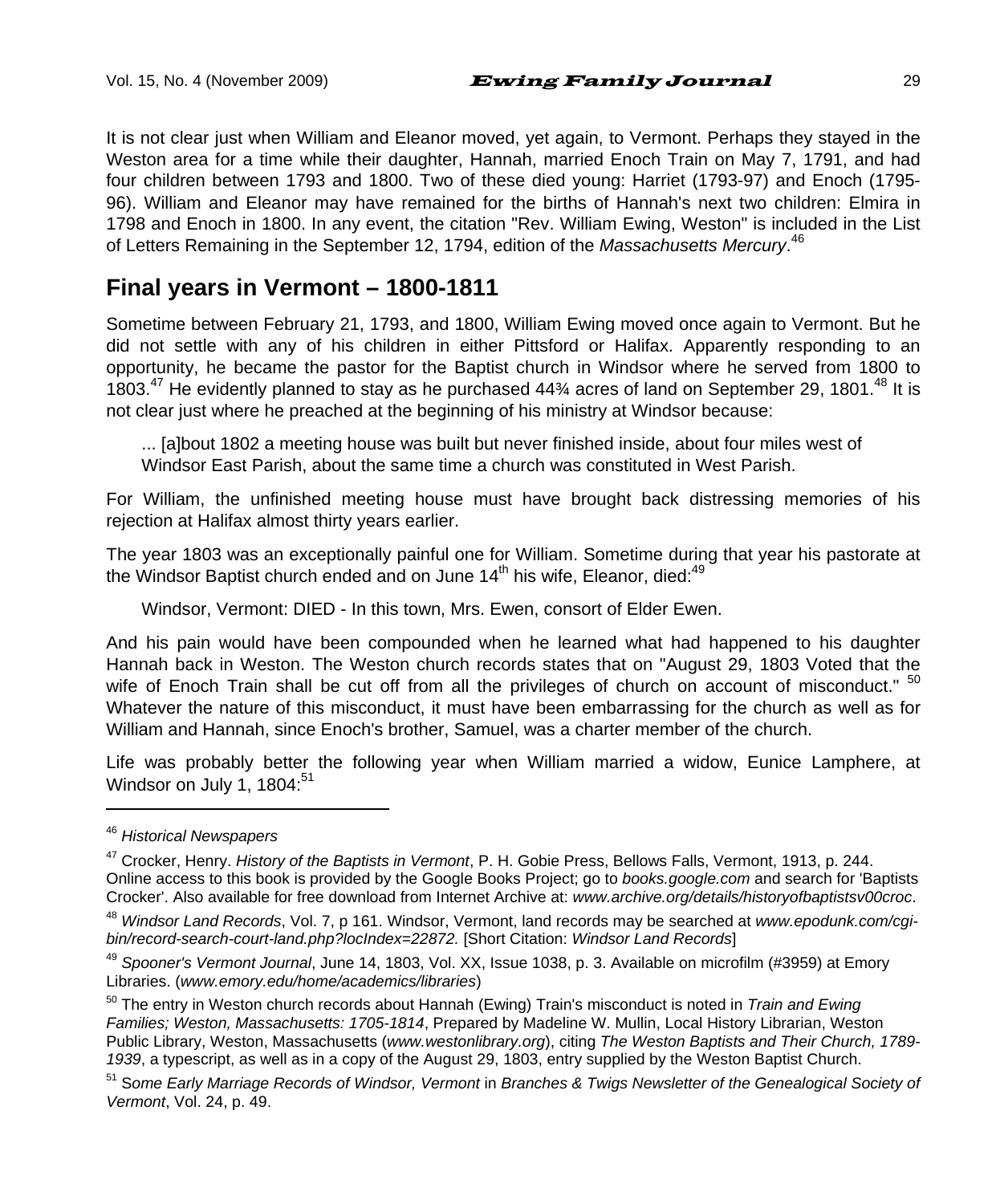Husband - [Ewing], William E. Elder. Wife - Lamphere, Eunice Widow. 1 July 1804 Both of Windsor, by William Hunter Justice.

And 1805 seems to have been uneventful, although William may well have been distressed by news of the death of Hannah's husband, Enoch Train, back in Weston. But 1806 was William's very worst year in Windsor as Eunice was accused of being an accessory to her son's murder of his wife. Both were jailed, as reported in this item from the November 17, 1806, edition of *The Weekly Wanderer.*<sup>52</sup>

Vermont Windsor, Nov. 11. For the week past the authority of this town have been employed in a very singular and melancholy business; we shall not pretend to relate the circumstances exact, but believe the following to be in substance, nearly correct. ... On Monday the  $3<sup>rd</sup>$  inst. Mrs. Lamphere, wife of George L. was interred in the West Parish of this town; [she died on Sunday and] she had been under the care of a Physician several days, and a part of the time was supposed delirious. Her complaints were so singular, that she was suspected to have died by poison or violence; her body, by the permission of her relations, was on Tuesday taken from the grave and examined by nine Doctors, who gave it as their opinion, ... "that she came to her death through the means of injuries received on the side and across the loins." ... The authority then summoned jury of inquest, which brought in ... "that she came to her death by blows received on her left side and across her back, and that those blows were probably given by George Lamphere, and that his mother was accessary thereto." ... Upon which they were to be committed to Woodstock Jail, and receive their trial at the next sitting of the Supreme Court.

An item in the September 7, 1807, edition of the *Green Mountain Palladium* named George Lamphere's mother as "Mrs Ewen" and announced that both had been found not guilty after a four-day trial which began on August 26, 1807. The newspaper accounts do not specify the exact date when Eunice and her son were jailed, but it appears that it would have been sometime in November 1806. Presumably Eunice Ewing and her son, George Lamphere, were then incarcerated until their release at the end of August 1807.<sup>53</sup>

Did William Ewing consider moving elsewhere during the humiliation of his wife's nine-month imprisonment? On March 17, 1807, not knowing whether Eunice would be convicted or acquitted, he sold all the land at Windsor that he had purchased in 1801 to his grandson, John Sullivan Ewing, one of Joshua Ewing's sons.<sup>54</sup> What he did next is not known, but it is possible that he may have learned that his daughter Hannah was once again in trouble back in Weston. Town records of Weston show that Hannah re-married on June 7, 1807, in Weston to Capt Levi Bishop:

Marriage: Capt. Levi Bishop of Windsor, Vermont & [the widow] Hannah Train of Weston married June 7 1807.<sup>55</sup>

<sup>52</sup> *The Weekly Wanderer*, Vol VII, Issue 1, page 3, Randolph, Vermont. (*TheWeeklyWanderer.com*)

<sup>53</sup> *Historical Newspapers*. News items about the accusations, jailing and acquittal regarding Eunice Lamphere and her son, George, appeared in: the November 17, 1806, edition of the *Weekly Wanderer*, Randolph, Vermont, Vol. VII, Issue 1, p. 3; the December 9, 1806, edition of the *Norfolk Repository*, Vol. 11, Issue 5, p. 39; and the September 7, 1807, edition of the *Green Mountain Palladium*, Chester, Vermont, Vol. I, Issue 12, p. 3.

<sup>54</sup> *Windsor Land Records*, Vol. 9, p 186.

<sup>55</sup> Pierce, Mary Frances. *Town of Weston. Births, deaths and marriages, 1707-1850. 1703-Gravestones-1900*, McIndoe Bros., Boston, 1901. This book has been made available online by the Google Books Project. Go to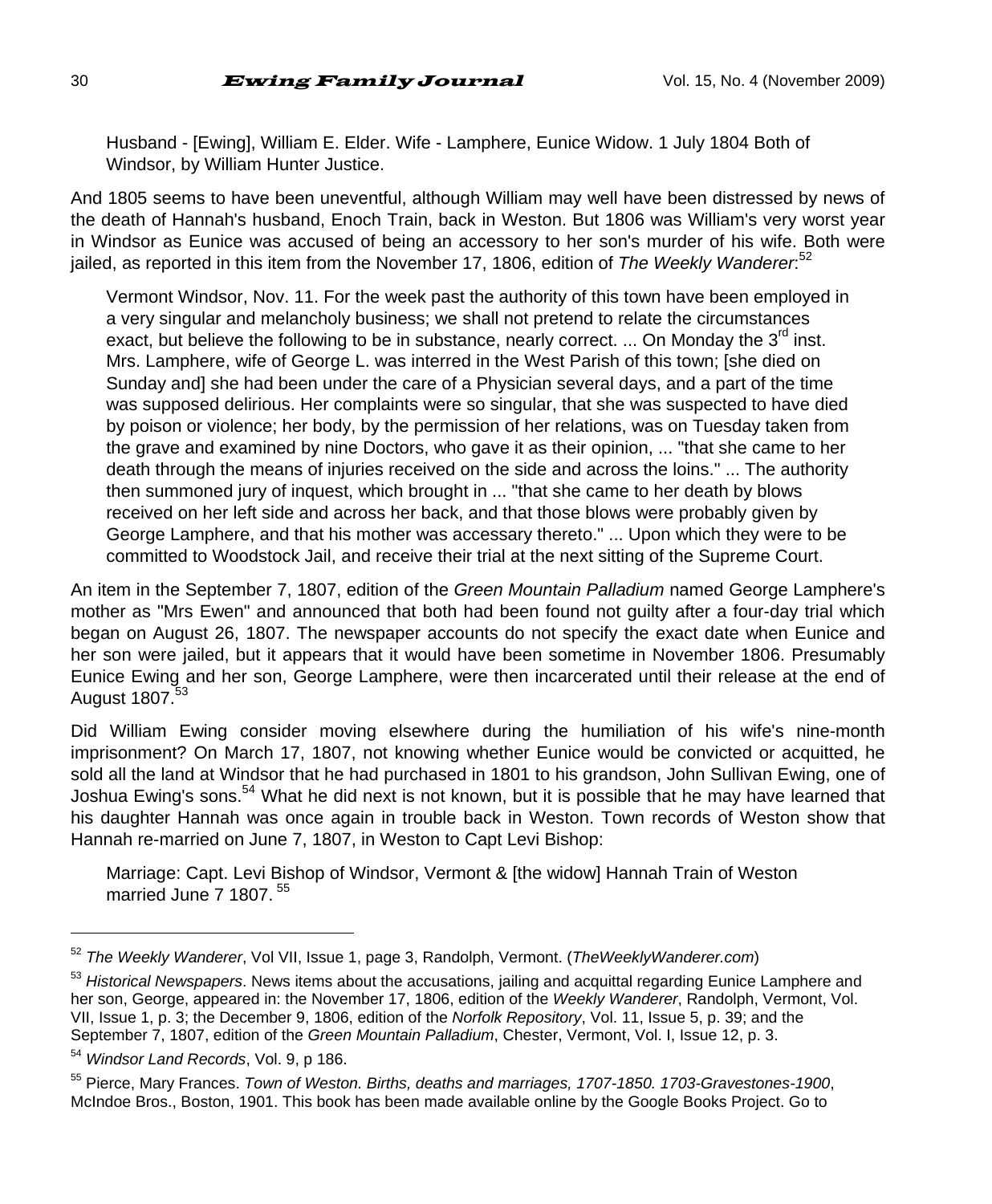However, this may not have been a joyous occasion as Hannah was five months pregnant at the time. The newlyweds quickly removed to Windsor where Charles Bishop was born on November 1, 1807.

Hannah's marriage to Levi Bishop raises a host of questions which may never be answered. The only record of Levi's presence in Weston at any time is the marriage record which specifies that he was then "of Windsor." Levi had been widowed since the death of his wife, Elizabeth (Grandy) Bishop in 1799. In the 1800 census, his household includes two males under ten, one male ten-to-sixteen, one male sixteen-to-twenty-five, one male twenty-six-to-forty-five,<sup>56</sup> two males forty-five-plus, two females under ten, and one female ten-to-sixteen. The four children under ten may have been cared for by an older sister, probably the female ten-to-sixteen. But by 1807 that older female may have been out of the household, and one or more of the four children may still have been young enough to need such care, putting Levi Bishop in the market for another wife.

William Ewing is reported to have been pastor of the Baptist church in Windsor from 1800 to 1803 but is not listed in Windsor on the 1800 census. Could he have been one of the two forty-five-plus males in Levi Bishop's household? Neither of them could have been Levi's father, Jeremiah, who had moved to Scipio, New York, where he died in 1799. Nor could either be Robert Grandy, Elizabeth's father, as he is listed as head of a Windsor household in 1800. Could William have known Levi well enough to steer him to Weston, matchmaking for his widowed daughter, Hannah? If so, just when did he do this? Charles Bishop was born November 1, 1807, in Windsor, five months after his mother married Levi in Weston. Assuming that Levi is indeed the father of Charles, he and Hannah must have been together, presumably in Weston, about February 1807.

Whatever the relationship between Levi Bishop and William Ewing, Levi probably took his pregnant wife back to Windsor as soon as possible after the wedding. If William was not in Levi's household, he may have been living nearby in late August 1807 when his wife Eunice was acquitted as reported in the September 7<sup>th</sup> edition of the *Green Mountain Palladium*:

On the 26th ult. before the Supreme Court of Woodstock, came on the trial of Mrs. Ewen and George Lanphear, of Windsor, on an indictment for Murder committed on the body of Mrs. Lanphear [wife of the latter] and after an impartial trial, which continued four days, the charge was give to the Jury by his Honor Judge Tyler. After a consultation of three hours, the Jury returned a verdict NOT GUILTY.

No further information about William Ewing or his wife Eunice appears until William's death at Windsor on August 1, 1811. At that time, *The Washingtonian* reported these details:

Obituary. DIED - In this town Elder William Ewing (a native of Scotland) aged 86, who had officiated in this Country, in the gospel ministry upwards of 50 years. He was a worthy and respectable man and has left a numerous and respectable family, settled in different parts of New-England.<sup>57</sup>

*books.google.com* and search for 'Weston Gravestones'. Also available for free download from Internet Archive at *www.archive.org/details/townwestonbirth00peirgoog*. [Short Citation: *Pierce - Town of Weston*]

<sup>&</sup>lt;sup>56</sup> This must be Levi.

<sup>57</sup> *The Washingtonian*, Windsor, Vermont, August 12, 1811. (*www.washingtonian.com*)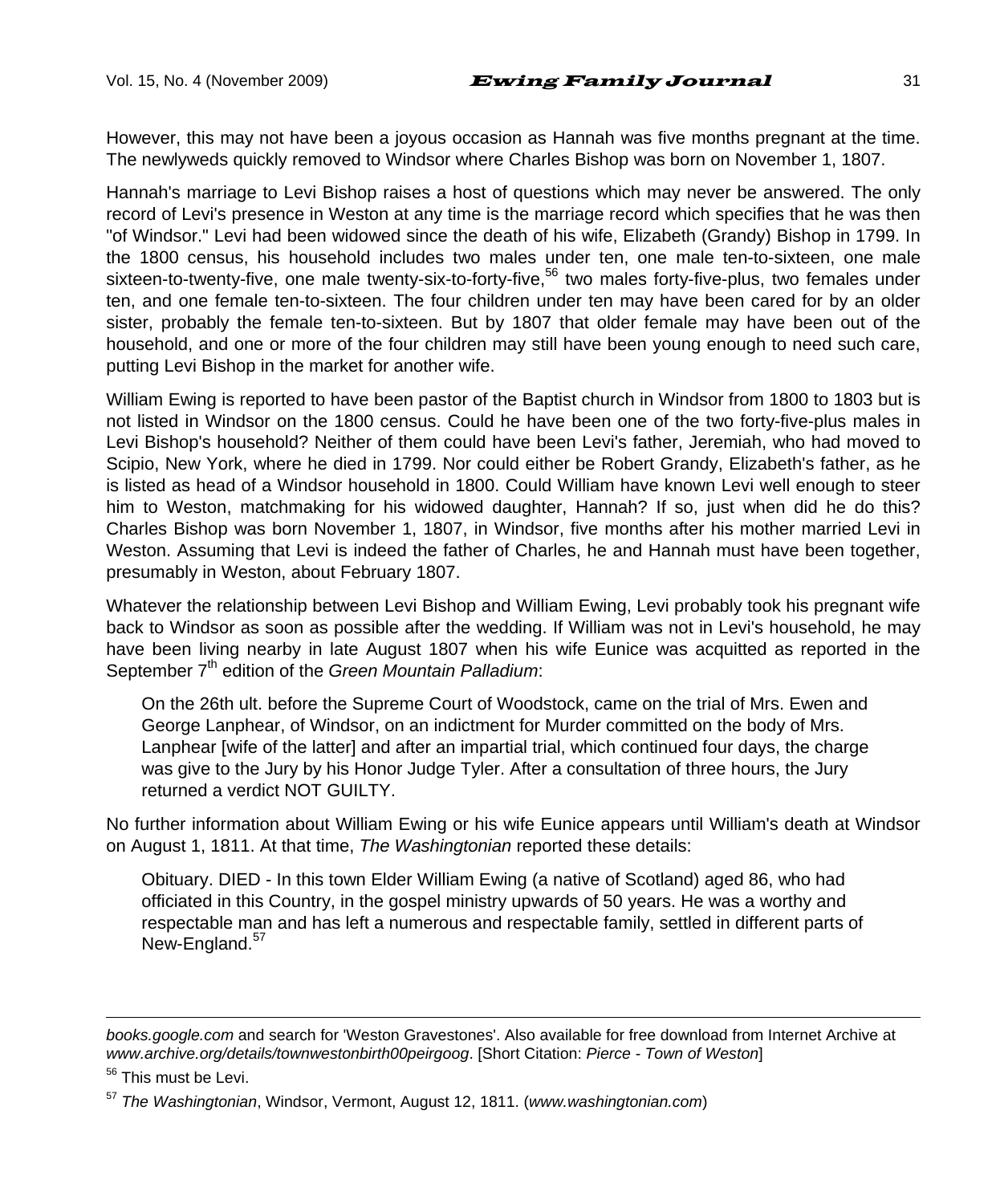### **Epilogue – William Ewing's Children**

James Ewing, a highly respected citizen of Pittsford, Vermont, removed to Haldimand township, Northumberland County, Ontario, Canada. Elizabeth Ewing Fox, a descendant who has diligently researched the life of James and his family, has shared very valuable information about James and his descendants including his life in Pittsford, his removal to Canada where he appears on an 1809 township census for Haldimand township, and his death there on September 4, 1828. She has also provided important corrections to some of the material in Margaret Ewing Fife's discussion of William Ewing, finding that Fife erred in saying that the Revolutionary War record of James is summarized in the Widow's pension application as it does not mention his participation at Fort Vengeance and does not say that he died at age seventy-eight making his birth year 1750. She has also appropriately pointed out the following problems in Fife's discussion of the children of William Ewing: on page 51 of Ewing in Early America: 1) Benjamin is erroneously listed as a son of William and Eleanor Ewing when in fact he is the first-born child of James and Naomi (Cooley) Ewing; 2) Benjamin's birth year is wrongly listed as about 1760. He was born March 12, 1776, to James and Naomi; 3) Alexander Ewing is listed as a son of James and Naomi but is actually the younger brother of James; and 4) This Alexander is said by Fife to be born about 1776 and married about 1790, when he would have been fourteen years old, to a twenty-year old woman – a highly improbable situation.

In his *History of the Town of Pittsford, Vermont*, 58 Caverly notes that: James Ewing was a Revolutionary War soldier, serving in Captain Cooley's Company of Colonel Warren's Regiment of militia in November 1778 and, again with Captain Cooley, in Colonel Ebenezer Allen's Regiment of Militia in October 1780; that he was chosen by Pittsford proprietors in 1783 to be Clerk; and that he was a deputy sheriff in 1785. Hal Ewing notes that he was also a Justice of the Peace in 1791.<sup>59</sup>

Dr. Alexander Ewing came to Pittsford in 1792 and removed to Canada in 1805. Elizabeth Ewing Fox has viewed his children's gravestones in Pittsford.

Except for his birth record, no other information about John Ewing has surfaced. It is not known if he died young or if information about his life is yet to be found.

Elinor and her husband Stephen Wilcox remained in Halifax where they appear in the 1810 census. Stephen was still there in 1820 but his household then did not include any female over twenty-six, suggesting that Elinor may have died. After 1820, Stephen may have been taken into the household of his son-in-law, Joseph Nye (who married Harriet Wilcox on November 8, 1818, in Halifax) whose family appears in the census returns for Ellington, New York, in 1830 and 1840. Stephen Wilcox died on August 4, 1844, and is buried in the Joseph Nye family lot at the Pioneer Cemetery in Ellington.

<sup>58</sup> Caverly, A.M. *History of the Town of Pittsford, Vt.: with biographical sketches and family records*, Pittsford Historical Society, Pittsford, Vt.., 1976. Available on Ancestry.com at:

*search.ancestry.com/iexec/?htx=BookList&dbid=23261&offerid=0%3a7858%3a0*. Also available for free download at *2020ok.com/books/72/history-of-the-town-of-pittsford-vt-with-biographicalsketches-and-family-records-61772.htm*. [Short Citation: *Caverly - Town of Pittsford*]

<sup>59</sup> Ewing, Harold F. 'Hal' Jr. and William L. 'Bill' Ewing. James Ewing's Ancestry, *Ewing Family J.*, Vol. 15, No. 1 (February 2009), pp. 9-12. Available online at:

*www.EwingFamilyAssociation.org/Project\_RRoom\_ArtsReps\_Families.html*. [Short Citation: *Ewing, Harold and William - James Ewing's Ancestry*]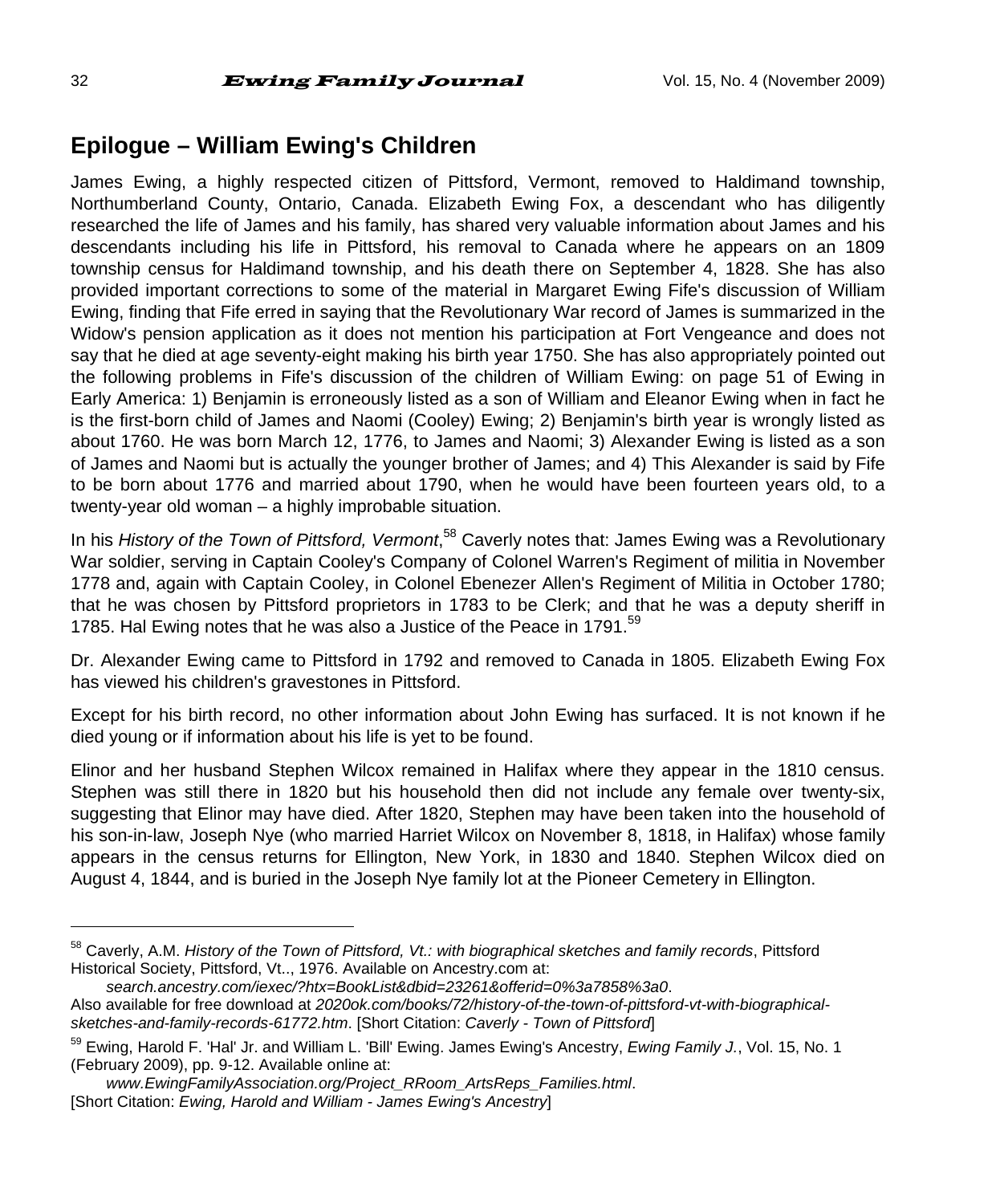As a merchant in Somers, Connecticut, Joshua Ewing experienced many financial difficulties before and after his shameful 1792 divorce from Lovinia. In August 1785, he advertised a multitude of items for sale including many dry goods and:

... a valuable parcel of Lands for sale, in the State of Vermont; likewise a good and well situated Farm in South Brimfield, Massachusetts; likewise a small Farm in Somers.

The unhappiness in Hannah (Ewing Train) Bishop's life continued shortly before her father's death in 1811 and continued thereafter for the remainder of her life. Hannah reportedly had a second child with Levi, Francis Dana Bishop, who is said to have been born July 7, 1810, and died Feb 11, 1811. Her family life was further saddened in December 1812 when three of Levi's sons (Jesse, John, and Ira) all died from a spotted-fever<sup>60</sup> epidemic that raged throughout New England from 1812 to 1814. A few months later Hannah and Levi separated on May 7, 1813.<sup>61</sup> Hannah died the following year, on January 26, 1814, perhaps a victim of the spotted-fever epidemic .

### **Research Notes**

#### **Growing Up in Kilmarnock, Scotland**

According to *Parish Records of Kilmarnock*, 62 William Ewing was baptized March 19, 1727. However, an obituary in *Spooner's Vermont Journal<sup>63</sup>* for August 12, 1811, says he died at age eighty-six, suggesting a birth year about 1725.

The descriptions and quotations regarding Kilmarnock and its customs are from Archibald McKay's *History of Kilmarnock*. 64

Accounts of Lord Kilmarnock's support of Bonnie Prince Charlie and his subsequent execution have appeared in many publications including John Malkin's *Pictorial History of Kilmarnock*. 65 On page 20 of this book there is also a description of the 1735 fire which destroyed Dean Castle.

Vital records information about William and his family are from *Parish Registers, Kilmarnock, Scotland.*  1640-1854 Baptisms;<sup>66</sup> Parish Records of Kilmarnock, Scotland, Marriages 1687-1769;<sup>67</sup> and the *Mortality Index* at the Dick Institute in Kilmarnock.<sup>68</sup>

 $60$  This may actually have been a form of cerebral spinal meningitis.

<sup>61</sup> The Years 1811-1818, *Spooner's Vermont Journal*, Published by Alden Spooner. (*www.dartmouth.edu/~lmfwelch/Spooners/look1811.html*)

<sup>62</sup> *LDS Microfilm*, FHL Film #1041386.

<sup>63</sup> A Look at the Years 1807-1810, *Spooner's Vermont Journal*, Published by Alden Spooner. (*www.dartmouth.edu/~lmfwelch/Spooners/look1807.html*)

<sup>&</sup>lt;sup>64</sup> McKay, Archibald. The History of Kilmarnock, 4<sup>th</sup> Edition, 1909, pp. 10, 107, 112, 121-136. Neither printed or online versions of this book can be found on the Internet.

<sup>65</sup> Malkin, John. *Pictorial History of Kilmarnock,* Alloway Publishing, 1989, p. 14. Printed and online versions of this book appear not to be available.

<sup>66</sup> *LDS Microfilm*, FHL Film # 1041385.

 $67$  Ibid., FHL Film  $\#1041386$ .

<sup>68</sup> Dick Institute (*www.East-Ayrshire.gov.uk/comser/arts\_museums/joint\_di\_page.asp*)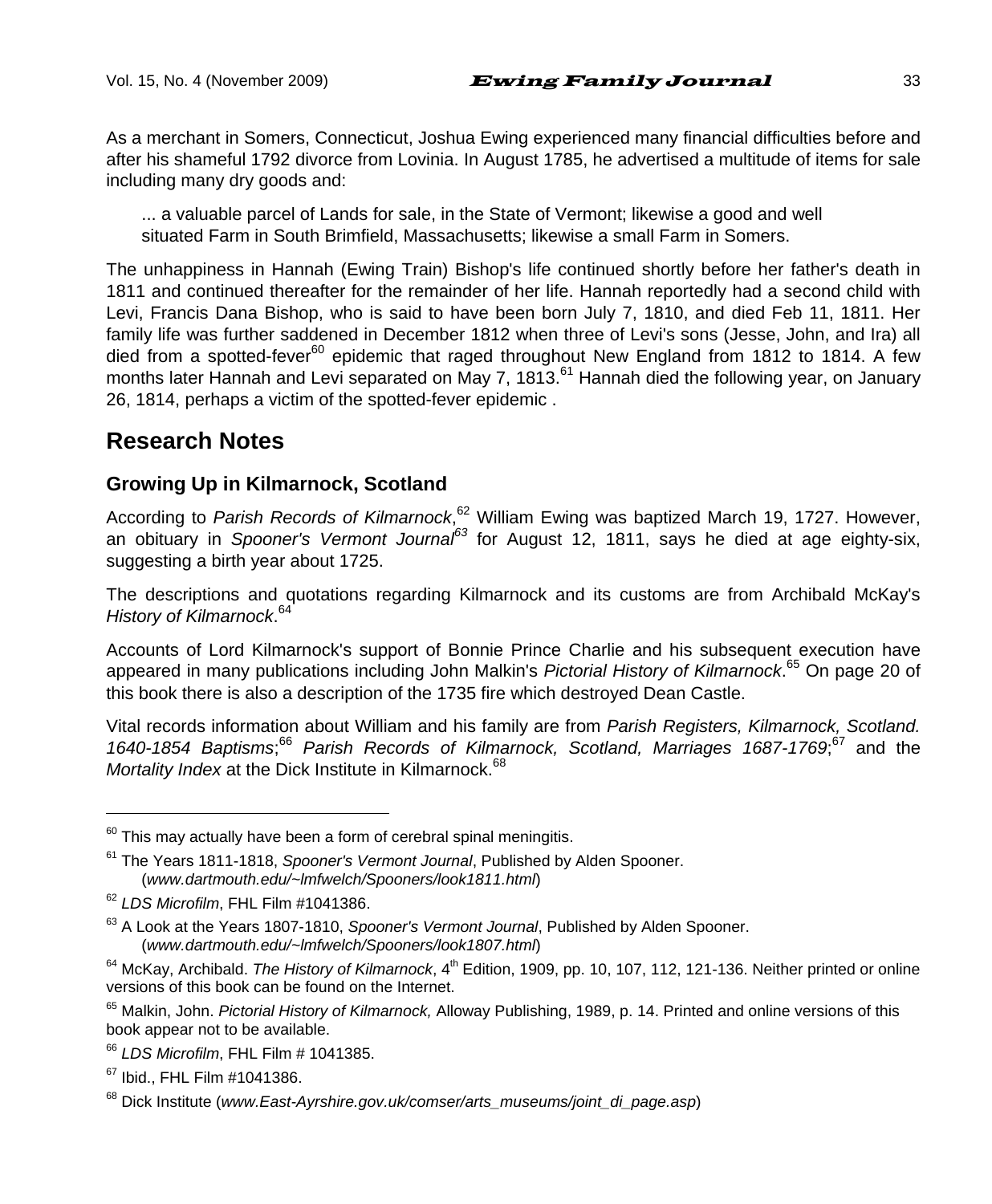### **Military Service in Germany**

Much of this information comes from the already cited *Letter to Brother and Sister* composed by James Ewing. In that letter, James says that "Uncle William" told him that he and "Uncle John" went into the army when their brother, Hugh Ewing, "was about twelve years old" and "were in the wars in Germany." However, this is unlikely since Hugh would have been twelve in 1746, well after King George II withdrew his armies from the continent. It is more probable that William and John entered in the army no later than 1743.

Information about The Battle of Dettingen is from *British Battles - The Battle of Dettingen*. 69

An August 10, 1761, testament in the Glasgow Commissary Court<sup>70</sup> notes the death in January 1745 of a John Ewing, "sometimes gunner in the Castle of Dumbarton," who may or may not be "Uncle John." The document is signed by Alexander Ewing and Margaret Ewing and names Margaret and Susanna as John's daughters. (William Ewing had two other siblings: Alexander Ewing and Margaret Ewing.) There is a marriage record for a John Ewing and Margaret Mitchel dated July 24, 1739, at Bonhill in Dunharton<sup>7</sup>

### **Preaching and Marriage in Ireland**

The first suggestion that William Ewing married Eleanor Sullivan in Ireland appears in the *New England Historical and Genealogical Register*: 72

Ewing–Sullivan - Rev Wm. Ewing, born about 1735; married Eleanor Sullivan; were in Philadelphia after removing to Somers, Ct. He was a graduate of Edinburgh. His wife born in Dublin. Son Joshua married Lavinia (daughter of Robert) Durkee of Canterbury. Who were their parents? [Query from: F. L. Hamilton of Meriden, Ct.]

The query does have some errors as William's birth year is clearly wrong and it is highly unlikely that he was a graduate of Edinburgh. Further, no records have yet emerged to prove that Eleanor was born in Dublin. But the 1769 birth record of their son John at Sturbridge, Massachusetts, confirms that her given name was Eleanor. Finally, the name Sullivan appears frequently as a middle name among the descendants of William's sons, James Ewing and Joshua Ewing.

Although no records prove that William's son James was born in Ireland, this claim is stated in Caverly's History of the Town of Pittsford, VT<sup>73</sup> and is suggested by Fife in her book Ewing in Early America.<sup>74</sup>

The embarkation from Ireland is described by Parkman.<sup>75</sup>

<sup>69</sup> *www.BritishBattles.com/battle\_of\_dettingen.htm*

<sup>70</sup> *www.ScotlandsPeople.gov.uk*

<sup>71</sup> *LDS Microfilm*, FHL Film # 1041982.

<sup>72</sup> *New England Historical and Genealogical Register [NEHGR]*, Jan. 1898, Vol. 52, p. 82. NEHGR may be searched via an online service – available at *www.NewEnglandAncestors.org/research/services* – provided by the New England Historic Genealogy Society.

<sup>73</sup> *Caverly - Town of Pittsford*

<sup>74</sup> *Fife - Ewing in America*

<sup>75</sup> *Parkman - Battle for North America*, pg 507.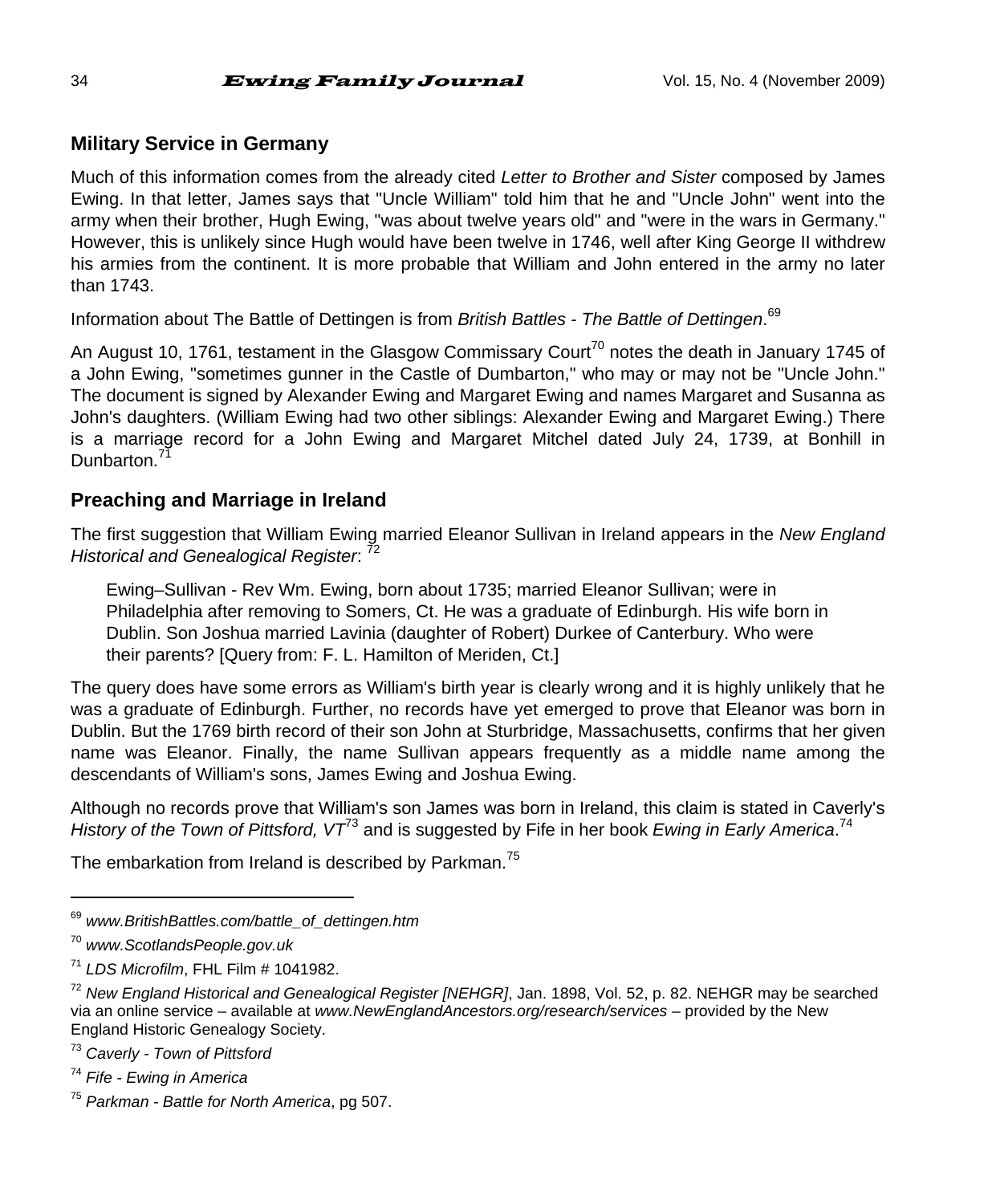#### **With Braddock at Fort Duquesne**

Material about Braddock and his army before, during and after Fort Duquesne is largely from two sources: 1) Francis Parkman's *The Battle for North America*; 76 and 2) *The Journal of Captain Robert Cholmley's Batman*77 which contains *Halkett's Orderly Book*. Cholmley says that Braddock's two regiments embarked from Ireland on January 8, 1755.

#### **Commission in a Provincial Regiment**

William Ewing's presence in the Third Battalion of the Pennsylvania Provincial Regiment is discussed by Fife in her book *Ewing in Early America*. 78

The commission of William Ewing's company captain, John Bull, in the Third Battalion, dated April 29, 1759, was recently sold as an extremely rare collector's item:<sup>79</sup>

1759 - RARE FRENCH & INDIAN WAR CAPTAIN'S COMMISSION. ... And the Counties of New Castle, Kent and Sussex on Delaware ... To John Bull Esquire, Greeting ... Reposing especial Trust and Confidence in your Loyalty, Courage and Conduct, I do by virtue of the Powers and Authorities unto me given Nominate and Appoint you to be Captain of a Company in the Third Battalion of the Pennsylvania Regiment of Foot in the Pay of this Province, to be rais'd for the ensuing Campaign. You are therefore to take said Company into your Charge and Care as their Captain and duly to exercise as well the Officers as Soldiers thereof in Arms, and to use your best Endeavours to keep them in good Order and Discipline. And I hereby command them to obey You as their Captain. And You are to observe and follow such Orders and Directions from Time to Time as you shall receive from me or any other your superior Officer, according to the Rules and Discipline of War, in Pursuance of the Trust hereby reposed in you ... Given under my Hand and Seal at Arms, at Philadelphia, the twenty ninth Day of April in the Thirty Third Year of His Majesty's Reign Anno Domini, One Thousand Seven Hundred and Fifty Nine.

Signed William Denny

By his Honours Command Richard Peters, Secretary

#### **Where was William Ewing from 1760 until 1765?**

References to comments by Isaac Backus<sup>80</sup> about William Ewing getting his religious calling in New Jersey, his move to Sturbridge in 1768 before going to Shutesbury where he was a delegate to the Massachusetts Constitutional Convention, and then to Weston are from *Chapter 3 - The Legislator* posted on the New England Ancestors web site.<sup>81</sup>

<sup>76</sup> Ibid

<sup>77</sup> *Hamilton - Braddock's Defeat*

<sup>78</sup> *Fife - Ewing in America*, pp. 44-50.

<sup>79</sup> *BerryHillSturgeon.com/Archives/America/Bull/JohnBull.html*

<sup>80</sup> *Backus - History of New England*

<sup>81</sup> *www.NewEnglandAncestors.org*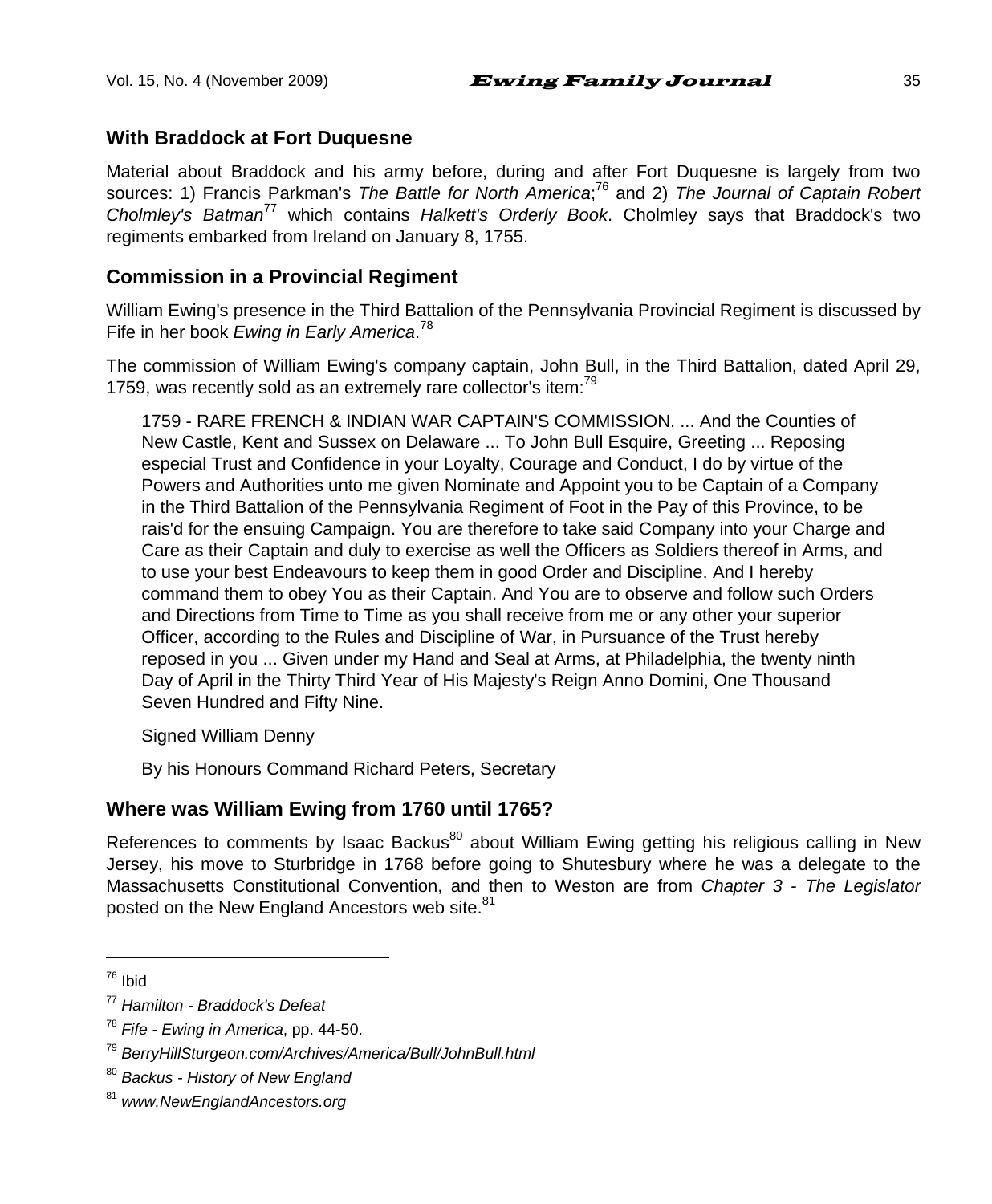#### 36 **Ewing Family Journal**  $\vee$  Vol. 15, No. 4 (November 2009)

Additional information comes from *Legislators of the Massachusetts General Court, 1691-1780*. 82

According to *History of the Baptist Churches Comprising the Sturbridge Association*, 83 William Ewing preached occasionally in South Brimfield from 1765 to 1772 and preached at Sturbridge to breakaway dissidents from 1768 to 1775.

The only complete birth record found for any of William's children is for the birth of his son, John, on April 5, 1769, in Sturbridge as cited in *Vital records [Sturbridge, Massachusetts], 1723-1797*. 84

Absalom Gardner's information about Joshua Ewing and William Ewing is found in the *Corbin Manuscript Collection*, Roll 31, Hampden County.<sup>85</sup>

Joshua Ewing's military record shows that he: was a drummer in Capt. Daniel Winchester's Company, Col. Ruggles Woodbridge's Regiment.; enlisted August 17, 1777; and was discharged November 29, 1777. Since drummers were likely to be younger than eighteen, Joshua may have been born 1760/1763. The record also documents service as a sergeant from June 23, 1778, to January 31, 1779, in Capt. John Carpenter's company, Col. Ezra Wood's regiment:

[A]rrived at camp June 23, 1778; discharged Jan. 31, 1779; service, 7 mos. 24 days, at North river, N. Y., including travel to and from camp; enlistment, 8 months; also, Private, same co. and regt.; pay roll for part of May and the month of June, 1778; said Ewing allowed service for 19 days; 8 days in camp, 8 days travel, 3 days preceding march; also, Sergeant, same co. and regt.; pay rolls for Aug.-Oct., 1778; also, same co. and regt.; pay roll for Dec., 1778; reported not joined.<sup>86</sup>

Joshua's service at North River, New York, would have been very close to Halifax, Vermont, where William Ewing was involved with land transactions from 1774 to 1778.

The military record of the younger William Ewing may be found in *Massachusetts Soldiers and Sailors in the War of the Revolution*. 87

#### **William Ewing in Massachusetts – 1765-1772**

According to the *History of the Baptist Churches Comprising the Sturbridge Association*, 88 William Ewing preached occasionally in South Brimfield between 1765 and 1772 and at Sturbridge, to the breakaway dissidents, from 1768 to 1775.

l

 $87$  Ibid., Vol. 5, p. 442.

<sup>82</sup> This database may be searched by going to *www.NewEnglandAncestors.org/database\_search/leg.asp*.

<sup>83</sup> *History of the Baptist Churches Comprising the Sturbridge Association*, Publish by J. R. Bigelow, N. Y., 1844. pp. 14-15, 20. [Short Citation: *Sturbridge Association Baptist Churches*]

<sup>84</sup> *Sturbridge Records*

<sup>85</sup> *Corbin Manuscript*

<sup>86</sup> Massachusetts Soldiers and Sailors in the War of the Revolution, Vol. 5, p. 442. An online version, broken down by volume, is provided at the web site for the Commonwealth of Massachusetts (*www.mass.gov*); search for 'Massachusetts Soldiers Sailors'. This record, which comprises seventeen volumes, may be searched via Ancestry. com at: *www.ancestry.com/search/db.aspx?dbid=3090*. A PDF version may be downloaded, for free, from Internet Archive at: *www.archive.org/details/masssoldiers08bostrich.*

<sup>88</sup> *Sturbridge Association Baptist Churches*, pp. 14-15, 20.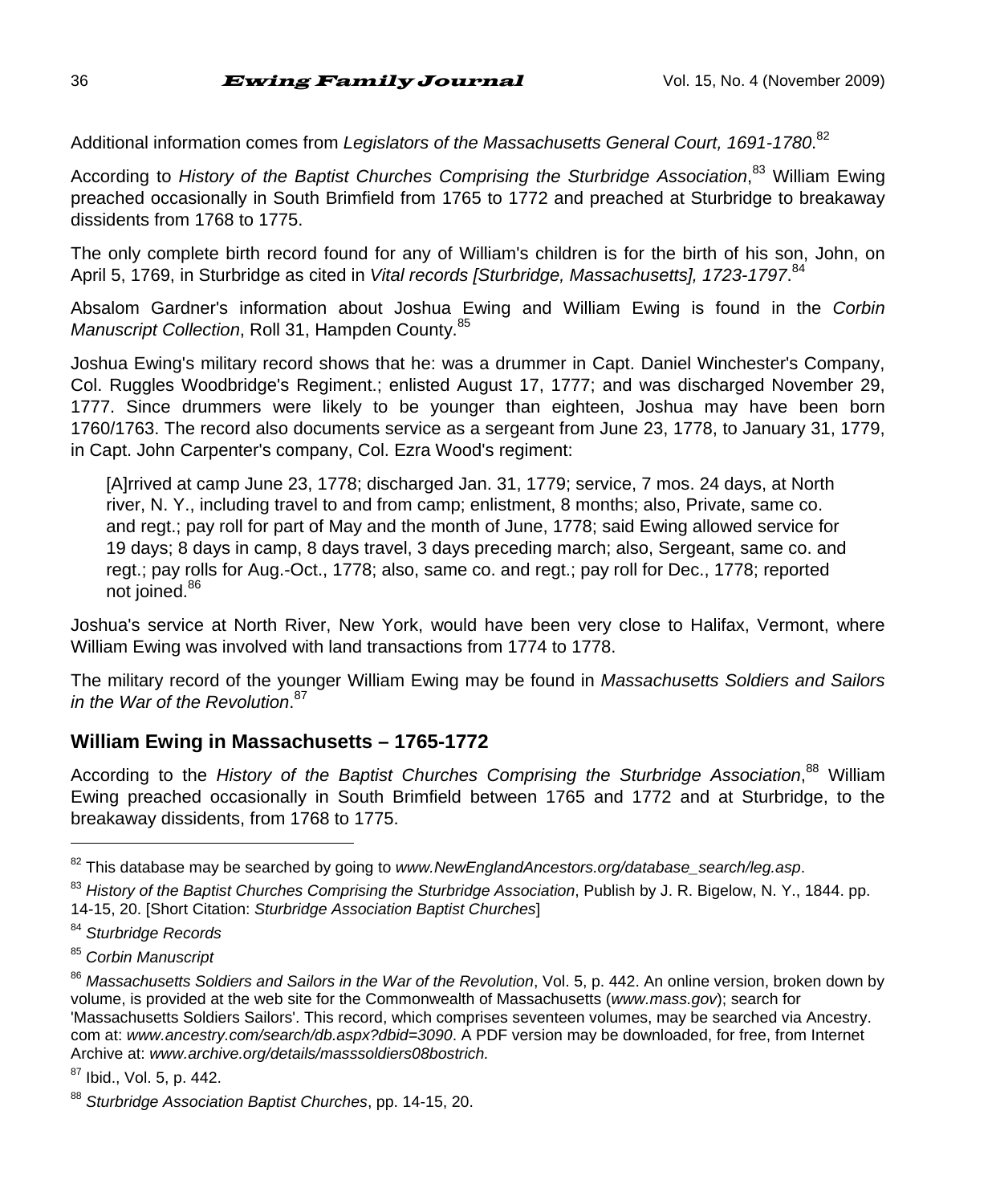William Ewing's presence in Wales (originally South Brimfield), Massachusetts, is cited in Absalom Gardner's *Address delivered in Wales, October 5, 1862*, the *Family History of Wales*, and the *Wales Baptist Church Records*, all in the Corbin Manuscript collection.<sup>89</sup>

Comments by Isaac Backus about William being ordained at Sturbridge as an itinerant minister, preaching there and at South Brimfield, are from Isaac Backus' *History of New England with Particular Reference to the Denomination of Christians called Baptists*. 90

#### **William Ewing's First Residence in Vermont – 1773-1778**

Constance Lancaster wrote the portions about William Ewing and the history of the Wilcox family in Born in Controversy: History of Halifax, Vermont.<sup>91</sup> For the accounts by Benjamin Wilcox as related in 1841 by Luther Edwards, she cites information from UVM Special Collections, Bailey/Howe Library, University of Vermont, Burlington, Vermont, specifically: *Vermont Baptist Historical Society Records*, carton 2, folder 15, Halifax.

### **William Ewing in Shutesbury, Massachusetts – 1779-1784**

Halifax land records for November 10 and November 15, 1781, document William Ewing's two land sales to David Dickinson.

Information about William Ewing preaching to Baptists from New Salem is in *History of Western Massachusetts: The Counties of Hampden, Hampshire* by Josiah Gilbert Holland.<sup>92</sup>

Shutesbury town records concerning William Ewing as a convention delegate in 1779 and records about his presence at Shutesbury during 1784 are from *Public Records of the Town of Shutesbury, Massachusetts*. 93 These records also discuss the town's settlement by Abram Hill.

The history of Abram Hill's conflict with Shutesbury is discussed in *History of the Connecticut Valley in*  Massachusetts.<sup>94</sup> The history is also discussed in Holland's History of Western Massachusetts<sup>95</sup> which also includes the comments about the instructions to William Ewing regarding the convention. His opposition there to the Congregational establishment is noted in *History of New England* by Isaac Backus.<sup>96</sup> In this book, Backus also describes the "odious ... ministerial tyranny" in Shutesbury.

<sup>89</sup> *Corbin Manuscript*

<sup>90</sup> *Backus - History of New England*

<sup>91</sup> *Born in Controversy*, pp. 16-124, 279-280.

<sup>92</sup> *Holland - History of Western Massachusetts*

<sup>93</sup> *LDS Microfilm*, FHL Film 886456.

<sup>94</sup> Everts, L. H. & Co. *History of the Connecticut Valley in Massachusetts, with illustrations and biographical sketches of some of its prominent men and pioneers*, Louis H. Everts, Philadelphia, 1879, pp. 761-2. Available for free download from Internet Archive at *www.archive.org/details/historyofconnect02lhev*.

<sup>95</sup> *Holland - History of Western Massachusetts*

<sup>96</sup> *Backus - History of New England*, pp. 467-471.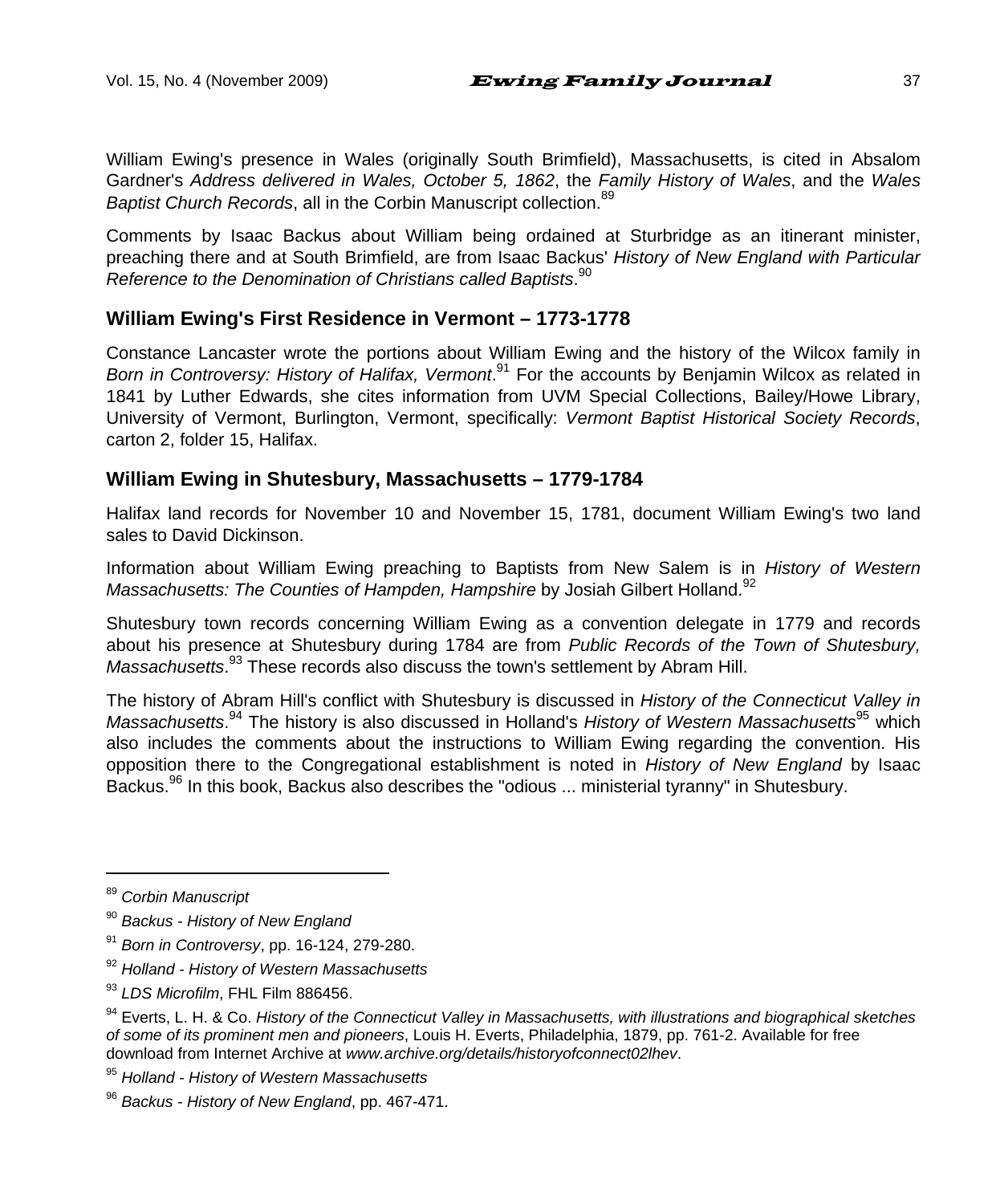Information about Reuben and Naomi Cooley is from *The Cooley Genealogy* published by Dean Cooley in 1941 $^{97}$ 

Shutesbury's 1784 vote to have a Congregational minister is in *Public Records of the Town of Shutesbury, Massachusetts*. 98

#### **William Ewing in Weston, Massachusetts – 1789-1793**

Information about William Ewing at the formation of the Weston Baptist Church comes from the *History of the First Baptist Church of Weston*. 99

Sources for information about William Ewing's and Hannah (Ewing) Train's involvement with the church at Weston are: 1) *Train and Ewing Families; Weston, Massachusetts: 1705-1814*. Prepared by Madeline W. Mullin, Local History Librarian, Weston Public Library,<sup>100</sup> Weston, Massachusetts, citing Jones, Edward A., *History of the First Baptist Church in Weston, Mass.*, Boston, 1890, page 5.<sup>101</sup> (Material EMailed to Louis Lehmann, July 9, 2009); 2) *Records of the Baptist Church of Christ in Weston, Mass, constituted 1789 - Jan 1st 1838, Revised and copied from the old book of records or notes*; 102 and 3) *Records of the Important Transactions of the Baptist Church in Weston* from the First Baptist Church, Weston, Massachusetts.<sup>103</sup>

Vital records of Hannah (Ewing) Train 's children may be found in *Town of Weston: Births, deaths and marriages, ...*. 104

Information about the family of James and Naomi Ewing was provided in 2009 by Elizabeth Ewing Fox, a descendant.

Information about the family of Stephen and Elinor Wilcox comes from Osborne's *Wilcox/Wilcoxson Families of New England and their Descendants*. 105

Information about Dr. Alexander Ewing's move to Pittsford in 1792 is in Caverly's *History of Town of Pittsford*. 106

<sup>&</sup>lt;sup>97</sup> Information from this book, and information about the Cooley family in general, may be found at: *www.CooleyFamilyAssociation.com/genealogy.html*.

<sup>98</sup> *LDS Microfilm*, FHL Film 886456.

<sup>99</sup> *History of the First Baptist Church of Weston, Mass., July 14, 1889*, Boston, 1890, pp. 5-6. This manuscript is not available online, but a synopsis of the church's history may be found at *www.FBWeston.org/churchhistory.html*.

<sup>100</sup> *www.westonlibrary.org*

<sup>&</sup>lt;sup>101</sup> Can not be found on the Internet.

 $102$  ditto

 $103$  ditto

<sup>104</sup> *Pierce - Town of Weston*, p. 177.

<sup>105</sup> Osborne, Martha Scott. *Wilcox/Wilcoxson Families of New England and their Descendants: A Genealogical Dictionary*, Heritage Books, 1993.

<sup>106</sup> *Caverly - Town of Pittsford*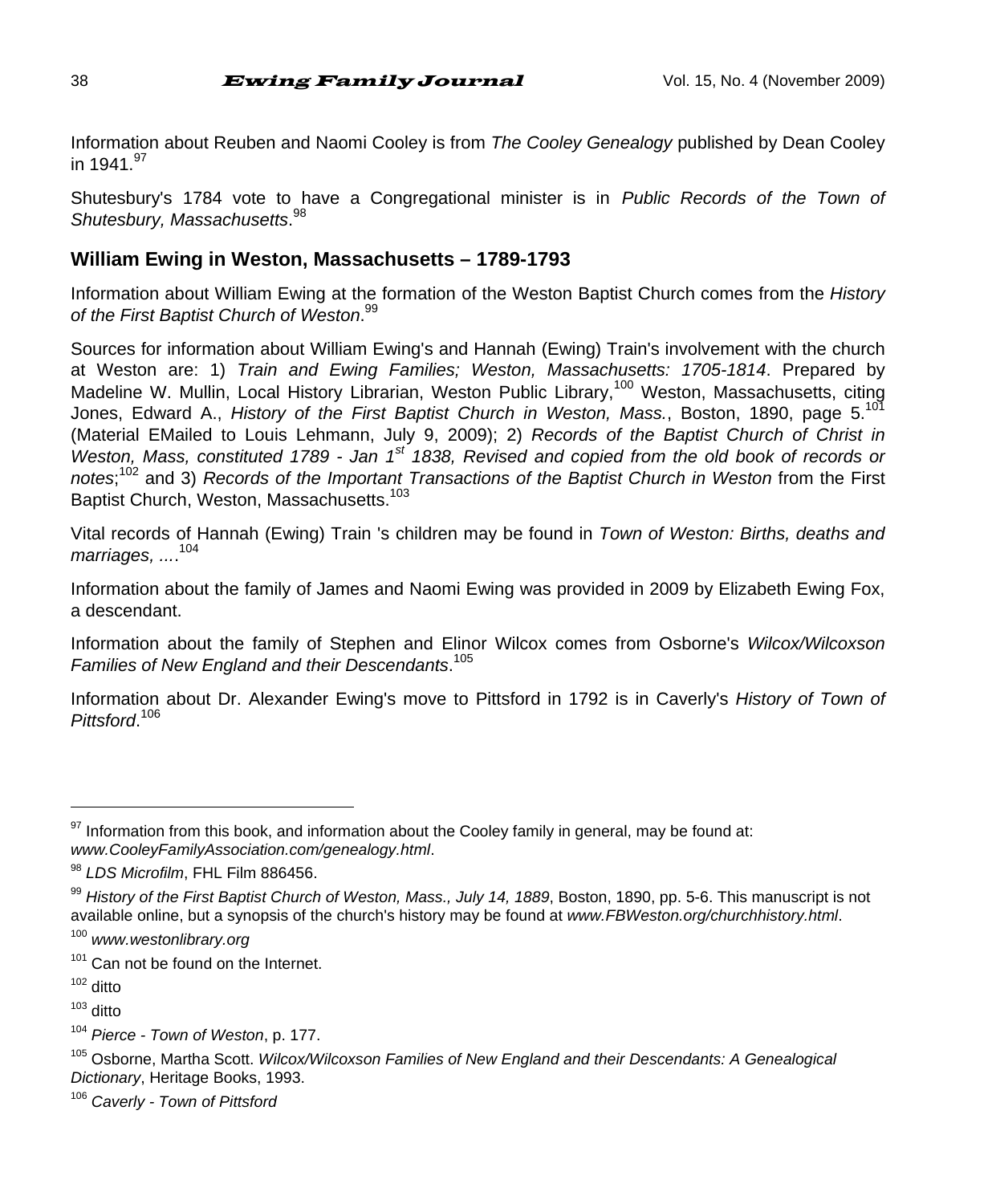### **Epilogue – William Ewing's Children**

Information about James Ewing was provided via numerous EMails from Elizabeth Ewing Fox between 2006 and 2009. Additional information is in Caverly's *History of the Town of Pittsford*, 107 and Harold F. and William L. Ewing's article in a previous issue of the *Ewing Family Journal*. 108

Information about Dr. Alexander Ewing was provided by Elizabeth Ewing Fox and found in Caverly.<sup>109</sup>

Constance Lancaster, Genealogical Curator of the Halifax Historical Society, provided much information about Elinor Ewing and the Wilcox family, as well as material about William Ewing in Halifax.

Joshua Ewing's 1785 advertisement appeared in the *Connecticut Courant* on August 22, 1785, and also in the *American Mercury*, Hartford, Connecticut, on August 29, 1785.<sup>110</sup> In an advertisement on February 12, 1787, Joshua Ewing, in Somers, announced that he had sold all of his goods to Mr. William Ewing and Dr. Samuel Barnes, raising the possibility that this William Ewing might be yet another son of the Soldier/Preacher. At the time of writing this article, however, there has not yet been sufficient data to include him as such. A legal notice regarding creditors' claims against Joshua Ewing appeared in the *Connecticut Courant* on August 16, 1809.111 Another notice was Joshua's petition of insolvency on April 1, 1809, to the General Assembly of Connecticut, including a statement that some of his creditors lived outside the state. An Ancestry.com family tree<sup>112</sup> asserts that Joshua Ewing died at Brimfield, Massachusetts, on October 25, 1811, but I have not yet been able to verify this.

The birth and death of Hannah's child, Francis Dana Bishop, is asserted in *Descendants of Thomas Bishop*. 113 A report about the death of Jesse, John and Ira Bishop from spotted fever is in *Spooner's Vermont Journal*. Information about the spotted fever epidemic in New England, in general, is from *Spotted Fever Epidemic In New England In 1812*. 114

### **Acknowledgements**

I am most grateful to Elizabeth Ewing Fox who has provided a great deal of information as well many invaluable additions and corrections over the past three years. She has extensively researched Ewing genealogy in New England.

<sup>107</sup> *Caverly - Town of Pittsford*, pp. 133, 164, 239-245.

<sup>108</sup> *Ewing, Harold and William - James Ewing's Ancestry*

<sup>109</sup> *Caverly - Town of Pittsford*, pp. 272, 593.

<sup>110</sup> *Historical Newspapers*

 $111$  Ibid.

 $112$  Ancestry.com provides some incredible services. But they make it very hard to get to a genealogy database, such as the 'Griffiths Master Dec 2008' database referred to here. One can search for an individual, for example 'Joshua Ewing', but this often receives hundreds of hits. One cannot search Ancestry's web site – as near as I can tell – for a specific database. After playing around, I've found that there are two ways to get to the Ancestry.com information about Joshua Ewing. The first is to go to *trees.ancestry.com* and search for a Joshua Ewing who was born in 1760. The second is to go directly to this Joshua Ewing's record at *trees.ancestry.com/tree/9145420/person/- 847041814?ssrc*.

<sup>113</sup> Bishop, Robert C. *Descendants of Thomas Bishop*. A copy may be purchased from the lulu self-publishing web site (*www.lulu.com*).

<sup>114</sup> *www.VermontGenealogy.com/history/spotted\_fever\_epidemic.htm*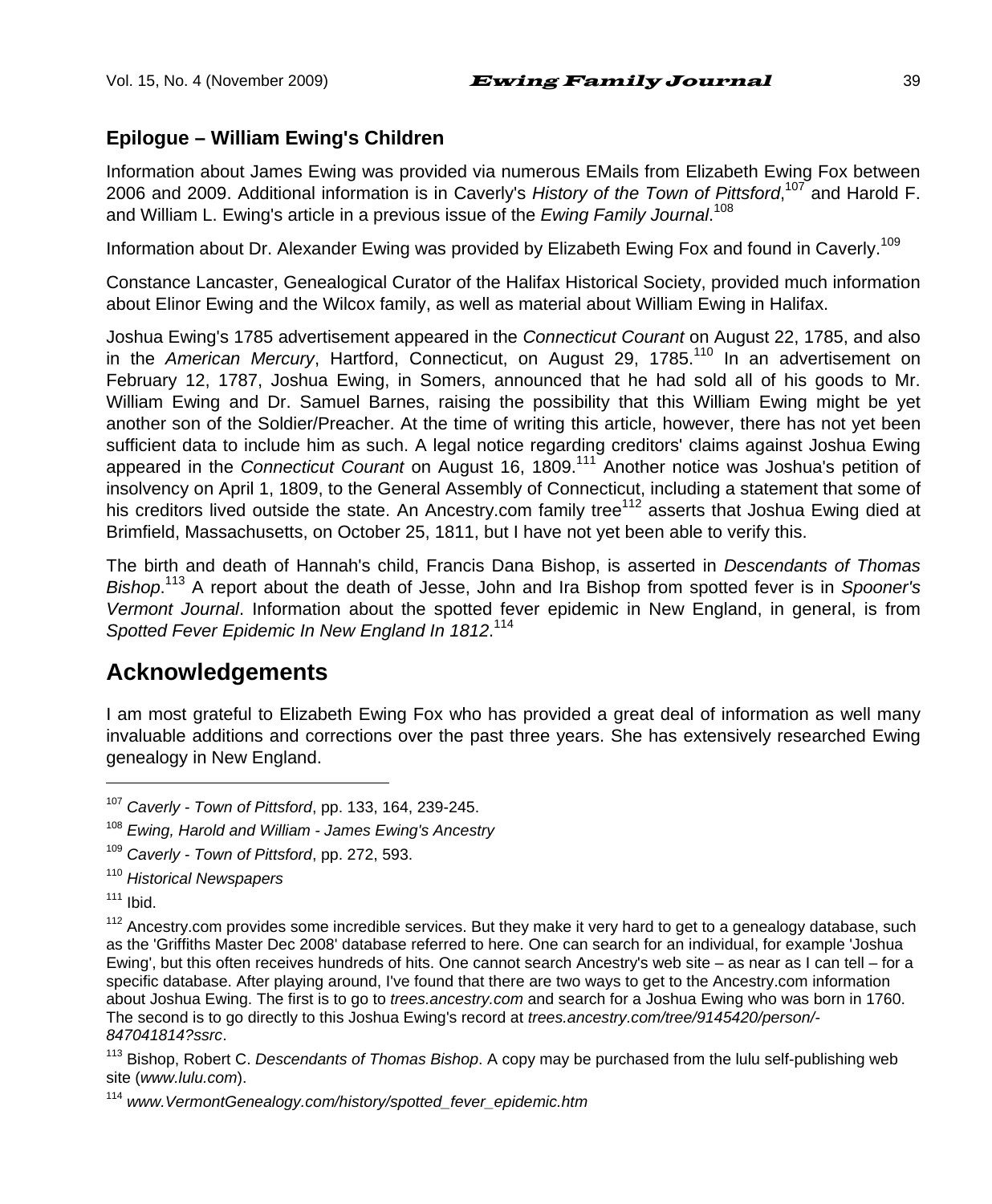In addition, I am very thankful for the contributions by Constance Lancaster, Genealogical Curator at the Halifax Historical Society.<sup>115</sup> She has provided very important information about William Ewing's earliest presence in Vermont and the family history of one of his daughters.

I am also indebted to many others who have provided valuable information including: Margaret Ewing Fife (now deceased); Hal Ewing; Karen Avery; Tom Dilts and Madeline W. Mullin at the Weston, Massachusetts, Public Library;<sup>116</sup> and the First Baptist Church in Weston.<sup>117</sup>

Finally a very special thanks to my wife Margie, who has not only been incredibly patient about the hours I have spent on this project but has also provided much encouragement and helpful review of the manuscript.

Louis Lehmann is a retired child mental-health counselor in Tacoma, Washington, and is a direct descendant of James Ewing, the nephew of Soldier/Preacher William Ewing. He has recently alerted the Ewing Family Association *to an account about the life of William Ewing on his RootsWeb Free Pages web site ("Ewing, Spates, Pope, French, Batcheler, Dower, Lehmann, and Allied Lines - And the Stories of Their Lives"). His article, "Searching for George Lamphere and his Mother" investigates the identify of William Ewing's second wife and has been submitted to*  Vermont Genealogy *for publication in the near future. Over the past twenty years, Louis has occasionally written genealogical articles for various magazines and journals. He is a graduate of the University of Minnesota and the University of Wisconsin.* 

> **Can We Really Choose?**



**STREW-The Re** 

He selected was leading to sel the children will be selected to the children of the selected of the selected of the selected of the selected of the selected of the selected of the selected of the selected of the selected o

contract the ratio of the state of the contract of the contract of the state of the state of the state of the state of the state of the state of the state of the state of the state of the state of the state of the state of

ing CERARE, Page A.

<sup>115</sup> Halifax Historical Society, West Halifax, Vermont. (*www.HalifaxVtHistory.org*)

<sup>116</sup> Weston Public Library, Weston, Massachusetts. (*www.WestonLibrary.org*)

<sup>117</sup> First Baptist Church, Weston, Massachusetts. (*www.FBWeston.org*)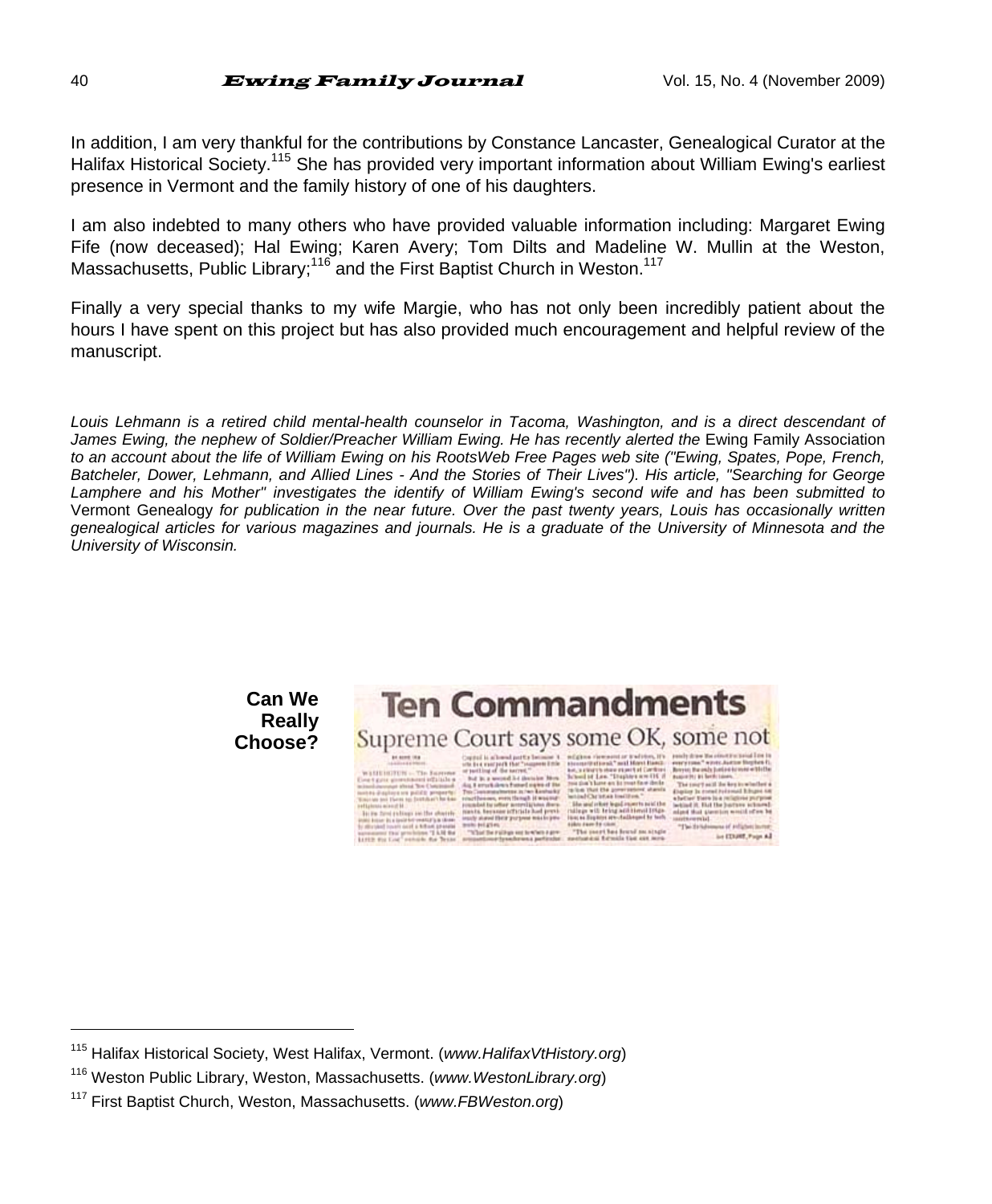# *William Ewing, Soldier/Preacher, and his* **Certain***,*  **Almost Certain***,* **Probable** *and* **Possible** *Children*

**Louis Lehmann (+1 253.472.2556,** *LouLehmann at comcast dot net***)** 

The genealogy of William Ewing, Soldier/Preacher, is described in Chapter IX of Margaret Ewing Fife's Ewing in Early America.<sup>1</sup> In recently expanding my research regarding this William Ewing, I decided to try to identify his children and pondered how to best reflect my certainty about his possible progeny. The evidence linking most of them to William is circumstantial and such evidence can vary greatly in persuasiveness.

I decided that I needed to not only nail down my conclusions but also qualify them with respect to my certainty about the parent-child relationship. This is not all that new an idea. Many family historians, present and past, do so despite the fact that they may subsequently jump to questionable conclusions.

Impressed by my Legacy software's source labels – *Convincing Evidence, Almost Certain Conclusion, Probable Conclusion, Marginal Evidence,* and *Have Not Yet Decided* – I decided to use analogous labels – *certain*, *almost certain*, *probable* and *possible* – to indicate degrees of certainty when identifying William Ewing's offspring. These are my personal assessments; I acknowledge that others may reach different conclusions from the same information.

In this article, I present my conclusions regarding the children of Soldier/Preacher William Ewing qualified with respect to the certainty that primary and secondary sources identify and support my conclusions.

My conclusions have been affected by my interactions with many other genealogy researchers. I am especially indebted to Elizabeth Ewing Fox who provided me with a great deal of very valuable information and did several reviews of this article as it has evolved. I am also grateful to Constance Lancaster who shared valuable information as did Margaret Ewing Fife during her lifetime. Hal Ewing, Chuck Ewing, Tom Dilts and Karen Avery have also shared helpful information as I prepared this article.

My sources and research notes are included in the Endnotes subsection at the end of the article.

### **John Ewing – A** *Certain* **Son of William Ewing**

l

This is the only child for whom I find a clear and complete birth record. His birth on April 5, 1769, is recorded in the Vital Records of Sturbridge, Massachusetts<sup>2</sup> and names William and Eleanor Ewing as

<sup>1</sup> Fife, Margaret Ewing (ed. James R. McMichael). *Ewing in Early America*, Family History Publishers, Bountiful, Utah, 84101. Available from *www.HigginsonBooks.com* and online at *www.EwingFamilyAssociation.org*. [Short Citation: *Fife - Ewing in America*]

<sup>2</sup> *Vital records [Sturbridge, Massachusetts], 1723-1797* (FHL Film 863529). These microfilm records may be found at Family History Centers established by the Church of Jesus Christ of Latter-day Saints (LDS Church). To locate a center near you go to: *www.FamilySearch.org/Eng/library/FHC/frameset\_FHC.asp*. This microfilm is also available for free download from Internet Archive at *www.archive.org/details/vitalrecordsofst00sturbr*. [Short Citation: *Sturbridge Records*]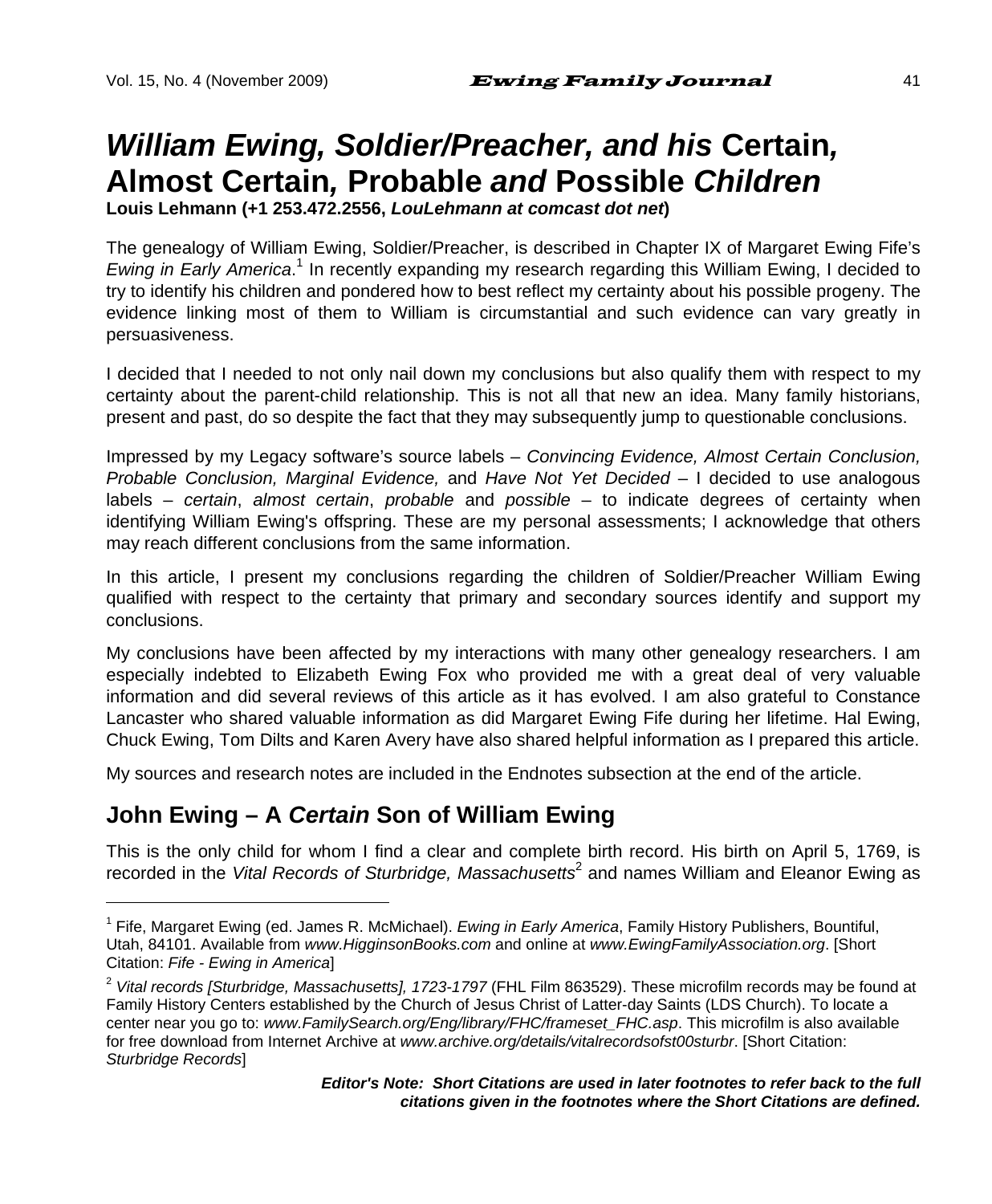his parents. Unfortunately, I have not found any additional information which can be clearly associated with this John Ewing.

## **Joshua Ewing – A** *Probable* **Son of William Ewing**

An old query in the *N*e*w England Historical and Genealogical Register (NEHGR)<sup>3</sup>* asserts that Joshua Ewing is a son of William and Eleanor (Sullivan) Ewing:

Ewing -Sullivan – Rev Wm. Ewing, born about 1735; married Eleanor Sullivan; were in Philadelphia after removing to Somers, Ct. He was a graduate of Edinburgh. His wife born in Dublin. Son Joshua married Lavinia (daughter of Robert) Durkee of Canterbury. Who were their parents? F. L. Hamilton of Meriden, Ct.

Although no evidence has emerged to support the claims about Philadelphia, Edinburgh, and Dublin; other sources support the family connections and an association with Somers.

In *Family History of Wales (Massachusetts)* within the Corbin Manuscript collection,<sup>4</sup> Absalom Gardner says that in 1779 Joshua Ewing lived in Wales (South Brimfield) when he married Lovinia Durkee. Gardner also notes that William Ewing (referred to as 'Elder' but also as 'Rev,') officiated at the Wales church from 1770-72. Although no birth record has been found, Joshua's birth year can be estimated to be about 1760 as his Revolutionary War records show that he was a drummer (probably young) after enlisting in 1777. Those records also show that he served in North River, New York,<sup>5</sup> in 1778, the same year that William Ewing identified himself as a resident of Halifax when he petitioned Vermont authorities for help in a land dispute.

In 1785, Joshua Ewing was a merchant in Somers, Connecticut, matching information in the NEHGR query. On August 20<sup>th</sup> of that year, he was trying to sell a farm in South Brimfield, Massachusetts, and a parcel of land in Vermont.

Naming patterns suggest connections of Joshua and Lovinia's descendants back to Eleanor (Sullivan) Ewing. Un-sourced information in a family tree on Ancestry.com claims that: Joshua was born about 1760 at Brimfield, Massachusetts (parents not named); he married Lovinia Durkee January 20, 1780; he died in Brimfield October 25, 1780; and he named one son John Sullivan Ewing. There is a record of John Sullivan Ewing's marriage to Clarissa Patrick on January 24, 1810, in Windsor, Vermont. There is also a record of William Ewing selling land to John S. Ewing at Windsor on March 17, 1807. Among William Ewing's other probable descendants, the middle name 'Sullivan' frequently occurs. Joshua and Lovinia (Durkee) Ewing's oldest daughter was Lovinia Ewing who married Jacob Nichols and named her

<sup>3</sup> *New England Historical and Genealogical Register [NEHGR]*, Jan. 1898, Vol. 52, p. 82. NEHGR may be searched via an online service – available at *www.NewEnglandAncestors.org/research/services* – provided by the New England Historic Genealogy Society. [Short Citation: *NEHGR*]

<sup>4</sup> *Corbin Manuscript Collection*, Roll 31, Hampden County. The Corbin Manuscript Collection may be found online at *www.proquest.com/assets/downloads/catalogs/records/CorbinManuscripts.pdf*. The collection, its contents and its availability are discussed in an article posted by the New England Historic Genealogy Society at *www.NewEnglandAncestors.org/articles\_gbr11.asp*. [Short Citation: *Corbin Manuscripts*]

 $^5$  The North River runs through Halifax, Massachusetts. At the time of the Revolution, Halifax was considered a part of Cumberland County, New York, and under its jurisdiction.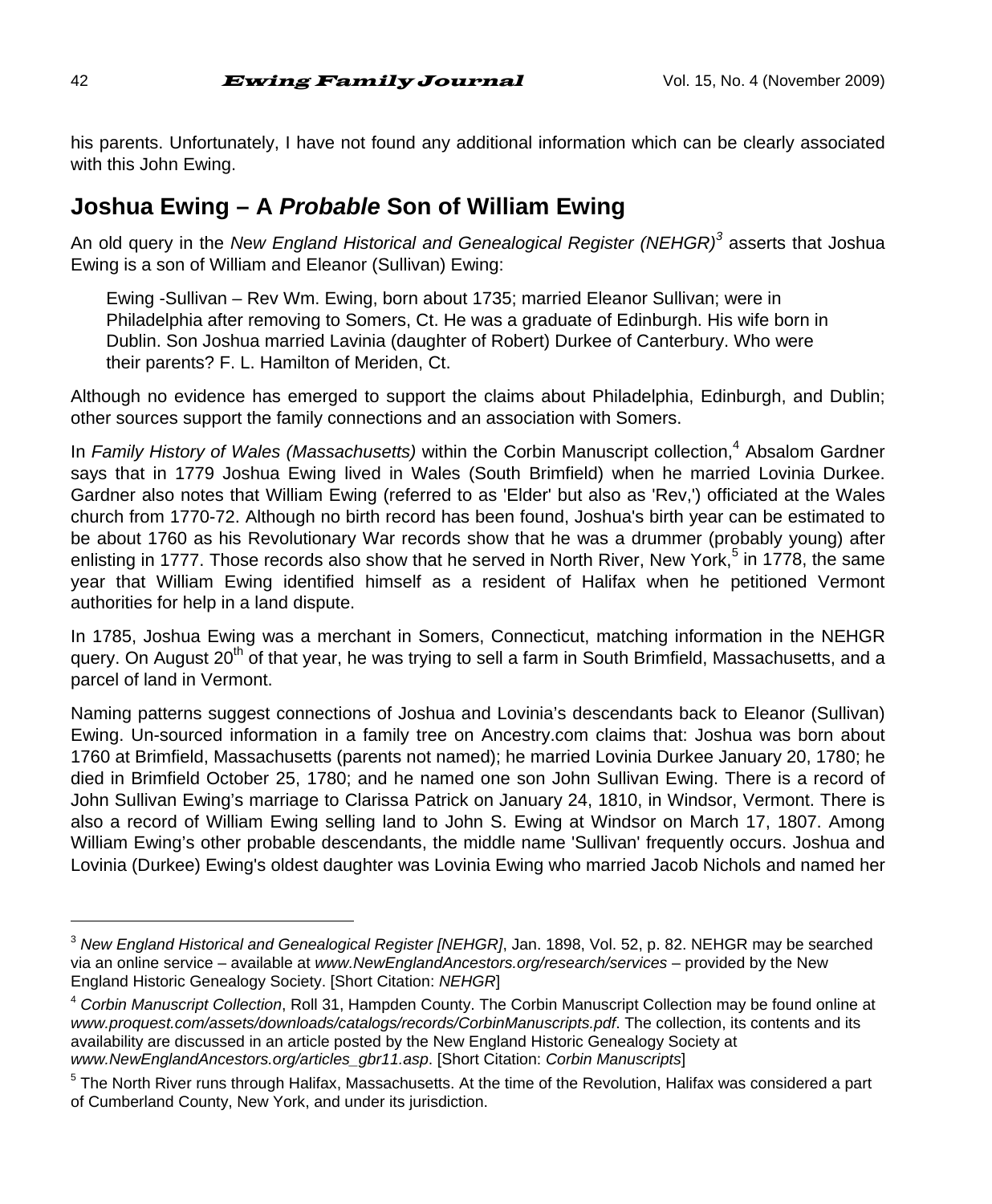l

oldest son William Sullivan Nichols. Lovinia (Durkee) Ewing married (second) Benjamin Merrick at Brimfield. One of her grandsons was named John Sullivan Merrick.

From all this circumstantial evidence, I conclude that Joshua is a *probable* child of William and Eleanor (Sullivan) Ewing.

One piece of Joshua Ewing's life history must have embarrassed and shamed his parents. A look-up by 'debrainman' (*connectionservice at cbsvc dot myfamily dot com*) brought me the following details from the Tolland County Divorce Index for Joshua Ewing and Lovinia, p 184:

Livina Somers m. Joshua Ewing - 20 Feb. 1780 at South Brimfield, Mass. Bay - violent cruelty when pregnant with sixth child - fornication - adultery - 28 Feb. 1792.

### **Elinor Ewing – An** *Almost Certain* **Daughter of William Ewing**

The following entry in the *General Index to Vital Records of Vermont*<sup>6</sup> is peculiar:

Birth - female; name: Elinor Ewing; d o b: Nov. 2, 1759; Mother's Residence: Wilmington, Pennsylvania. Source: Town of Halifax, Vol. 2 Records, A. C. Jones, Town Clerk

Neither parent is named, and I found no record of a Wilmington in Pennsylvania in 1759. But I suspect that the record referred to what we now know to be Wilmington, Delaware, which is in New Castle County, not far from York County, Pennsylvania, where William was stationed in 1758-59. This Wilmington was a supply base for Pennsylvania troops at that time. It may have been recorded as Wilmington, Pennsylvania, because the many boundary disputes among Pennsylvania, Maryland and Delaware were not resolved until the first Mason-Dixon survey of 1760. In fact Delaware was considered a part of Pennsylvania until the Revolutionary War.

Thanks to Constance Lancaster, genealogy curator of the Halifax Historical Society,<sup>7</sup> more information is now available about Elinor Ewing and her family in Halifax. Ms. Lancaster reports that she has a copy of the town's vital records which are more helpful than the index entry because it reportedly clarifies that:

Miss Elinor Ewing was born in Wilmington in the State of Pennsylvania November 2nd 1759

Ms. Lancaster has diligently researched the Wilcox family and finds that Elinor Ewing, whom she identifies as the daughter of William Ewing, married Stephen Wilcox and that they appear with their ten children on the 1800 census for Halifax. She has written up this information as well as some excellent material about the life of William Ewing in Halifax, all of which is included in *Born in Controversy: History*  of Halifax, Vermont.<sup>8</sup> Among her findings is a rare broadside (circular) titled Petition of the People of

<sup>6</sup> Information about accessing vital records for Vermont may be found at *www.VitalRec.com/vt.html*. [Short Citation: *Vermont Vital Records*]

<sup>7</sup> Halifax Historical Society, West Halifax, Vermont (*www.HalifaxVtHistory.org*).

<sup>8</sup> *Born in Controversy: History of Halifax, Vermont*, Researched, written, and compiled by the History Committee for the Halifax Historical Society, Inc., 2008. This publication is not available online. Contact the author at the Society to obtain a copy. But note that the first printing is sold out so availability requires a second printing. In the interim, it may be available from some libraries via interlibrary loan. For example, the Brooks Memorial Library at Brattleboro, Vermont, might have a circulating copy available for interlibrary loan. [Short Citation: *Born in Controversy*]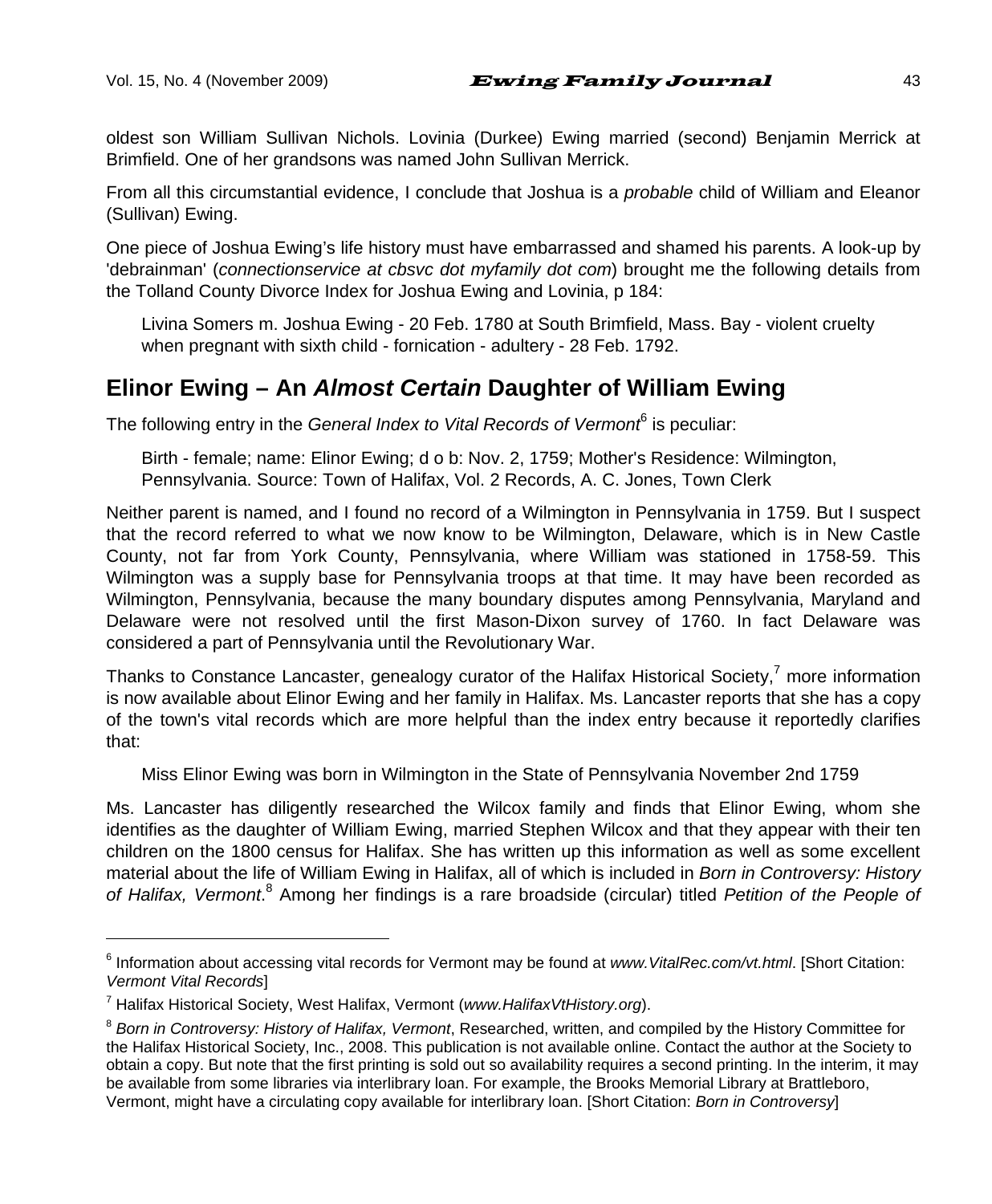*Halifax from a town meeting held on November 11, 1773*. It urged "Christians of every Denomination" to assist in building a "Meeting House" and settling a minister in what is described as "an uncultivated, spiritual wasteland." William Ewing's name is among those appearing on the petition, placing him in the Halifax area prior to November 11, 1773. He may or may not have gone to Halifax sometime between April 7, 1772 – when he was moderator at a meeting of the church in Brimfield, Massachusetts – and September 2, 1772 – when the Brimfield church was trying to find a minister. In any case, Elinor would have been fourteen in 1773 and perhaps eighteen when she married Stephen Wilcox, about 1778 and therefore about the time when William Ewing was nearing the end of his first residence in Vermont.

Stephen and Elinor (Ewing) Wilcox named three of their ten children William, Joshua, and Lovinia. William could have been named for either or both of his grandfathers. Elizabeth Ewing Fox has pointed out that Joshua could have been named for Elinor's brother, Joshua Ewing, and Lovinia could have been named for Elinor's sister-in-law, Lovinia (Durkee) Ewing (Joshua Ewing's wife).

In correspondence with Ms. Lancaster about the likelihood that Elinor is William's daughter, she noted that the Wilcox's were ardent Baptists, that William Ewing was the first Baptist clergyman in Halifax, that the Wilcox family lived not far from where William lived in Halifax, and that there are no other Ewings in Halifax records.

On the 1880 census, Jarvis Nye, a grandson of Stephen and Elinor (Ewing) Wilcox, was in Ellington, New York, in Dwelling #262. Just a couple of doors down from him, in Dwelling #259, was Henry Ewing, a grandson of Rev. James Ewing of Hopewell, New Jersey (William Ewing's nephew who wrote the letter to relatives in Scotland). Unless it is coincidence, it appears that the two families had some sort of connection at that time and probably earlier.

From all of this very strong circumstantial evidence, I consider Elinor to be an *almost certain* daughter of William Ewing

### **James Ewing – A** *Probable* **Son of William Ewing**

Fife concluded that James Ewing was a son of William. Starting with a letter by William Ewing's nephew, she discusses how William was a soldier in the British army, served in the wars in Germany, was stationed in Ireland, went to America in 1755, was with Braddock at Fort Duquesne, was in a Pennsylvania provincial regiment in 1758-9, and then became a wandering Baptist minister in Massachusetts and Vermont. Fife then names James Ewing – who died September 4, 1828, in Haldimand, Canada – as a son of William and Eleanor. She correctly identifies John Ewing as a son but erroneously names Benjamin Ewing as a son.

Elizabeth Ewing Fox has provided me with the most important pieces of information about James Ewing who married Naomi Cooley at Greenwich, Massachusetts, on October 3, 1775. She finds that Fife erred in saying that the Revolutionary War record of James is summarized in the widow's pension application as it does not mention his participation at Fort Vengeance and does not say that he died at age seventy-eight making his birth year 1750. She has also appropriately points out the following problems in Fife's discussion of the children of William Ewing on page 51 of Fife's *Ewing in Early America*:

1) Benjamin is erroneously listed as a son of William and Eleanor Ewing when in fact he is the first-born child of James and Naomi (Cooley) Ewing; 2) Benjamin's birth year is wrongly listed as about 1760. He was born 12 March 1776 to James and Naomi; 3) Alexander Ewing is listed as a son of James and Naomi but is actually the younger brother of James; 4) This Alexander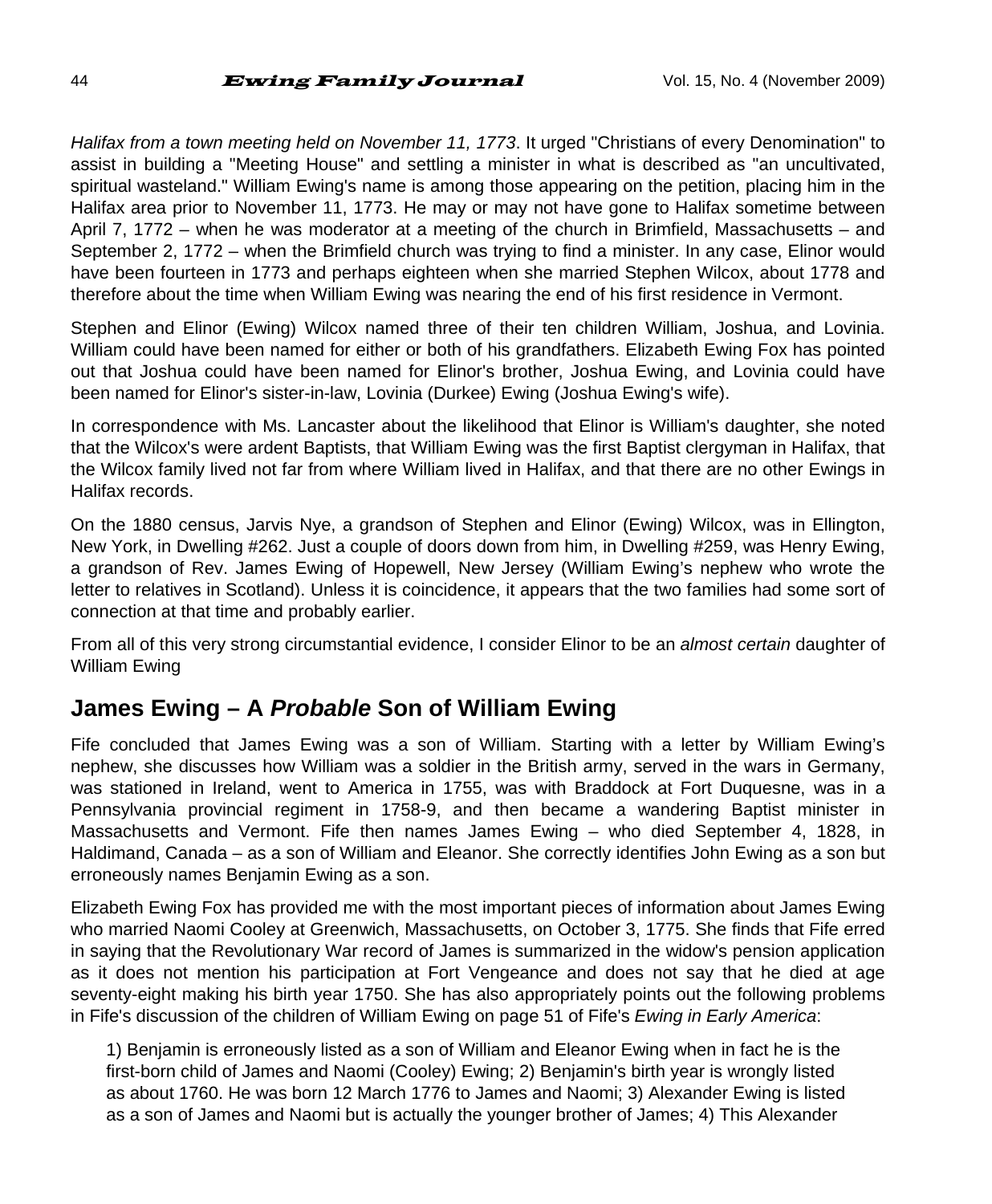is said by Fife to be born about 1776 and married about 1790, when he would have been fourteen years old, to a twenty-year old woman – a highly improbable situation

A recent article by Hal and Bill Ewing in the *Ewing Family Journal*<sup>9</sup> discusses ancestors and descendants of James Ewing and names James, John, and Dr. Alexander Ewing as children of William Ewing. In further correspondence with Hal, he referred to records at the Fairview Cemetery, Grafton, Ontario, Canada. He concluded that James: was born 1754, Cork, Ireland; was the son of a Scottish Baptist minister; and migrated to Vermont then to Haldimand Township in Canada about 1798. An obituary of James Ewing's grandson, James Sullivan Ewing, also says that James Ewing was born in Cork, Ireland, and came to America when he was about four years old. Much of this information confirms what has been previously researched and shared by Elizabeth Ewing Fox.

Correspondence with Karen Avery led me to an abstract of the Revolutionary War pension record and additional circumstantial evidence linking this James Ewing to William:

Jul 22, 1837, James, Naomi, W15832, VT line, sold 4 Sept 1828, wid applied 7-22-1837 Rutland Cty., VT, aged 82 a res of Clarendon, VT wid referred to sol as late of Pittsford, VT but last of Haldimand in Prov of Upper Canada, sol. m. Naomi Cooley of Greenwich, MA & sol was of Halifax, MA when they were married 3 Oct 1775.

This reference to James Ewing "of Halifax, MA" may be an error and Elizabeth Ewing Fox observes that the full record does not include the age of James. I suspect that James was of Halifax, Vermont, when he married Naomi Cooley at Greenwich. William Ewing was in Halifax, Vermont, on June 9, 1778, when he petitioned Vermont authorities about a land dispute, citing his November 1774 purchase of land in Vermont. The research noted in the above discussion of Elinor Ewing clearly connects William Ewing with Halifax as early as 1773.

The listing of marriage intentions in Greenwich town records identifies James as a Halifax man but does not say Massachusetts or Vermont: "Aug 27, 1775 Intention of Marriage between James Ewing of Halifax and Naomi Cooley of Greenwich." William Ewing had ties to Greenwich. He was moderator and clerk of Greenwich in May 1781 when he was among those petitioning the Governor and the House of Representatives of Vermont for a charter to establish a township in Vermont.10 William was also in Greenwich in 1782 as an agent of those petitioners.

Fife, on page 50 of her book *Ewing in Early America*, stretches a distant-proximity connection by noting that this James Ewing's grandson, Dr. James S. Ewing, was in partnership with the son of a man who lived in Greenwich, Massachusetts where William Ewing lived about 1781:

Soon after he came to Pittsford and formed a co-partnership with his brother-in law, Doctor Peleg C. Barlow (son of William Barlow of Pittsford who formerly resided in Greenwich, Mass

<sup>9</sup> Ewing, Harold F. 'Hal' Jr. and William L. 'Bill' Ewing. James Ewing's Ancestry, *Ewing Family J.*, Vol. 15, No. 1 (February 2009), pp. 9-12. Available online at:

*www.EwingFamilyAssociation.org/Project\_RRoom\_ArtsReps\_Families.html*.

 $10$  Reuben Cooley is also one of the petitioners.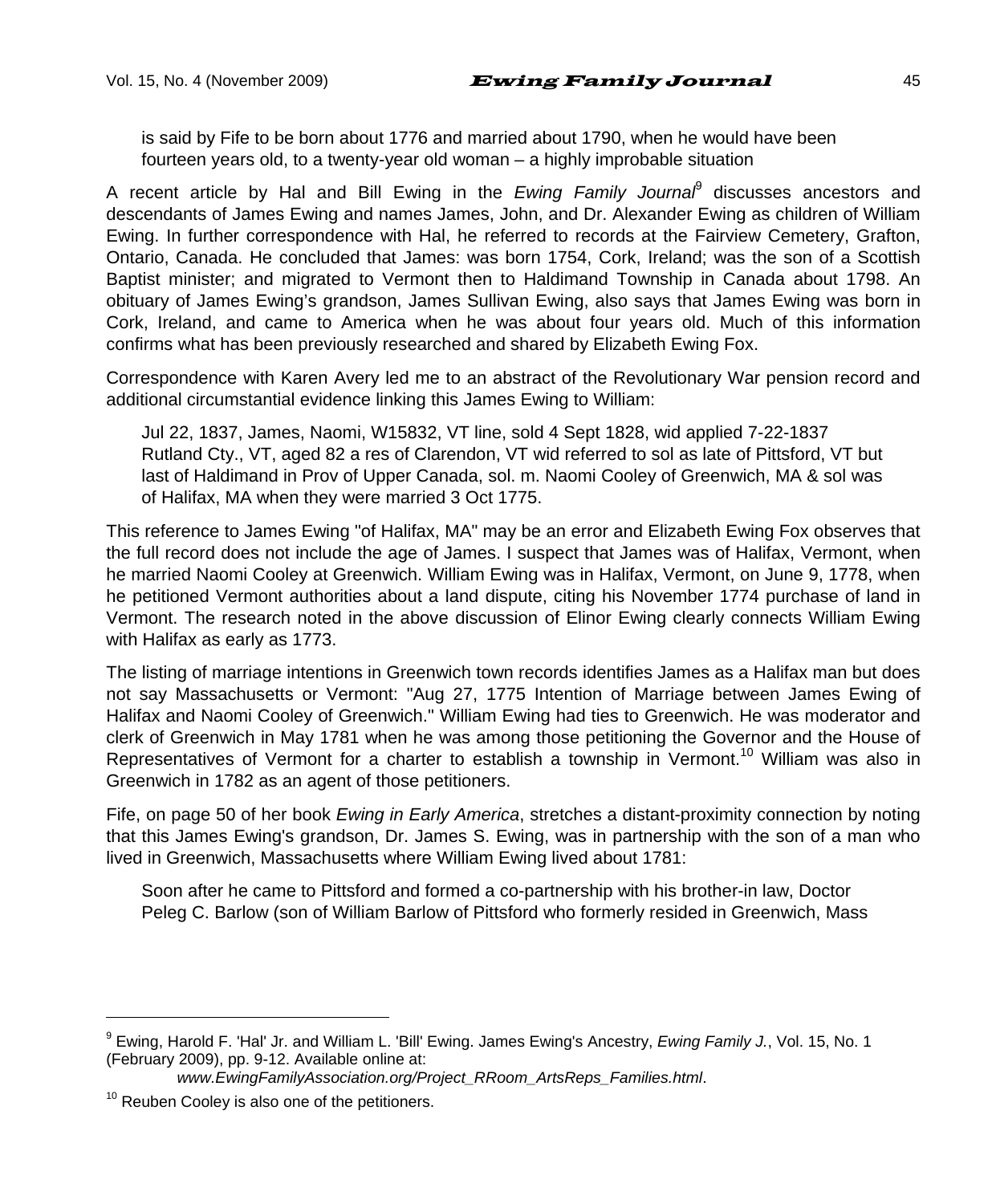where William Ewing lived about 1781). From: *Vermont Historical Gazetteer, Volume III Orleans and Rutland Counties, 1877*, page 950.<sup>11</sup>

In his History of the Town of Pittsford,<sup>12</sup> pp. 60-61, A. M. Caverly claims that this James Ewing was a son of a "Rev. Alexander Ewings." However, I have found no primary records to support this assertion. Caverly does cite land transactions by an Alexander Ewings in Pittsford, but he identifies him as a brother of James. Caverly mentions a "Miss Sullivan" as "Rev Alexander Ewing's" wife.

#### Caverly says:

l

James Ewings was born in Edinburgh, Scotland in 1749. Alexander Ewings, his father, was a Scotchman by birth, and a graduate of the University of Edinburgh. He entered the British Army soon after graduation and received an adjutant's commission in one of the regiments which was stationed at Cork, Ireland. There, he married a Miss Sullivan and remained at that post with his regiment some years, and there a number of his children were born, including James and Alexander. Early in 1755, his regiment was ordered to America under the command of the noted General Braddock. Adjutant Ewings accompanied his regiment, taking his family with him, and on arriving in America he left them upon the coast and proceeded with his regiment to Fort Cumberland. He shared the hardships of the unfortunate expedition against Fort du Quesne. On the retreat after the disaster of the 9th of July, a trivial circumstance occurred which changed the whole course of his life. At a safe point where the army had halted to gather up its scattered fragments, and care for the wounded that had been brought along, the Adjutant was approached by certain ones in authority and asked to act as chaplain - performing the burial service over the dead bodies of some officers. He took off his sword and performed the service, but he declared that "he could never put it on again." Soon afterwards he and his brother, a captain in the same regiment, procured their discharge from the army. The Captain settled in Philadelphia as a lawyer; the Adjutant in Massachusetts, where he became a Baptist clergyman. ... James was six years of age at the time he was embarked with his father's family on board a vessel bound for America. They landed in Boston, and after the father obtained his discharge from the army, they resided some years in Greenwich, Mass. James married Naomi Cooley, daughter of Benjamin Cooley of that town.

Part of the above description resembles the following segment of a letter by William Ewing's nephew speaking of the life of William Ewing, after his service in the wars in Germany:

Upon the conclusion of that war when the army retired home Uncle William's lot was to be stationed in Ireland. ... The French and Indian [War] was coming on in America his regiment was sent hither. Here he was prefered receiving a Lieutenants and adjutants commission in an American provincial regiment. Since that time and after the notable defeat of General Braddock, he was in Philadelphia upon some business when the people upon the frontiers

<sup>11</sup> Some volumes, but not Vol. III, of the *Vermont Historical Gazetteer* have been posted online. Copies of all volumes are available in the library at the Vermont Historical Society, Barre, Vermont (*VermontHistory.org*).

<sup>12</sup> Caverly, A.M. *History of the Town of Pittsford, Vt.: with biographical sketches and family records*, Pittsford Historical Society, Pittsford, Vt.., 1976. Available on Ancestry.com at:

*search.ancestry.com/iexec/?htx=BookList&dbid=23261&offerid=0%3a7858%3a0*. Also available for free download at *2020ok.com/books/72/history-of-the-town-of-pittsford-vt-with-biographicalsketches-and-family-records-61772.htm*. [Short Citation: *Caverly - Town of Pittsford*]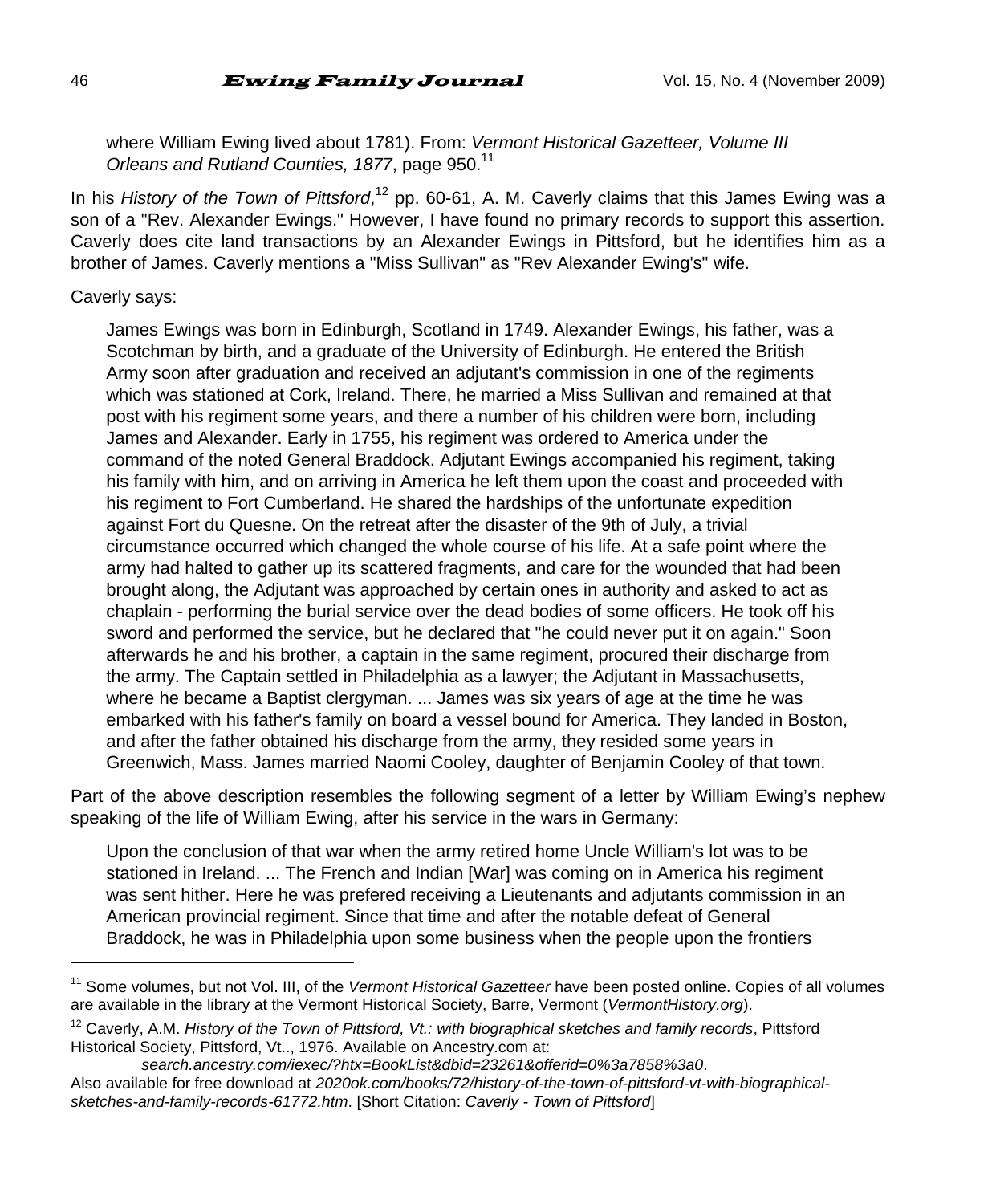sent there 2 or 3 two or three mangled bodies of men and women whom the Indians had scalped, tomahawked and killed in order to move the Philadelphians to assist them, next morning the high sheriff of the county sent a message to our Uncle expressing a desire to see him. He attended and the Sheriff begged of him to go to the statehouse where the dead bodies were and deliver to the multitudes who were there viewing them a discourse suited to the occasion. Our Uncle used all his endeavors to plead his excuse but he would take none. He went to the place and after a psalm and a prayer, he spoke from Amos 3.6 to such acceptance that committees from various churches and congregations waited upon him to request him to preach for them which he did ... [As] he preached in his regiment he got the name of the soldier minister. After some time he parted with his commission, left the army, and joined a regular Baptist church where he was licensed and afterward ordained and if alive, (for I have not heard of him in 2 years) is employed as such. He was married in Ireland and has a number of children and grandchildren and lives 300 miles from me towards Boston.

The similarities suggest that stories about one man may have become mixed up with stories about the other. But such a mix-up also suggests that there may indeed be some kind of a connection between the two families. Could Rev. William Ewing and Rev. Alexander Ewing be brothers? Baptismal records of Kilmarnock, Scotland, show that William Ewing (baptized 1727) had a brother, Alexander Ewing (baptized 1729). It is interesting to note that William Ewing had another brother, James Ewing, who was baptized at Kilmarnock in 1721, leading Fife to suggest (page 331) that he might be the James Ewing of Lebanon Township, Lancaster County, Pennsylvania, whose descendants in the Ewing Surname Y-DNA Project are closely connected in Group I along with a descendant of James Ewing and Helen Gebbie (parents of William, Alexander, James and six other children).

Elizabeth Ewing Fox called to my attention the fact that the middle names of James Ewing's son, Daniel Sullivan Ewing, and his grandson, James Sullivan Ewing, suggest a connection back to either the "Miss Sullivan" mentioned by Caverly or the "Eleanor Sullivan" mentioned in the NEHGR query.

Considering all of this persuasive information, I now conclude that this James Ewing is a (highly) *probable* son of William and Eleanor (Sullivan) Ewing. However, if further evidence emerges to support Caverly's claim that a Rev. Alexander Ewing is the father of James and his brother, Alexander, then these relationships should be re-evaluated.

### **Alexander Ewing – A** *Possible* **Son of William Ewing**

In his *History of the Town of Pittsford*, Caverly names (on pages 272-3) as a brother of James a Dr. Alexander Ewing who married and located in 1792 in Pittsford where he participated in a number of land transactions up to May 9, 1805, after which he is said to have removed to Canada. Caverly cites sources for these land transactions (pages 272-3 and 593), thus providing primary evidence of an Alexander Ewing in Pittsford during that time period. He notes that James Sullivan Ewing, grandson of James and Naomi Ewing "purchased what had been the residence of Dr. Alexander Ewings" (page 600). Caverly also cites James Ewings and Alexander Ewings together on two 1796 Pittsford lists. One is a list of subscribers to the Library Society of Pittsford (page 530). The other is a list of school rate assessments (page 690). I have not yet found information placing Alexander near James in Canada. Nor have I yet been able to place Alexander anywhere prior to Pittsford although Caverly says Dr. Alexander Ewings received his medical education in Massachusetts. I have not yet found any information about this.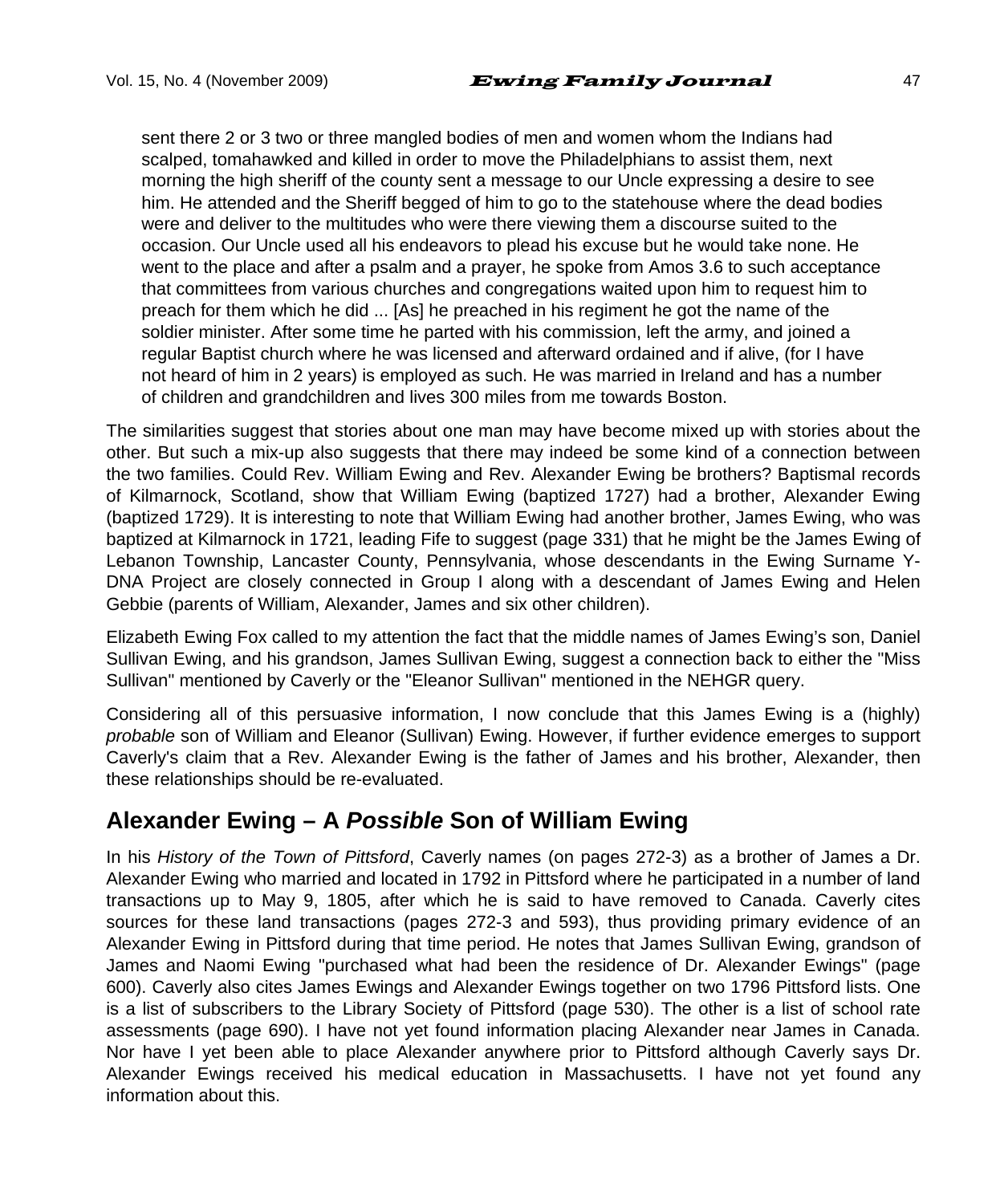The *History of Rutland County, Vermont*<sup>13</sup> by Henry Perry Smith repeats the information that Dr. Alexander Ewings was located in 1792 in Pittsford, and that he sold out in 1805 and removed to Canada.

James Ewings and Alexander Ewings are listed, side-by-side, in the 1800 census for Pittsford, Vermont. Alexander's household includes one male under ten, one male ten-to-sixteen, one male twenty-six to forty-five (who must be Alexander), two females under ten and two females twenty-six to forty-five.

Caverly's identification of Dr. Alexander Ewing as a brother of James, along with the cited Pittsford records, seems sufficient to list him as a *possible* son of William and Eleanor Ewing, pending further information which might otherwise point to Caverly's "Rev Alexander Ewing" as his father.

## **Hannah Ewing – A** *Probable* **daughter of William Ewing**

Cutter<sup>14</sup> says Hannah Ewing married Enoch Train in 1791 at Weston, Massachusetts, and identifies her as the daughter of a "Scotchman and chaplain in the British Army." William Ewing was connected with the First Baptist Church in Weston from its formation – on July 14, 1789, when he was the church Clerk – until at least February 1793 when the church disregarded his accusation that Oliver Hastings was a liar. Hannah Ewing was also connected with this church because on August 29, 1803, the church "Voted that the wife of Enoch Train shall be cut off from all the privileges of the church on account of misconduct." The record does not specify the misconduct, but it is interesting to note that Hannah was widowed by the death of Enoch Train in 1805 and married (second) "Capt Levi Bishop of Windsor, Vermont" on June 7, 1807, five months before the birth of their first child, Charles Bishop, in West Windsor, Vermont, on November 1, 1807. So Levi and Hannah moved to Windsor very soon after their marriage. William Ewing was already in Windsor at that time as he sold land there on March 17, 1807, to John S. Sullivan, probably his grandson.

Hannah, therefore, appears to be a *probable* daughter.

### **William Ewing, Revolutionary War Soldier – A** *Possible* **Son**

The following extract from *Massachusetts Soldiers and Sailors in the War of the Revolution*15 describes a William Ewing who might be a son of the Soldier/Preacher:

Ewing, William, Shutesbury. Descriptive list of 9 months men raised in Hampshire Co., agreeable to resolve of June 9, 1779, as returned by Noah Goodman, Superintendent for said

<sup>13</sup> Smith, H. P. and W. S. Rann (eds.). *History of Rutland County, Vermont*, D. Mason & Co. Publishers, Syracuse, N.Y., 1886 . Available for free download from Internet Archive at *www.archive.org/details/historyofrutland00smit*. [Short Citation: *Smith - History of Rutland County*]

<sup>14</sup> Cutter, William Richard and (ed.) William Frederick Adams*. Genealogical and Personal Memoirs Relating to the Families of the State of Massachusetts*, New York: Lewis Historical Publishing Co., 1910. Available for free download from Internet Archive at *www.archive.org/details/genealogicalpers03cutt*. [Short Citation: *Cutter - Memoirs*]

<sup>15</sup> *Massachusetts Soldiers and Sailors in the War of the Revolution*, Vol. 5, p. 442. An online version, broken down by volume, is provided at the web site for the Commonwealth of Massachusetts (*www.mass.gov*); search for 'Massachusetts Soldiers Sailors'. This record, which comprises seventeen volumes, may be searched via Ancestry. com at: *www.ancestry.com/search/db.aspx?dbid=3090*. A PDF version may be downloaded, for free, from Internet Archive at: *www.archive.org/details/masssoldiers08bostrich.* [Short Citation: *Soldiers and Sailors*]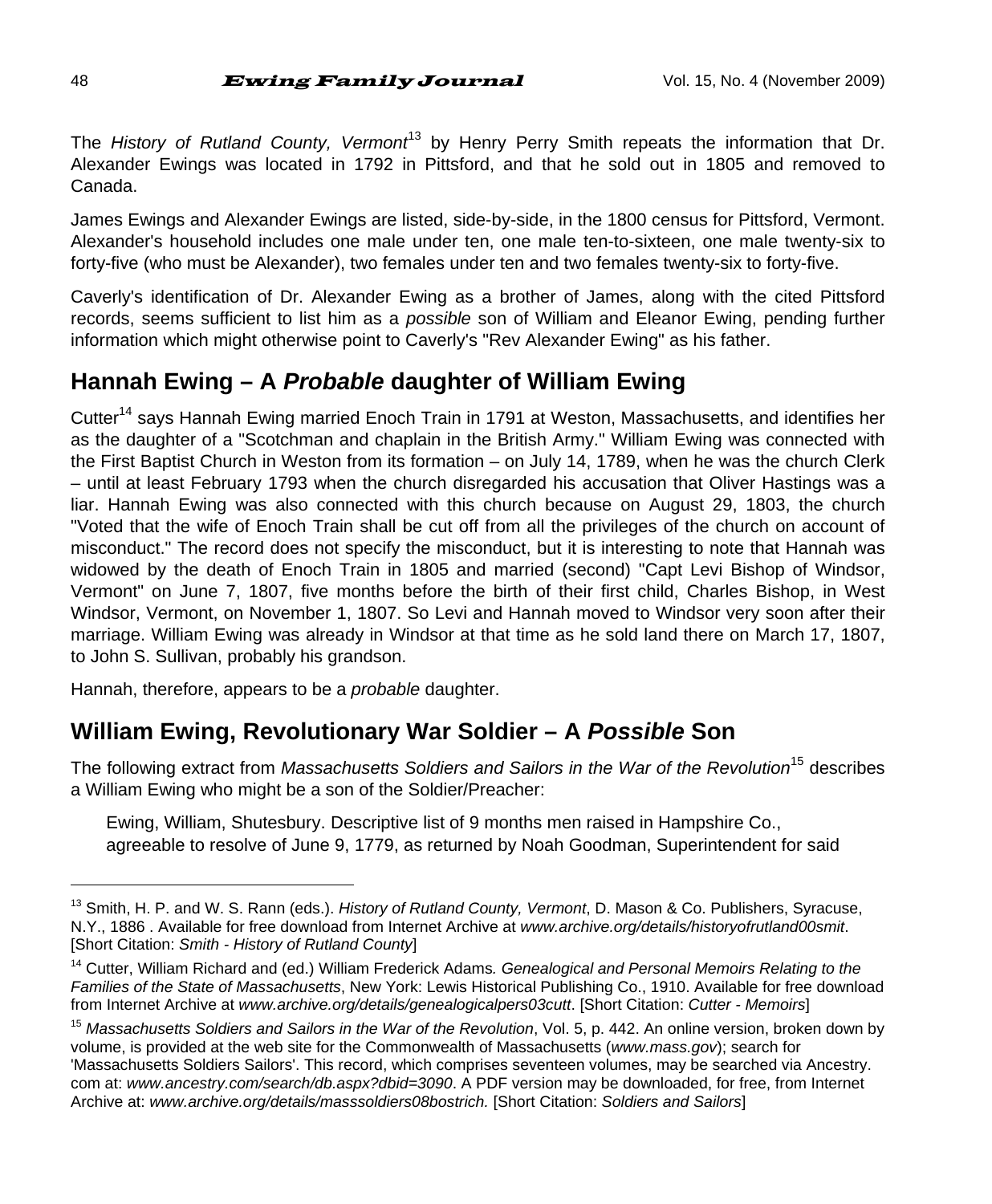county; Capt. Dickenson's co., Col. Porter's regt.; age, 16 yrs.; stature, 5 ft.; hair, black; engaged for town of Amherst; also, Private, Capt. Seth Pierce's co., Col. Seth Murray's regt.; descriptive list dated Warwick, Aug. 4, 1780, of men detached from 6th Hampshire Co. regt. to serve for the term of 3 months from the time of their arrival at Claverack, agreeable to order of Court of June 22, 1780, and mustered by Lieut. Col. Samuel Williams and Maj. Whitmore; age, 16 yrs.; stature, 5 ft. 2 in.; complexion, dark; residence, Shutesbury; mustered July 18 [1780]; also, Private, Capt. Seth Pierce's co., Col. Seth Murray's (Hampshire Co.) regt.; enlisted July 15, 1780; discharged Oct. 10, 1780; service, 3 mos. 6 days, travel included; company raised to reinforce Continental Army for 3 months; roll dated Leverett; also, descriptive list of men raised in Hampshire Co. to serve in the Continental Army, as returned by Noah Goodman, Superintendent for said county; age, 17 yrs.; stature, 5 ft. 7 in.; complexion, light; hair, light; occupation, farmer; engaged June 29, 1781; engaged for town of Hadley; term, 6 months; also, Private, Col. Benjamin Tupper's (10th) regt.; service from June 29, 1781, 6 mos. 2 days.

Note that this sixteen-year old William Ewing is "of Shutesbury" in 1779, one of the years in which Rev. William Ewing (the Soldier/Preacher) is recorded as having preached at Shutesbury (according to Backus' *History of New England with particular Reference to the Denomination of Christians Called Baptists*16). His residence is again listed as Shutesbury in 1780. If this sixteen-year old is the Soldier/Preacher's son, he would have been born about 1763/64 at some as yet unknown location.

In 1787, a William Ewing bought out the Somers, Connecticut, business of Joshua Ewing, a *probable* son of the Soldier/Preacher. This William may or may not be the Revolutionary War soldier.

A William Ewings married Rhoda Peirce in June 1804 in Shutesbury. Shutesbury records also show births of their children in Shutesbury: Unice Ewings on November 18, 1808, and Ester Ewings on September 3, 1804.

Elizabeth Ewing Fox sent me the following land-record information which might refer to this Shutesbury soldier as New Salem is less than seven miles from Shutesbury:

1796 EWING William, grantee, 1796. F. D. New Salem (F.D. - Franklin County deeds) 1798 EWING William, occupant, 1798. D. T. New Salem (D.T.- direct tax of 1798) 1803 EWING William, grantor, 1803. F. D. New Salem.

William, the Revolutionary War soldier, is viewed as a *possible* son of William and Eleanor (Sullivan) Ewing.

### **Summary**

l

No primary evidence has emerged to clearly prove any of William Ewing's children except for the Sturbridge birth record of John Ewing who is a *certain* child. Very strong circumstantial evidence points to Elinor as an *almost certain* child and James is a (highly) *probable* son. Joshua and Hannah are *probable* children. Dr. Alexander Ewings and William Ewing, the Revolutionary War soldier, are considered as *possible* children.

<sup>16</sup> *Backus - History of New England*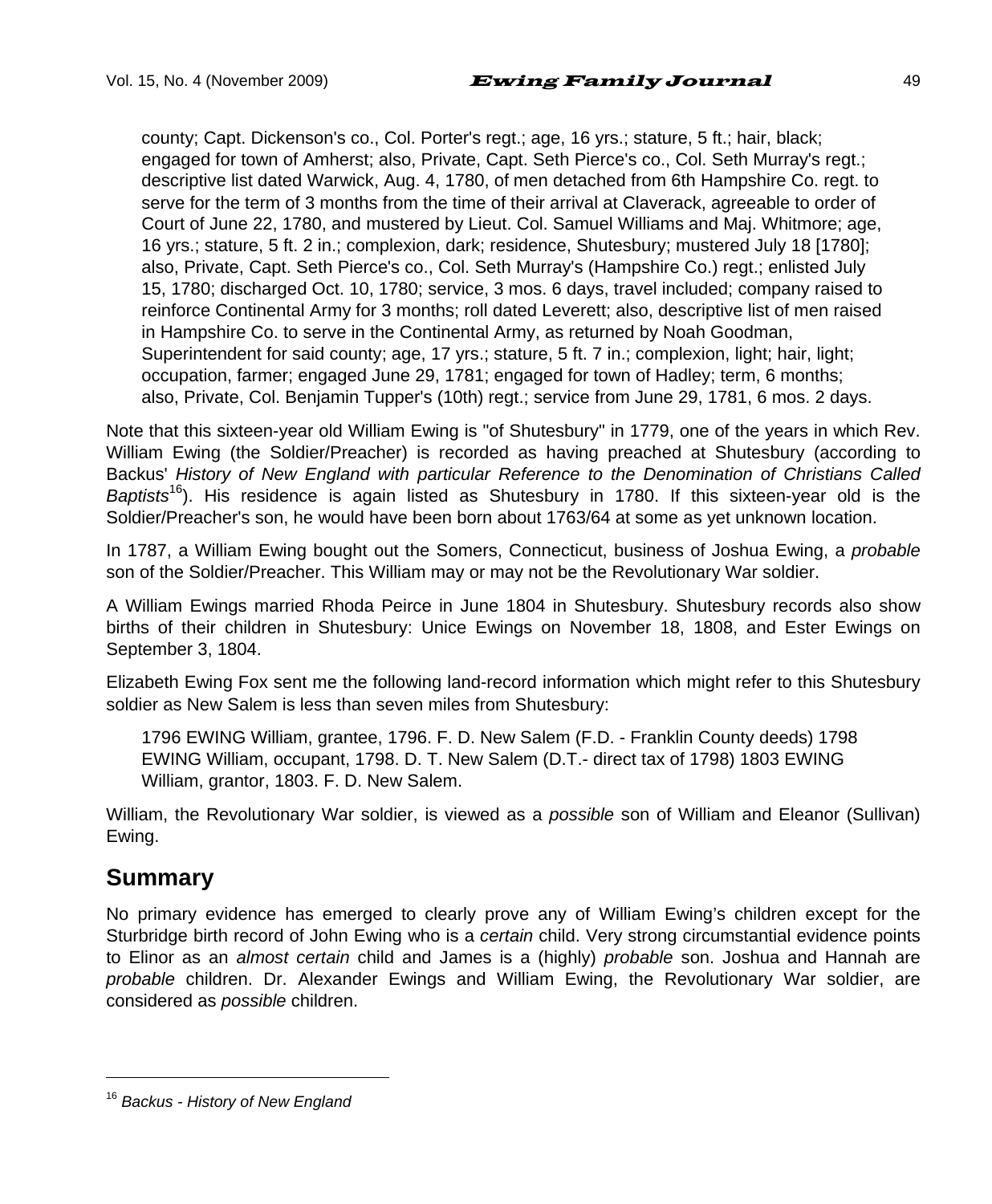The Halifax town record information provided by Constance Lancaster omits the names of Elinor Ewing's parents but does clearly state that she was born at "Wilmington, Pennsylvania" – which may refer to what we now know as Wilmington, Delaware. The absence of other Ewings in the Halifax area, Elinor's marriage to Stephen Wilcox from an established Halifax family, the proximity of Stephen Wilcox's property to William Ewing's property, her naming two children Joshua and Lovinia, and the matching of her given name to that of William's wife are all circumstantial evidence pointing to Elinor as *almost certainly* a daughter.

Conflicting claims about the parentage of the James Ewing who died in 1828 in Haldimand, Canada, arise from various secondary sources. They suggest a mixing of family stories but also suggest a probable family connection of some kind between William Ewing, the Soldier/Preacher, and a Rev. Alexander Ewing, whom Caverly asserts to be father of the James who died 1828 in Canada. However, no primary records about this Rev. Alexander Ewing have yet emerged. Caverly's claim that James was born in Ireland and that his mother was a "Miss Sullivan" matches information in the NEHGR query which names William Ewing and Eleanor Sullivan as parents of a Joshua who married Lovinia Durkee. Information from Fairview Cemetery, where James is buried, asserts that James: was born 1754 in Cork, Ireland; was a son of a Scottish Baptist minister; and migrated first to Vermont and then to Haldimand Township about 1798. James Ewing and William Ewing are both connected to Greenwich, Massachusetts, and to Halifax, Vermont. Much of this information confirms what has been previously researched and shared by Elizabeth Ewing Fox who has also identified naming patterns showing that a son and a grandson of James Ewing both had 'Sullivan' as middle names, suggesting a connection back to William's wife, Eleanor – presumably a 'Sullivan'. James is therefore viewed as a *probable* son of William and Eleanor Ewing.

Caverly's identification of a Dr. Alexander Ewing as a brother of James Ewing is supported by Pittsford records which prove the existence of an Alexander Ewing there at the same time as James. Those records also suggest associations between Alexander and the family of James. Hopefully, further information may sometime surface about Dr. Alexander Ewing's family, his move to Canada, his medical education in Massachusetts, and his whereabouts before coming to Pittsford. Currently, he appears to be a *possible* son of William and Eleanor Ewing.

Joshua Ewing is first suggested as a child of Rev. William and Eleanor Ewing by the 1898 NEHGR query which also mentions his marriage to Lovinia Durkee. Joshua's Revolutionary War record shows service near Halifax, Vermont, during the timeframe when William was living there. He owned property in South Brimfield, Massachusetts, and in Vermont, both areas to which William has been connected. His son, John Sullivan Ewing, bought land from William Ewing in Windsor, Vermont, in 1807 and was married to Clarissa Patrick there in 1810, a year before William died there. The middle names of John Sullivan Ewing and his nephews, William Sullivan Nichols and John Sullivan Merrick, all harken back to his grandmother, Eleanor (Sullivan) Ewing. Joshua is regarded as a *probable* son

Cutter's description of Hannah as the daughter of a "Scotchman and chaplain in the British Army" is consistent with what is known about William Ewing, the Soldier/Preacher. She was first married at Weston in 1791 when William was connected to the First Baptist Church of Weston. She was connected to that church for some time up to 1803. Shortly after her second marriage in 1807 to Levi Bishop "of Windsor, Vermont," she moved to Windsor during the same year when William was there selling land to Joshua's son, John Sullivan Ewing. Hannah is considered to be a *probable* daughter.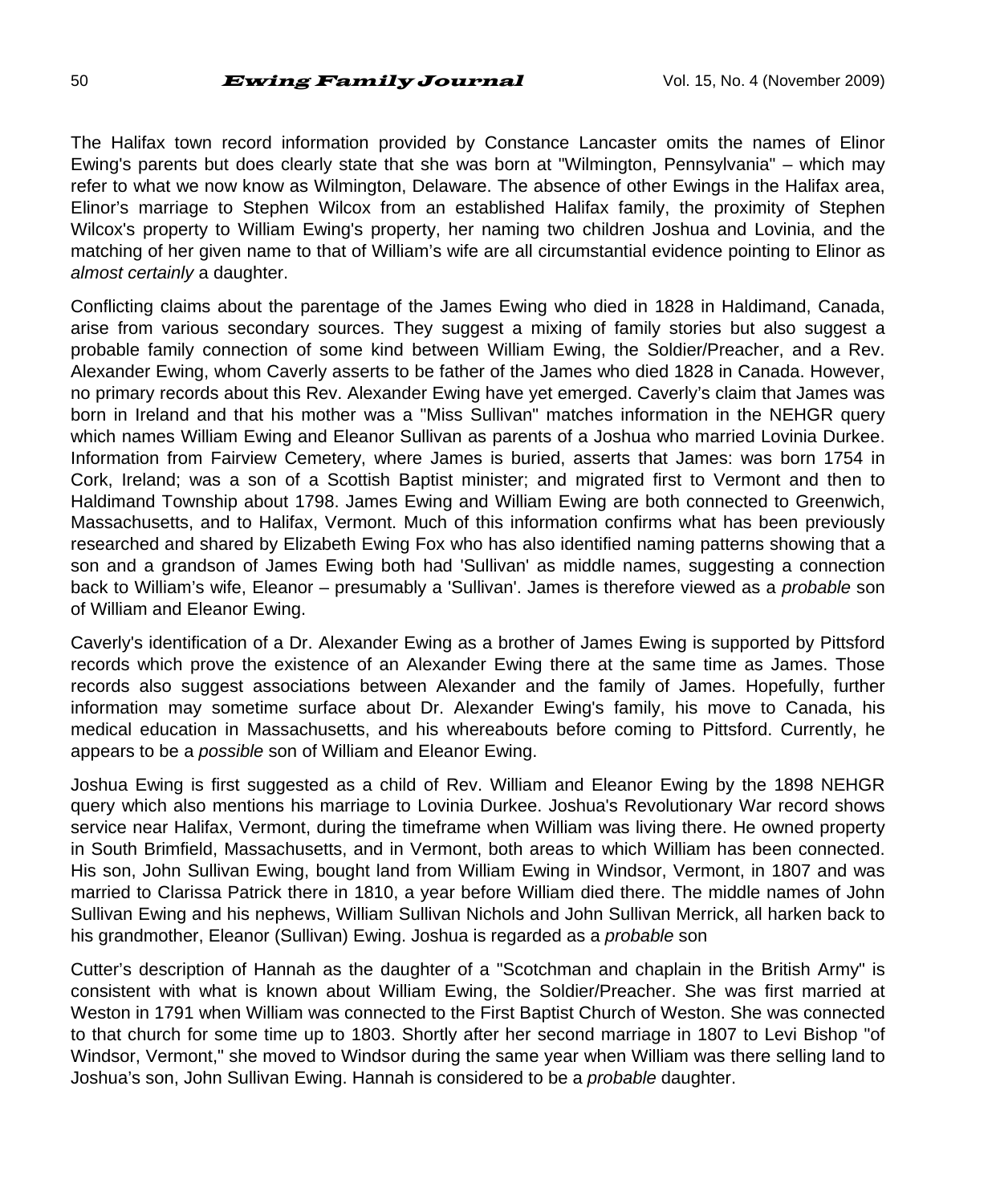William, the Revolutionary War soldier, and William, the Soldier/Preacher, are both connected to Shutesbury where there does not appear to be other Ewings. Pending further information, the Revolutionary War soldier is viewed as a *possible* son.

This investigation has reminded me that it is tempting – but risky – to conclude family connections based only on circumstantial evidence such as proximities and interactions. If we do so because of no other evidence, it would be wise to qualify our conclusions. Findings from solid, primary sources allow us to designate ancestors as *certain*. Strong circumstantial evidence permits us to label some ancestors as *almost certain* or *probable*. Less persuasive circumstantial evidence leaves us with *possible* ancestral relatives. Finally, we need to be cautious when examining un-sourced material which not only abounds in many of the published family, county, and town histories but also permeate much of the expanding genealogical material available on the Internet.

## **Research Notes**

### **William and Eleanor (Sullivan) Ewing**

The query in the *New England Historical and Genealogical Register*, 17 stating that William Ewing's wife is Eleanor Sullivan, born in Dublin, is from January 1898, Vol. 52, page 82.

Records of William Ewing's family in Scotland are in *Parish Records of Kilmarnock, Scotland*, FHL film #1041385 and FHL film #1041386.<sup>18</sup>

Material about the life of William Ewing in Halifax and the genealogy of his son-in-law, Stephen Wilcox, has been contributed by Constance Lancaster, genealogy curator of the Halifax Historical Society,<sup>19</sup> and author of material which appears in *Born in Controversy: History of Halifax, Vermont*, 20 Researched, written, and compiled by the History Committee for the Halifax Historical Society, Inc., 2008, pages 118- 119, 278-280.

The 1778 petition by William Ewing of Halifax to Vermont authorities regarding a land dispute appears in the *Manuscript Vermont State Papers (MsVtSp)*, Vol. 21, p. 8.<sup>21</sup>

In 1781 (May 2<sup>nd</sup>), William Ewing is among the seventy-four people from Greenwich, Massachusetts, who signed a petition to the Governor, Council, and House of Representatives of the State of Vermont, seeking a charter for a township. Source: *MsVtSP*, Vol. 21, page 256.

Material discussed by Margaret Ewing Fife appears in her book's chapter titled *William Ewing (1728-* 1790) & James Ewing (1755-1806).<sup>22</sup> It includes portions of the 1790 letter, discussing the life of William

<sup>17</sup> *NEHGR*

<sup>18</sup> *LDS Microfilm*

<sup>19</sup> Halifax Historical Society, West Halifax, Vermont: *www.HalifaxVtHistory.org*.

<sup>20</sup> *Born in Controversy*

<sup>21</sup> *Index to Manuscript Vermont State Papers (MsVtSP)*, Vol. 21, p. 8. Better known as the *Nye Index*, MsVtSP was originally created by Mary Greene Nye, the Editor of State Papers from 1927 until 1950 as a personal name card file. The card file is open to the public and located in the Reference Room at the Vermont State Archives and Records Administration Office in Montpelier, Vermont. The index may be searched online at *vermontarchives.org/research/database/nye.asp*. [Short Citation: *MsVtSp*]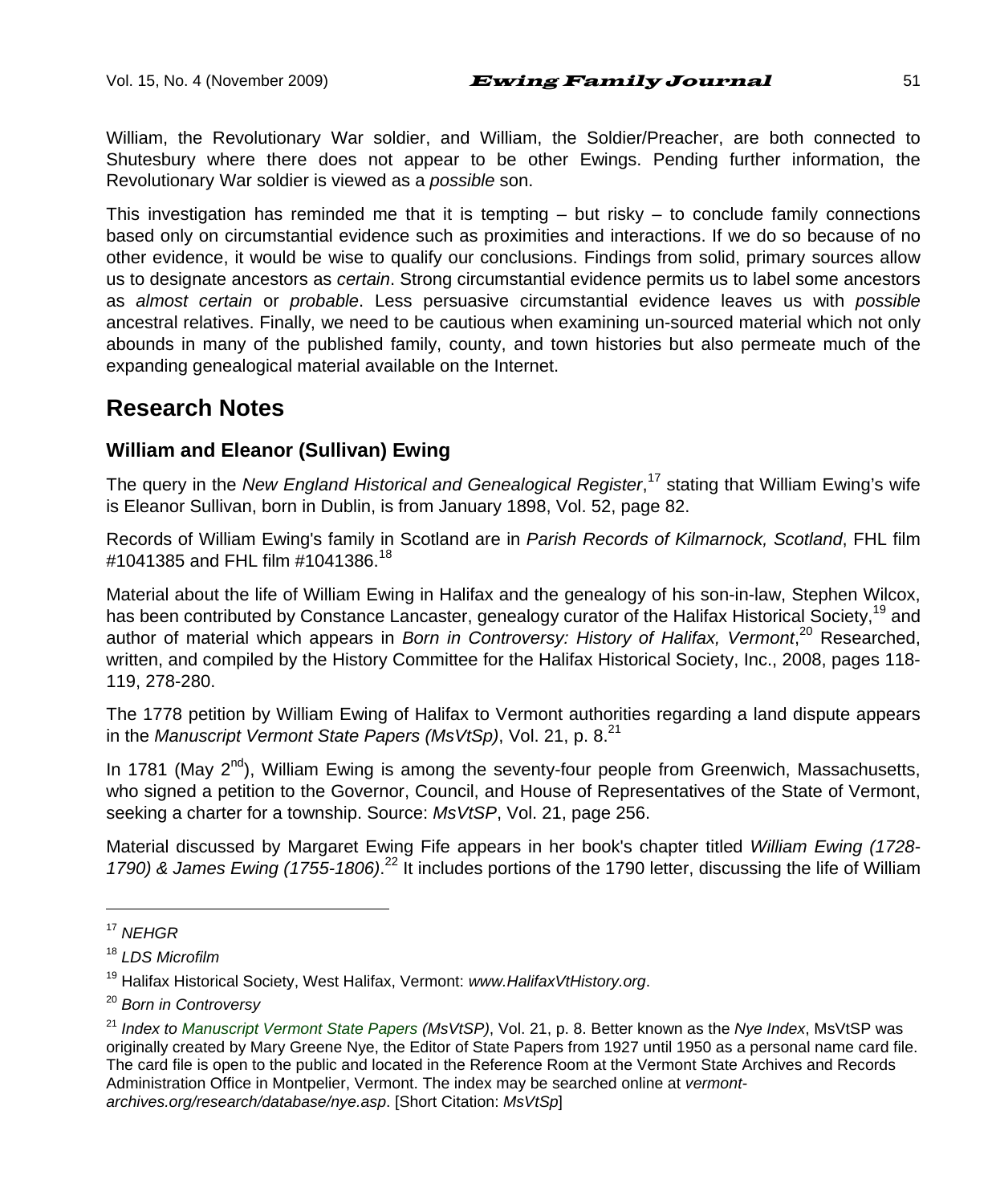Ewing, which was written by his nephew, Rev. James Ewing (who died in 1806 in Hopewell, New Jersey).

#### **John Ewing of Sturbridge**

His 1769 birth record is in *Vital Records of Sturbridge, Massachusetts.*<sup>23</sup>

#### **Joshua Ewing (Soldier and Wife-beater)**

The information about Joshua Ewing marrying Lovinia Durkee, plus William Ewing's presence in Wales, is in Absalom Gardner's *Family History of Wales*, Roll 31, Corbin Manuscript collection.<sup>24</sup>

Joshua Ewing's military record is in *Massachusetts Soldiers and Sailors in the War of the Revolution*, Vol. 5, page  $442.^{25}$ 

The un-sourced family tree on Ancestry.com asserting information about Joshua Ewing is on the Ancestry.com Family Trees web site in the 'Griffiths Master Dec 2008' database.<sup>26</sup>

The record of John Sullivan Ewing's marriage to Clarissa Patrick is in the *General Index to Vermont Vital Records*. 27

The 1807 record of William Ewing's sale of 144¾ acres of land in Windsor to John S. Ewing (probably his grandson, John Sullivan Ewing) for \$462 is in *Windsor Land Records*, Vol. 9, page 186.<sup>28</sup>

The information about Lovinia Ewing, her marriage to Jacob Nichols, and their son, William Sullivan Nichols, is from *Historical Celebration of the Town of Brimfield, Hampden County, Mass* (C.S. Bryan Co., 1879)<sup>29</sup> and *Vital Records of Brimfield, MA*, FHL Film 0223943.<sup>30</sup>

Information about Lovinia (Durkee) Ewing's second marriage to Benjamin Merrick in Brimfield and the information that one of her grandsons was named John Sullivan Merrick is from George Byron Merrick's

- <sup>24</sup> *Corbin Manuscripts*
- <sup>25</sup> *Soldiers and Sailors*

 $26$  Ancestry.com provides some incredible services. But they make it very hard to get to a genealogy database, such as the 'Griffiths Master Dec 2008' database cited here. One can search for an individual, for example 'Joshua Ewing', but this often receives hundreds of hits. One cannot search Ancestry's web site – as near as I can tell – for a specific database. After playing around, I've found that there are two ways to get to the Ancestry.com information about Joshua Ewing. The first is to go to *trees.ancestry.com* and search for a Joshua Ewing who was born in 1760. The second is to directly go to this Joshua Ewing's record at *trees.ancestry.com/tree/9145420/person/-847041814?ssrc*.

<sup>27</sup> *Vermont Vital Records*

<sup>28</sup> *Windsor Land Records*, Vol. 7, p 161. Windsor, Vermont, land records may be searched at *www.epodunk.com/cgibin/record-search-court-land.php?locIndex=22872.* [Short Citation: *Windsor Land Records*].

29 This book has been made available online by the Google Books Project. Go to *books.google.com* and search for 'Brimfield'.

<sup>30</sup> *LDS Microfilm*

 <sup>22</sup> *Fife - Ewing in America*

<sup>23</sup> *Sturbridge Records*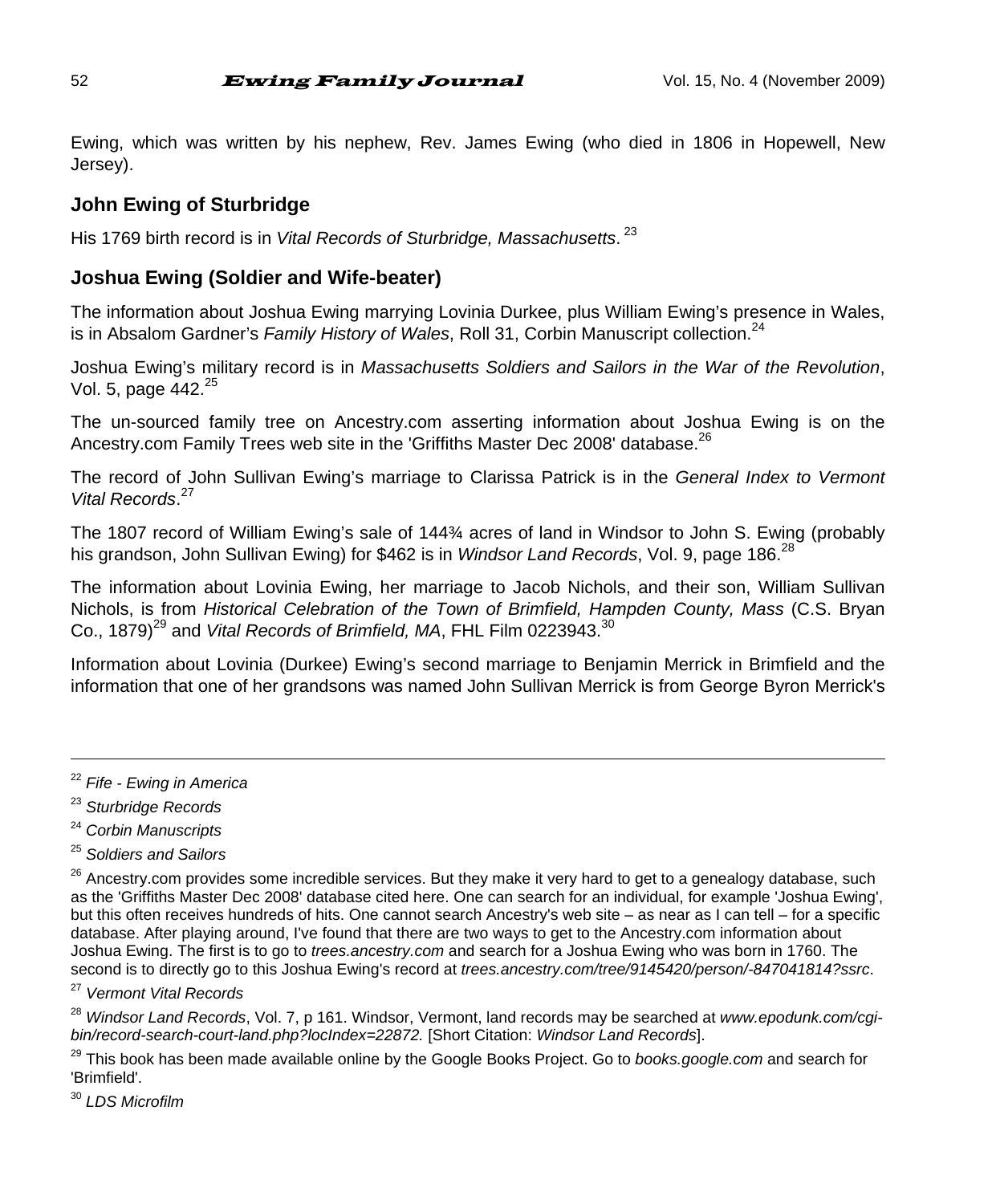*Genealogy of the Merrick-Mirick-Myrick family of Massachusetts, 1636-1902* (Tracy, Gibbs, & Co.,  $1902$ ).<sup>31</sup>

Joshua Ewing's efforts to sell property in Vermont and in South Brimfield, Massachusetts, are detailed in an advertisement in American Mercury, August 29, 1785.<sup>32</sup>

The details about Joshua Ewing's divorce are in *Connecticut Divorces: Superior Court Records for the Counties of New London, Tolland and Windham 1719-1910*, compiled by Grace Louise Knox and Barbara B. Ferris, Heritage Books, Inc., 1987.<sup>33</sup>

### **Elinor Ewing**

The peculiar birth index record for Elinor Ewing is listed in the *General Index to Vermont Vital Records*. 34 Information from the actual town records was shared with me by Constance Lancaster in an EMail message on September 14, 2009.

A statement from *Delaware State Facts & Information<sup>35</sup>* states that "Delaware remained a part of Pennsylvania until the Revolutionary War but had its own assembly from 1704."

The identification of Elinor Ewing as William Ewing's daughter, her status as the wife of Stephen Wilcox, and the discussion of William Ewing in Halifax prior to November 11, 1773, are all in the material written by Constance Lancaster appearing in *Born in Controversy: History of Halifax, Vermont*, Researched, written, and compiled by the History Committee for the Halifax Historical Society, Inc., 2008, pp. 118- 119, 278-280.<sup>36</sup>

The information about William Ewing in the Brimfield church in 1772 is in *Wales Baptist Church Records*, Corbin Manuscript collection, Roll 31, Hampden County. 37

Constance Lancaster's information about William Ewing and the Wilcox's being Baptists, the proximity of their properties, and the fact that no other Ewings were in Halifax are within an EMail message from her on September 14, 2009.

#### **James Ewing (died 1828, Canada)**

Numerous contributions by Elizabeth Ewing Fox have provided invaluable information for this section and have also made it possible to correct some errors in Fife's *Ewing in Early America*.

<sup>31</sup> Available for free download from Internet Archive at *www.archive.org/details/genealogyofmerri00merr*.

<sup>32</sup> Available from America's Historical Newspapers (*www.NewsBank.com/readex/?content=96*). Online access to America's Historical Newspapers requires a fee. Access may often be made at public libraries. [Short Citation: *Historical Newspapers*]

<sup>33</sup> This source is not available online. Amazon.com cites it at *www.amazon.com/Connecticut-Divorces-Superior-Counties-1719-1910/dp/1556130872*, but indicates that its availability is limited.

<sup>34</sup> *Vermont Vital Records*

<sup>35</sup> *MyDelawareGenealogy.com/index.html*

<sup>36</sup> *Born in Controversy*

<sup>37</sup> *Corbin Manuscript*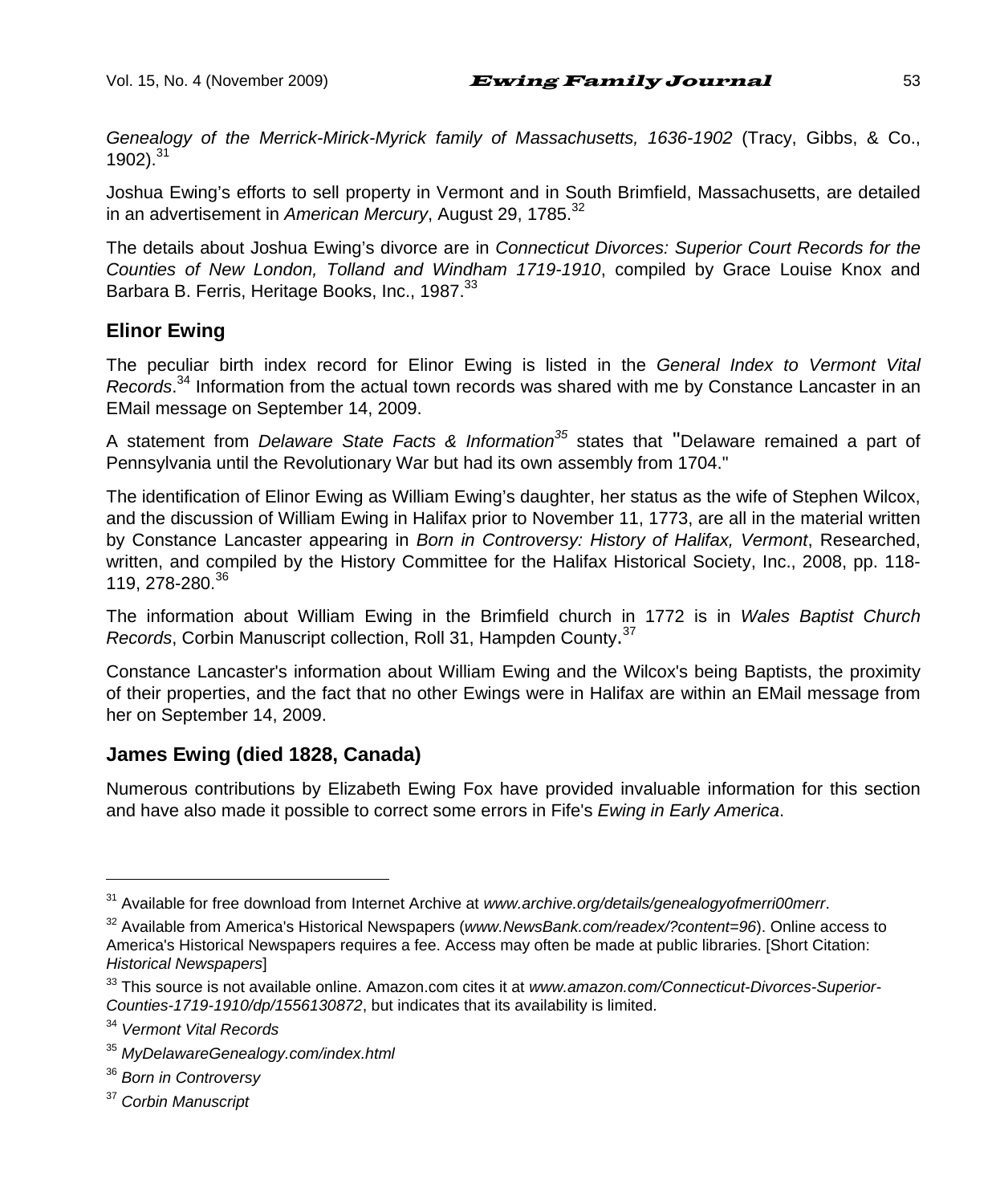#### 54 **Ewing Family Journal**  $V$   $\sim$   $V$   $\sim$  4 (November 2009)

Margaret Ewing Fife's arguments for identifying James Ewing (died September 4, 1828 in Canada) as one of William's children appear in Fife's Chapter *William Ewing (1728-1790) & James Ewing (1755- 1806*), pp. 47, 50-51.<sup>38</sup>

The pension abstract naming James Ewing and Naomi Cooley is in *Abstracts of Revolutionary War Pension Files.* Vol. I A-F.<sup>39</sup>

Information about James Ewing may be found in Caverly's *History of the Town of Pittsford*, pages 60- 61, 132-33, 164-65, 235-45, 270-73, 593, 599-601, 701.<sup>40</sup>

Information about Ewing burials in the Fairview Cemetery, Haldimand, Canada, was shared with me by Hal Ewing.

The obituary of James Sullivan Ewing, reprinted from the *Waushana Argus*, Wautoma, Wisconsin, 8 Nov 1878 , appeared in *Branches & Twigs - Bulletin of the Genealogical Society of Vermont,* Vol. 17, No. 2 Spring 1988.<sup>41</sup>

Elizabeth Ewing Fox's information about James Ewing's son and grandson both with middle names of 'Sullivan' was shared with me by EMail on March 9, 2009.

#### **Alexander Ewing**

Information about Alexander Ewing may be found in Caverly's *History of the Town of Pittsford*, pages 60, 61, 271-72, 281, 294, 530, 593, 600,42 in page 251 in *History of Rutland County, Vermont*, 43 and in the 1800 Census for Pittsford, Rutland County, Vermont.

#### **Hannah Ewing**

The description of Hannah Ewing as the daughter of a Scotchman and a chaplain in the British Army is in *Genealogical and Personal Memoirs Relating to the Families of the State of Massachusetts* by William Richard Cutter and (ed.) William Frederick Adams, New York: Lewis Historical Publishing Co., 1910.44 A synopsis appears in *Epitaphs From a Graveyard in Weston with Notes by George Kuhx Clarke, LL. B., of Needham*, in *Dedham Historical Register*, 1890, Dedham Historical Society (Mass.), Vol. 10. Edited J. H. Tittle: Dedham Historical Society.<sup>4</sup>

Sources for the information placing William Ewing in Weston from 1789 to 1793 and for the Weston church allegations of misconduct against Hannah Ewing are: 1) *Train and Ewing Families; Weston,* 

<sup>38</sup> *Fife - Ewing in America*

 $39$  This source is apparently out-of-print and there are no online versions.

<sup>40</sup> *Caverly - Town of Pittsford*

<sup>41</sup> For information about the Genealogical Society of Vermont go to *www.genealogyvermont.org.* 

<sup>42</sup> *Caverly - Town of Pittsford*

<sup>43</sup> *Smith - History of Rutland County*

<sup>44</sup> *Cutter - Memoirs* 

<sup>&</sup>lt;sup>45</sup> This description appears in information posted online by the Google Books Project. To get to it, first do a Google search for 'Epitaphs From a Graveyard in Weston with', then click on 'The Dedham historical register - Google Books Result' link and then scroll down to the 'Epitaphs from a Graveyard in Weston' heading.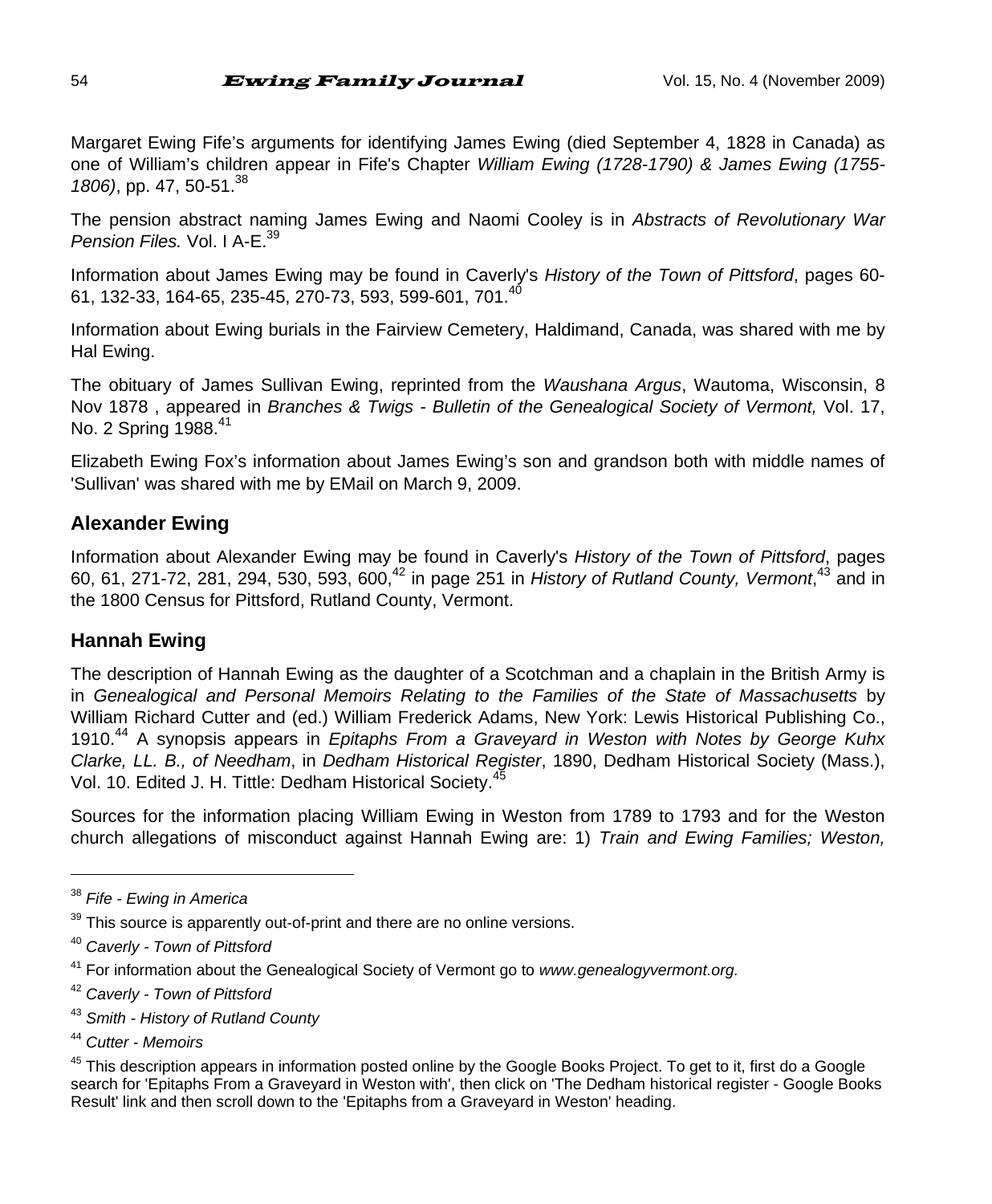*Massachusetts: 1705-1814*. Prepared by Madeline W. Mullin, Local History Librarian, Weston Public Library,46 Weston, Massachusetts, citing Jones, Edward A., *History of the First Baptist Church in Weston, Mass.*, Boston, 1890, page 5.47 (Material EMailed to Louis Lehmann, July 9, 2009); 2) *Records of the Baptist Church of Christ in Weston, Mass, constituted 1789 - Jan 1st 1838, Revised and copied from the old book of records or notes*; 48 and 3) *Records of the Important Transactions of the Baptist Church in Weston* from the First Baptist Church, Weston, Massachusetts.49

The record *Capt. Levi Bishop of Windsor, Vermont & [the widow] Hannah Train of Weston married June 7 1807* is in *Town of Weston: Births, deaths and marriages, 1707-1850, 1703 - Gravestones - 1900, Church records, 1709-1825*, Weston (Mass.), Mary Frances Peirce, Published by McIndoe Bros., printers,  $1901.<sup>50</sup>$ 

#### **William Ewing, the Revolutionary War Soldier**

The Revolutionary War extract about this William Ewing is from *Massachusetts Soldiers and Sailors in the War of the Revolution, Vol. 5, page 442.*<sup>51</sup>

Information about the marriage of William Ewing and Rhoda Pierce, and the births of their children, is in *Births, Marriages, Deaths, Publishments, Shutesbury, Massachusetts; 1763-1842*. FHL film #0768337 and FHL Film #0886455.<sup>52</sup>

Louis Lehmann is a retired child mental-health counselor in Tacoma, Washington, and is a direct descendant of James Ewing, the nephew of Soldier/Preacher William Ewing. He has recently alerted the Ewing Family Association *to an account about the life of William Ewing on his RootsWeb Free Pages web site ("Ewing, Spates, Pope, French, Batcheler, Dower, Lehmann, and Allied Lines - And the Stories of Their Lives"). His article, "Searching for George Lamphere and his Mother" investigates the identify of William Ewing's second wife and has been submitted to*  Vermont Genealogy *for publication in the near future. Over the past twenty years, Louis has occasionally written genealogical articles for various magazines and journals. He is a graduate of the University of Minnesota and the University of Wisconsin.* 

#### **Civil War Planes?**



<sup>46</sup> *www.westonlibrary.org*

l

49 ditto

50 This book has been made available online by the Google Books Project. Go to *books.google.com* and search for 'Town of Weston: Births'. It is also available for free download from Internet Archive at

*www.archive.org/details/townwestonbirth00peirgoog*.

<sup>51</sup> *Soldiers and Sailors*

<sup>52</sup> *LDS Microfilms*

<sup>&</sup>lt;sup>47</sup> Can not be found on the Internet.

<sup>48</sup> ditto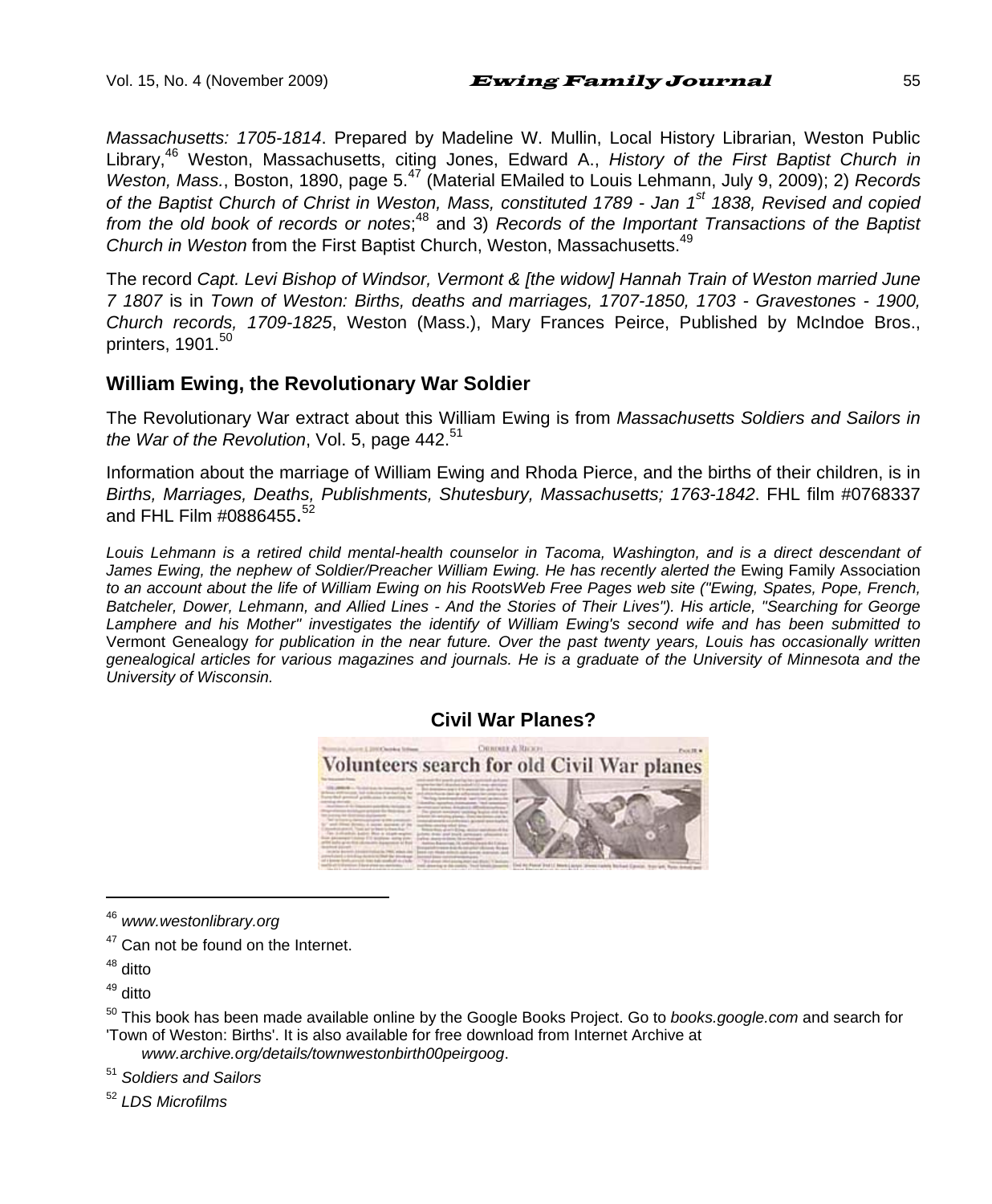# *Grand-dad Will's Stories – Part IV*

**Margrett McCorkle (+1 509.924.3482,** *Margrett42 at comcast dot net***)** 

In my previous articles,<sup>1,2,3</sup> I have introduced my great-grandfather – William Marion Ewing who I have always called Grand-dad Will – and provided some life-illuminating stories which have had an incredible influence on my childhood and beliefs. Memories are wonderful things, and during Grand-dad Will's and my life together, he greatly relished both recalling his memories and sharing them with me. At the time he was in the autumn of his years, I was very fortunate to be there and able now to pass on his stories. This article continues to deliver on my promise to pass along Grand-dad Will's stories on to you and my children. Additional stories will appear in future articles.

## **Whittling**

l

The front porch was a very important part of Grand-dad Will's home. The house itself was rather small, and the front room – the living room – was used only during the coldest months or on very rainy days. Otherwise, if you were not in the kitchen then you were out on the porch.

On hot summer evenings, we often ate our supper on the porch. From it, we could look out over the cornfields and down the driveway to spot a visitor as they first turned into the drive. Visitors were always a welcome sight. Many a long summer evening was spent story telling and gossiping with friends and family who came to visit.

No matter how early I would awaken and run down the stairs, I would find Grand-dad Will sitting at the kitchen table or out on the front porch having his morning cup of coffee, always with a big smile and a "Did you sleep well, little sister?" greeting. If I found him on the front porch, there would usually be a surprise waiting for me, something he had whittled while waiting for me to wake up. These intricately carved animals, birds and reptiles were some of my most treasured possessions. I remember once finding a little turtle that he had carved and then attached a little head so that it moved back and forth when touched – a bobble head of that era. I was delighted with the turtle and can recall to this day how precious it was to me.

Grand-dad Will and I spent many wonderful hours on the porch, story-telling and whittling the hours away. One day I had a 'great idea' and approached Grand-dad Will about it. I was about nine or ten years old at the time. I had concluded that I must learn how to do this marvelous carving. After telling Grand-dad Will that this was what I wanted to do, he said: "Well, if you are going to learn to carve then you must have a carving knife."

I have not returned to Casa, Arkansas, since we moved to Washington State back in 1956, but I am sure it is a nice-size community today. Back then, however, it was quite a jaunt down the unpaved road to the town's country store. The store was quite small and nestled on the side of the road with nothing near it as far as one could see. Down the road we went, just Grand-dad Will and I. It was hot and it was

2 McCorkle, Margrett. Grand-dad Will's Stories – Part II, *J. Clan Ewing*, Vol. 14, No. 4 (November 2008), pp. 13-18.

<sup>1</sup> McCorkle, Margrett. Grand-dad Will's Stories, *J. Clan Ewing*, Vol. 14, No. 2 (May 2008), pp. 27-29.

<sup>3</sup> McCorkle, Margrett. Grand-dad Will's Stories – Part III, *Ewing Family J.*, Vol. 15, No. 2 (May 2009), pp. 38-40.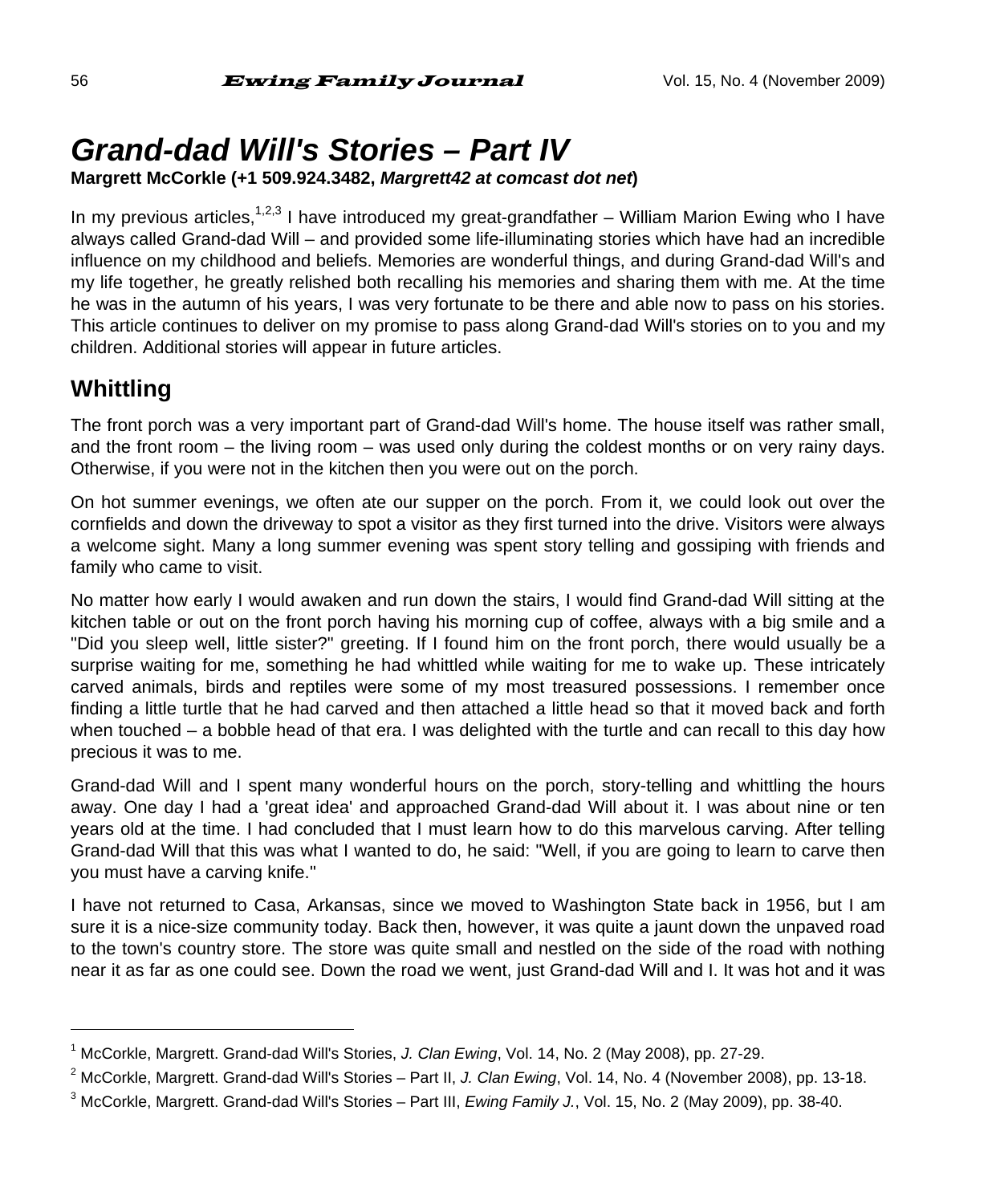dusty, and upon arriving the first thing was to get a cold drink  $-$  a NeHi grape or orange soda  $-$  and, often times, a Baby Ruth candy bar.

But this day was extra special; we had a major purchase in mind. Grand-dad Will looked up at the proprietor and asked to see his carving knives. The proprietor reached into the front case and took out a display box of pocket knives. Oh, to my eyes they were beautiful with so many kinds to choose from. One in particular caught my eye; it had a beautiful white pearl handle. After much discussion on the good and bad qualities of each knife, Grand-dad Will asked which one I might prefer, and without any hesitation I pointed to the pearl handled one. To my delight, Grand-dad Will said: "We'll take that one." I recall what a wonderful day it was, and how I could not wait to get back home to begin my first woodcarving lesson. We finished our cold drinks and set off for home.

I would like to say that I became a fine wood carver, but alas, my attempts fell far short of Grand-dad Will's talents. Even later attempts in my adult years have failed to produce anything remotely similar to the objects of perfection Grand-dad Will managed to produce with just a pocket knife. I did, however, manage to make some rather fine whistles from willow branches and some nice bull whips by braiding the willow's bark, all done with Grand-dad Will's expert over-sight.

I also made countless slingshots that Grand-dad Will and I would use when we set along the river bank to fish. Times are much different today, but back in my childhood, on hot summer days in Arkansas, I would not have gone anywhere without a slingshot in my pocket. We do not always like to tell of our mischievous acts, but the crows of Grand-dad Will's cornfields were most often the target of my efforts with the slingshot. Grand-dad Will did not disapprove.

The driveway from the main road up to Grand-dad Will's home was lined with a rock wall. All the rocks had been carried and placed there by Grand-dad Will himself. It was a pretty drive, and I loved that rock wall. I spent many a lazy afternoon lying on the wall, watching and sometimes catching the little redstriped lizards that also liked to sun themselves on the rocks. I could see the garden on one side and a cornfield on the other. It was a perfect spot to practice my slingshot talents.

The slingshot was not my only childhood toy. After hearing stories about American Indians and their skills with bow and arrow, I wanted to test my skill. So one bright summer morning, Grand-dad Will and I set out to gather the materials needed to make a bow and, of course, many arrows. We found the materials down on the river bank where the willow trees grew and chose only the straightest of willow branches since that was what was needed for arrows. The bark would be stripped from the branches, and the future arrows placed in the sun to dry.

The branch for the bow would be stripped, bent just a bit, tied with string, and set aside to dry. While the bow cured in the sun, we were busy making arrows using the collection of feathers gathered on other trips through the woods. Raven and crow feathers were good as were any hawk feathers I had been lucky enough to have found. By the end of the day, all had gone well, and I found myself the proud owner of the best bow and arrows ever made. With Grand-dad Will's instruction and much practice, I eventually became a fine archer.

### **Chores**

Grand-dad Will was a medium-size man, about five foot, eleven inches to six foot tall. He was stout in his younger days. Even in his seventies, he was a strong man; he would carry me all over the country, haul logs from his back-forest area, and plow his cornfields and gardens, of which he had three each.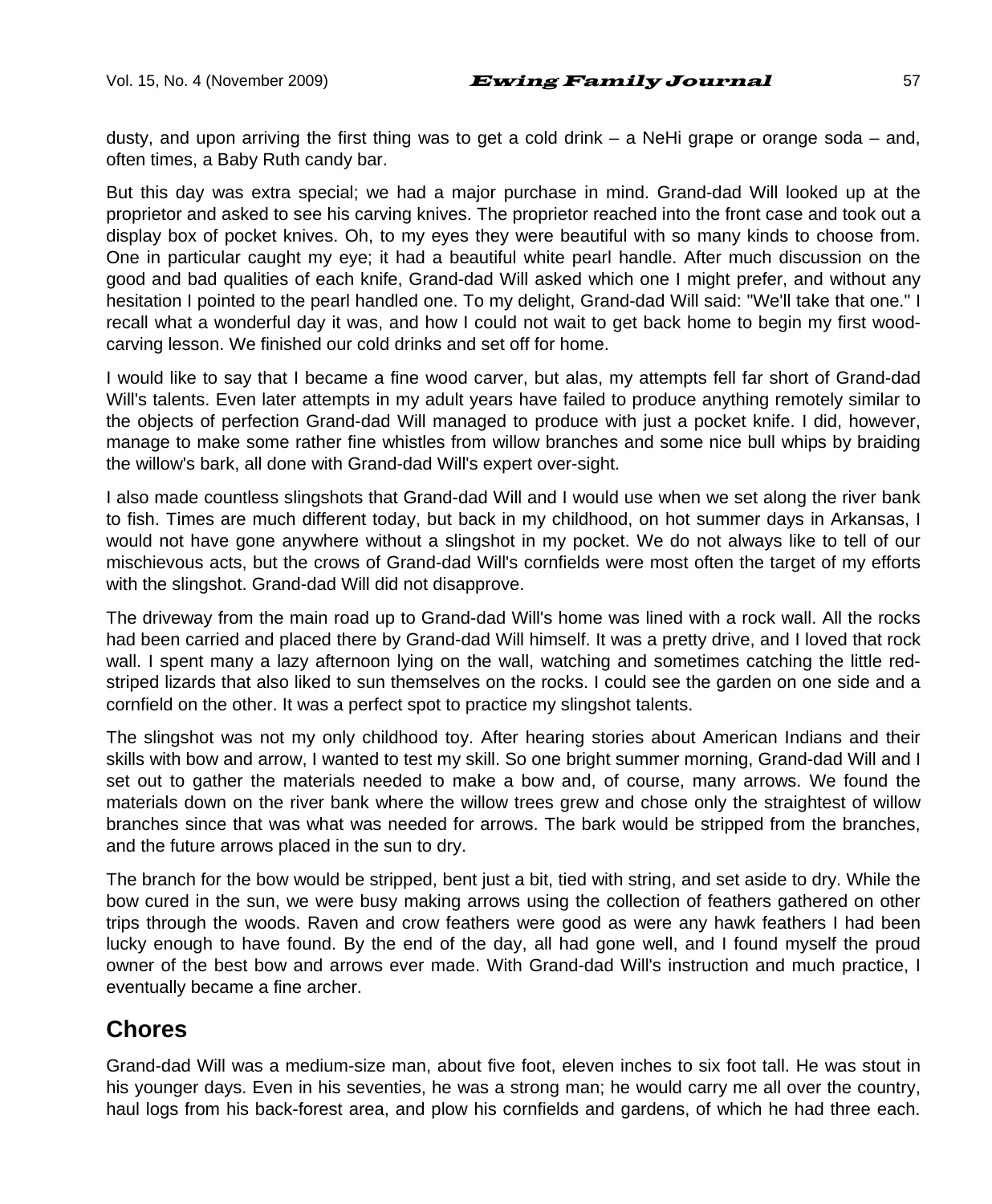He always seemed happy; I do not recall ever seeing him sad or angry. He always seemed happiest when we had an adventure to go on. There was always something new to do or discover.

But ... He taught me that chores came before the fun. Now that I am old enough to look back and appreciate his wisdom, I think that one of the most valuable things Grand-dad Will taught me was his work ethic. However, with Grand-dad Will the chores never seemed to be a hardship; chores with him were just plain fun. And many chores became learning lessons, for example, when pulling weeds from the garden, each clot of dirt might turn up an arrow or spear point.

Many mornings, before Grand-dad Will and I would start whatever was planned for the day, he would be up early and with his faithful old mule – Old Red – would have plowed the cornfield. Grand-dad Will had three fields planted each year with corn. And he also had three garden areas. It was part of Grand-dad Will's and my 'job' to weed the gardens and harvest the corn. This led to much canning and preserving of the fruits and vegetables. This was all done with the knowledge that Grand-dad Will would, as a reward, have lots of good 'eats' during the winter months.

I do not know when Grand-dad Will got Old Red or how old Old Red was. But Old Red was around all the years I spent with Grand-dad Will and many years before that. He was the most docile of animals. He liked nothing better then to walk round and round the grounds giving rides with as many children as possible sitting on his back. Old Red seemed to greatly enjoy all the attention and never hesitated to give the rides.

Old Red also loved to go 'traveling'. Often, when Grand-dad Will and I would need to go to the little country store down the road, we would ride Old Red. He always seemed to know we were headed for the store as he would not need any guidance at all. I also think he knew he was going to get an apple reward at the end of the trip. Everyone knew Old Red; he would get a lot of attention from folks at the store and anyone we met along the way.

One chore I liked but could not do well was shelling corn for the chickens. Grand-dad Will would take an ear of corn, shuck it and with his thumb push the kernels right off onto the ground for the chickens to eat. It looked easy, but it was hard. While the chickens were eating, we would gather eggs. And if it happened to be Sunday morning, we might be there to catch a big fat hen for our Sunday dinner.

#### **Gathering Firewood**

As I think back, I have to admire Grand-dad Will's vitality. He would arise quite early every morning, build a fire in the wood stove, and put on his morning coffee to brew. We all know that putting up fire wood, when you have to have it to both cook and heat, requires a great deal of work. Grand-dad Will's home sat on about three acres, more or less; I never knew the amount of land he homesteaded. He would go part-way up the side of the mountain with Old Red and bring down logs which he would first saw and then split into firewood. The firewood was stored in a shed near the house.

When Grand-dad Will fitted Old Red with a harness and apparatus to pull logs, Old Red was totally unhappy. He knew where he was going and what he was going to have to do. He would head out rather well. But about halfway to where the logs could be found, he would balk, and it was a real test of will to get him to move on. On the other hand, once he was hooked up to a log, he did not waste much time going back down the mountain side. Most days it was a trip or two, dragging down a log at a time; that was about all you could get out of Old Red.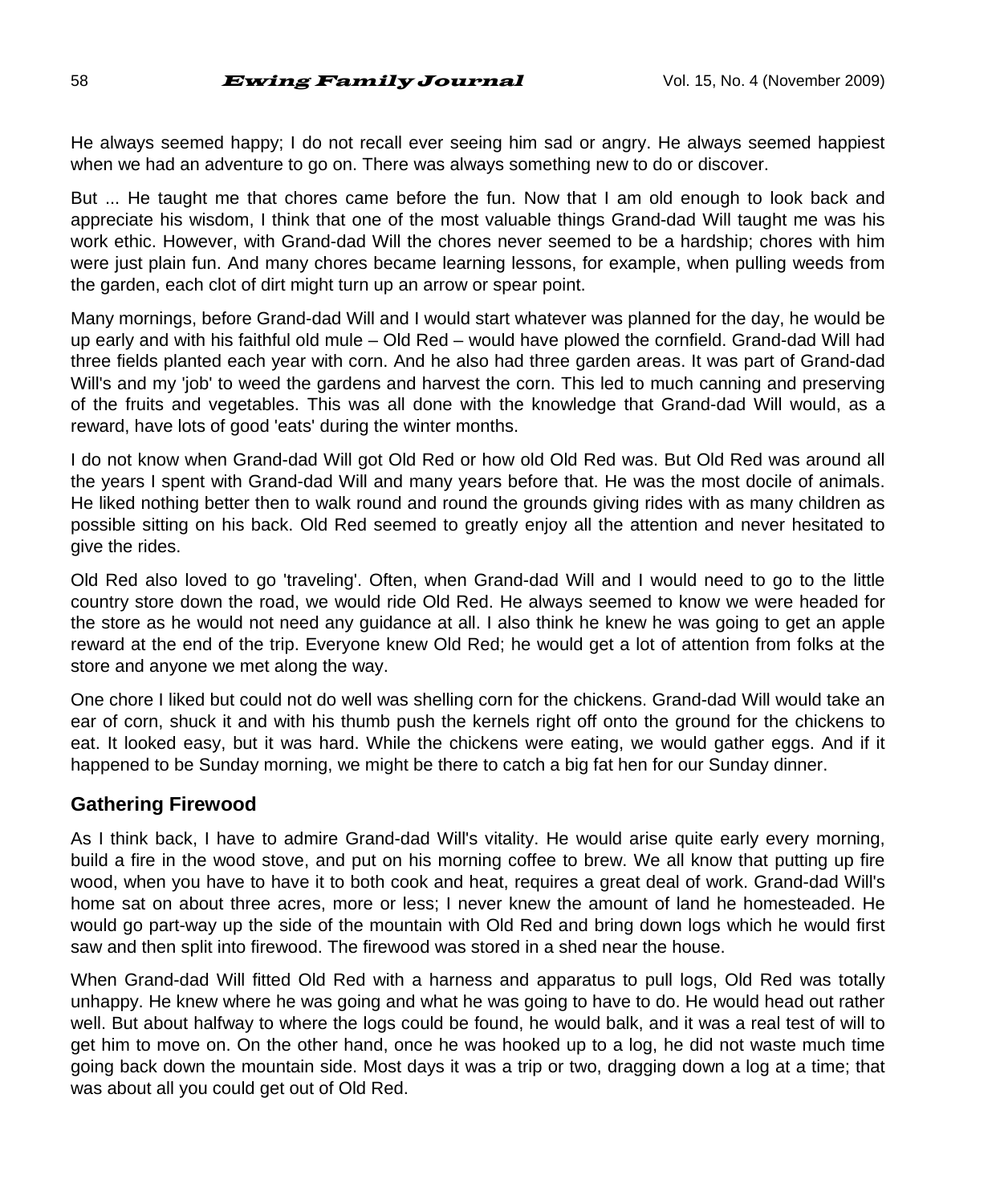#### **Fetching Water**

Grand-dad Will's house was very primitive by today's standards There was no indoor plumbing or running water in the house. Not until a few years after his death was a well dug and water pumped. All water had to be carried from his neighbor's well. For me, going to get water on hot summer days was fun. The amount of water needed for the day dictated how we would fetch the water. If the barrels needed to be filled, then we would hitch up Old Red to a wagon and he, usually to his delight, would make the round trip. Filling the barrels was needed on laundry day and when a lot of canning had to be done, as well as, of course, for bath nights. It was great fun on hot summer days, but I can not imagine it being much fun for Grand-dad Will during the winter months.

When it was not necessary to fill the water barrels, Grand-dad Will and I would just walk over to the neighbor's home with small buckets. Grand-dad Will always saved the small buckets which lard came in. They were my water buckets, my blackberry buckets, my arrow-point collection buckets, etc. – all round, very useful buckets.

When we set out to fetch water, Auntie would repeat oft-mentioned, stern instructions. One was to not take off my shoes and get my feet dirty. This was very hard to accomplish. I could talk Grand-dad Will into just about anything, and I tried to convince him that this was a 'rule' we could break. He came up with a very good solution.

We would head out across the cornfield until we came to the stairs built over the fence – the stile. There I would remove my shoes, leave them by the stile, and go the rest of the way barefoot. It was a hot walk, with many stops along the way to capture a June bug or to play with the dung beetles we would find along the way. We would build dirt hills in front of the beetles and watch them struggle to push their ball of dung up the hills and then scurry to catch up with the dung ball as it rolled down the other side.

After socializing over drinks and ginger snaps at his neighbor's house, we filled our buckets with fresh water and set off for home. I greatly remember – when I was very young, probably five or six years old – Grand-dad Will would carry me on his back through the field when it was hot on my feet. When I was six years old, Grand-dad Will would have been seventy-one years old. He must have been a rather healthy fellow.

When we got back to the stile where I had left my shoes, Grand-dad Will would set me down on the bottom step and wash my feet with one of our buckets of water. Then I would put my shoes back on and feel for sure Auntie never was the wiser. It was Grand-dad Will's and my secret.

It was during this time that Grand-dad Will taught me to spin a bucket of water around, up and over my shoulder, and not spill any of the water. The first time he showed me this, I thought it was magic which I just had to learn how to do. The secret, of course, was to spin the bucket very fast so that centrifugal force would keep the water inside the bucket. I did not let Auntie know I had mastered the trick; spilling water made a good excuse for coming home with an empty bucket.

#### **Doing the Dishes**

It was our job, Grand-dad Will and I, to do the dishes each evening after supper.

During the trek to fetch water, we would discuss what his friend and caring neighbor would have for us to drink when we arrived at her house. The bet would be on whether it would be Lemonade or Sweet Tea that would accompany the always-favored ginger snaps that she made so well. Riding on this bet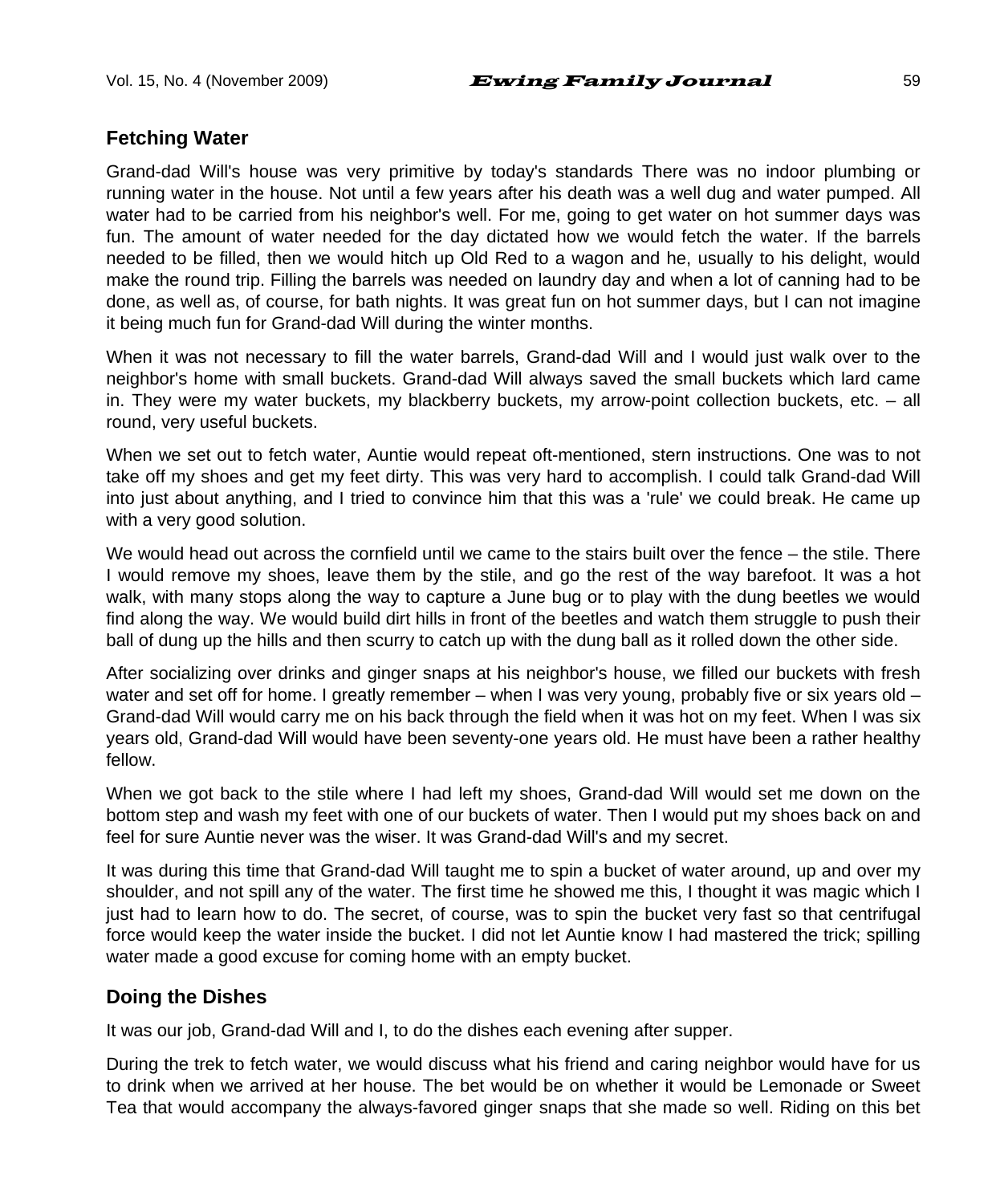would be who had to wash and who had to dry the dishes that evening after dinner. Grand-dad Will had taught me that helping those we love do the chores was just another way to show one's love and caring. So, I really did not mind helping wash and dry the dishes. We just liked to bicker; it was part of the fun.

We had to heat the water and wash, rinse and dry all the dishes. This usually turned into a fun time for the two of us, but it was always done with care to make sure not to break things. One night I had the washing detail and Grand-dad Will dried the dishes. During a quiet moment, he asked: "Hey little sister, do you know how to juggle?" My answer was that, no, I did not know how. With a "Watch me!," he started tossing three plates into the air and catching them as they came around. Suddenly, he missed and all the plates came crashing down onto the floor, bouncing every which way. He would laugh when he retold this story, enjoying describing that my eyes had gotten big as saucers when the plates hit the floor. He had failed to tell me, and in my young inexperience I did not know, that his dishes were not glass. They were the enameled, white-with-blue-trim tin that was popular in the day. He later explained to me had his dishes been made of glass, he would have long since not had any as he was prone to be a bit clumsy when he did the dishes. Whenever I see these tin white dishes with a blue band around the edge, in flea markets or second-hand stores, I have to smile and chuckle, thinking back to my dear Grand-dad Will and his plates hitting the floor that evening long ago.

As I think back, I realize Grand-dad Will had a sense of humor that was often mostly for his amusement.

## **Visiting**

Grand-dad Will always said how much he appreciated people coming to visit as they would often bring food, and he would have great meals he did not have to fully cook for himself. He never failed, when he said grace at supper, to thank the wonderful cooks, the more the merrier, who had prepared the food.

Sunday dinners were always special. Sometimes we would dress up and go to someone else's house for Sunday dinner. Grand-dad Will and I did not care all that much for this. We much preferred people to come to our house for Sunday dinner; usually that is what happened.

With people coming to Grand-dad Will's home, he and I would have the pleasure of going out to the chicken pens and catching chickens. Depending how many people were coming, Auntie would tell us how many chickens she needed butchered. Then, after the chicken catching and butchering, it would be off to the garden and cornfields to gather food stuffs: green beans, peas, corn, lettuce and tomatoes. All the while, Auntie would be in the kitchen turning out her wonderful pies. It was hard work, but Granddad Will and I had a wonderful time, with enough time left to take a short rest before visitors arrived.

During my summer visits to Grand-dad Will's home, one thing I especially looked forward to was going to visit an elderly couple who lived a ways from his house. We would go in the evenings, usually after supper. The special treat was 'The Watermelon'. Behind the couple's house was a small creek that ran fast, and they would have the largest watermelons I had ever seen cooling in this creek. The melons were also the sweetest I had ever tasted. We would set out doors in the yard and eat watermelon until I could not eat another bite.

## **Fishing**

Fishing was a big part of our lives. Everyone fished, and 'fish stories' were too numerous to count.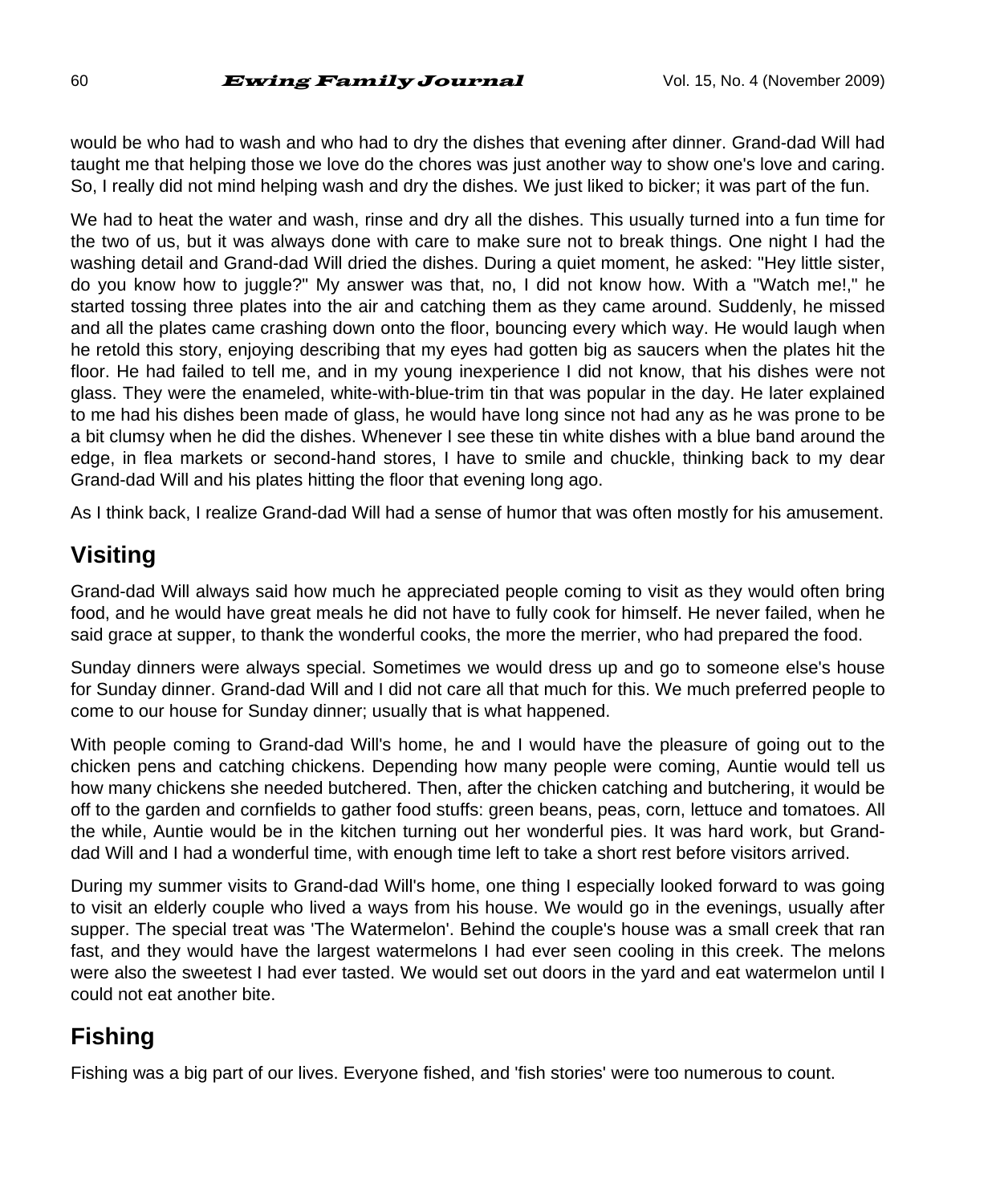l

One summer, as we were visiting Grand-dad Will's neighbors, the elderly man took us back to the creek where he had dug a small pond at the side of the creek. In this pond was the largest catfish I had or ever have seen. I remember the elderly man saying this catfish weighed seventy-five pounds. The catfish was larger than I was at the time, and I remember thinking the fish's head and mouth were large enough that it could have swallowed me. That evening was spent re-telling the tale of catching the catfish, as well as, of course, many other fish stories.

Grand-dad Will and I spent many hours setting on the river bank, fishing with our cane poles and worms. If it was a good day, we would have fresh fish for supper. Setting on that river bank – with our poles in the water and the warm sun on our faces, watching the dragon flies and mud dabbers flit around the muddy shore – always brought out stories from Grand-dad Will. I spent many a lazy afternoon napping and listening to his tales of adventure.

More important, more serious fishing trips concerned the running of trotlines<sup>4</sup> in streams across the Petit Jean, the mountain range bordering Grand-dad Will's homestead. The evening before a trip, Grand-dad Will would make dough balls<sup>5</sup> to use as bait. Early the next morning, we would use the dough balls to bait the hooks on the trotlines. Early the following morning, the trotlines would then be checked for fish to harvest. The baiting and harvesting was done in a small boat that one person would paddle while another would pull up any hooked fish and then re-bait the hook with a dough ball.

*Margrett McCorkle was born a Richardson but has always felt more to be a Ewing as she did not grow up with her Richardson ancestors but rather with her Ewing family. She has worked on her family genealogy since she was a teenager, but seriously pursued her ancestry only after she purchased her first computer in 1994. Art is her first love, and she has taught art on a private basis. In the past, she has been a home health-care worker, worked in the graphic arts field for several years (among other things, helping to develop the first printed Mylar circuit boards for KeyTronic Corp.), and worked at daycare centers focusing on disadvantaged-child education. She may be reached at* Margrett42 *at comcast dot net but be careful about using the two t's in her given name when trying to contact her.* 

#### **Patriotic Retirement**

#### From the St. Petersburg Times Newspaper

Dear Mr. President, Patriotic retirement: There are about 40 million people over 50 in the work force. Pay them \$1 million a piece severance with the following stipulations: 1) They leave their jobs. Forty million job openings – Unemployment fixed. 2) They buy new American cars. Forty million cars ordered – Auto Industry fixed. 3) They either buy a house or pay off their mortgage – Housing Crisis fixed. All this and it's cheaper than the bailout.

 $4$  Trotlines were a popular way to catch fish. They are still used in some areas, especially to catch catfish. A common setup is to secure at least one end of the trotline to a stump, bank or a sturdy tree branch that sits at the water's edge. Weights are attached periodically along the trotline to keep it underwater and to prevent larger fish from dragging the line back and worth. Trotline lengths vary according to the width of the stream they span or the shape of the pond in which they are placed. Hooks are usually placed every two feet or so.

 $^5$  Dough balls were an alternative to live bait and were mostly used to catch catfish. They are still used today. At their simplest, they are a mixture of flour and corn meal, held together by 'sealing' the ingredients with sugared water. Variations involve using biscuits, honey, peanut butter, etc. Modern-day variations involve using Wheaties, 'shrinkwrapped' biscuit dough, etc.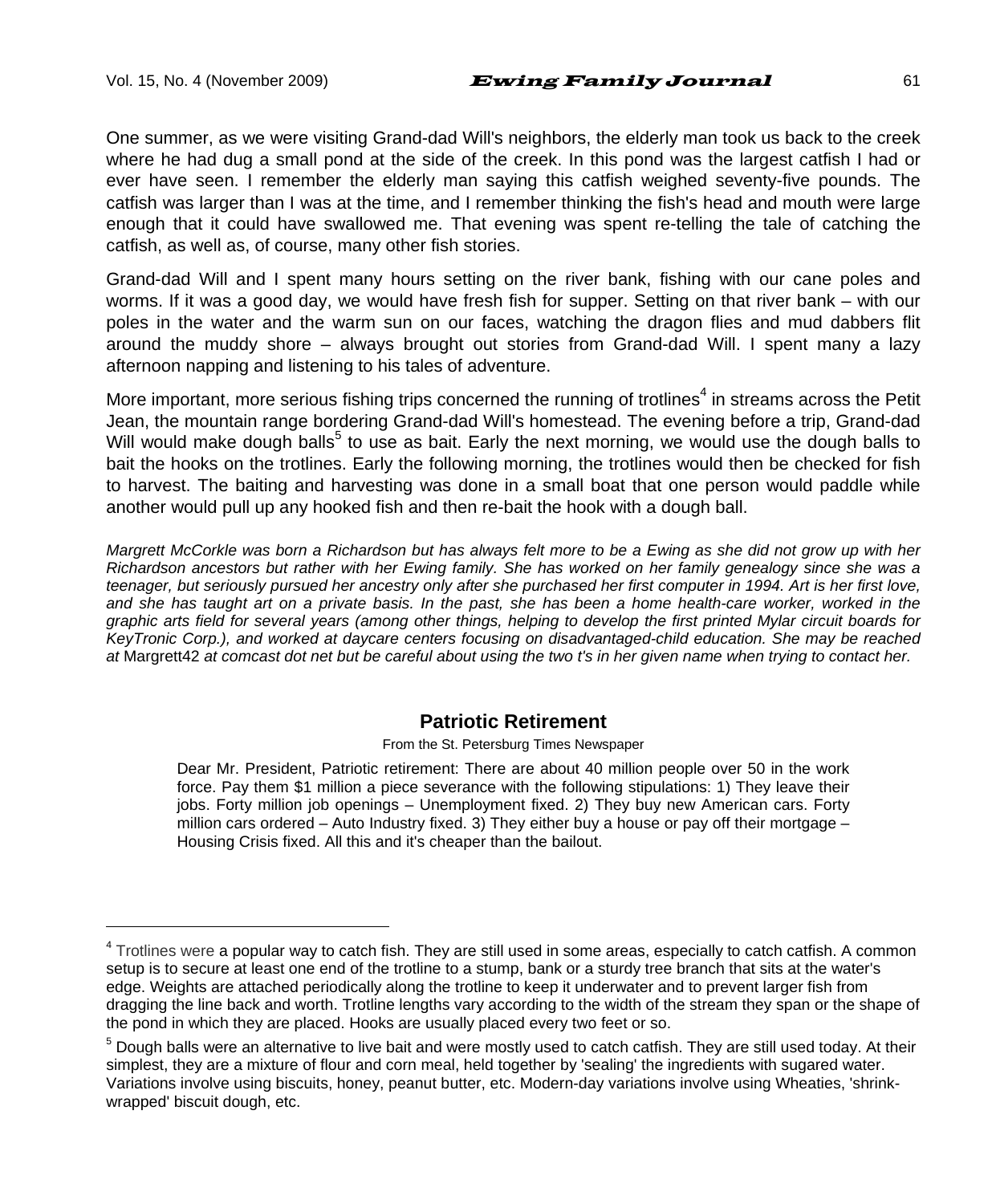# *Ewing Settlers of Southwestern Pennsylvania Part 5: Uniontown History*

**J. David Ewing (+1 813.624.3979,** *jdeFloridaLLC at yahoo com***), Virginia Ewing Okie (***vokie at digital dot net***), and William E. Riddle (+1 505.988.1092,** *Riddle at WmERiddle dot com***)** 

Several James Ewing of Inch descendants who settled the Pittsburgh, Pennsylvania, area just before and after the Revolutionary War have been discussed in previous articles in this series.<sup>1</sup> This includes many of-the-land Ewing farmers who settled the Robinson Township area just to the west of Pittsburgh.

In the fourth part of this series, the scope was broadened to include the heritage of a prominent citizen of Uniontown, Fayette County, Pennsylvania – the Honorable Nathaniel Ewing (1794-1874) – who was a distinguished member of the bar.

This fifth part of the series of articles on the Ewing settlers of southwestern Pennsylvania expands the previous material regarding the role of Ewings in the Uniontown area. The first subsection below – Nemacolin's Trail – describes a major route which supported migration from the East Coast to the southwestern Pennsylvania area, subsequently provided a route supporting invasion of the area during the French and Indian War, and, current-day, supports travelling to the west via Route 40. J. David Ewing's second subsection begins an exploration and explanation of the history of the area from wayback, centuries ago, to the late-1700s migration of settlers, Ewings in particular, to the area. Virginia Okie's third subsection gives some additional information about the heritage of the Honorable Nathaniel Ewing (1794-1874).

This article, among other things, initiates a focus on the value of attending the upcoming 2010 Gathering, to be held at the elegant, historic *Summit Inn* in Uniontown, Pennsylvania, September 23-26, 2010. The natural beauty – especially in late September – and the history of the area provides a strong draw. The Ewing-heritage of Uniontown and the surrounding southwestern Pennsylvania area should make for a very interesting and genealogically valuable get-together. This part of the series starts to identify the many activities – environmentally and genealogically interesting – gathering attendees will find valuable.

#### **Nemacolin's Trail Wikipedia (***en.wikipedia.org/wiki/Nemacolin's\_Path***)**

The following is taken from Wikipedia's Internet web site. It is included here to provide readers with some interesting insights regarding the history of the Uniontown area. Readers wishing to further explore this topic should go to the Internet site cited above and use its copious links.

Nemacolin's Path or more often Nemacolin's Trail was a Native American trail situated to cross the great-barrier of the Allegheny Mountains via the Cumberland Narrows Mountain pass and connect between the Potomac River and the Monongahela River watersheds on either side of the Allegheny range of the USA. Nemacolin's Trail thus connected Cumberland, Maryland with what became Brownsville, Pennsylvania. It was an ancient Indian trail, and when improved

<sup>1</sup> These articles may be accessed online at *www.EwingFamilyAssociation.org/Project\_SWPA\_Articles.html*.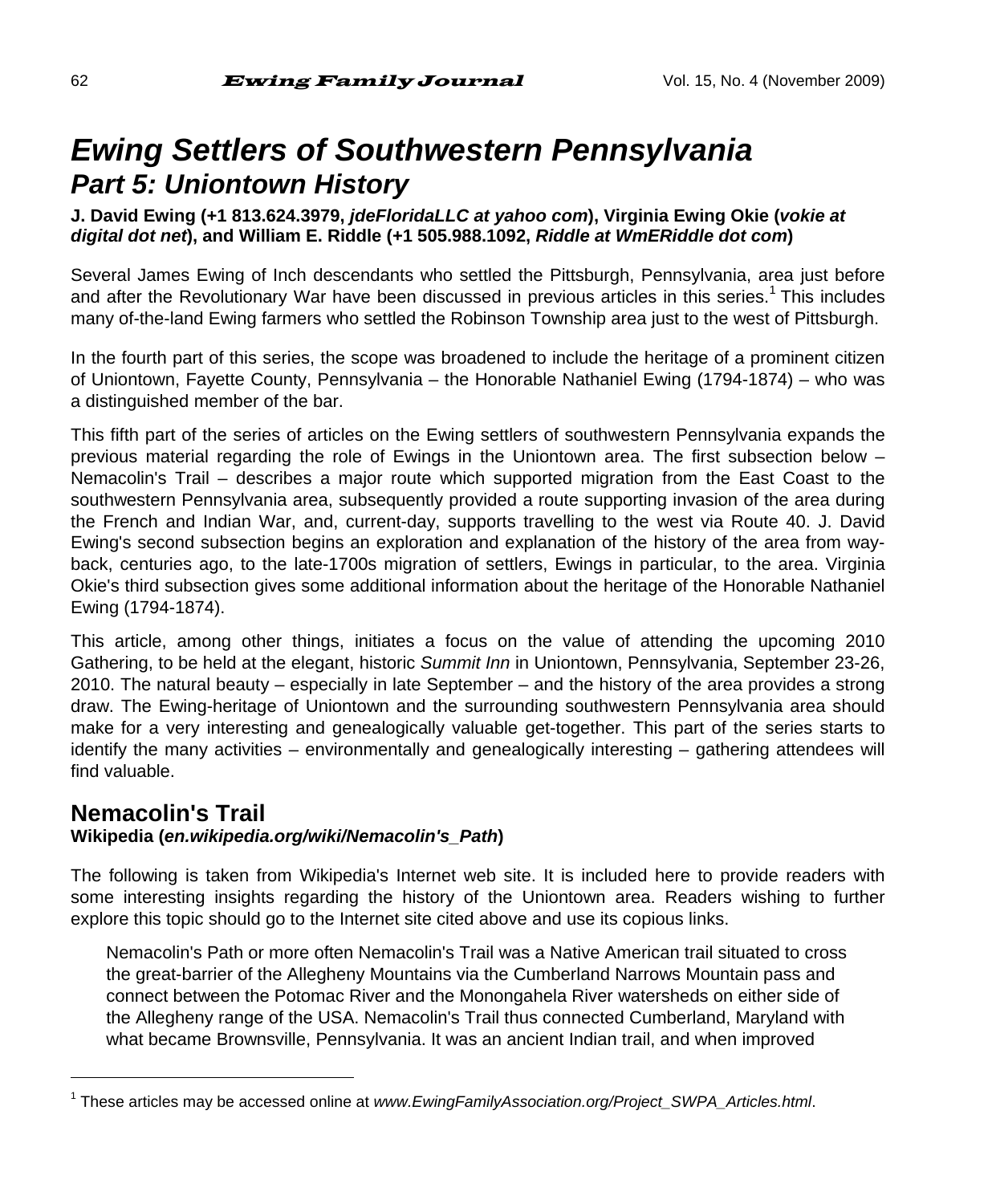around 1750 became the template trail, in large part the actual route for what became known on the eastern slopes as the eastern part of Braddock's Road, and which later evolved into the Cumberland Road, and the National Road, then the National Pike, and eventually U.S. Route 40, the so-called National Highway. To complete its historical impact, U.S. Route 40 became one of the first officially recognized highways in the United States – and the earlier road, the Cumberland Road/National Road was the road on which the first cast iron bridge in the United States was constructed. The trail became the gateway by which settlers in Conestoga Wagons,<sup>2</sup> or by stage coach were able to reach the promised lands of the American near and far west.

The trail is of immense historical importance as crossing the Allegheny divide was a major task taking much planning, time and effort until well into the twentieth century – as evidenced by the lack of east-west highways for the length of the border between Virginia and West Virginia – the two regions sundered by some of the harshest terrain in the mountain chain. Crossing the Allegheny range to the north of the Cumberland Gap or to the south is feasible only hundreds of miles to either the north or south as its ridgelines are oriented north-south presenting a virtually impassible obstacle to east-west travel.

Nemacolin's Path starts from a site in present day Cumberland, Maryland, continuing on to Brownsville, Pennsylvania to the neighborhood known today as Redstone located at mouth of Redstone Creek, and known formerly in colonial America as Redstone Old Fort. During 1749 and 1750, the trail was cleared by the Delaware Indian chief Nemacolin and Maryland frontiersman Thomas Cresap.

Later, during the French and Indian War, the eastern part of Nemacolin's path was used as [a] military route for General Edward Braddock's ill-fated attempt to capture Fort Duquesne which among other reasons, was forestalled by the capture of the force under Colonel George Washington at Fort Necessity where he was staging supplies for a move down to the western trail head and crossing point on the Monongahela at Redstone Creek (now Brownsville, Pennsylvania).

# **Brief History of the Uniontown Area**

l

#### **J. David Ewing (+1 813.624.3979,** *jdeFloridaLLC at yahoo com***)**

Located thirteen miles north of the Mason-Dixon Line and fifty miles southeast of Pittsburgh, Uniontown has been a part of America's development from the very beginning.

To really understand the significance of this area in southwestern Pennsylvania, and Uniontown in particular, one has to go back many millions of years when a seam, nine feet thick, of the purest coal in the world was laid down by the dense swamp vegetation of that period. This coal seam, known as the Pittsburgh Seam, lies under this area for a fifty-mile radius. After its discovery in the early 1800s, it became the fuel that powered the steel industry to allow Pittsburgh to become an American keystone of the industrial revolution.

 $2$  For more information about Conestoga Wagons and their use in settling the areas to the west, see: McClure, Jean. Great Philadelphia Wagon Road, *J. Clan Ewing*, Vol. 13, No. 3 (August 2007), pp. 15-20. This article is available online at: *www.EwingFamilyAssociation.org/2008\_Gathering/articles/GreatRoad\_Final.pdf*.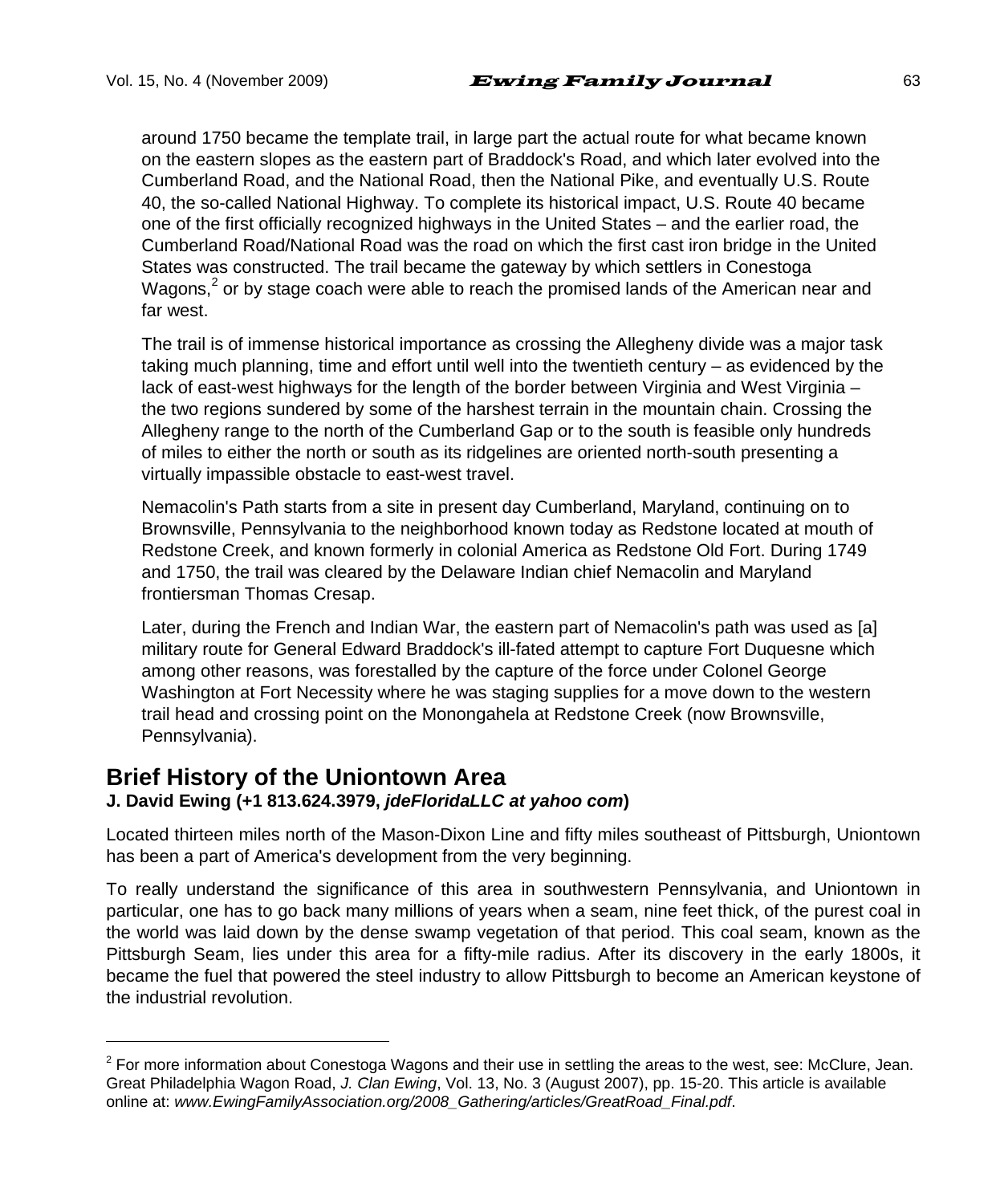Prior to this boom period, Uniontown gained significance from its location on the western side of the Allegheny Mountains, just four miles from the base of Chestnut Ridge. Chestnut Ridge is the western most peak of the mountain range upon which is built the *Summit Inn* where the 2010 Gathering will be held. From this site, one can view the flatlands, to the west, which must have been a welcome sight to settlers traveling west over the Allegheny Mountains from Maryland on the path which is now the National Road (a.k.a. U.S. Rt. 40).

After descending the western slope of the Chestnut Ridge, travelers came first to Hopwood, Pennsylvania, a village which was a resting spot providing many taverns and inns. During its early history, Hopwood was a stopping place for six different U.S. Presidents on their way to the nation's Capital. Three miles west of Hopwood, the National Road came to Uniontown which is bisected by this highway to the present day. Settled by Jacob and Henry Beeson, who laid out the lots of the town in the mid-1700s, the town prospered. It was incorporated on July 4, 1776, and grew as settlers stopped and stayed instead of moving further west. Plenty of flat, fertile land was available. This was very attractive to many, including George Washington who purchased several thousand acres twelve miles north of Uniontown.

The economy of the day was geared toward the National Road, construction of which was funded by Congress in 1808 as the first Federal road project. An excellent presentation of the history of this highway is available at the Fort Necessity History Center.<sup>3</sup> Construction of the National Road vastly supported the arrival of the first Ewing families in the area.

Nathaniel Ewing and two of his sisters were the first Ewings to come to Uniontown in 1788; he was the appointed 'Land officer and Registrar for the Northwest Territories'. Nathaniel moved on to Vincennes, Indiana, and established/built the 'Mount Clair' plantation estate where the first *Clan Ewing in America* Gathering was hosted by Rev. Ellsworth Ewing in the fall of 1988. Nathaniel's triple-great-grandson, Nathaniel Mark Ewing, a member of the U.S. Congress, currently resides in the original house.<sup>4</sup>

William Ewing, Nathaniel's brother, came from York County, Pennsylvania, as a single man and surveyor in 1790. He married Mary Conwell and fathered ten children. He settled in the Dunlap's Creek area eight miles west of Uniontown. William and his son George were the contractors for a portion of the National Pike between Brownsville and Scenery Hill to the west of Uniontown. William's other sons included Judge Nathaniel (Uniontown), Judge George (Houston Texas), and James (Dunlap's Creek), my double-great-grandfather.

From these Ewing roots many of you are descended. In the records of the Fayette County Court House, where the portraits of five Ewing judges are displayed, as well as the Pennsylvania Room of the Uniontown Library, there is a wealth of information which may help in your ongoing research.

<sup>3</sup> *en.wikipedia.org/wiki/Fort\_Necessity\_National\_Battlefield*

<sup>4</sup> For further information about this house, see: Nathaniel Ewing Homestead, *Ewing Family J.*, Vol. 15, No. 3 (August 2009), pp. 15-17. This article will soon be posted to the Ewing Family Association's web site:

*www.EwingFamilyAssociation.org*.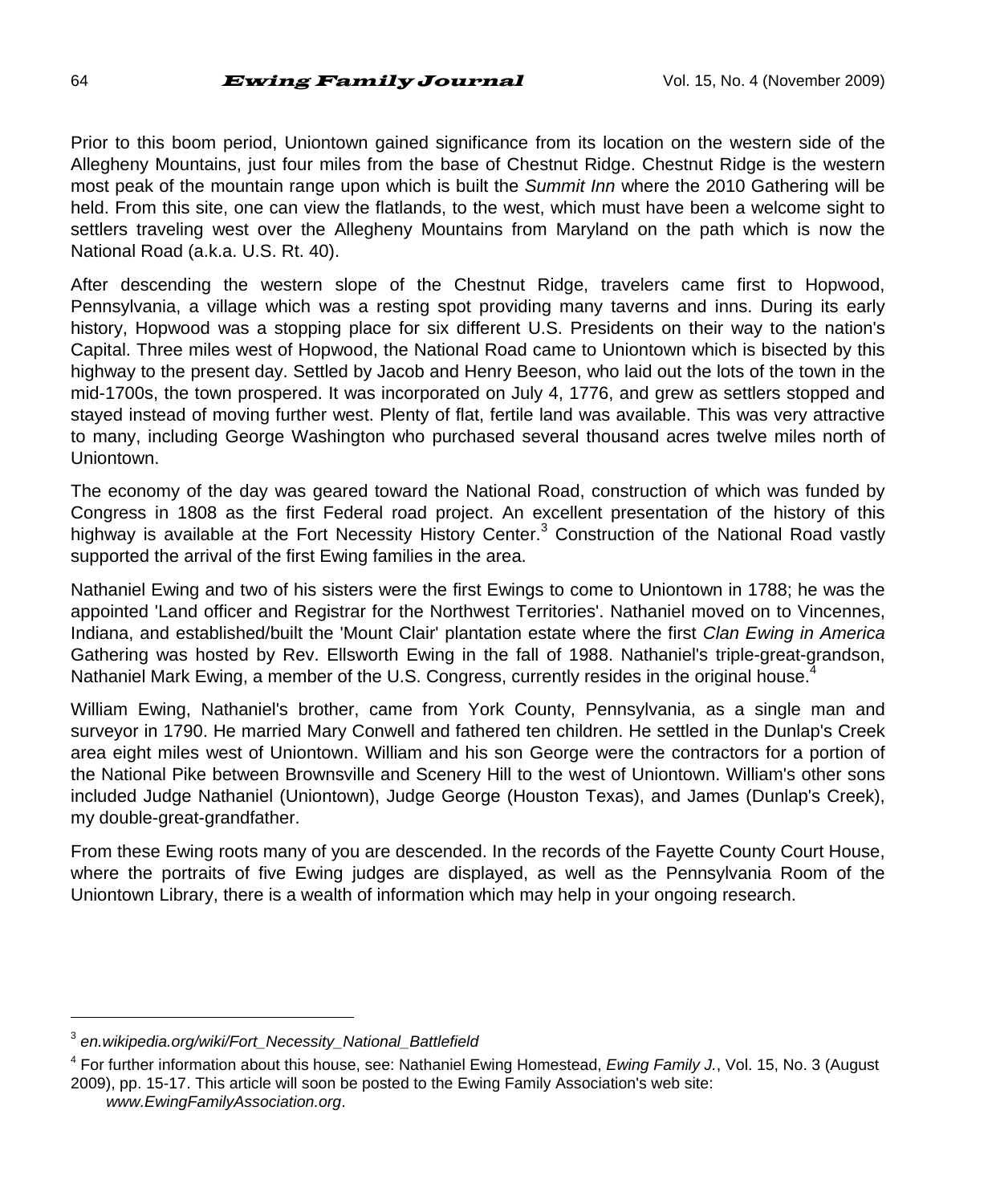#### **Ewing Judges and Lawyers Virginia Ewing Okie (***vokie at digital dot net***)**

Uniontown is a very special place for me since it is the birthplace for both my parents and they spent their childhood in what my father called *God's County*.

To prepare myself for the upcoming gathering, and to try to help others to prepare, I recently reacquainted myself with the material I have accumulated about Ewings in the Uniontown area. I discovered that I had many items pertaining to judges who served in the courts of Fayette County, Pennsylvania. Fayette County was created on September 26, 1783, from part of Westmoreland County, and named for the Marquis de Lafayette. Uniontown is its county seat.

Using Google to search the Internet, I found the following book:

Crumrine, Boyd. *The Courts of Justice, Bench and Bar of Washington County, Pennsylvania: with sketches of the early court-houses, the judicial system, the law judges, and the roll of attorneys of that county; and a history of the erection and dedication of the court-house of 1900; with portraits and illustrations*. Originally Published: Washington, Pa.: Washington Bar Association, 1902. Collection: Historic Pittsburgh Full-Text Collection.<sup>5</sup>

A brief biographical sketch of my great-great-great-grandfather – Nathaniel Ewing (1794-1874) – starts on page 52B of this book. This Nathaniel Ewing was discussed in a previous article in this series about settlers of southwestern Pennsylvania.<sup>6</sup> He built a Federal-style building around 1826 on property belonging to George Washington near Uniontown, Fayette County, Pennsylvania. The building, called the Mount Washington Tavern, has been restored to be used as the Fort Necessity Museum.

On page 54 of the book, Nathaniel's parents are identified as William Ewing and Mary Conwell. This William Ewing came to Fayette County around 1790 as a surveyor. Nathaniel was born July 18, 1794, and died in 1874; he is buried in Uniontown's Oak Grove Cemetery, Section 18.

The book further indicates that Nathaniel's grandfather was George Ewing of Peach Bottom, York County, and George was a brother of Rev. Dr. John Ewing.

The book provides a short biographical sketch of Nathaniel's son, Judge John Kennedy Ewing (1823-1905), on page 58B. Following

l



**Possibly: Ellen L. Willson (1826-84)** 

<sup>&</sup>lt;sup>5</sup> Two digitized, searchable versions of this book may be found on the Internet. The first is provided by the Google Books Project; go to *books.google.com* and search for 'Crumrine'. The other may be found by going to Historic Pittsburgh's list of online books – *digital.library.pitt.edu/p/pitttextall* – and searching for 'Courts of Justice, Bench and Bar of Washington County'. Both of these postings contain the images which appeared in the book.

<sup>&</sup>lt;sup>6</sup> Ewing, Joseph Neff Jr., Virginia Ewing Okie and William Ewing Riddle. Ewing Settlers of Southwestern Pennsylvania, Part 4: Nathaniel Ewing (1794-1874), *J. Clan Ewing*, Vol. 14, No. 2 (May 2008), pp. 35-41. Available online at *www.EwingFamilyAssociation.org/Project\_SWPA\_Articles.html*.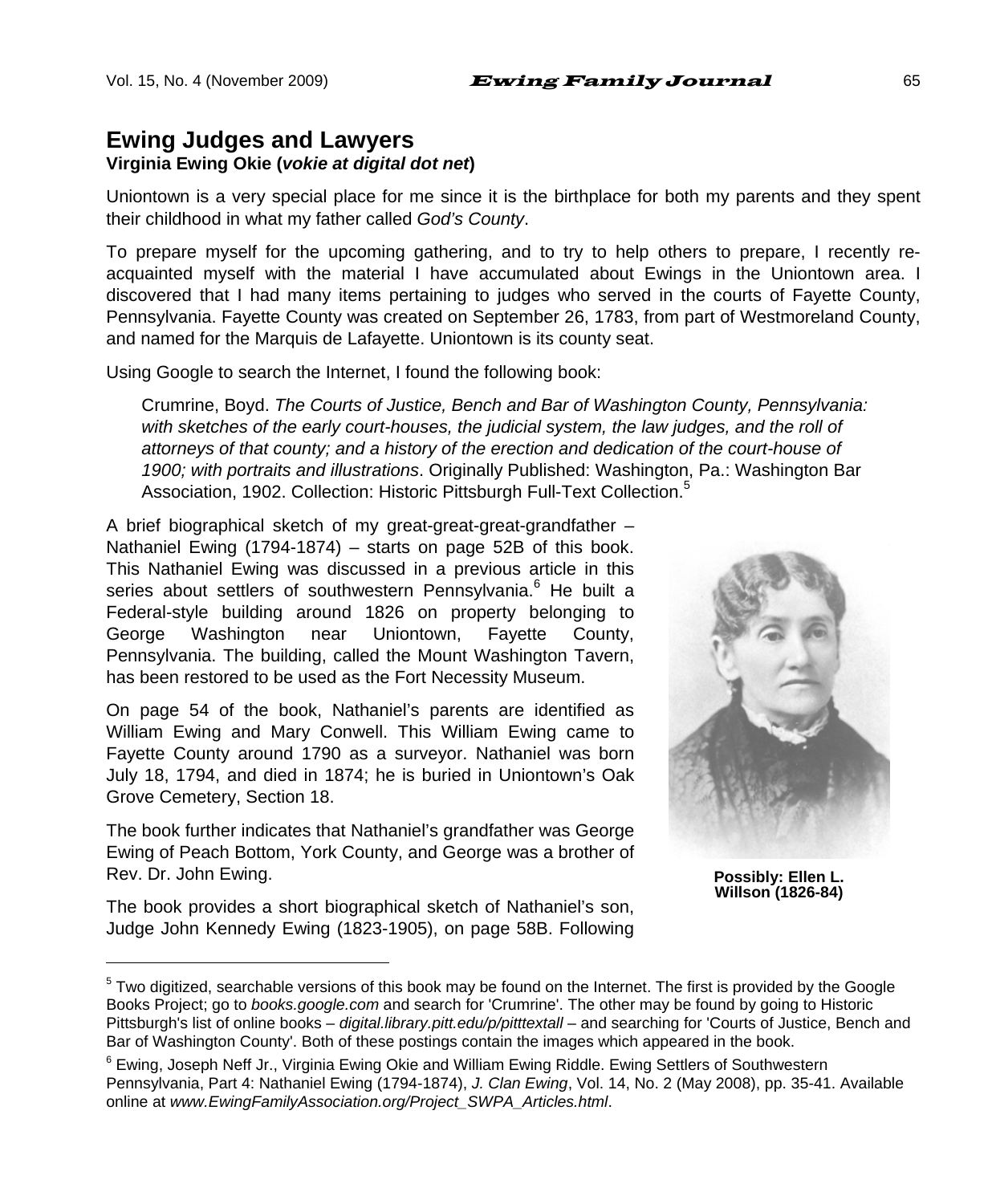it is a short biographical sketch of my great-great-grandfather, John Kennedy Ewing, and his wife Ellen Louis Willson (1826-84). I believe the photograph on the previous page is of her, and I have a wedding dress in my possession that is believed to have been hers.

Many of these Ewings were judges in the Fayette County court system. Another book – *A History of Uniontown; The County Seat of Fayette County Pennsylvania* written by James Hadden and published in 1913<sup>7</sup> – mentions oil paintings of the judges which hung on walls of the large court room.

# **So ... What Might this Mean for Activities During the 2010 Gathering?**

2010 Gathering attendees should definitely visit court houses in Fayette County, not only to search vital records, but also to find paintings and similar documentation regarding possibly-ancestral judges. J. David Ewing, reports that there are portraits of Ewing judges on display in the Court House in Uniontown, and a 'behind the scenes' tour of parts of the court house which are not normally accessible to the public might be arranged.

Do you have any judges or lawyers in your family? Maybe you can find paintings of them hanging on the court house walls. Maybe your ancestor did not become a judge but was an active lawyer. There should be many court cases where they are mentioned and may even have their signature attached. If any of the above appears to match your heritage, join us in finding and analyzing the material available in the Uniontown area regarding Ewings.

In addition, a visit to Fort Necessity where George Washington fought his first battles against the French would be valuable for people whose ancestors settled the southwestern Pennsylvania area. It might help in understanding not just the 'facts and figures' ancestral details but also the life and times of your Pittsburgh-area ancestral settlers.

*Virginia Ewing Okie was born Virginia Ewing Hustead. When she married, she kept her middle name, Ewing, to recognize that she was named after her maternal great-grandmother, Belle Kennedy Ewing, a daughter of Hon. John Kennedy Ewing. Her genealogical research concerns the Evans, Ewing, Howell, Hustead, Kennedy, Loudon, McClelland, Rowe, Willard and Willson families.* 

William Ewing Riddle is a great-great-great-grandson of Squire James Ewing (a son of Alexander who was a son of *James Ewing of Inch Island). Bill is Web Master for the* Ewing Family Association *web site and Editor of the* Ewing Family Journal*. Outside his genealogical work, he helps organizations certify that their software development procedures satisfy regulatory requirements and lead to high-quality products. He holds advanced degrees from Cornell and Stanford and has worked in academia, industry and government.* 

### **Tell Me This Will Never Happen To Me! #1**

An elderly Floridian called 911 on her cell phone to report that her car has been broken into. She was hysterical as she explained her situation to the dispatcher: "They've stolen the stereo, the steering wheel, the brake pedal and even the accelerator!" she cried. The dispatcher said, "Stay calm. An officer is on the way." A few minutes later, the officer radios in. "Disregard." he says "She got in the back-seat by mistake."

l

<sup>7</sup> This book has been digitized by the Google Book Project; go to *books.google.com* and search for 'History of Uniontown; The County Seat'.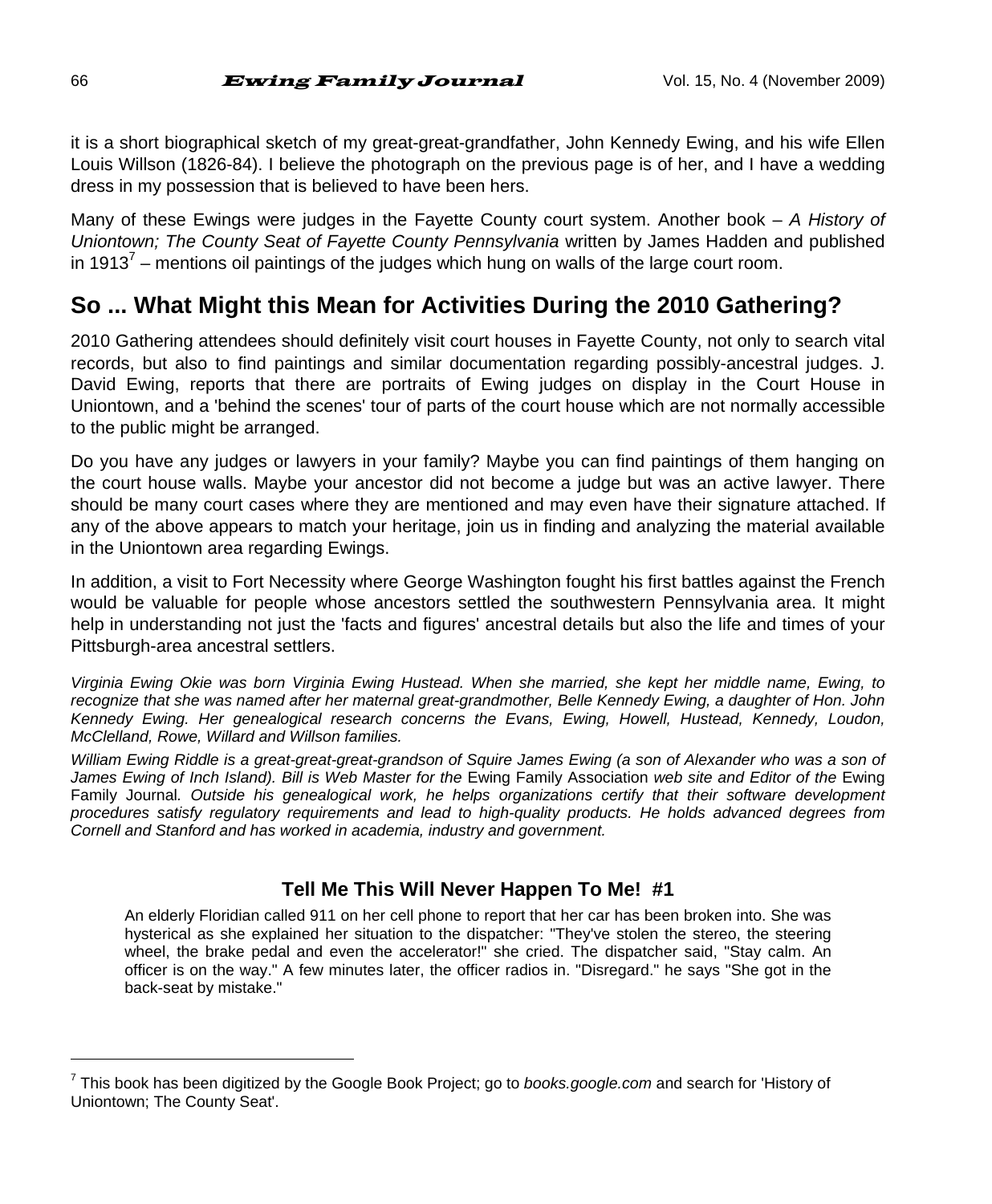# *Ewing Surname Y-DNA Project – Article 20*

**David Neal Ewing (+1 505.764.8704,** *DavidEwing93 at gmail dot com***)** 

This is the twentieth in a series of articles about the Ewing Surname Y-DNA Project. The previous nineteen articles have appeared in the last nineteen issues of this journal, which prior to this year (2009) was called the *Journal of Clan Ewing*. They are also available online through links at the project's web site (*www.EwingFamilyAssociation.org/DNA\_Project/index\_Y-DNA.html*).

Discussing the Y-DNA Project requires using some terms and abbreviations that will be unfamiliar to beginners. Definitions and explanations of these can be found in the early Y-DNA Project articles and elsewhere on the project's web site. Extensively cross-linked results tables, project participant lineages, group relationship diagrams and network diagrams are also available on the project's web site.

# **Progress of the Project**

The Ewing Surname Y-DNA Project continues to grow and mature. We now have results on 113 participants, all but five of whom have been tested at thirty-seven markers or more. Based on recent experience, it looks like we can expect about two additional participants to join the project each month. The usefulness of the project for genealogical research is proportional to the number of participants and the quality and quantity of the conventional genealogic information they have supplied.

## **Future Directions**

### **Testing Scots**

It would be of enormous interest to have test results on a nice-sized sample of men from several different areas in Scotland to compare with the results we already have, which are mostly on American men. It is possible that this would shed light on where in Scotland the ancestors of the various American lines may have originated, though of course new questions would also arise.

I recently entered a correspondence with the 'manager' of Clan McEwen in Scotland, who introduced himself by grumbling about our trying to poach members of his Clan, but he vanished into thin air as soon as I began sharing our resources and inviting his group to participate in research with us.

The experience of other Y-DNA surname projects has been that it is difficult to recruit old-world participants, and the few of them who have had significant success have done so by offering the testing for free. To undertake a project like this, we would need to make a concerted effort to identify something like twenty candidates for testing, and to be willing to pony up maybe \$2,400 to pay for the testing. I made a couple of half-hearted forays into offering to write articles for Scots publications and finding free advertising, but these have fallen flat. I had the idea to get phone listings (and actually did get some for Ayrshire from Jay Reed when he was visiting there in 2006) and just start cold calling Scots Ewings, but I just have not been able to work up the enthusiasm for that kind of commitment.

#### **Mathematical Analysis**

There has been a fair amount of discussion in the genetic genealogy community about using mathematical tools to determine the time depth of branch points using Y-DNA STR results. I have spent several hours recently discussing a method using correlation analysis with Bill Howard, the retired astronomer who developed it. Others favor methods that depend on calculating variance. Following these discussions has been a struggle for me. I do not have a strong background in statistics, because I always preferred going dancing to studying math. My intuition is that these techniques are unlikely to be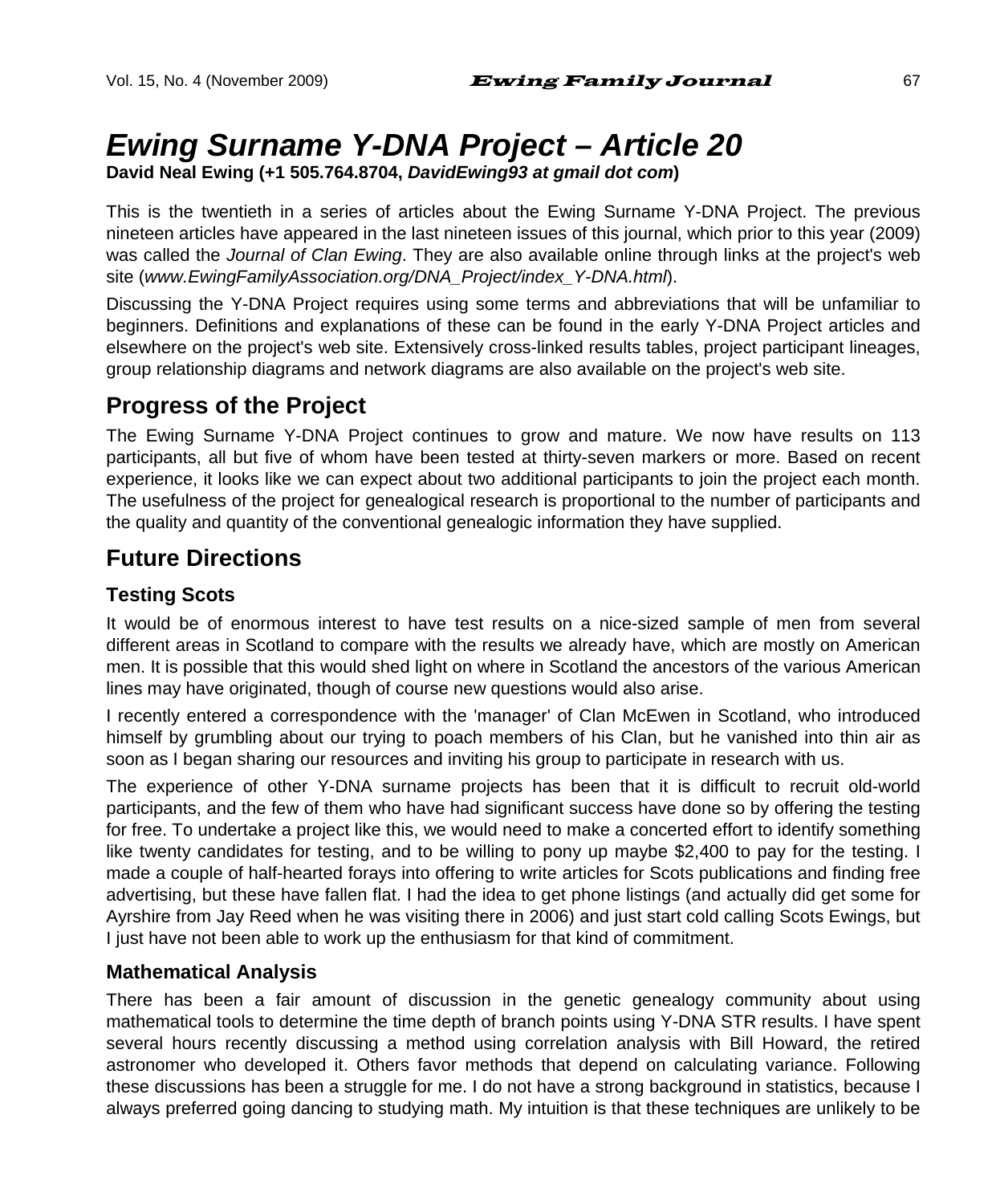very fruitful for trying to sort out family branches originating in just the last ten or fifteen generations. Still, intuition is no substitute for really understanding the arguments, and maybe an interested person with the right background and disposition could make something of this.

#### **What Should We Do?**

I guess I need to drop the editorial 'we' to approach answering this question. What should I do? I know that at least some of you recognize and appreciate the amount of time I have put into the Y-DNA Project over the last five years. For much of this period, I was fascinated, challenged and learning so much that the work was effortless. Lately, it has seemed more like work. I get almost no feedback about the Y-DNA Articles, and I worry that only a very few of our members are interested enough to really follow the project. I end up thinking that it makes more sense for me to correspond privately with those of you who are interested and have specific questions. I may write an article from time-to-time if an especially interesting tidbit comes up, but I now plan to stop writing a regular column with detailed articles in every Journal issue. I have started work on a book about the project, and I plan to work primarily on that instead of continuing the article series. I will continue to maintain the project and will add participant results and lineages to the tables and diagrams on the web site as they come in. I will gladly respond to all inquiries and help folks interpret their results. But I am personally not ready to start any new initiatives like those outlined in the preceding paragraphs.

On the other hand, I would very much welcome anyone who is interested in pursuing these or other directions in the Y-DNA Project to 'get after it', and I would be happy to support and coach as may be desired. So, although *I* am pooped, *we* can do anything you have the enthusiasm for.

# **Conventional Genealogy**

As you may have noticed in my Chancellor's message in August and in the Dear Cousins letter that accompanied the recent membership renewal notice, I believe that the best thing for the *Ewing Family Association* (*EFA*) to next do is to focus on the Ewing Genealogy Documentation (EGD) project. This effort is completely independent of the Y-DNA Project, but the Y-DNA Project could benefit tremendously from the research and documentation that goes into the EGD project. We will be trying to find sponsors for all Ewing lines in the EGD project, but I am especially interested in finding sponsors for the lines that are well represented in the Y-DNA Project. The project's Groups 1a and 1b already have EGD Genealogies posted. What I would like to see next are EGD Genealogies for the other Ewing Y-DNA Project Groups that have three or more members: Groups 1c, 1d, 2a, 2b, 4a, 4c, 4d and 5a. If you are not sure which group your Y-DNA Project participant is in, have a look at his lineage on the web  $\sinh^{-1}$  and it will tell you.

# **To Join or Get More Information**

If you are ready to join the project, go to *www.FamilyTreeDNA.com/surname\_join.aspx?code=M44915*. Participation by Ewing women is welcome; they can get valuable genealogic information by persuading a male, Ewing surnamed, relative to submit a specimen. For more information, visit the project's web

l

 $1$  Use the list of participant identifiers (for example, DN) posted at: *www.EwingFamilyAssociation.org/DNA\_Project/SiteMap\_YDNA.html* to view a lineage.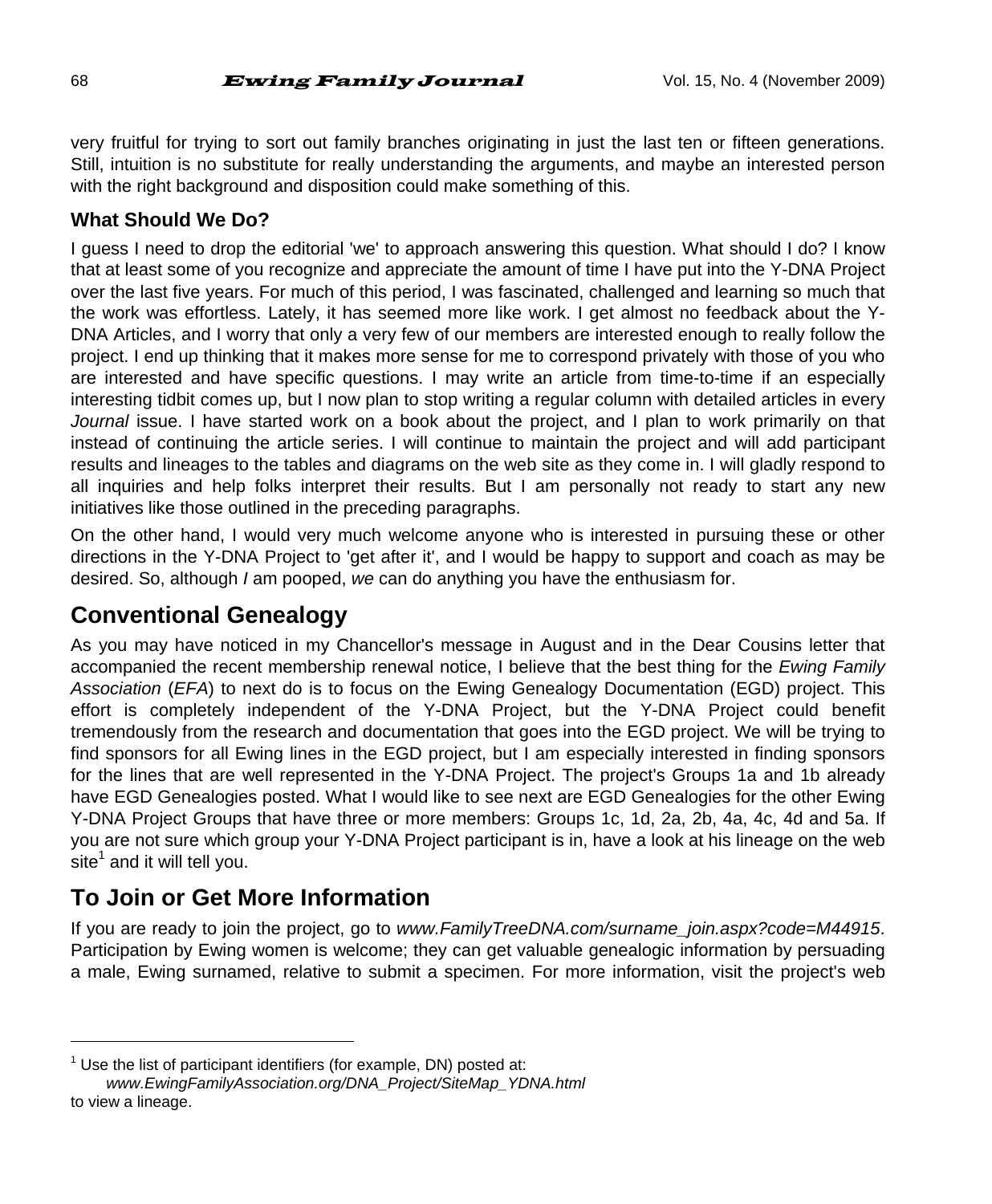site<sup>2</sup> and the FTDNA web site.<sup>3</sup> If you want to ask questions, call me at +1 505.764.8704 in the evening, or EMail me at *DavidEwing93 at gmail dot com*.

*David Neal Ewing has been a member of* Ewing Family Association *since 1996 and has served as its Chancellor*  since 2006. He previously served as Chair of its Board of Directors from 2004-2006. He is the Administrator of the *Ewing Surname Y-DNA Project, which he founded in 2004, and he is a regular contributor to the Ewing Family* Journal*. Dr. Ewing has a private practice in clinical geriatric neuropsychiatry in Albuquerque, New Mexico. He*  received his M.D. degree from the University of New Mexico and did his residency training at the University of *Michigan Hospital in Ann Arbor, Michigan.* 



l

<sup>2</sup> *www.EwingFamilyAssociation.org/DNA\_Project/index\_Y-DNA.html*

<sup>3</sup> *www.FamilyTreeDNA.com/public/Ewing*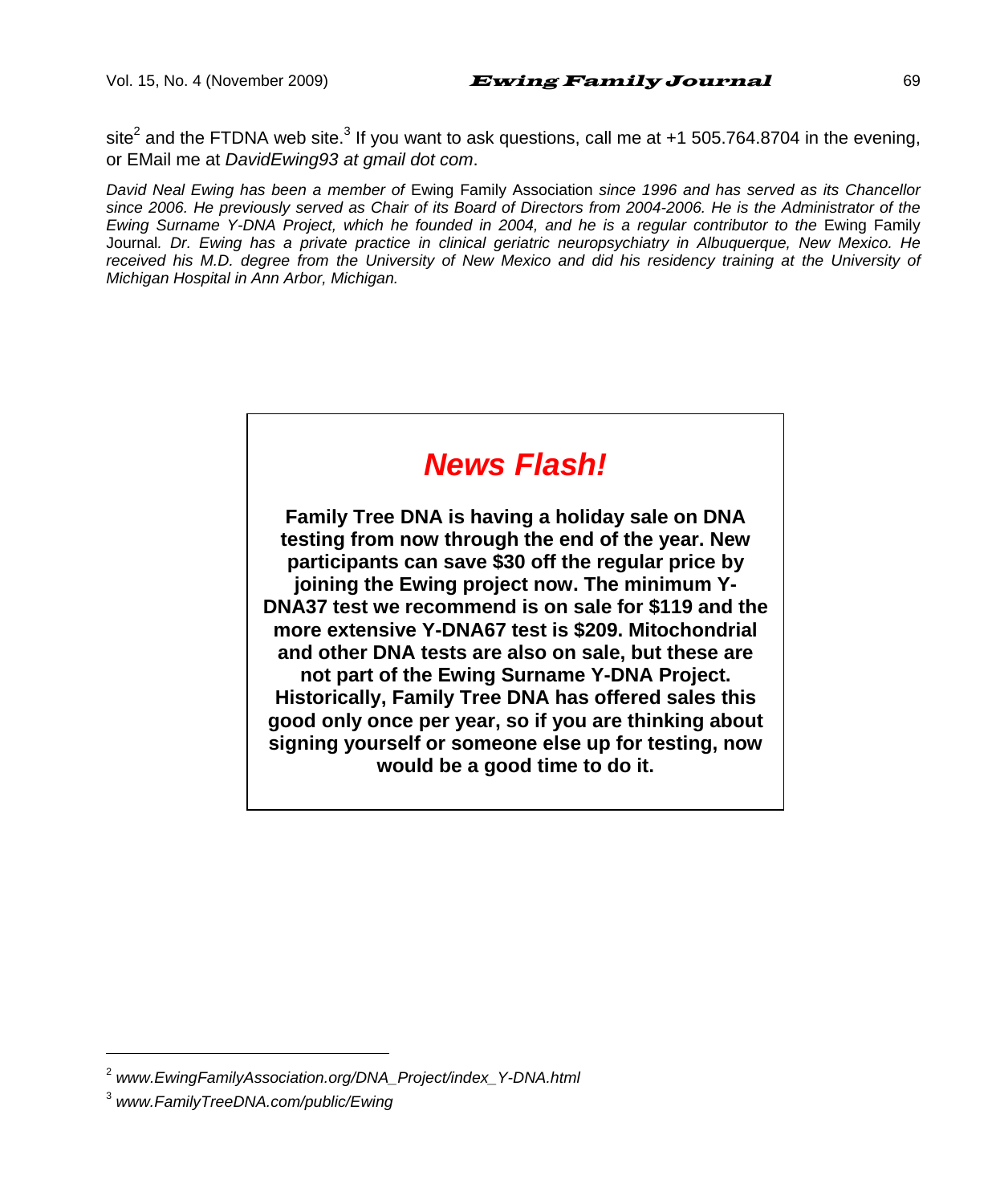# *Ewing Digital Library*

This section of the *Journal* provides various genealogical tidbits – obituaries, will abstracts and transcriptions, abstracts and transcriptions of other primary-research documents (deeds, administration papers, guardianship papers, etc.), newspaper articles, etc. The tidbits have been analyzed to varying degrees by their contributors. Some tidbits are presented with no analytic commentary. Others are annotated with various comments and data. Still others have been rather extensively analyzed. All of the tidbits are intended to help readers in their genealogy research.

#### **William E. Ewing, Deceased January 30, 2004 Posted on rootsweb (***boards.rootsweb.com/surnames.ewing/1964/mb.ashx***)**

ALEDO, Ill. -- William E. Ewing, 67, Aledo, died Friday, Jan. 30, 2004 at Mercer County Hospital in Aledo.

There are no services. Fippinger Funeral Home in Aledo is in charge of arrangements.

Mr. Ewing was born Sept. 3, 1936 in Aledo, the son of Roy W. and Eva Allen Ewing.

He graduated from Aledo high School and married Barbara Frost Oct. 10, 1964 in Las Vegas.

He was a U.S. Air Force Veteran and was employed at Rockwell in California where he was engaged in the Apollo Space Program and the B-1 Bomber Program.

He moved back to Aledo in 1978 where he worked at the Army Headquarters on Arsenal Island, retiring in 1999.

He enjoyed raising Boston Terriers and received an award for raising the No. 2 Boston Terrier in the Country.

Survivors include his wife, Barbara; one daughter, Kendra Ruffino of Cazerdero, Calif.; one son, Dane Ewing of Crescent City, Calif; one brother, Robert Ewing of Rock Island, and three sisters, Edith Morgan, Margaret Stenfeldt and Lois Krueger, all of Aledo.

He was preceded in death by his parents, one brother and one sister.

# **The Municipality and County Evolution of Collier Township, Pennsylvania**

### **William E. Riddle (***Riddle at WmERiddle dot com***)**

Squire James Ewing's land – bordered on the south by Robinson Run and on the east by Chartiers Creek – is, in terms of current-day municipalities and counties, in Collier Township, Allegheny County, Pennsylvania. But, when Squire James came to the southwestern Pennsylvania area, circa 1772, the land could have been in Bedford County which had been formed on March 9, 1771, from Cumberland County which itself had been formed on January 27, 1750, from Lancaster County. Alternatively, it could have been in Westmoreland County, formed from Bedford County on February 26, 1773. From 1773 until now, citations to the land evolved as follows: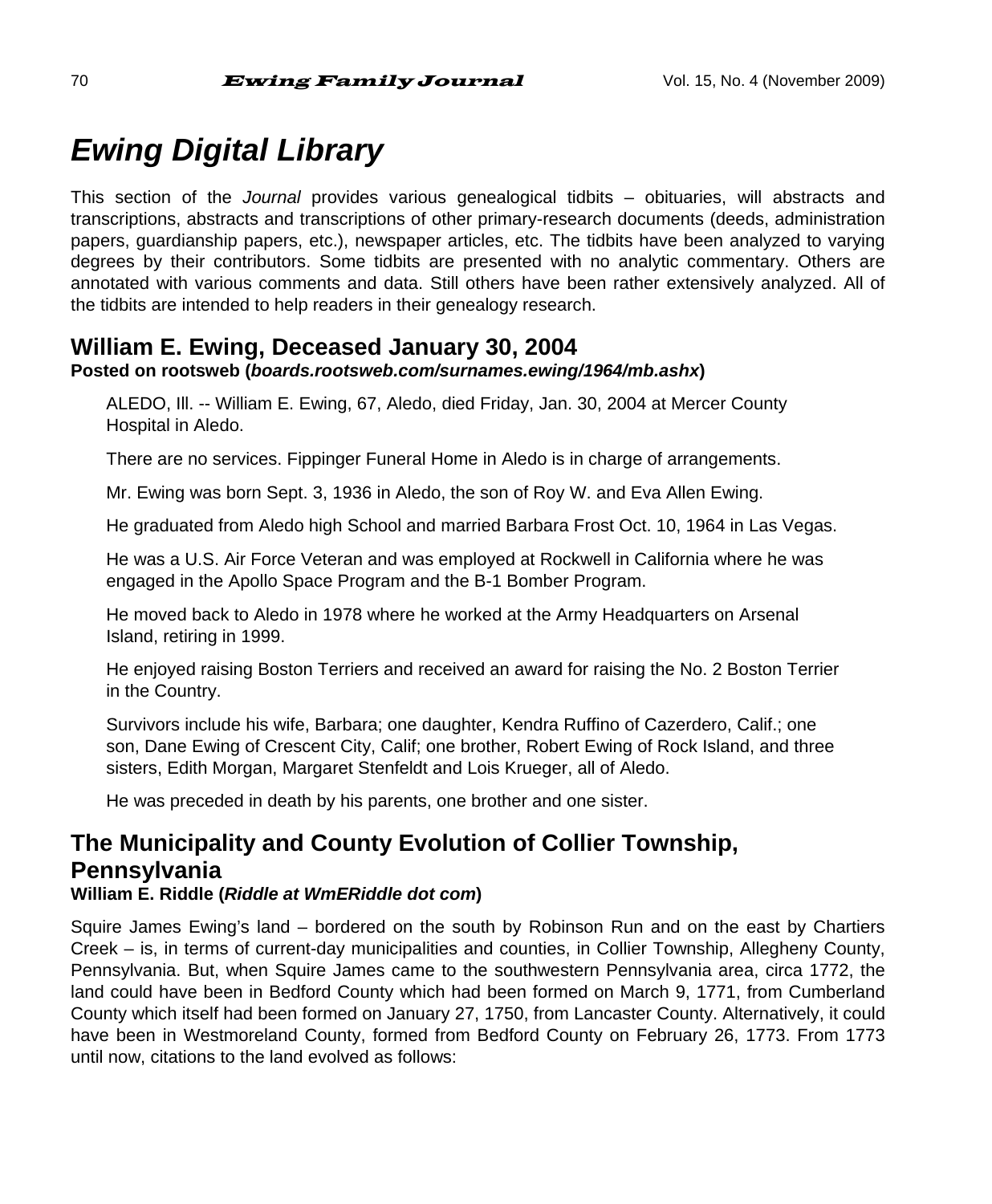Vol. 15, No. 4 (November 2009)  $Ewing Family Journal$  71

| As Of:      | <b>Location Citation</b>                                | Because:                                                                                                                                                                                                                                                                                                                                                                                                                                                    |  |
|-------------|---------------------------------------------------------|-------------------------------------------------------------------------------------------------------------------------------------------------------------------------------------------------------------------------------------------------------------------------------------------------------------------------------------------------------------------------------------------------------------------------------------------------------------|--|
| 28 Mar 1781 | <b>Washington County</b>                                | Washington Co was formed from Westmoreland County                                                                                                                                                                                                                                                                                                                                                                                                           |  |
| 24 Sep 1788 | still Washington County                                 | Allegheny County was officially formed from a part of<br>Westmoreland County and land in northwestern Pennsylvania<br>which had not previously been included in any Pennsylvania<br>counties. It originally comprised all the land north and west of the<br>Allegheny and Ohio Rivers.                                                                                                                                                                      |  |
| Dec 1788    | still Washington County                                 | Moon Township was formed at the first session of the court after<br>the formation of Allegheny County.                                                                                                                                                                                                                                                                                                                                                      |  |
| 1789        | Moon Township,<br><b>Allegheny County</b>               | An additional part of Washington County was annexed. This<br>established that part of Allegheny County south of the Ohio River.<br>In addition, Moon Township was enlarged by the addition of<br>territory annexed from Washington County. This added to Moon<br>Township the area to the south of the Ohio River, land that<br>subsequently became present-day Collier, Crescent, North and<br>South Fayette, Findlay, Robinson, Stowe and Moon Townships. |  |
| Mar 1790    | Fayette Township,<br><b>Allegheny County</b>            | Fayette and St Clair Townships were formed from Moon<br>Township.                                                                                                                                                                                                                                                                                                                                                                                           |  |
| Jun 1801    | Robinson Township,<br><b>Allegheny County</b>           | Robinson Township was formed from the northern part of<br>Fayette Township.                                                                                                                                                                                                                                                                                                                                                                                 |  |
| 16 Mar 1842 | still Robinson Township,<br><b>Allegheny County</b>     | North and South Fayette Townships were formed by division<br>of Fayette Township                                                                                                                                                                                                                                                                                                                                                                            |  |
| 7 Jun 1875  | (finally!) Collier Township,<br><b>Allegheny County</b> | Collier Township was formed from parts of Robinson and South<br>Fayette Townships, augmented by a half square-mile from North<br>Fayette Township.                                                                                                                                                                                                                                                                                                          |  |

Whew! That's quite a 'lineage' for the small-ish plot – 700-or-so acres – of land owned by Squire James Ewing in Collier Township. But it has to be considered when looking for records, both in terms of the date of the record and the time the record was captured in a book or manuscript. An 1876 Atlas<sup>1</sup> reflected the municipalities at that time, so it refers to Collier Township. An *Index of Warrants in*  Pennsylvania,<sup>2</sup> on the other hand, was prepared rather recently but categorizes records in terms of the county designations at the time the record was made. So, to find information about a 1772 warrant for land that is now in Collier Township, I had to look for records categorized under both Bedford and Westmoreland (and, to be safe, Washington) Counties. Even worse – as if that's not bad enough – some records show up in seemingly odd-ball places. I recall, for example, that I had to go to the archives for Lancaster County to find a record because, while it was made during the Washington County period, it had, for some unknown reason, been 'filed away' in the Lancaster County archives.

l

*www.phmc.state.pa.us/Bah/DAM/rg/di/r17-88WarrantRegisters/r17-88AllCountiesInterface.htm*.

<sup>1</sup> *Warrantee Atlas of Allegheny County*, Pennsylvania, originally published 1876, reprinted 1988. This atlas is available in the Western Pennsylvania Genealogy Library at the Heinz History Center, Pittsburgh, Pennsylvania (*www.heinzhistorycenter.org*). It is also available online at *digital.library.pitt.edu/maps/warrantee*. The online version has a by-name index.

<sup>2</sup> *Index of Warrants in Pennsylvania* available online at:

This is a tad bit hard to use. And one has to be careful about which county one searches. For example, the warrants relating to the Ewings who settled the Collier Township area show up under Washington County rather than Allegheny County. This online source does not provide links to warrant maps.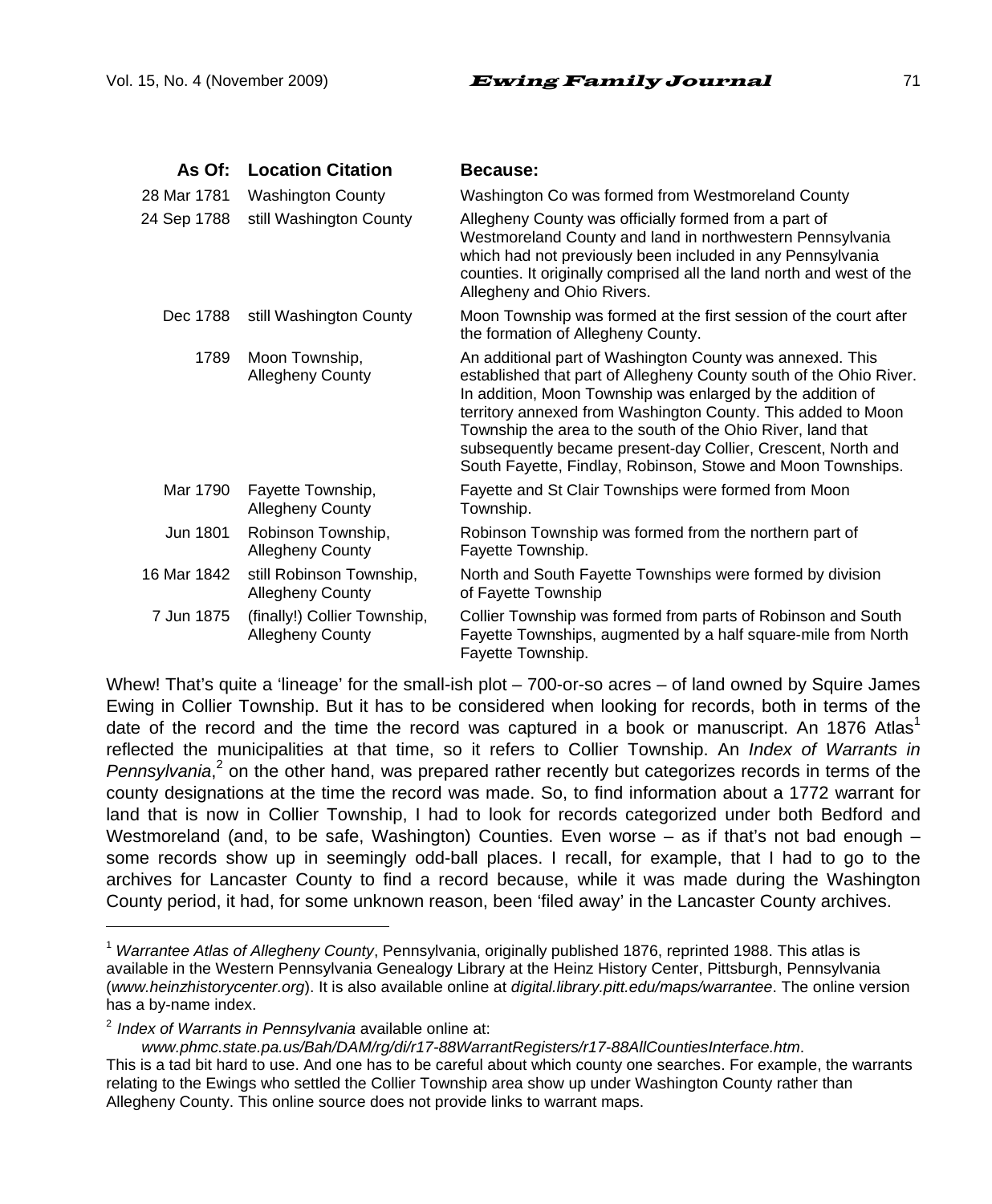### **Seven Civil War Stories Your Teacher Never Told You**

**Provided by Eric Johnson, Provider of** *MentalFloss.com***, on** *CNN.com/living***, June 12, 2009** 



*Dixie* was a huge hit across the country and quickly became one of Abraham Lincoln's favorite tunes.

Perhaps your history teachers failed to alert you to these Civil War facts: Jefferson Davis nearly got mugged by an angry female mob; Abraham Lincoln loved the Confederate anthem *Dixie*; and Paul Revere was a Civil War casualty.

The Civil War, in addition to being among the defining moments of U.S. history, is also the source of some bizarre and surprisingly cool trivia.

#### **1. Lincoln's first solution to slavery was a fiasco.**

Early in his presidency, Abe was convinced that white Americans would never accept black Americans. "You and we are different races," the president told a committee of "colored" leaders in August 1862. "But for your race among us there could not be war. ... It is better for us both, therefore, to be separated."

Lincoln proposed voluntary emigration to Central America, seeing it as a more convenient destination than Liberia. This idea didn't sit well with leaders like Frederick Douglass, who considered colonization to be "a safety valve ... for white racism."

Luckily for Douglass (and the country), colonization failed spectacularly. One of the first attempts was on Île à Vache, a.k.a. Cow Island, a small isle off the coast of Haiti.

The island was owned by land developer Bernard Kock, who claimed he had approved a black American colony with the Haitian government.

No one bothered to call him on that claim.

Following a smallpox outbreak on the boat ride down, hundreds of black colonizers were abandoned on the island with no housing prepared for them, as Kock had promised.

To make matters worse, the soil on Cow Island was too poor for any serious agriculture. In January 1864, the Navy rescued the survivors from the rip-off colony. Once Île à Vache fell through, Lincoln never spoke of colonization again.

#### **2. Hungry ladies effectively mugged Jefferson Davis.**

The Confederacy's image hinged on the notion that the rebellious states made up a unified, stable nation.

However, the hard times of war exposed just how much disunity there was in Dixieland.

Civilians in both the North and South had to cope with scarcity and increased food prices, but the food situation was especially bad in the South because outcomes on the battlefield were directly linked to the CSA's currency – rising food prices were hard enough to deal with without wild fluctuations in what the money in your pocket could buy.

Invading northern troops, of course, poured salt on the wounds of scarcity, burning crops and killing livestock. But in Richmond, Virginia, those who couldn't afford the increasingly pricey food blamed the Confederate government. Hungry protesters, most of whom were women, led a march "to see the governor" in April 1863 that quickly turned violent.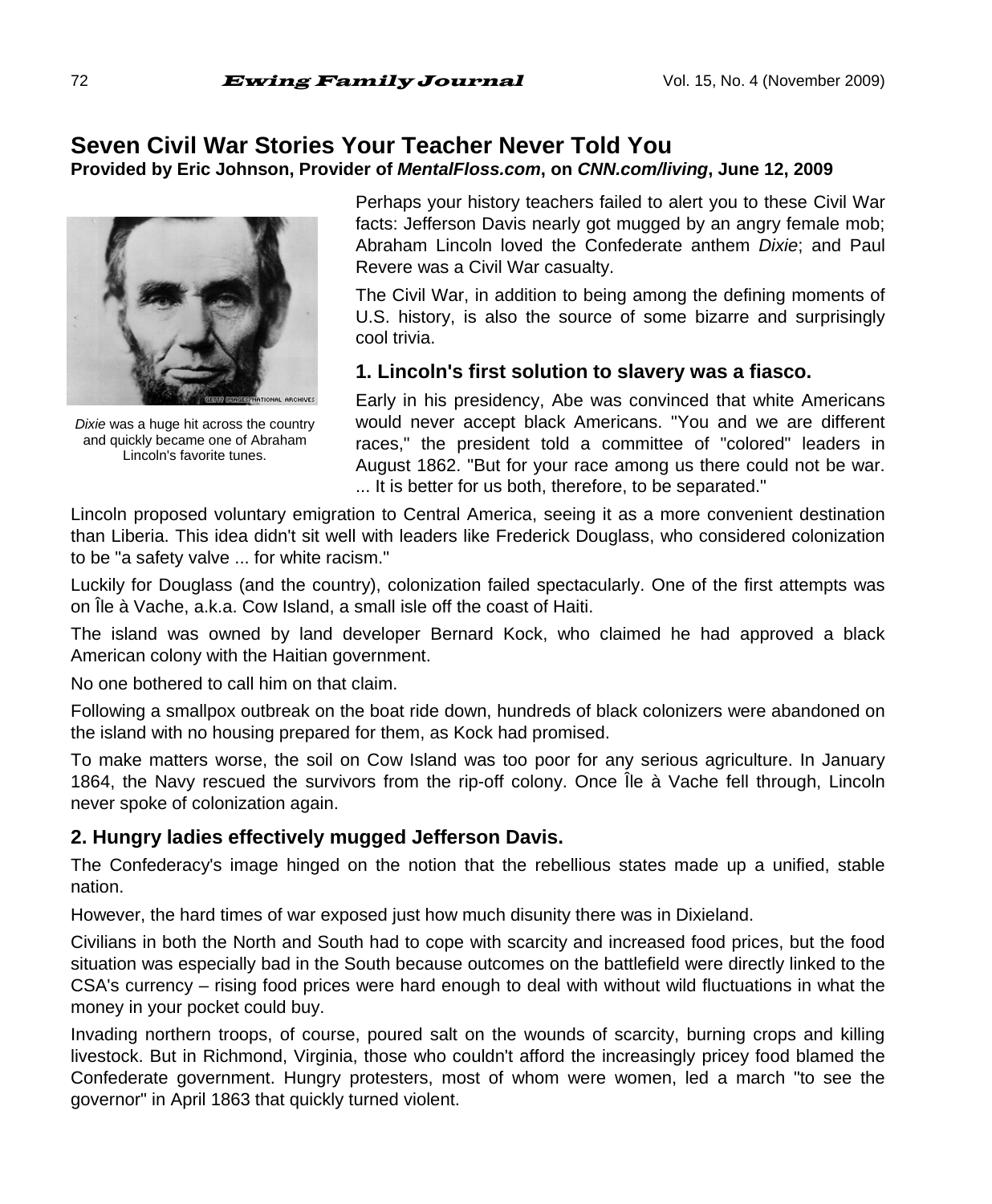They overturned carts, smashed windows, and drew out Governor John Letcher and President Jefferson Davis.

Davis threw money at the protesters, trying to get them to clear out, but the violence continued. So, he threatened to order the militia to open fire, which settled things down pretty quickly.

#### **3. The Union used hot air balloons and submarines.**

The balloons, directed by aeronaut Thaddeus Lowe, were used to spot enemy soldiers and coordinate Federal troop movements. During his first battlefield flight, at First Bull Run, Lowe landed behind Confederate lines, but he was rescued.

The Union Army Balloon Corps got no respect from military officials, and Lowe resigned when he was assigned to serve, at a lower pay grade, under the director of the Army Corps of Engineers.

In all, the balloonists were active for a little under two years. In contrast, the paddle-powered Alligator submarine saw exactly zero days of combat (which is why it can't officially be called the U.S.S. Alligator).

It suffered from some early testing setbacks, but after some speed-boosting tweaks, it was dispatched [to] Port Royal, South Carolina, with an eye towards aiding in the sack of Charleston. It was to be towed south by the U.S.S. Sumpter, but it had to be cut loose off of North Carolina on April 2, 1863, when bad weather struck.

Divers and historians are still looking for the Alligator today.

But the undersea capers don't end there. A few months after the loss of the Alligator, the CSA launched their own submarine, the H. L. Hunley, named after its inventor.

The Hunley attacked and sank the U.S.S. Housatonic off the coast of Charleston, making it the first submarine ever to sink an enemy ship.

The only problem is that it also sank soon afterwards, and all eight crewmen drowned.

#### **4.** *Dixie* **was only a northern song.**

The precise details of when composer Dan Emmett wrote *Dixie* seemed to change every time he told the story (and some even dispute that Emmett was the author in the first place).

But he first performed it in New York City in 1859, with the title *I Wish I Was in Dixie's Land*.

Emmett was a member of a blackface troupe known as Bryant's Minstrels, but he was indignant when he found out that his song had become an unofficial anthem of the Confederacy.

He went on to write a musicians' marching manual for the Northern army.

Before and during the war, the song was a huge hit in New York and across the country, and quickly became one of Abraham Lincoln's favorite tunes.

The day after the Surrender at Appomattox, Lincoln told a crowd of Northern revelers, "I have always thought *Dixie* was one of the best tunes I have ever heard. Our adversaries over the way attempted to appropriate it, but I insisted yesterday that we fairly captured it."

He then asked a nearby band to play it in celebration.

#### **5. Paul Revere was at Gettysburg**

Paul Joseph Revere, that is, the famous Paul Revere's grandson.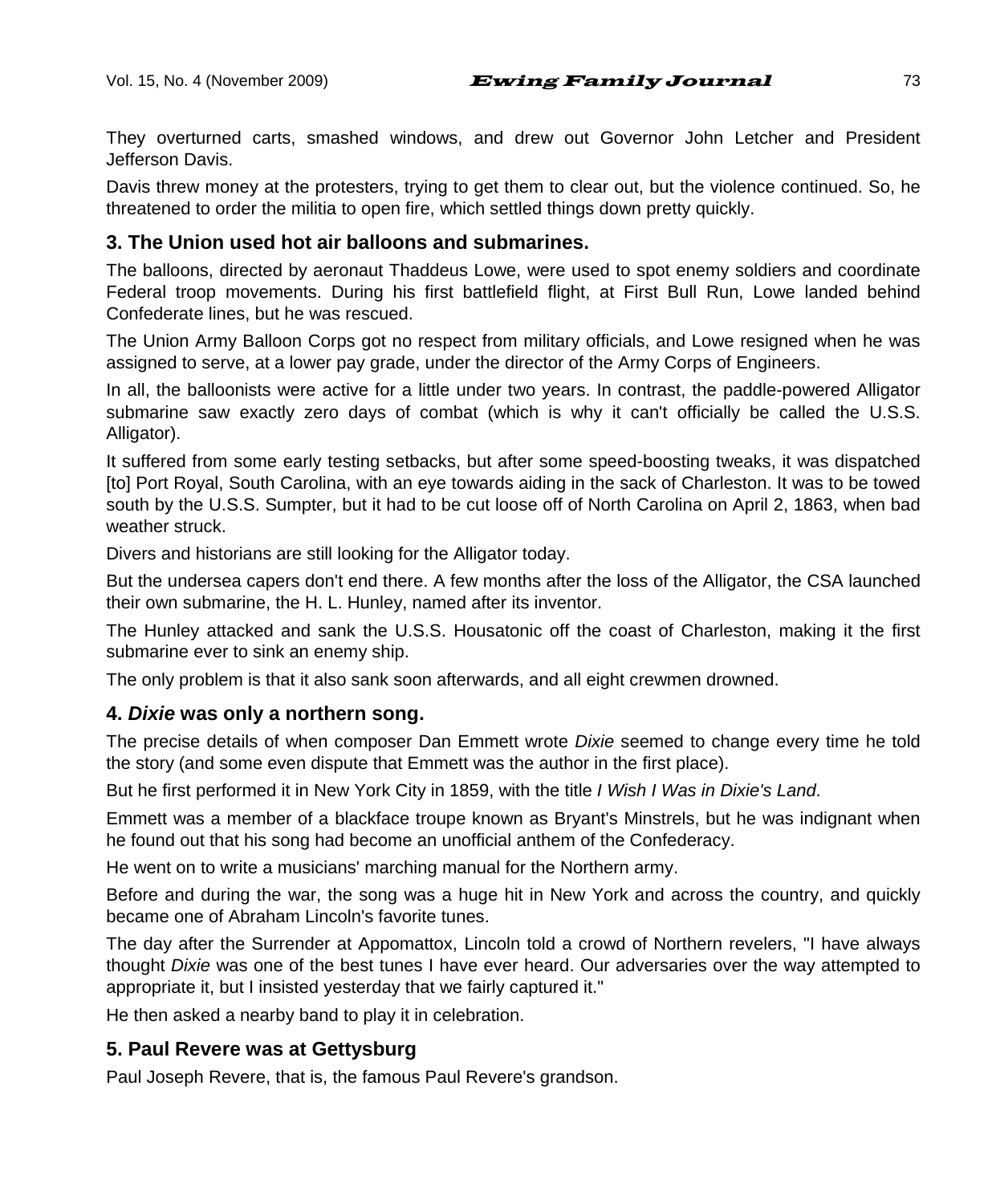74 **Ewing Family Journal**  $V$ ol. 15, No. 4 (November 2009)

Unfortunately for fans of the first Revere and his partly mythical Ride, PJR was in the infantry, not the cavalry, with the 20<sup>th</sup> Massachusetts.

He and his brother Edward were captured at the Battle of Ball's Bluff in October 1861. After being released in a prisoner exchange, the Reveres rejoined the fight.

Paul was promoted to Lieutenant Colonel in September 1862, shortly before he was wounded in the brutal Battle of Antietam (a.k.a. the Battle of Sharpsburg).

Edward, however, wasn't so lucky – he was one of more than 2,000 Union soldiers who didn't make it out of Sharpsburg, Maryland, alive.

By the following year, Paul was promoted again to Colonel, leading the  $20<sup>th</sup>$  Massachusetts at Chancellorsville and, in his final days, at Gettysburg.

On July 3, 1863, he was mortally wounded by a shell fragment that pierced his lung, and he died the next day.

He was posthumously promoted again to Brigadier General, and is buried in Cambridge, Massachusetts.

#### **6. Mark Twain fired one shot and then left.**

At least, that's what he claimed in *The Private History of a Campaign that Failed*, a semi-fictional short story published in 1885, after *The Adventures of Huckleberry Finn*, but before *A Connecticut Yankee in King Arthur's Court*.

In it, he recounts a whopping two weeks spent in 1861 with a Confederate militia in Marion County, Missouri. But he introduces the tale by saying that even the people who enlisted at the start of the war, and then left permanently, "ought at least be allowed to state why they didn't do anything and also to explain the process by which they didn't do anything. Surely this kind of light must have some sort of value."

Twain writes that there were fifteen men in the rebel militia, the 'Marion Rangers,' and he was the second lieutenant, even though they had no first lieutenant.

After Twain's character shoots and kills a Northern horseback rider, he is overwhelmed by the sensation of being a murderer, "that I had killed a man, a man who had never done me any harm. That was the coldest sensation that ever went through my marrow."

However, his grief is slightly eased by the realization that six men had fired their guns, and only one had been able to hit the moving target.

#### **7. The armies weren't all-male.**

Hundreds of women on both sides pulled a Mulan, assuming male identities and appearances so that they might fight for their respective nations.

Some of them did it for adventure, but many did it for monetary reasons: the pay for a male soldier was about \$13 month, which was close to double what a woman could make in any profession at the time.

Also, being a man gave someone a lot more freedoms than just being able to wear pants. Remember, this was still more than half a century away from women's suffrage and being a man meant that you could manage your monthly \$13 wages independently.

So it should come as no surprise that many of these women kept up their aliases long after the war had ended, some even to the grave.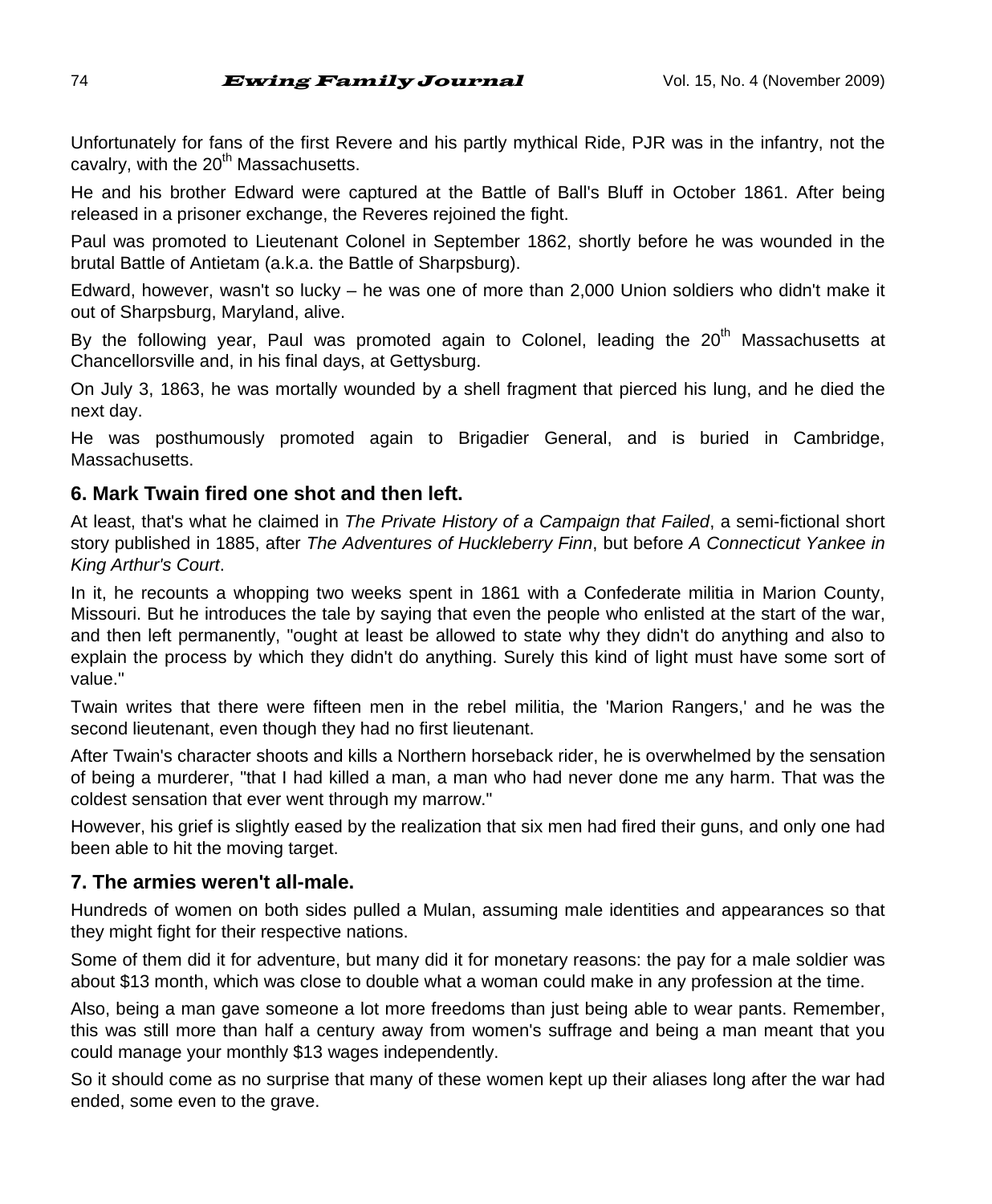#### Vol. 15, No. 4 (November 2009)  $Ewing Family Journal$  75

Their presence in soldiers' ranks wasn't the best-kept secret. Some servicewomen kept up correspondence with the home front after they changed their identities, and for decades after the war newspapers ran article after article chronicling the stories of woman soldiers, ... speculating on why they might break from the accepted gender norms.

Perhaps not surprisingly, in 1909 the U.S. Army denied that "any woman was ever enlisted in the military service of the United States as a member of any organization of the Regular or Volunteer Army at any time during the period of the civil war."

For more mental\_floss articles, visit *MentalFloss.com*.

#### **Holiday Eating Tips**

Contributed by John Fredrick Ewing

1. Avoid carrot sticks. Anyone who puts carrots on a holiday buffet table knows nothing of the Christmas spirit. In fact, if you see carrots, leave immediately. Go next door, where they're serving rum balls.

2. Drink as much eggnog as you can. And quickly. It's rare. You can't find it any other time of year but now. So drink up! Who cares that it has 10,000 calories in every sip? It's not as if you're going to turn into an eggnog-alcoholic or something. It's a treat. Enjoy it. Have one for me. Have two. It's later than you think. It's Christmas!

3. If something comes with gravy, use it. That's the whole point of gravy. Gravy does not stand alone. Pour it on. Make a volcano out of your mashed potatoes. Fill it with gravy. Eat the volcano. Repeat step #3.

4. As for mashed potatoes, always ask if they're made with skim milk or whole milk. If it's skim, pass. Why bother? It's like buying a sports car with an automatic transmission.

5. Do not have a snack before going to a party in an effort to control your eating. The whole point of going to a Christmas party is to eat other people's food for free. Lots of it. Hello!

6. Under no circumstances should you exercise between Christmas and New Year's. You can do that in January when you have nothing else to do. This is the time for long naps, which you'll need after circling the buffet table while carrying a ten-pound plate of food and that vat of eggnog.

7. If you come across something really good at a buffet table, like frosted Christmas cookies in the shape and size of Santa, position yourself near them and don't budge. Have as many as you can before becoming the center of attention. They're like a beautiful pair of shoes. If you leave them behind, you're never going to see them again.

8. Same for pies. Apple. Pumpkin. Mincemeat. Have a slice of each. Or, if you don't like mincemeat, have two apples and one pumpkin. Always have three. When else do you get to have more than one dessert? Labor Day?

9. Did someone mention fruitcake? Granted, it's loaded with the mandatory celebratory calories, but avoid it at all cost. I mean, have some standards.

10. One final tip: If you don't feel terrible when you leave the party or get up from the table, you haven't been paying attention. Re-read these tips and start over. But hurry, January is just around the corner.

Always remember this motto: Life should NOT be a journey to the grave with the intention of arriving safely in an attractive and well-preserved body, but rather to skid in sideways, chocolate in one hand, body thoroughly used up, totally worn out and screaming "WOO-HOO, what a ride!"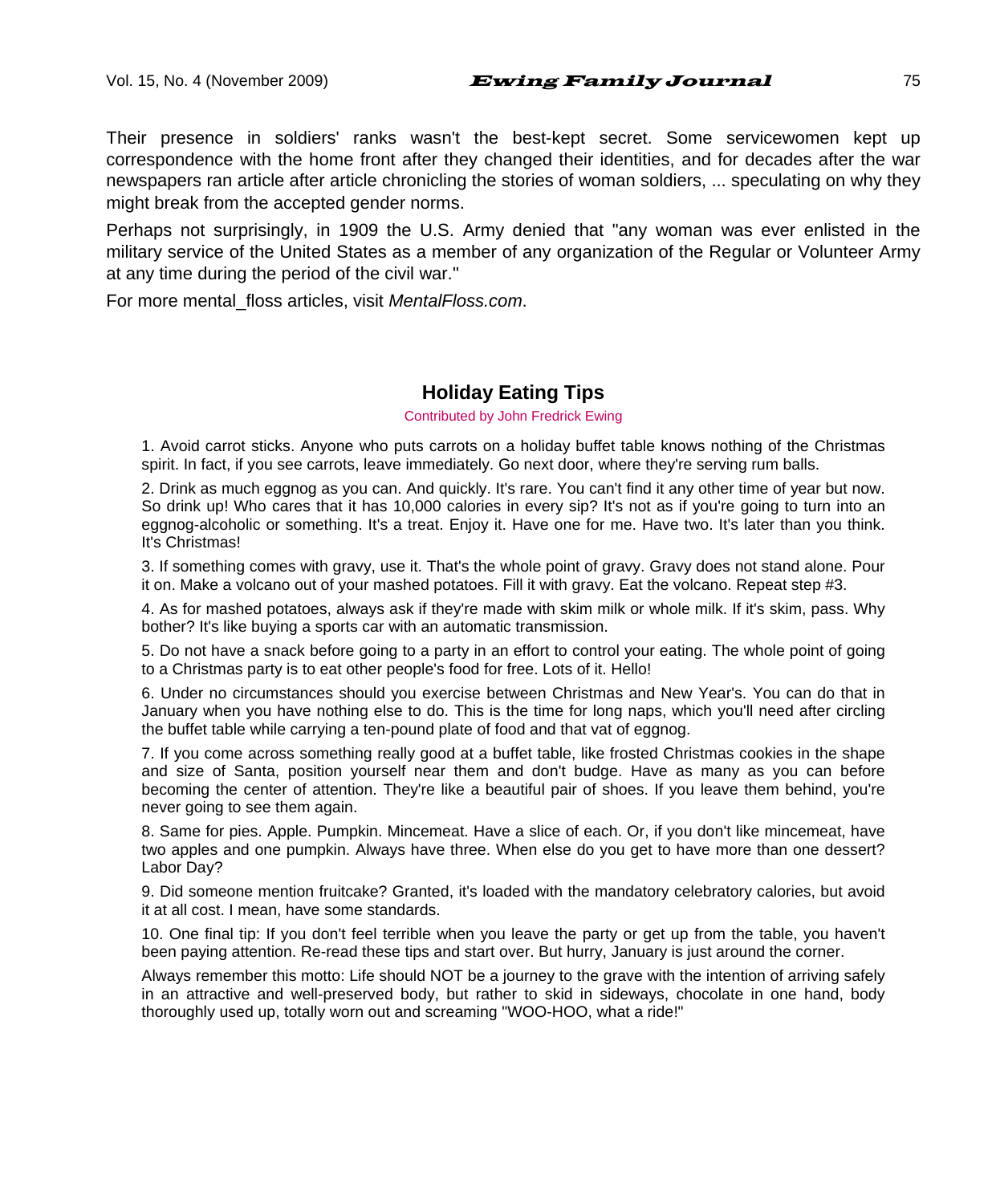# *Chancellor's Message*

**David Neal Ewing, Chancellor (+1 505.764.8704,** *DavidEwing93 at gmail dot com***)** 

# **Where Have We Been?**

Rev. Ellsworth Samuel Ewing, the founder of *Clan Ewing in America*, originally intended that membership in the organization be restricted to American Ewings descended from one semi-legendary William Ewing of Stirling, who is thought to have been born in or near Stirling, Scotland, in the early or mid-16<sup>th</sup> century. Ellsworth constructed some detailed genealogic charts showing what he thought were the relationships among these families. These have been shown by subsequent conventional genealogic research to contain numerous errors. Indeed, in hopes of limiting the spread of erroneous information, the Board decided in 2006 to destroy the remaining copies of the charts *Clan Ewing in America* had been offering for sale. Even if the charts had been correct, we have no evidence that there was ever a Clan Ewing in Scotland, in anything like the traditional Scots meaning of the word 'clan'. Both Ellsworth and Margaret Ewing Fife, who took over as our second chancellor after Ellsworth died, thought that her Ewing line was unrelated to the lines he was interested in, and there was some opposition to allowing her becoming a member of the organization. I was not participating in organization affairs at that time, but I understand that after a fair amount of internal dissension, it was decided to admit all Ewings of whatever line. Ironically, now that we have gathered enough Y-DNA evidence to understand more about the relationships among the various lines, we have discovered that Ms. Fife's line is in fact related to the lines Ellsworth had studied, and some of the lines he had included in the original group are not.

During my tenure as Chancellor, we have taken an entirely different tack. We make no claim that there is any genealogic or clan relationship among our members, and require for membership only that persons wishing to join be interested in the history and genealogy of the surname Ewing and a long list of probably or possibly related surnames. We joined the *Guild of One Name Studies* in 2007 and registered Ewing and what we took to be the five most commonly found surnames that are or might be related to Ewing. These were Ewan, Ewen, Ewin, McEwan and McEwen. Our interest is not confined to these, but five is the limit for one registration.<sup>1</sup> At our last gathering, we changed our name from *Clan Ewing in America* to *Ewing Family Association* (*EFA*). The main reasons for the change were that we wanted to get more international participation in the *EFA*, and we wanted to make African-American Ewings feel more welcome. About 20% of American Ewings are of African-American descent, and some of them are interested in genealogy, but none have joined us so far. Past Chancellor Joe Neff Ewing pointed out another argument for the name change, which is that our using the word 'Clan' had offended some clansmen in Scotland who had a completely different understanding of the word and its connotations.

So the *EFA* is not and does not pretend to be a Clan. We are a surname interest group, and our purpose is to:

- foster interest in the Ewing Family;
- promote gatherings of its members;

l

<sup>&</sup>lt;sup>1</sup> For example, we recently had a man named Eunson join the Y-DNA Project. We also know that the ancestral name of John McEwan was 'McEwing'. There are a large number of people who spell the various alternatives with a terminal 's', and there are literally dozens of other alternative spellings of the name, though none is very common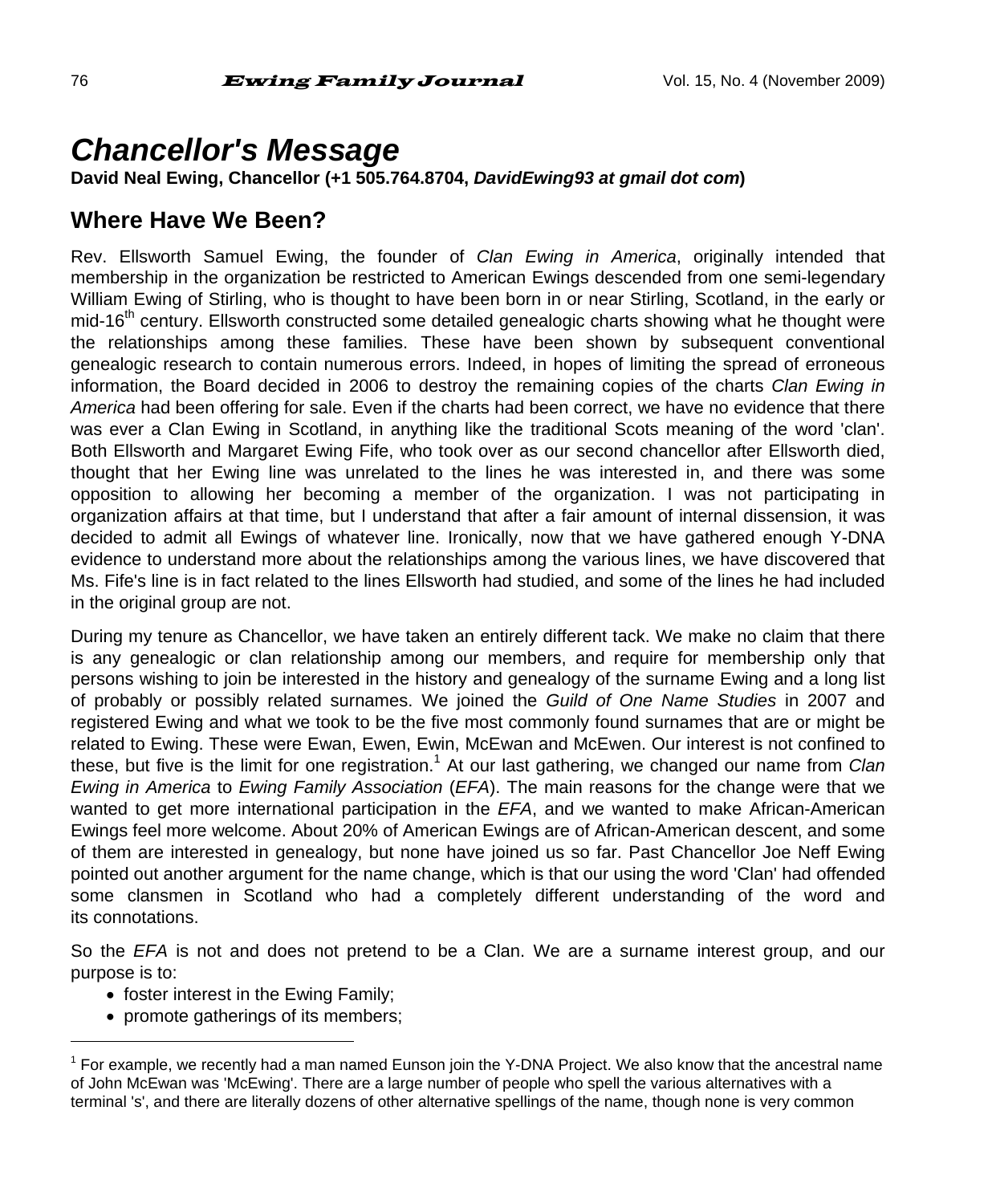- periodically publish a journal with biographical, genealogical, and historical information;
- encourage research identifying the relationships among different Ewing families; and
- share the research findings with others.

In several areas, we have been doing a terrific job. We have made great strides with the *Ewing Family Journal* and the *Ewing Family Association* web site, and these have allowed us to capture, preserve and promulgate a lot of valuable information. The gatherings have continued to be a great hit and each seems more fun and interesting than the last. The Ewing Surname Y-DNA Project has become an interesting and useful addition to the resources we offer researchers. As the amount of information we offer increases, our visibility improves and we have attracted more participation from others who share our interests.

# **Where Are We Going?**

My plan and hope for the future of the *EFA* is simply for it to serve its stated purposes better and better as time goes along. My view is that the best opportunity for further improving the value we offer to Ewings everywhere is to really get serious about the Ewing Genealogy Documentation (EGD*)* project.<sup>2</sup> Bill Riddle has taken over as Chair of the EGD Committee and will provide an article in a future issue of the *Journal* with some of his thoughts. Bill has done a spectacular job with the EGD Genealogy of James Ewing of Inch Island,<sup>3</sup> but there is no way he can do all of the work. Each Ewing line will need a sponsor to gather conventional genealogical information, enter it into a genealogy computer program of their choosing, and be ready to field queries and add new information as it comes in.

Bill has been surprised and gratified since he posted the EGD James of Inch Genealogy about how many cousins he did not even know existed have contacted him and supplied valuable new information. Many of these have now joined the *EFA*. I have an idea that other lines will have the same experience once they have posted their own EGD genealogies, and that some of them will get crucial information that leads to a breakthrough at the level of their earliest known ancestor, which in turn may finally allow us to connect previously distinct lines with confidence.

# **Who Will Take the Lead?**

l

Losing Bob Johnson and Jim McMichael in the past year has really gotten my attention about how precarious our situation is if we rely too much on too few individuals to do the work of the *EFA*. We are fortunate and thankful to have Jane Weippert and Karen Avery step up and assume some of the responsibilities of Bob and Jim, but we need to get more people involved in leadership positions, and it would be especially nice to have some younger ones (ahem … that is, younger ones like Jane and Karen, not ones younger than Jane and Karen, though of course the contributions of members of all ages are welcome). We want the *EFA* to be permanent; but each of us is temporary.

Many of our accomplishments over the last few years have depended heavily on the work of Bill Riddle. He has generously shared his expertise and a phenomenal amount of time to bring the web site and *Journal* to their current, award-winning state. Now, he has agreed also to take on the EGD Committee. This is wonderful, but it is too much to expect from one person, and to speak bluntly, it involves putting

<sup>2</sup> *www.EwingFamilyAssociation.org/EGD\_Project/index\_Project\_EGD.html*

<sup>3</sup> *www.ewingfamilyassociation.org/EGD\_Project/James\_of\_Inch*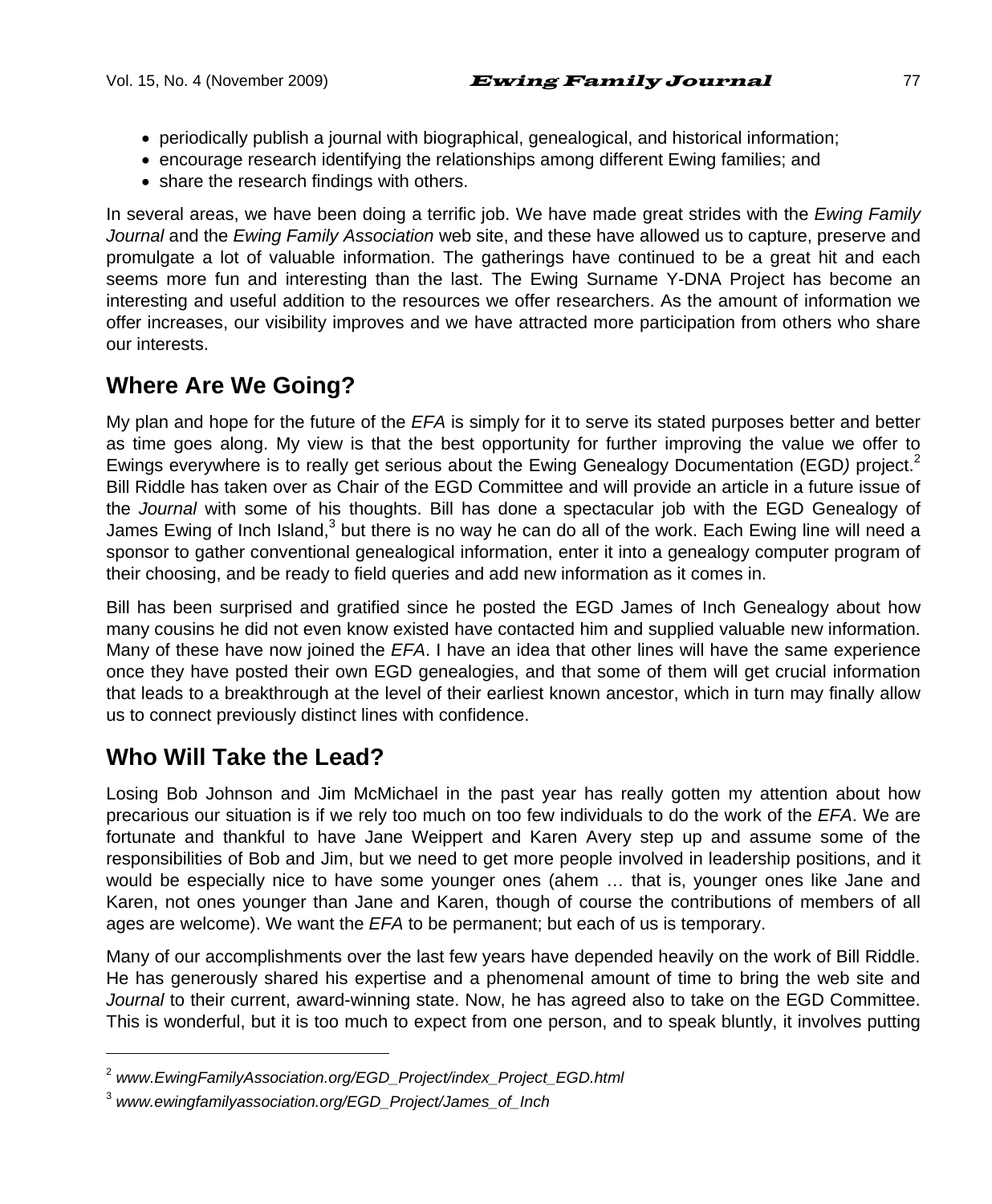too many of our eggs in one basket. Bill recognizes this and has begun looking for help with the web site and *Journal* so that he can turn his attention to the EGD Project and his own genealogical research.

I too have been spending more time than I ever imagined would be required on the Ewing Surname Y-DNA Project and on the work of chancellor. It is ironic that I became involved in the *EFA* to do genealogical research on my own line, and then for the last five years have done almost none of that in favor of working on projects for the *EFA*. I certainly do not begrudge the time I have spent on these projects, and it has brought me a great deal of satisfaction, but I have begun looking forward to moving into a different role. I would welcome the opportunity of retiring as chancellor at next year's gathering. If pressed, I would be willing to continue serving until 2012, but would certainly resign at that time. As Joe Neff Ewing will undoubtedly attest, six years as chancellor is plenty. I plan to continue administering the Ewing Surname Y-DNA Project indefinitely on the basis I have outlined in this issue's Y-DNA Project article (see page 67), but would be delighted to defer to anyone who would be interested in assuming that responsibility, and would be happy to provide training and consultation as desired.

I cannot speak for our other officers and activity coordinators, but several of them have served for a long time, and I have an idea that some of them would also welcome the opportunity to share the work. Further, there are things the *EFA* could be doing that it is not presently doing. One example is the Ewing One-Name Study (EONS) project, $4$  which is currently languishing for lack of volunteers. More importantly, there are projects we have not even thought of. If a volunteer steps forward with a good idea, we can create a new position and project. So how about it? Who among you has some 'audaciter' to offer the *EFA*?

*David Neal Ewing*

l

# *Information Available and Sought*

This section is intended to facilitate dialogues among members of the *Ewing Family Association* (*EFA*) as well as among them and non-members. It includes items sent directly to the *Journal's* Editor and the *EFA* Genealogist which offer up or request Ewing-related information. In some cases, it includes dialogues following from these requests for information or offers of information.

This section also, as a service to members, reprints selected requests for information and offers of information posted to several sites focused on Ewings, for example, the Ewing-related rootsweb message board at:

*boards.rootsweb.com/surnames.ewing/mb.ashx*. With the same intent, selected postings to *EFA's* Forum at *groups.google.com/group/EwingFamilyAssociation* are also included.

Only the item itself is included here. Readers interested in further information for any of these items should go to the item's cited URL for further information.

<sup>4</sup> Ewing, David N. EONS: The *Clan Ewing* GOONS Initiative, *J. Clan Ewing*, Vol. 14, No. 1 (February 2008) pp 28-31. For one example of the sort of articles that could be included in *EONS*, see Ewing, David N. Ewing in the Census*, J. Clan Ewing,* Vol. 14 No. 2 (May 2008) pp. 42-46*.*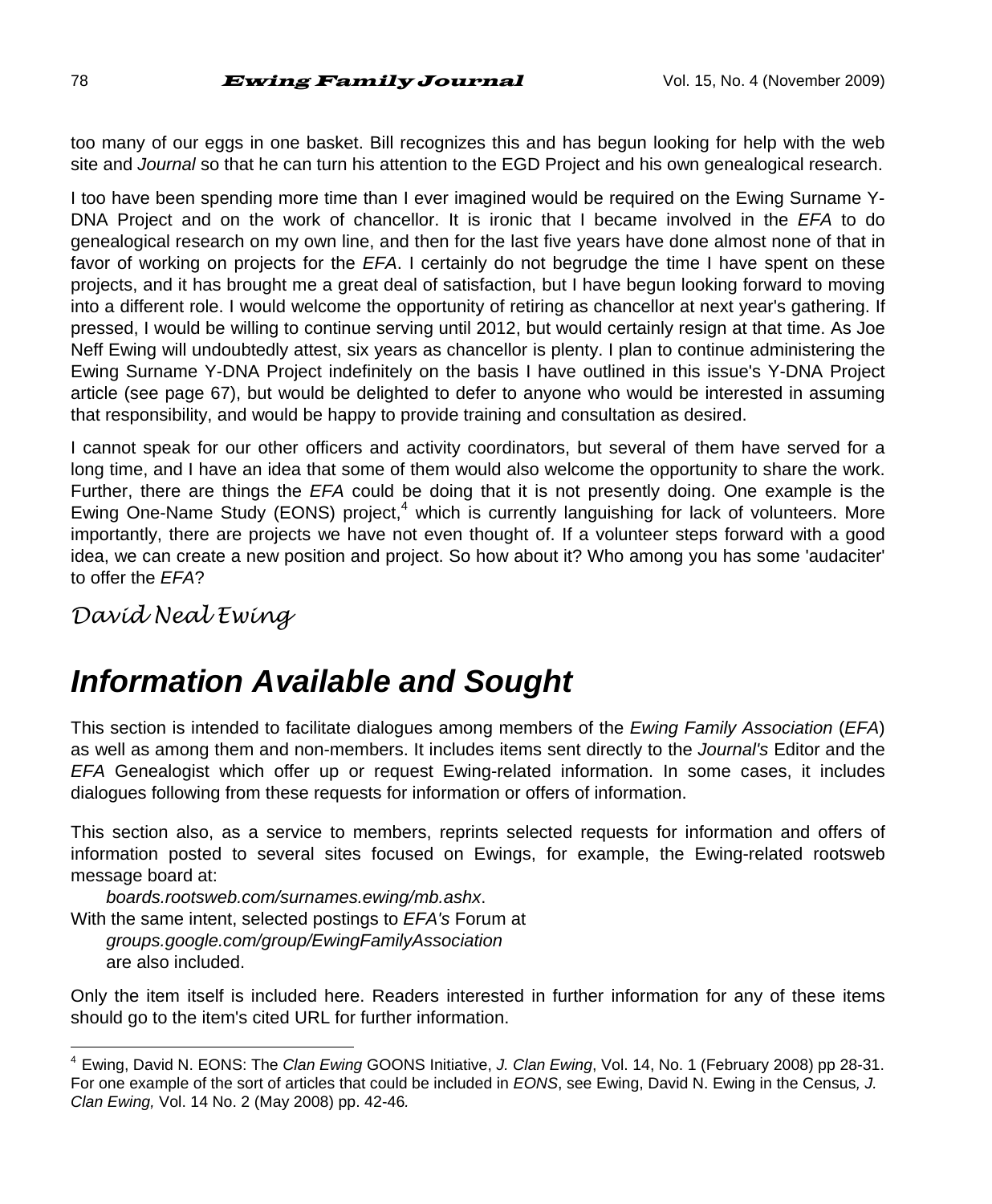# **Free, Searchable CD-ROM Books**

#### **Posted on rootsweb (***boards.rootsweb.com/surnames.ewing/1963/mb.ashx***)**

I just found a new online bookstore that gives away free, searchable CD-ROM versions of books with the purchase of any family history book. They have over 20,000 titles to choose from. Their Internet address is *www.AncestralBooks.com*.

Books that I was able to find on their web site for my research include:

- *The Genealogy with Cognate Branches. A Survey of the Ewings and Their Kin in America* by Presley K. Ewing, Houston, Texas, 1919.
- *Clan Ewing of Scotland: Early History and Contributions to America, Sketches of Some Family Pioneers and Their Times* by Elbert W. Ewing , Ballston, Virginia, 1922.
- *Dr. John Ewing and Some of His Noted Connections* by Lucy E. Ewing, Philadelphia, Pennsylvania, 1930.
- *Record of the Family of Thomas Ewing: Who Emigrated From Ireland to America in 1718* by Robert P. DuBois, New London, Pennsylvania, 1858.

#### **Celtic Life Magazine Sent to the EFA by Alison MacQuarrie (***alisonmacq at gmail dot com***)**

Dear *Ewing Family Association*,

May I introduce you to CelticLife.ca – our new website designed to be interactive and very user-friendly.

CelticLife.ca promotes a living Celtic culture with an extensive audio/visual collection of Celtic events, music and interviews with Gaelic speakers, an events' calendar, daily news reports from the Celtic world, member forums, blogs, new music and book reviews – and featuring an electronic 'turn page' edition of *Celtic Life* magazine (formerly *Celtic Heritage*).

... I would be grateful if you could inform your members about CelticLife.ca through your association newsletter. Please extend to them an invitation to visit *www.CelticLife.ca* to register for free and sample some of the content.

Alison MacQuarrie

### **Books on Demand**

#### **Posted by vineviz (***Vincent at Vizachero dot com***) on the ISOGG Web Site (***www.isogg.org***)**

I was pleased to recently find Kirtas Technologies' web site – *KirtasBooks.com*. This web site lists nearly a million books from libraries (New York Public Library, University of Pennsylvania Library, etc.) that can be digitized on demand (in some cases they are already digitized) and then printed on demand. A search on 'genealogy' yielded eighty or so hits. Total cost for a soft-cover reprint of a book that has not yet been scanned is just \$10.00. Hard cover is \$20.00.

You cannot search the content of books on the Kirtas web site, but many of the books are available for search on Google Books. In some cases Google Books (*books.google.com*) allows you to download (as PDF or eBook), but Google does not yet allow you to print bound hard copies directly.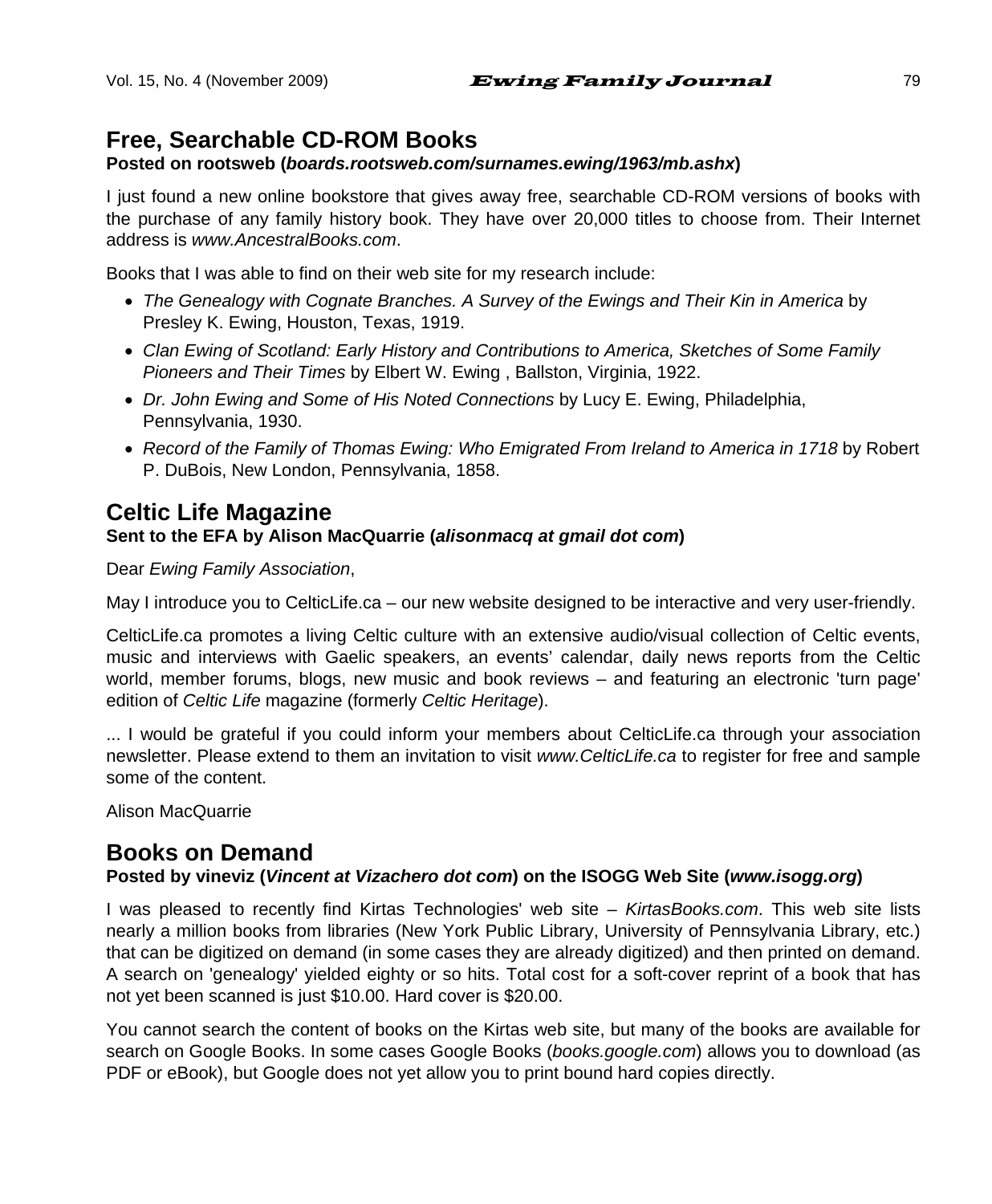#### **I'm not sure I have any Ewing ancestors, but I'd sure like to know! Query by Cecilia L. Fabos-Becker (***celia.lfsbecker at sbcglobal dot net***)**

I'm related to the Mills family: Rosannah Mills who married William Lemar in 1796 in Tennessee. Her oldest half-brother was John Mills, son of Capt. John Mills whose second wife was Mary Christian. Capt. John Mills, born 1725-28, died in Botetourt County, Virginia, intestate, in the autumn of 1780, and his son John Mills Jr. was named administrator of his estate (according to court records). This John Mills Jr. went to Jefferson County, Tennessee – where some people have Capt. John Mills erroneously listed as married to Martha Ewing, instead of July Ewing, and settling in the early 1800s. There were multiple John Mills in this county from at least three lines. Mary (Christian) Mills, widow of Capt. John Mills married, second, John McIntyre in Botetourt County in 1782 (as shown in records of Botetourt and two lawsuits between McIntyre and his step-children in Tennessee). Thus, unless there were two Capt. John Mills, there is a problem with identifying the husband of July Ewing as Capt. John Mills. Also, I looked in Augusta or Botetourt records for her marriage. Bear in mind that until sometime in the 1780s, some of the marriage records for Augusta listed only the groom's name, not the bride's name. Also check Rockbridge County. I have no doubt whatsoever that July Ewing married a John Mills, and it might even turn out to be the half-brother of my ancestor Rosannah (Mills) Lemar, but it was not the one most often referred to as Captain who had estate administration records showing he died in 1780 and of whom other records showed his second wife (married in 1760/61) was a Mary Christian. By the way, I'm a Clan Wallace and Clan Campbell researcher, and I majored in history and anthropology in college.

#### **Robert Ewing Query by Philip Ewing (***EwingFamily at btinternet dot com***) to the** *Association's* **Genealogist, Karen Avery**

I am trying to link my U.K. family (below) to a Ewing family in the U.S.A.

| Robert Ewing/Ewine ___________ m 26/07/1688<br>b abt 1666, Cardross |                      | Cardross                              |                                          | <b>Christine Morison</b>                         |                          |
|---------------------------------------------------------------------|----------------------|---------------------------------------|------------------------------------------|--------------------------------------------------|--------------------------|
| : Christine<br>1 b 8/09/1689<br>: Cardross                          | Mary<br>b 29/11/1691 | Jannet<br>b 05/04/1696                | Walter                                   | Walter<br>b 03/09/1699 b 21/11/1703 b 30/01/1706 | Humphrey                 |
| Robert Ewing<br>b 20/10/1700 Cardross                               |                      | Cardross                              | m 20/12/1731                             | <b>Margaret Miller</b><br>$b$ about 1710         |                          |
| ¦ Robert<br>b 24/07/1734 }<br>: Cardross                            | Mary                 | Humphrey<br>b 16/03/1735 b 18/09/1737 | Thomas<br>b 12/08/1739<br>m Jean Bontine | William<br>b 03/02/1744                          | Humphrey<br>b 17/02/1746 |
| b 03/01/1742 Cardross                                               |                      | Cardross                              |                                          | b 27/08/1746 Cardross                            | Margret/Margaret Menzies |

#### **Ewing Family Pedigree – D K Ewing, 2007**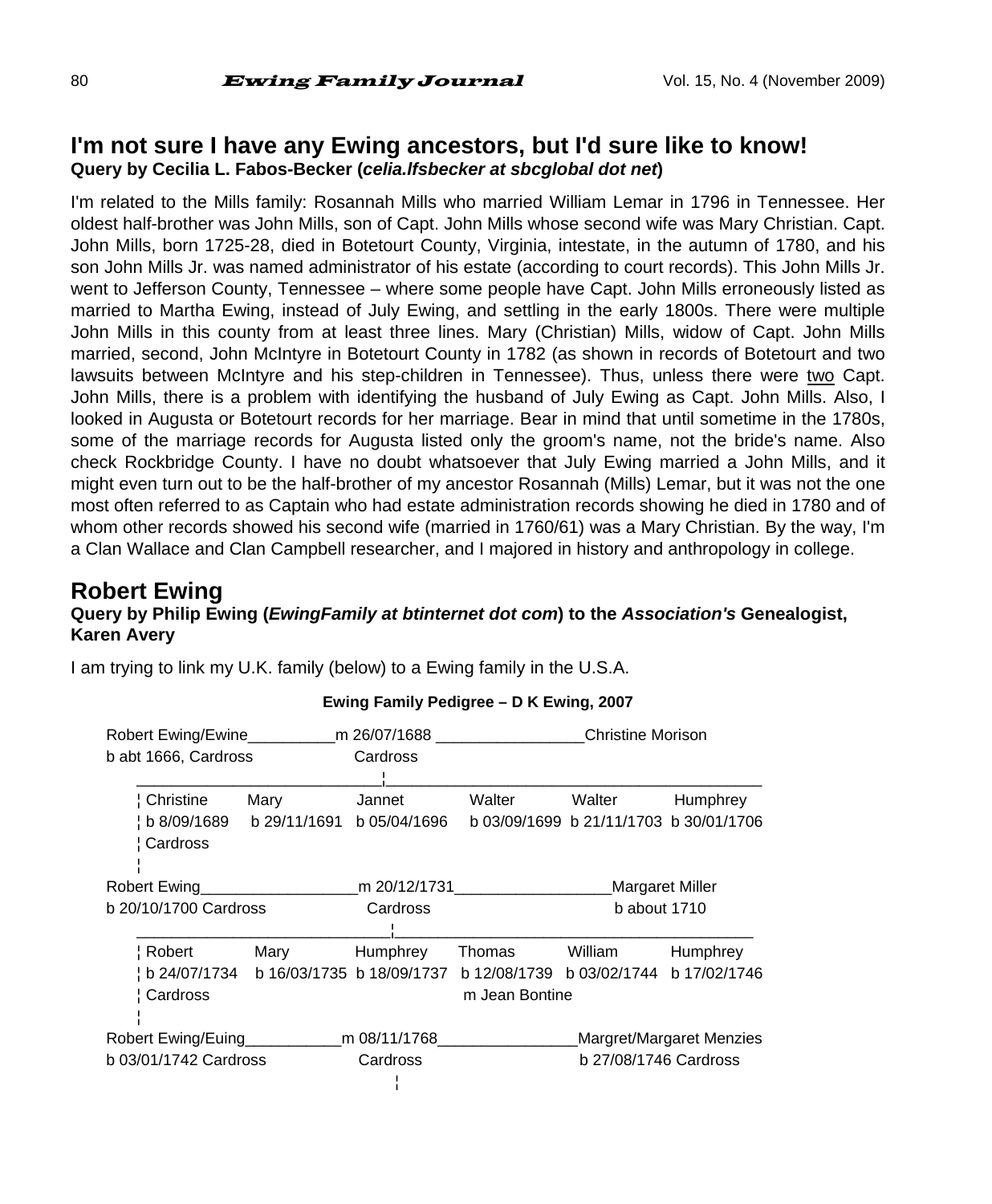| <b>Margaret</b>                                              | Walter                |                       | Charles                | <b>John</b>  | James                                 |                         |
|--------------------------------------------------------------|-----------------------|-----------------------|------------------------|--------------|---------------------------------------|-------------------------|
| b 16/12/1770                                                 |                       | b 21/03/1772          | b 13/03/1779           | b 17/12/1781 |                                       | b 29/01/1784            |
| : Cardross                                                   |                       |                       |                        |              |                                       |                         |
|                                                              |                       |                       |                        |              |                                       |                         |
| John Ewing <b>State Commission</b>                           |                       |                       | m 25/07/1812           |              | Agnes Glen (30)                       |                         |
| b 13/06/1786 Cardross                                        |                       | Cardross              |                        |              | b 20/03/1782 Old Kilpatrick<br>d 1861 |                         |
|                                                              |                       |                       |                        |              |                                       |                         |
| Walter Colquhoun                                             |                       | Margaret              |                        | Walter?      |                                       |                         |
| b 05/11/1816                                                 |                       | b 1821 Old Kilpatrick |                        | b 1827       |                                       |                         |
| <b>Old Kilpatrick</b>                                        |                       | d 29/04/1893          |                        |              |                                       |                         |
|                                                              |                       |                       |                        |              |                                       |                         |
| John Ewing                                                   |                       |                       | $m\,9/12/1853$         |              | <b>Christina Gardner</b>              |                         |
| b 1829 Old Kilpatrick                                        |                       | Glasgow               |                        |              | b 1830 Paisley                        |                         |
| d 29/03/1870                                                 |                       |                       |                        |              | d 26/02/1910                          |                         |
| Alexander                                                    | Walter C              | Robert                | Mary+Agnes John        |              | Margaret                              | Christina               |
| 31/01/1856                                                   | 19/02/1857 10/01/1859 |                       | 13/04/1863             | 27/06/1865   | 22/07/1867                            | 24/02/1870              |
| infant death 27/05/1882 6/08/1894                            |                       |                       | 27/08/1884             |              | 1929                                  | 1954                    |
|                                                              | Birkenhead India      |                       | Dumbarton              |              | Barr                                  | McDonald                |
|                                                              |                       |                       |                        |              |                                       |                         |
| Alexander Gardner Ewing ____ ___ __ m 21/9/1897 ____ ___ ___ |                       |                       |                        |              |                                       | _Agnes Shearer Kyles    |
| b 15/05/1861 Dumbarton                                       |                       | London/Lambeth        |                        |              | b 26/09/1878 Glasgow                  |                         |
| d 24/08/1904 Hong Kong                                       |                       |                       |                        |              |                                       | d 10/04/1953 Troon      |
|                                                              |                       |                       |                        |              |                                       |                         |
| <b>Alexander</b>                                             |                       | Agnes                 |                        |              |                                       |                         |
| b 1898 Hong Kong                                             |                       |                       | b 3/09/1902 Hong Kong  |              |                                       |                         |
| d 24/07/1899 Hong Kong                                       |                       |                       | d 20/05/1979 Edinburgh |              |                                       |                         |
|                                                              |                       |                       |                        |              |                                       |                         |
| John Kyles Ewing                                             |                       |                       | m 30/07/1932           |              | Margery Aveyard                       |                         |
| b 02/08/1900 Hong Kong                                       |                       |                       | Shanghai               |              |                                       | b 17/08/1905 Manchester |
| d 09/03/1989 Haslemere                                       |                       |                       |                        |              |                                       | d 15/03/1993 Haslemere  |

#### **Response by David Ewing (***DavidEwing93 at gmail dot net***)**

Karen Avery forwarded your recent query to me because I administer the Ewing Surname Y-DNA Project, and she knew I would be excited to learn about you and your lineage.

First of all, I think that the best way for you to find a potential conventional genealogic connection with an American Ewing line would be for you to write an article about your line for the *Ewing Family Journal,*  with special emphasis on the earliest two or three generations. This will expose your question to literally dozens of Ewing genealogists and much increase the odds of finding someone who recognizes a name or other connection.

Humphrey (one of the sons of Robert, your earliest known ancestor) really caught my eye, because this is not such a common name among Ewings and because a Humphrey Ewing appears in one of the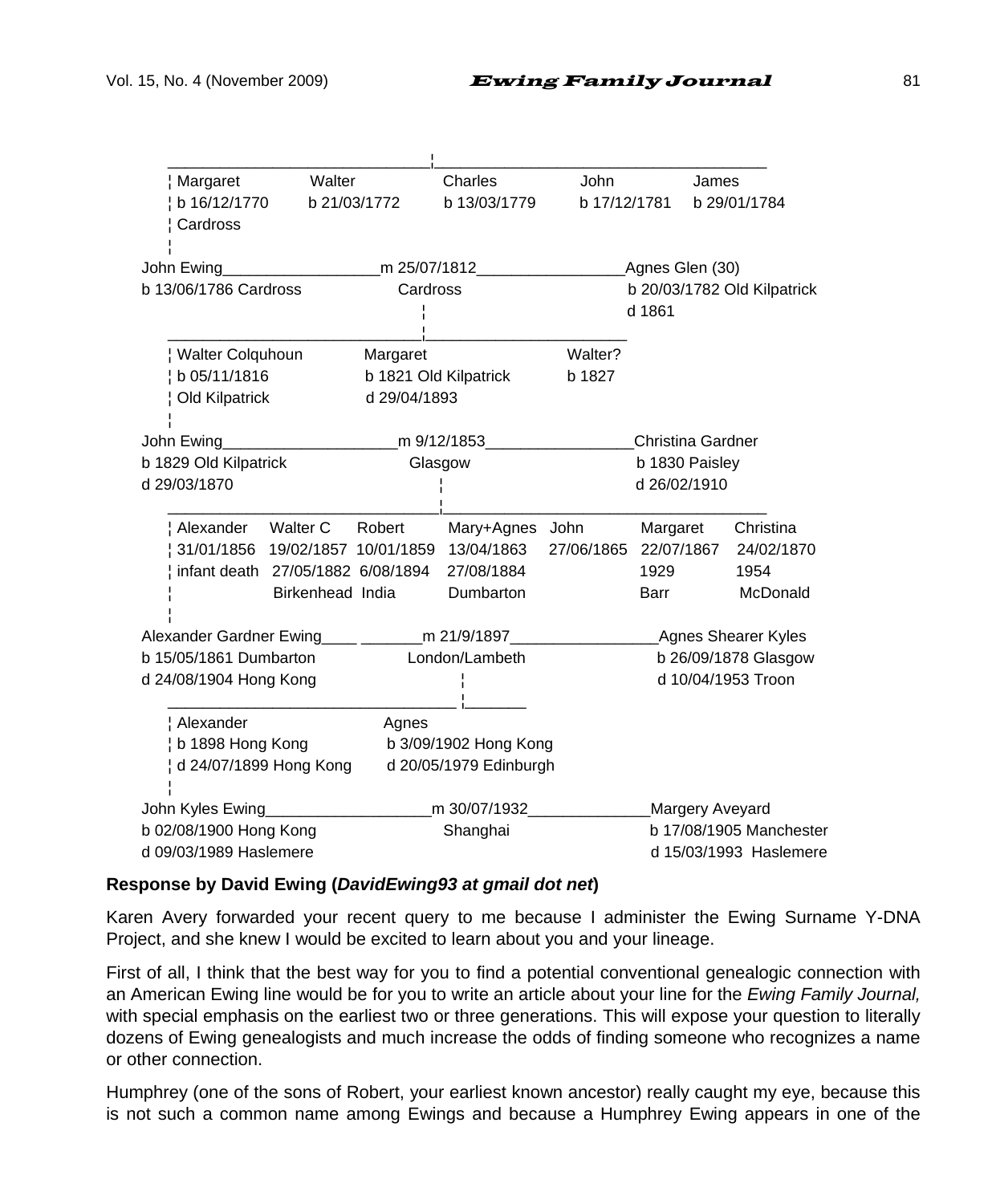earliest records of Ewings we have found in Ulster: In the Register of the Derry Cathedral, 4 Jul 1701, "Mary, dtr of Humphrey Ewing and Isaball his wife, bapt." The timing would be right for this Humphrey to have been the uncle of your Humphrey, and little Mary, his cousin. I have copied Bill Riddle on this message because he is the Editor of our *Journal* and would be happy to work with you to put something together – even if that ends up being just a brief mention of the names, dates and places of your earliest ancestors. What would be more interesting, though, is a narrative that tells us what you know about their lives and times.

As you may know, the majority of American Ewings are descended from Ulster Scots who immigrated to America early in the 18<sup>th</sup> century, and a good fraction of these appear to be rather closely related to one another on the basis of their Y-DNA results. The state of pertinent records in the early 18<sup>th</sup> century and before is such that we have had difficulty being clear about the origin of our lines in Scotland, but historical records lead us to believe that the earliest homeland of the Ewings was in the area of presentday Dumbartonshire. Many of us think we had ancestors in Glasgow, but this is from a period after urbanization had already begun, so is not terribly helpful in locating remote origins. We also have leads in Sterlingshire and Ayrshire, but documentary evidence is scant.

We also have participants in the Y-DNA Project descended from Scots who were not in Ulster, including a few whose ancestors never immigrated, some who immigrated relatively recently, and some who immigrated at roughly the same time as the Ulster Scots. One group of American Ewings thought to have originated in 'Loch Lomand' (probably Balloch) has a distinct Y-DNA signature. We have two Ewings living in England whose earliest known Ewing ancestors lived in Ulster, and one living in Scotland who knows only that his grandfather lived and worked in Glasgow. We have one line whose Ewing ancestor immigrated to the U.S.A. from Australia; his ancestors had gone there from Ulster. I see that your line passed through China and India on its way home – fascinating.

We think if we could get Y-DNA testing of a decent sample of Ewings in Scotland who know their conventional genealogies to the early-1700s or before, that we could really nail down the origin of our several lines. You can imagine how interested I am to see that you have traced your lineage back before 1700 and that your ancestors were living close to the area where we think several of our Ewing lines originated. It would be of enormous interest to us to have you join our Y-DNA Project and see how your Y-DNA compares to ours.

It is possible, indeed likely, that we could put you in touch with American Ewings that have a common ancestor with you within the last eight or ten generations. It is also possible, though perhaps not so likely, that you would be able to work out with them exactly what the connection between your families is. And it is possible that we would find only that you appear not to be related to any American Ewings, though I consider that doubtful.

I urge you to find out about the Ewing Surname Y-DNA Project by having a good look at our web site, the home page of which is at *www.EwingFamilyAssociation.org/DNA\_Project/index\_Y-DNA.html*. My suggestion would be to first read the document available at:

*dl.GetDropBox.com/u/431003/Results\_Intro.pdf* 

```
and then open the 'Results Directory' at
```
*www.EwingFamilyAssociation.org/DNA\_Project/SiteMap\_YDNA.html*  which will give you easy access to a wealth of information.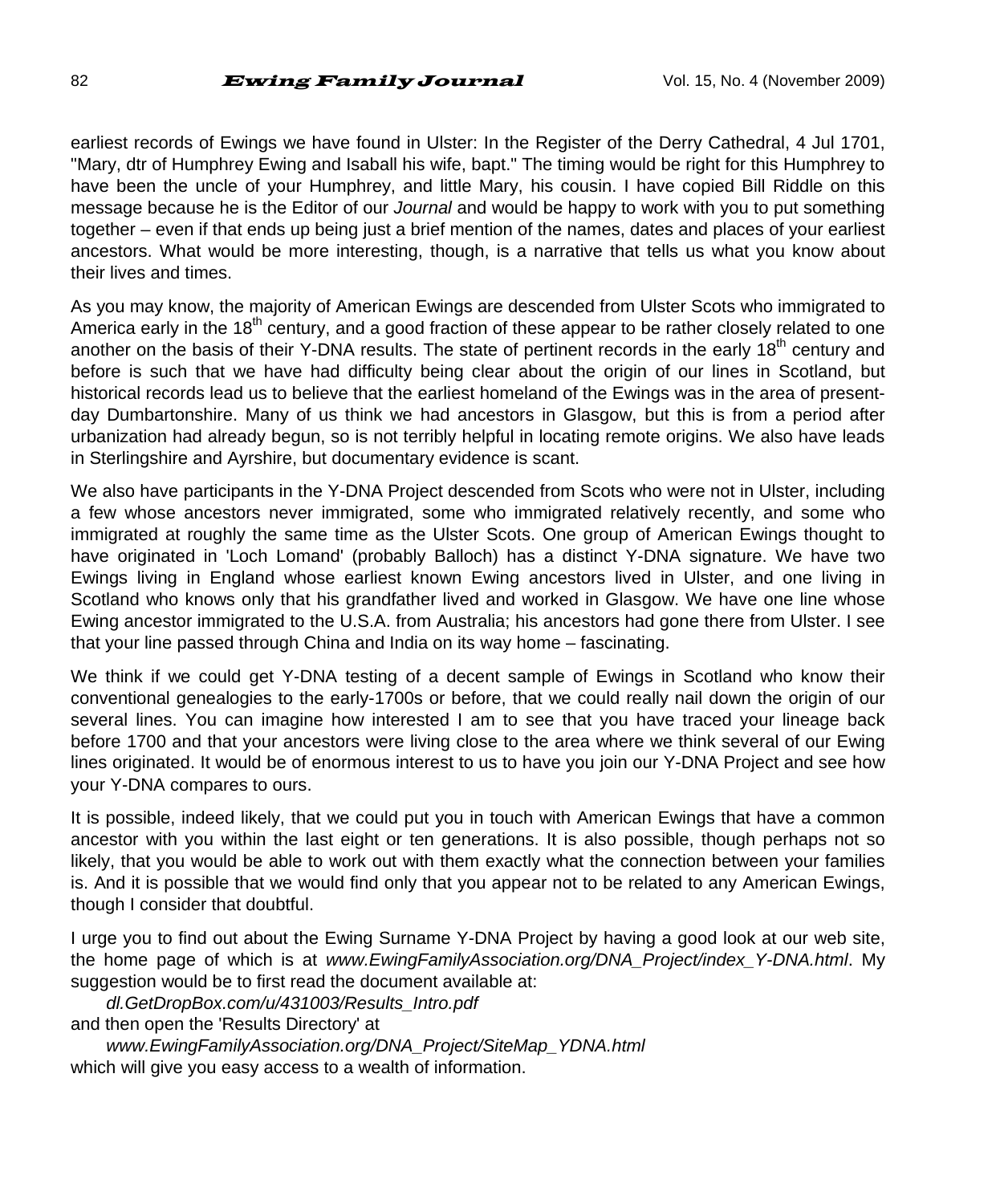Y-DNA testing conveys no medical or forensic information and there are adequate privacy safeguards. Please do not hesitate to ask me whatever questions you might have. We are very anxious to get better acquainted and to have you participate in our project.

#### **Response by Philip Ewing (***EwingFamily at btinternet dot com***) to David Ewing**

Thanks for your most detailed reply! I will probably need to read it several times to digest the content.

I'm glad I contacted you. My nine-year old son is doing a genealogy project at school, and we thought trying to find a linkage to families in America would be interesting. We only moved to Missouri three years ago, and while on a vacation trip in southern Missouri we came across a General Thomas Ewing who served in the Union army. This got us thinking, and it would be very interesting to find if we were linked in some way.

Regarding my early ancestors, I don't know very much about them. My Uncle Douglas did some recent research, and I think it is he who found the early Robert Ewing. He currently lives in East Kilbride, Scotland, which is just south of Glasgow. The bulk of the research was done about thirty years ago by my grandfather John Kyles Ewing (the last entry on the lineage document I sent). He managed to find some occupations, and I hope to have this information sent to me by my father soon. We have a few old photographs, from the 1900s, of Alexander Gardiner Ewing and others.

I would be happy to participate in the Y-DNA study you refer to. I guess Humphrey is an unusual name and could be quite traceable! Let me know what I would have to do to participate. I always thought of the Ewings as coming from the Loch Fyne area rather than Loch Lomond, but Cardross and Dumbarton (where my early ancestors and grandfather are from) are not far from either!

It came as quite a surprise to find so many Ewings here in the U.S. I was born in southern England and whilst there are a few Ewings listed in phone directories in that area, there are not nearly as many as there seems to be here! I was not really aware until I did some Internet searches that many Ewings came to the U.S.A. via Ulster – I assume thanks in part to Oliver Cromwell.

I will send you more information as and when I have it, and I'll send you a link to a web site I have with some old photographs you may find interesting.

#### **Response by David Ewing (***DavidEwing93 at gmail dot net***) to Philip Ewing**

Great!

If you should like to learn more about General Thomas Ewing, a new book as been published about him recently which you can read about at *press.umsystem.edu/fall2008/smith.htm*, though you may be able to get a better price on *amazon.com*. He has his admirers, but he participated in perhaps the most embarrassing set of incidents in American history. He was an adopted brother and brother-in-law to William Tecumseh Sherman, of 'Sherman's March to the Sea' fame in our Civil War. If you want to read more about the genealogy of that branch of the family, have a look at Marilyn Price-Mitchell's excellent web site at *www.sandcastles.net*.

To participate in the Ewing Surname Y-DNA Project, go to *www.familytreedna.com/groupjoin.aspx?code=M44915&Group=Ewing* and follow your nose. Choose the Y-DNA37 test, which presently costs \$149 plus \$4 shipping. You may be able to save \$30 or so if FTDNA should run a sale near the end of the year as they sometimes do, but I hesitate to recommend waiting because I am so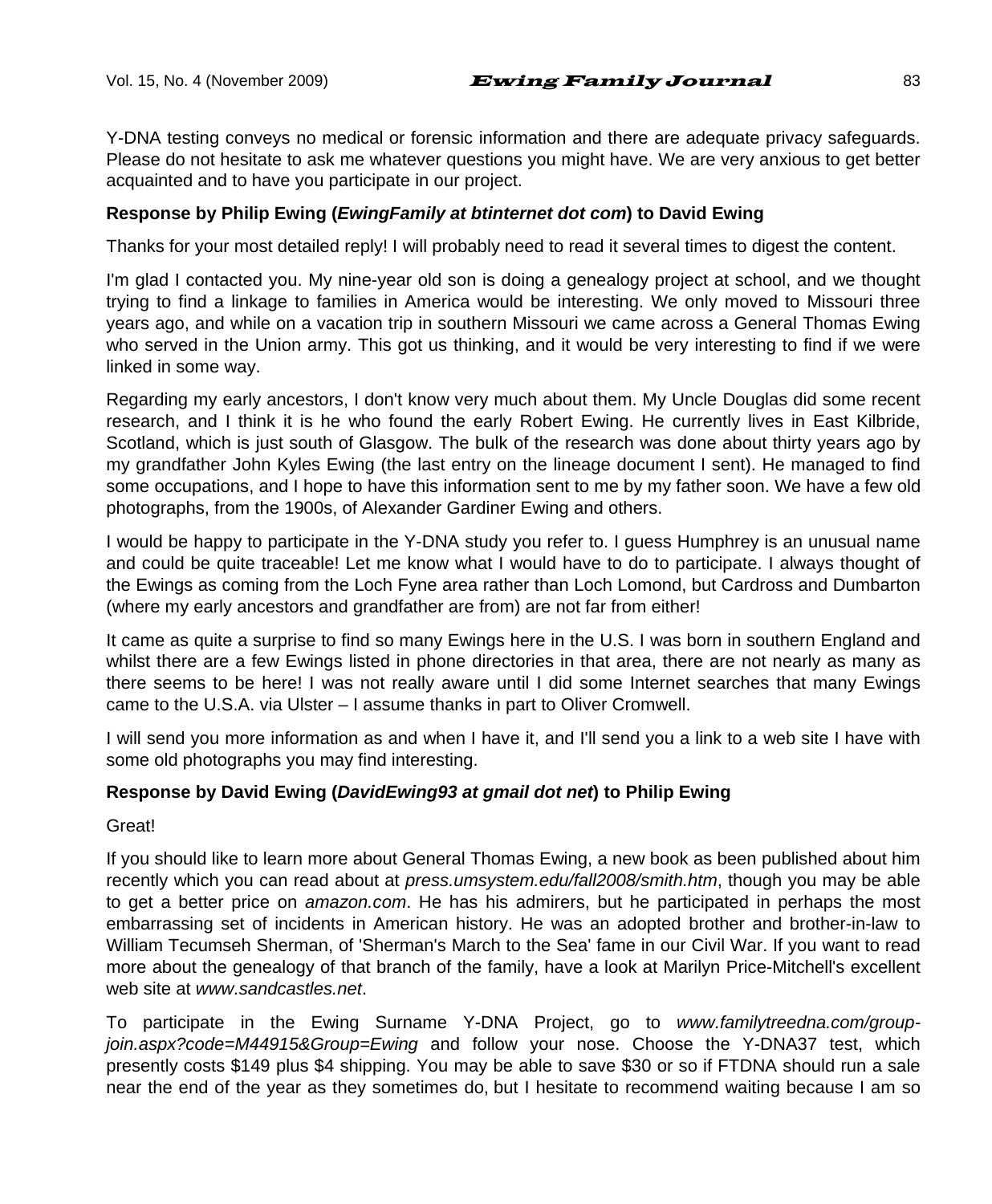interested to see your results. [Editor's Note: See page 69 for information about the current end-of-year sale offered by FamilyTreeDNA.]

I think you would be interested to read my Y-DNA Article 11, which is available online at *www.EwingFamilyAssociation.org/DNA\_Project/DNA\_Articles/DNA\_Articles/070814%20CEJ%20Y-DNA\_WebSite.pdf* and speaks to the idea that Ewings are descended from Clan McEwen of the Cowal peninsula and Loch Fyne. I do not reach a definitive conclusion, but there seems to be little credible evidence to support the idea. Perhaps you would also like to read C. L'Estrange Ewen's book chapter at *www.EwingFamilyAssociation.org/documents/Document\_BritishSurnames.html* which speaks about how widespread the name and cognates were in all of Celtdom (if there is any such thing). These are written at an level over the head of the average nine year-old, but maybe you could use them to help your son understand more about the origins of the Ewings.

#### **Response by Karen Avery (***bkavery2 at comcast dot net***) to Philip Ewing's original query**

Thanks so much for sending your query about your Ewing ancestors. As you learned from David Ewing, there is much to be learned from your data, and hopefully our group will provide new information for you.

Attached is a report I produced after entering the information you provided concerning the descendants Robert and Christine Ewing into my genealogy database. Please let me know of any errors so that I may make corrections. Note that (dy) simply means the person died young.

#### **Descendants of Robert Ewing of Cardross, Scotland**

1 Robert Ewing b: Abt. 1666 Dumbartonshire, Cardross, Scotland .. +Christine Morison b: Bet. 1666 - 1770 m: Jul 26, 1688 Dumbartonshire, Cardross, Scotland ...... 2 Christine Ewing b: Sep 08, 1689 Dumbartonshire, Cardross, Scotland ...... 2 Mary Ewing b: Nov 29, 1691 Dumbartonshire, Cardross, Scotland ...... 2 Jannet Ewing b: Apr 05, 1696 Dumbartonshire, Cardross, Scotland ...... 2 Walter (dy) Ewing b: Sep 03, 1699 Dumbartonshire, Cardross, Scotland ...... 2 Robert Ewing b: Oct 20, 1700 Dumbartonshire, Cardross, Scotland .......... +Margaret Miller b: Abt. 1710 m: Dec 20, 1731 Dumbartonshire, Cardross, Scotland .............. 3 Robert (dy) Ewing b: Jul 24, 1734 Dumbartonshire, Cardross, Scotland .............. 3 Mary Ewing b: Mar 16, 1735 Dumbartonshire, Cardross, Scotland .............. 3 Humphrey (dy) Ewing b: Sep 18, 1737 Dumbartonshire, Cardross, Scotland d: Dumbartonshire, Cardross, Scotland .............. 3 Thomas Ewing b: Aug 12, 1739 Dumbartonshire, Cardross, Scotland .................. +Jean Bontine .............. 3 Robert Ewing b: Jan 03, 1742 Dumbartonshire, Cardross, Scotland .................. +Margaret Menzies b: Aug 27, 1746 Dumbartonshire, Cardross, Scotland m: Aug 11, 1768 Dumbartonshire, Cardross, Scotland ...................... 4 Margaret Ewing b: Dec 16, 1770 ...................... 4 Walter Ewing b: Mar 21, 1772 ...................... 4 Charles Ewing b: Mar 13, 1779 ...................... 4 John (dy) Ewing b: Dec 17, 1781 ...................... 4 James Ewing b: Jan 29, 1784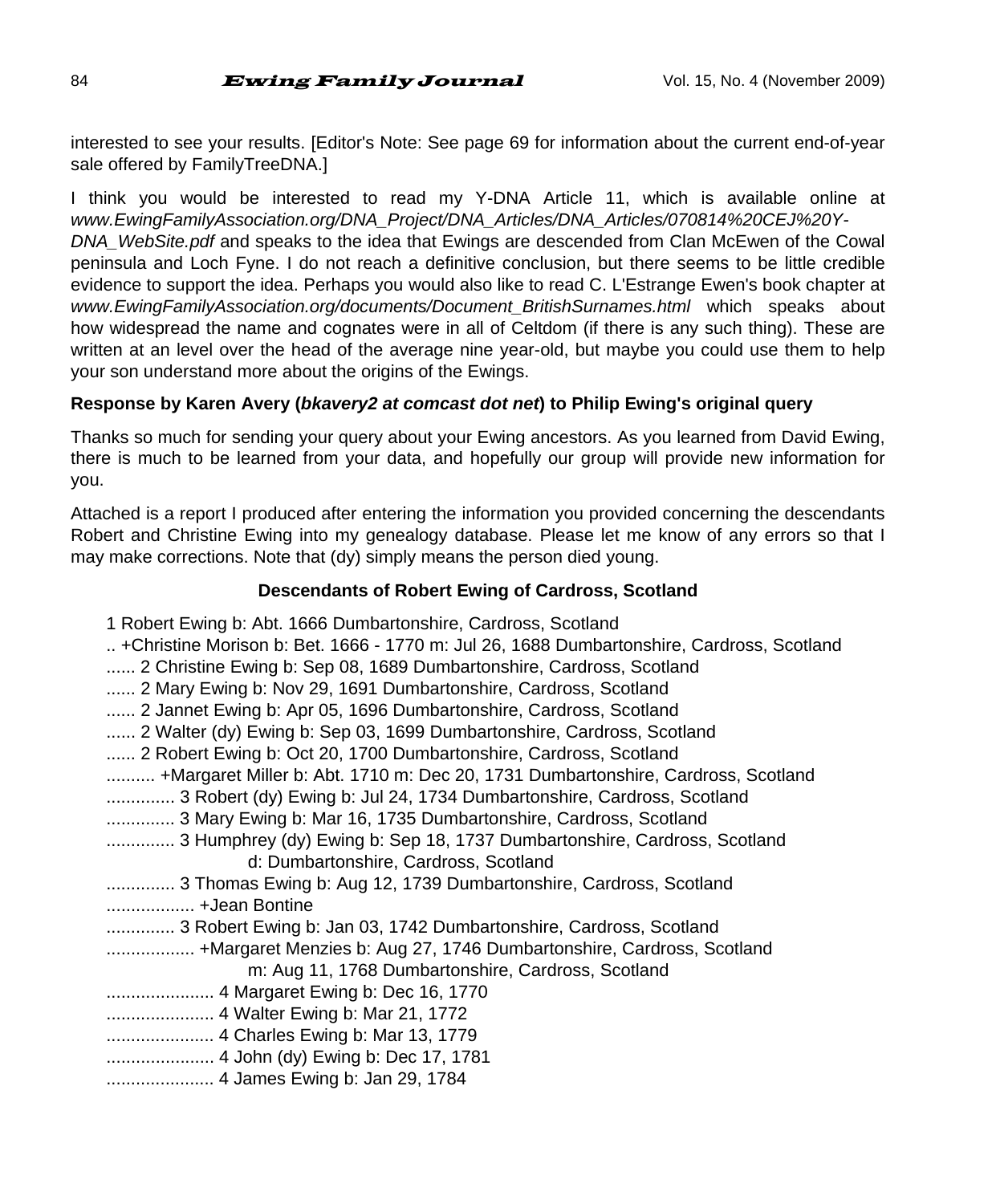| 4 John Ewing b: Jun 13, 1786 Dumbartonshire, Cardross, Scotland    |
|--------------------------------------------------------------------|
| +Agnes Glen b: Mar 02, 1782 Lanarkshire, Old Kilpatrick, Scotland  |
| m: Jul 25, 1812, Dumbartonshire, Cardross, Scotland d: 1861        |
|                                                                    |
| b: Nov 05, 1816 Lanarkshire, Old Kilpatrick, Scotland              |
|                                                                    |
| b: Abt. 1821 Lanarkshire, Old Kilpatrick, Scotland d: Apr 29, 1893 |
|                                                                    |
|                                                                    |
| b: 1829 Lanarkshire, Old Kilpatrick, Scotland d: Mar 29, 1870      |
|                                                                    |
| m: Sep 12, 1853 Glasgow, Scotland d: Feb 26, 1910                  |
|                                                                    |
|                                                                    |
| d: May 27, 1882 Birkenhead, England                                |
|                                                                    |
|                                                                    |
| b: May 15, 1861 Dunbartonshire, Scotland                           |
| d: Aug 24, 1904 Hong Kong, China                                   |
|                                                                    |
| m: Sep 21, 1897 Lambeth, London, England                           |
| d: Apr 10, 1953 Troon, Ayrshire, Scotland                          |
|                                                                    |
| d: Jul 24, 1899 Hong Kong, China                                   |
|                                                                    |
| d: Mar 09, 1989 Surrey, Haslemere, England                         |
|                                                                    |
| b: Aug 07, 1905 Lancashire, Manchester, England                    |
| m: Mar 07, 1932 Shanghai, China                                    |
| d: Mar 15, 1993 Surrey, Haslemere, England                         |
|                                                                    |
| d: May 20, 1979 Edinburgh, Scotland                                |
|                                                                    |
| d: Aug 27, 1884 Dunbartonshire, Scotland                           |
|                                                                    |
|                                                                    |
|                                                                    |
| 3 William Ewing b: Feb 03, 1744 Dumbartonshire, Cardross, Scotland |
| 3 Humphrey Ewing b: Feb 17, 1746                                   |
| 2 Walter Ewing b: Nov 21, 1703                                     |
| 2 Humphrey Ewing b: Jan 30, 1706                                   |

*Note: The highlighting indicates some changes that Philip subsequently made to what Karen initially prepared and which he explains in his following response.*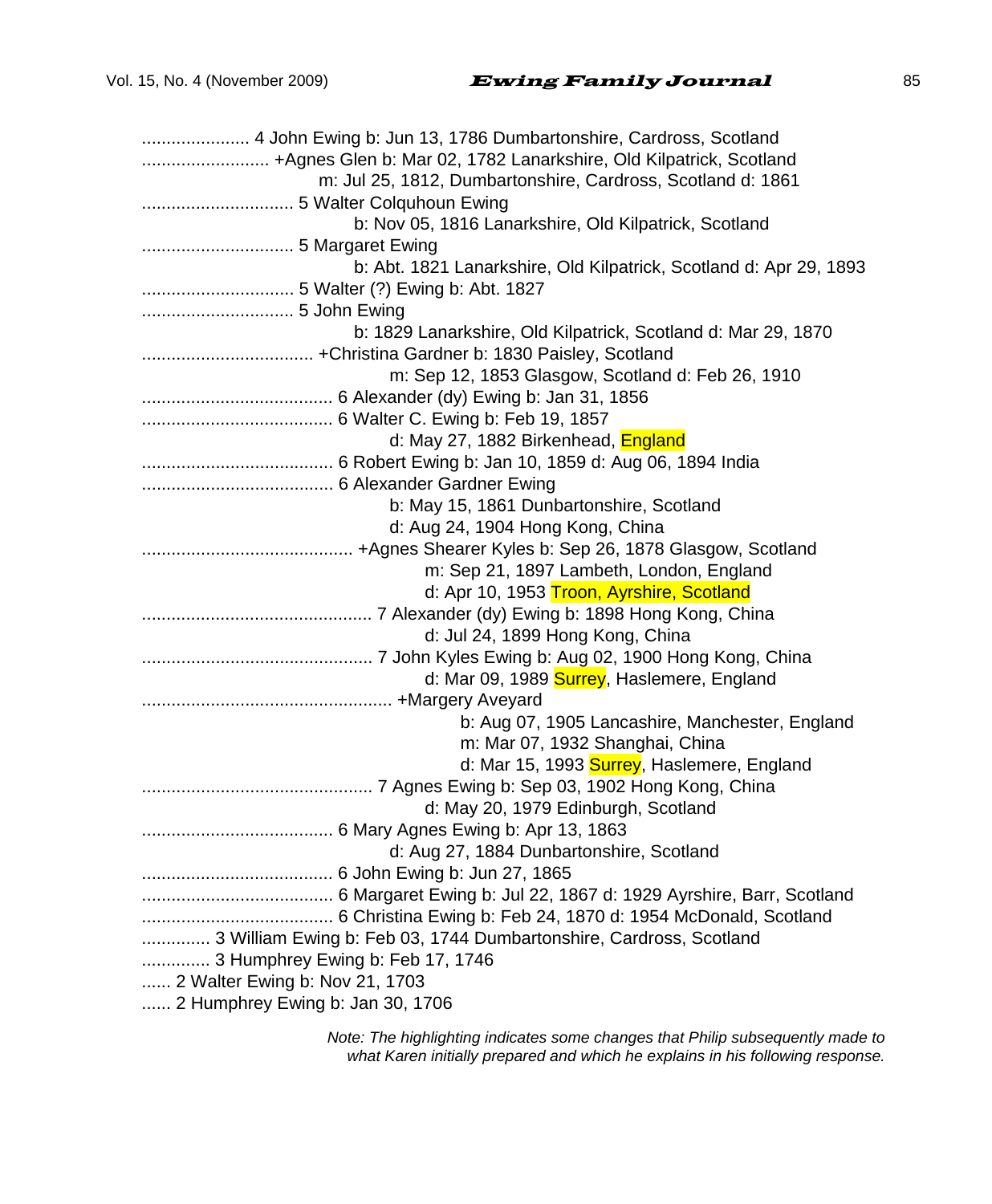#### **Response by Philip Ewing (***EwingFamily at btinternet dot com***) to Karen Avery**

You work quickly! I took a look at the document you sent me. I managed to make sense of it (I think). I'm very happy all the data my grandfather and uncle have gathered is being made use of.

I have corrected some minor errors in place names, most notably Troon in Ayrshire. (You are right, there is a Troon in Cornwall, but this is about 500 miles away!) Also Birkenhead is near Liverpool in England. I've not heard of a place called McDonald in Scotland! I will check, but I wondered if some of the locations could actually be spouses names.

I have asked my uncle if he can explain some of this or if he has any more information. As you can see we have some marriage dates and ages at marriage, but I would love to learn about occupations. I know my father has some of this information, and we can provide family information after John Kyles. I hope I can get hold of this soon.

I don't think we can provide much in the way of early background, but since 1900 we have pretty good records of who did what, lived where, etc. Please let me know if there is anything else I can help you with.

#### **Further Response by Philip Ewing (***EwingFamily at btinternet dot com***) to Karen Avery**

My father came up with more detailed information on occupations, etc. This is from the research my grandfather, John Kyles Ewing, carried out in 1978. There is some more accurate information on locations and spouses (where these are known).

I hope this helps you and may help others locate an ancestor.

#### **Ewing Family Tree as done by JKE in 1978**

John Ewing b. 1783, Old Kilpatrick d. ?, farmer m. Agnes Glen b. 1783 d. 1861 Margaret Ewing b. 1821, Old Kilpatrick d. 29 Apr 1893 John Ewing b. 1829, Old Kilpatrick (Ship Joiner) d. 29 Mar 1870 m. Christina Gardner b. 1830, Paisley d. 26 Feb 1910 m. 9 Dec 1853 Walter Colquhoun Ewing b. 19 Feb 1857 (Ship Joiner) d. 27 Mar, 1882, Birkenhead Robert Glen Ewing b. 10 Jan 1859, Dumbarton d. 6 Aug 1894, Cocanada, India Alexander Gardner Ewing b. 15 May 1861, Dumbarton Manager - Ship Joiners) d. Hong Kong m. Agnes Shearer Kyles m. 21 Sep 1897 Alexander Gardner Ewing d. 1899 (aged 1 year) John Kyles Ewing b. 2 Aug 1900, Hong Kong (Accountant) m. Margery Morris Aveyard b. 17 Aug 1905 m. 30 Jul 1932 Agnes Shearer Ewing d. 3 Sep 1902 Mary Ewing b. 14 Apr 1863, Dumbarton d. 27 Aug 1884 (twin to Agnes) Agnes Ewing b. 14 Apr 1863, Dumbarton d. 7 Oct 1884 (twin to Mary) John Ewing b. 27 Jun 1865, Dumbarton Margaret Ewing b. 22 Jul 1867, Dumbarton d. 1929 m. John Barr (Manager - Drapery Store) Christina Ewing b. 24 Feb 1870, Dumbarton d. 1954 m. William A. McDonald (Master-mariner)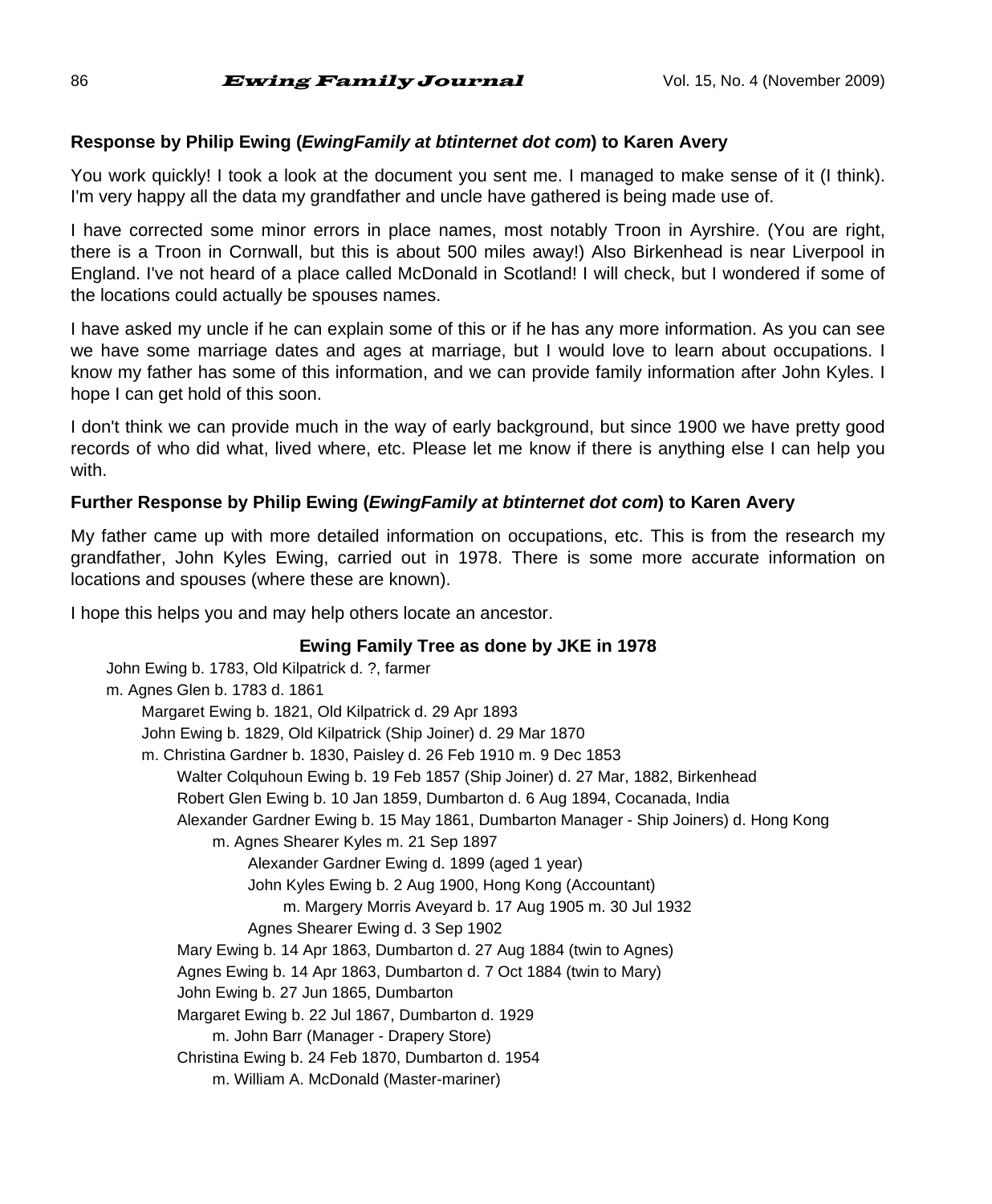#### **Further Information from Douglas Ewing, Philip's Uncle**

I don't think the Ulster connection is very helpful but who knows. Scots were given land in Northern Ireland to encourage them to migrate to the Ulster Plantation in the  $16<sup>th</sup>$  and  $17<sup>th</sup>$  Centuries.

I don't know of any Fife links but my search was limited to Cardross Parish which was probably only in existence after the Covenanting Wars at the end of the  $17<sup>th</sup>$  Century when the Church of Scotland reestablished itself. I will take another look at it all in 2011 when the Census of 1911 goes online.

Meantime, do the Y-DNA test. There were so many migrations in Britain after the Roman period that the result could be from anywhere in northern Europe.

### **Putnam, and Other, Ewings**

#### **Welcome Note by Karen Avery (***bkavery2 at comcast dot net***) to new-member Charles M. 'Mike' Ewing (***Mike at Ewing dot net***)**

Welcome Mike,

I was so happy to be given a copy of your membership form and your lineage. I believe I can help you a great deal as I have collected a lot of information on your lineage. I will happily share all that I have, but before I do that, could you give me a bit more information? I have some conflicting data and would like to sort it out before I send what I have to you. I don't know if you are aware, but you have several cousins who are also currently members of the *EFA*.

For instance, I think that the first thing I need to know is more about the wives of your Putnam. I may have intermingled data between two men named Putnam, whom I think are first cousins and born within a year of two of each other. They are probable grandsons of Putnam Ewing (1776-1847).

I have your Putnam born September 8, 1833, and died after June 14, 1900 (when the 1900 census was taken). Putnam first married a Mary <unk>, born c.1842. I presume she died shortly after the birth of Patrick, who was born in February 1861.

Putnam then married Sarah Hackleman on August 5, 1862. I have Charles H., born September 1875, listed as a son in the 1900 census, living with Putnam and Sarah. Is this your Charles Hackleman Ewing? The big problem I notice is that Charles (when about age four in 1880) is **not** listed with Putnam and Sarah in that census. In the 1880 census, Patrick, age 19, and Mary, age 16, are living with them.

I am assuming you have looked at the *EFA* web site and consulted Margaret Ewing Fife's book. Your line is given in Chapter XXV of this book. I hope you have knowledge of the parents of Charles since he doesn't seem to be listed as a son of Putnam and Sarah.

#### **Response by Mike Ewing (***Mike at Ewing dot net***) to Karen Avery**

Karen, it was so nice to get your letter.

I was very interested in what you had to say. I had not been able to view Margaret Ewing Fife's book as until this evening, I was still running Internet Explorer 6.0 which could not open the document. I upgraded and now have successfully opened the document.

I like the idea of being thorough and careful about the lineage of Ewings.

I am sure that the Charles Hackleman Ewing you mention is my grandfather. I don't know why he didn't appear in the 1880 census in that household, but I know that household. I can do more research if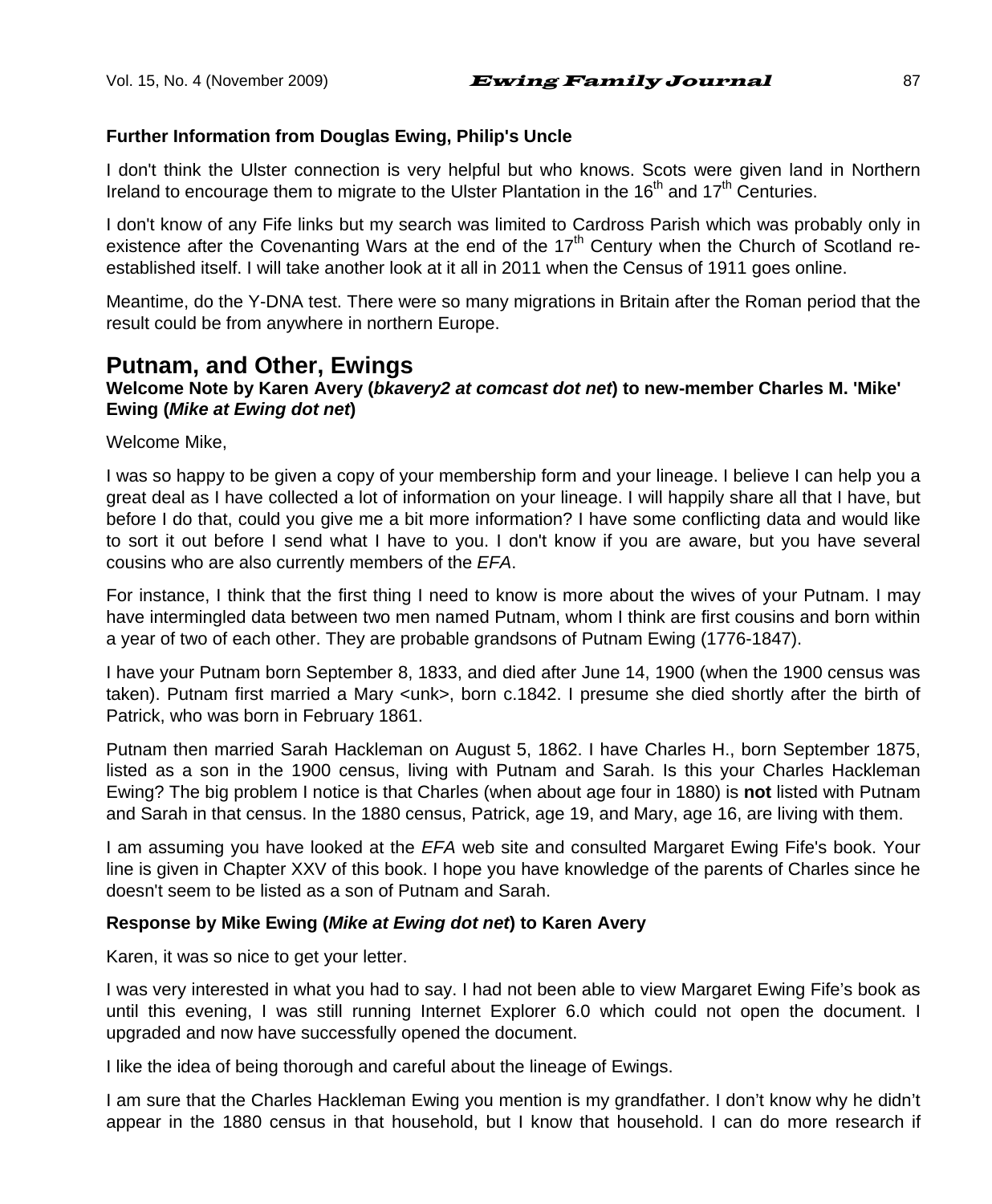#### 88 **Ewing Family Journal**  $V$ ol. 15, No. 4 (November 2009)

necessary, but here is some of what I believe validates the relationship. My grandfather lived until 1958 and I listened to his stories many times. I am sad that we didn't do a better job of recording what he had to tell.

You mention Mary Ewing, age 16. She was the light of my grandfather's life, and when she died at an early age, it broke his heart. He spoke about her often. A large oil painting of 'Sister Mary' hung above the mantel in our living room all my life. (Unfortunately, it was severely damaged when my mother moved out of that house and things went into storage … not to mention the small hole in the center of the painting where I shot a paperclip with a rubber band at the painting. I learned about guilt!)

When Putnam Ewing moved into the town of Greensburg, he bought a house at 230 South Broadway. I grew up in that house, and I believe I still have the abstracts for ownership in a safe-deposit box.

Putnam, Sarah and Mary are buried in the Decatur County Cemetery, not far from Patrick and Lydia. I could lead you right to it. Unfortunately, it's on a corner and traffic around that corner has gotten very close to the marker.

I have a photograph (on metal) of Sarah Hackleman Ewing hanging in my home here in Colorado. She was very beautiful, even by today's standards.

Patrick and Lydia are closer to the entry of the cemetery and have a large marker, well isolated from the road.

Perhaps most important is the 'farm'. I know the exact location of the original deed to the land, signed as a land-grant deed by Andrew Jackson. It was in the attic for a long time but now is in a frame in a dark (to protect it from light) back hall in the house still standing on that land. I have photographs of the original deed.

While Putnam did move to town and work as a teller in one of the banks, his son Patrick, my half-greatuncle, was the one to take over farming the land.

My grandfather's half-brother, this Patrick, had died before I was born but his wife – we called her Aunt Hattie – still lived in the old house at the top of the hill. My sister (Patricia Ewing Bibler, also currently of Colorado Springs) and I considered it a great adventure to spend the night at Aunt Hattie's house.

In the house down the hill (where the deed is), Patrick's son Louie lived with his wife Irene Applegate. Louie was an amazing and delightful man with a great wit, lots of charm, and the work ethic that made those old farms succeed. Unfortunately, Louie was killed in an automobile accident when a farm truck crossed the center line and hit his car.

My grandfather owned 91.9 acres of that farm. When I grew up, my parents kept a garden on the farm. We spent a lot of time out there.

When my grandfather died in 1958, I inherited one-third of that 91.9 acres. My mother inherited onethird and my sister the remaining third. My mother – Kathleen Eugenia (Cason) Ewing – died in 1997, and at that time, I inherited one-sixth to make my interest be a half. My sister and I owned that land until this past December 2008, when we sold it.

Today, Louie's daughter Margaret Ellen (Ewing) Osting lives there. (I suspect that she is a member of the *Ewing Family Association*). Her son Patrick is a paraplegic and is living in a nursing home in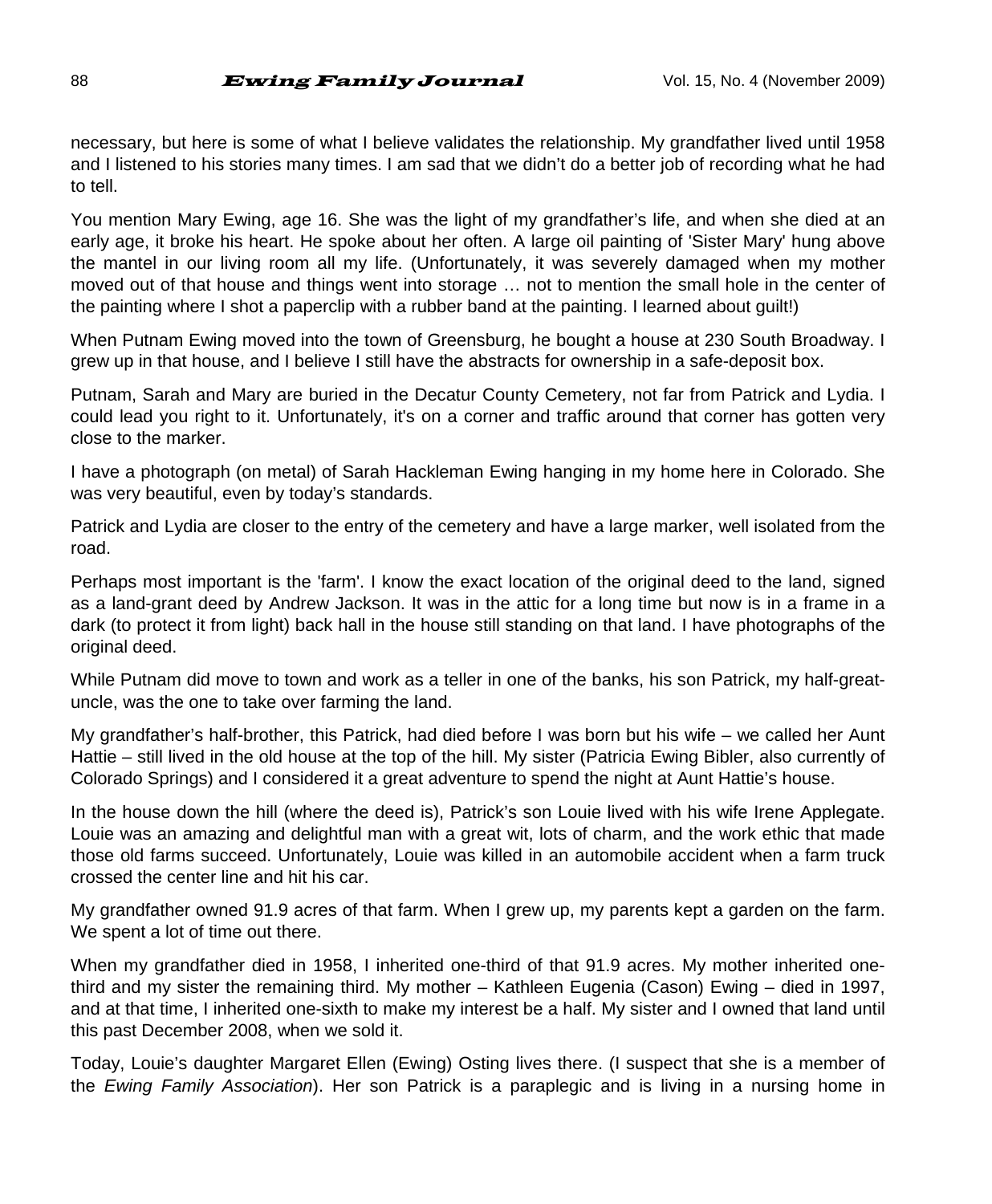Greensburg with hopes of returning home this summer. I talk to Patrick every few weeks on the phone. Margaret Ellen's daughter, Alice Lynette (Osting) Stiller, and son, Raymond Osting, live in Indianapolis.

I hope that is helpful. As I have time, I will be glad to do more research.

### **Clark Farm History and Clark-Ewing Family Connections**

#### **Query by Susan Clark (***Clark.Susan at comcast dot net***) to the** *Association's* **Genealogist, Karen Avery**

My name is Susan Clark. I live in Bridgeville, Pennsylvania, near Collier Township. My father is James Rudolph Clark Il – he was known as 'Rudy' – and my uncle is John Ewing Clark. They lived on the Clark Farm in Robinson Run, South Fayette Township, Allegheny County, Pennsylvania, close to the Allegheny/Washington County line on the Cecil Sturgeon Road. The Clark farm was given to the family by land grant according to my ninety-two-year old aunt (John Ewing Clark's wife, Elizabeth Burr, who died two years ago). She asked me, before she died, to research why the family farm was given to us by land grant.

When I was young, my father told me he was related to the Walkers of Walker's Mill. My ancestors are buried at the Robinson Run Cemetery near the family farm which is not too far away from Walker's Mill in Collier Township. One of the members of my family is not documented on tombstone or cemetery records, and I believe she may have been a Ewing. Her name is Margaret, wife of Rudolph Clark. I believe Rudolph Clark and Margaret were the first people living on the Clark Farm. My father told me she was a Walker, but I think that it was her mother who was a Walker who married a Ewing (see below). Margaret's son was James Ewing Clark.

When searching the census records for the late 1800s, I found that there were two Ewings living on the farm – Emma Ewing (twenty years old in the 1870 Census) and Mary J. Ewing (sixty years old in the 1880 Census).

My family line is: My father, James Rudolph 'Rudy' Clark II; his brother John Ewing Clark; and their parents James Rudolph Clark I (1886-1945) who was known as 'Dolph' and who married Naomi Kathryn Parkes (1886-1966), who had emigrated from London, England, when she was three-to-five years old. Dolph Clark's father was James Ewing Clark (1854-1924) – my great-grandfather – who married Mary Margaret McConnell (1863-1945) and who was killed on the family farm. Their children were: William Irving Clark, James Rudolph 'Dolph' Clark I, Isabel Clark, Margaret Clark, Nathan Clark (who died at age 29 of Tuberculosis) and Scott Clark. Most of the children were college educated and many of them are buried in Robinson Run Cemetery.

James Ewing Clark's parents were Rudolph Clark (1823-1880) – my father told me he came from Ireland – who married a Margaret. I gave this information to someone to research for me, and he believes Margaret was a Ewing and thinks her parents were Elizabeth Walker and John P. Ewing. It is hard to read her tombstone, but it appears she died on September 30, 1887.

I thought if I could research the land grant I would be better able to identify who this Margaret was. This researcher told me land grants were given to people who fought in the Revolution. He also told me that a good source of information about this area is the LDS Library in Greentree, Pennsylvania, near Collier Township. The Walkers fought in the Revolution, so I think it might be a Walker land grant or maybe a Ewing land grant, but I don't really know. I am wondering if you know anything about the land owned by the Ewings in southwestern Pennsylvania. Could it include the Clark Farm on the Cecil Sturgeon Road?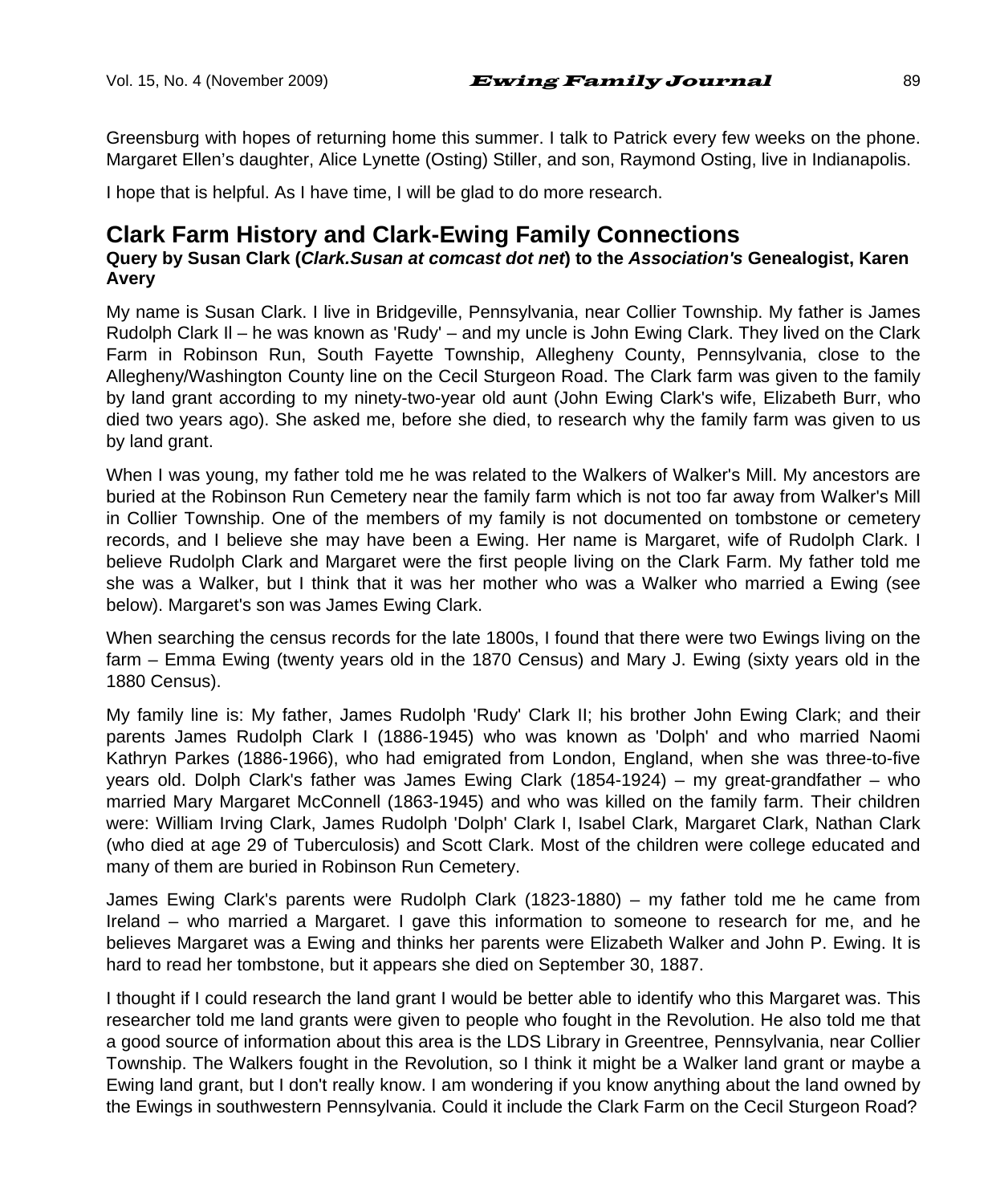By the way, my father and his brother were both upset when they found out that their mother, Naomi, had burned the family-document history regarding the family farm. They said there was significant family history in the destroyed documents. As I research my heritage, I see what they mean!

#### **Response by Karen Avery (***bkavery2 at comcast dot net***) to Susan Clark**

My Ewing records do show a marriage between a John P. Ewing and an Elizabeth Walker although I do not have a source or exact date for the marriage.

As I think you know, William Ewing Riddle is the 'expert' on the Ewing family history in this area of Pennsylvania. He is currently on vacation for most of August. As time permits, he will answer your query.

I'm sorry that I cannot be of more help to you. I wish you success in finding the answers to your questions about your family farm.

#### **Response by William Riddle (***Riddle at WmERiddle dot com***) to Susan Clark**

As Karen says, I'm sorta the 'go-to guy' for southwestern Pennsylvania Ewings, particularly those who descend from Squire James Ewing. He and his brother Moses settled the Collier Township area in the early 1770s. I'm one of Squire James' great-great-great-grandsons. I started work on this part of my heritage in the early 1970s. Later, I lived in the Pittsburgh area for six years in the 1990s. I have all sorts of primary documentation supporting my conclusions about Squire James' descendancy. And I have compared my conclusions to those proffered by others and noted differences between their conclusions and mine $^{\,5}$ 

The John P. Ewing that you cite was a son of Squire James Ewing. I have a lot of information about Squire James' descendants. But this information is deficient with respect to John P. Ewing. Therefore, I'm very pleased to get this information from you regarding this part of Squire James' decendancy.

I've recently been able to look at the data I have about John P. and Elizabeth (Walker) Ewing. I noted that this John P.: was born in 1786; died circa 1830; married, Elizabeth Walker sometime before 1829 when he was in his early forties; and first had a daughter Margaret (born circa 1820) and then a son John (born before 1830). All sorts of primary documents (wills, land dispositions, etc.) support this. Census data also support it.

John P. Ewing's death in 1829 left Elizabeth a widow with two children, both infants. According to the custom of the time, she re-married to get some support in this obviously needy situation.

Enter Stephen Woods, a surveyor and possibly an attorney. Woods were quite involved in the settlement of southwestern Pennsylvania. Their major influence was in the Washington, Pennsylvania, area. For example, there was a Woods, an attorney, who was central to the settling of Washington, Pennsylvania. I personally have a handful of connections to the Woods family in my heritage.

The 1850 census record for Stephen Woods' family implies that Elizabeth (Walker) Ewing married him after the death of her first husband, John P. Ewing. In this census record, an Elizabeth is listed as Stephan's wife, and Margaret and John Ewing appear in the census record. In addition, Stephen Woods

l

 $5$  All of this information is included in the James Ewing of Inch genealogy posted at: *www.ewingfamilyassociation.org/EGD\_Project/James\_of\_Inch*.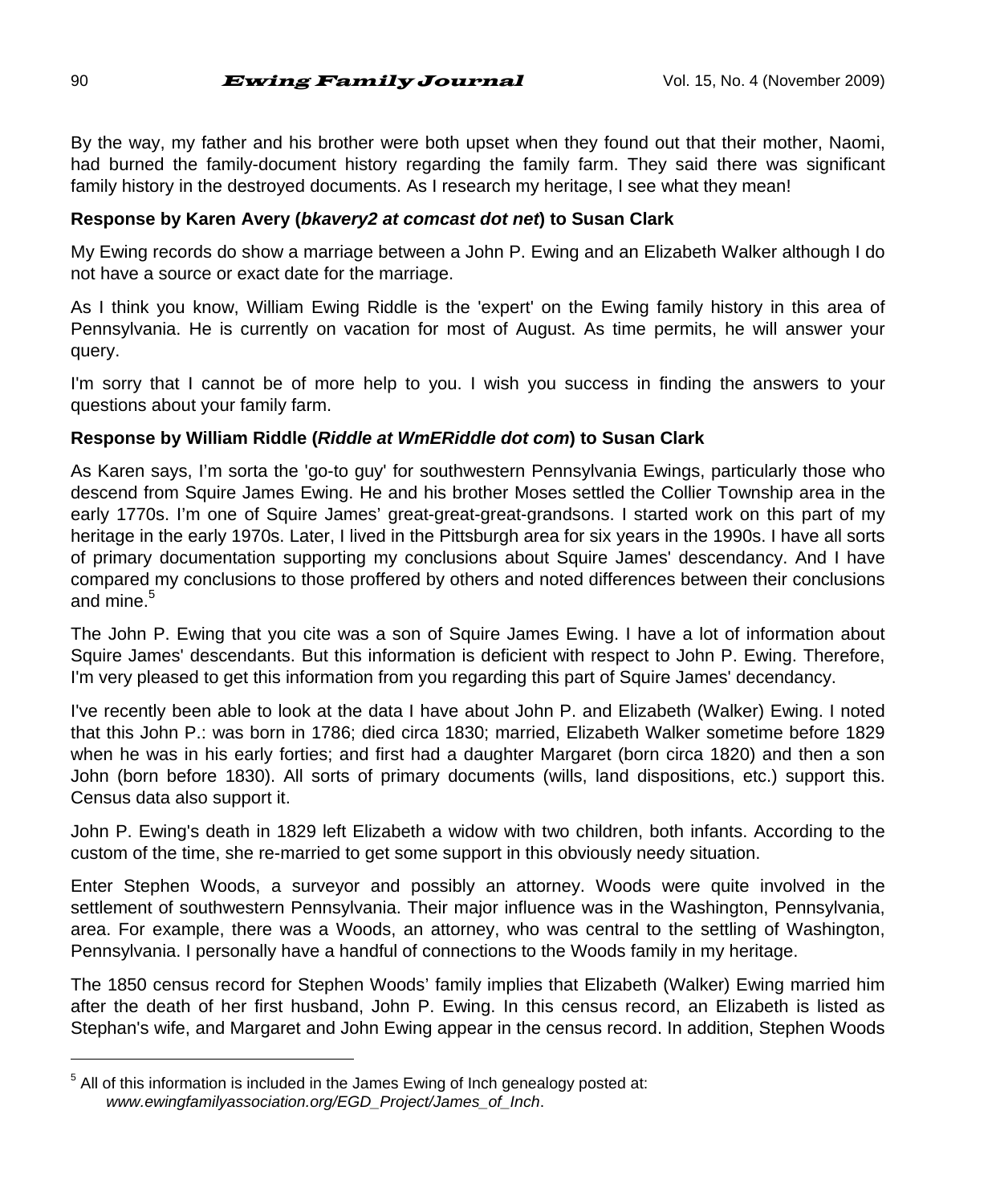appears (without Elizabeth) in the 1860 census record for the family of his son John. It would appear that Elizabeth died between 1850 and 1860 and Stephen moved in with his son's family. John P. and Elizabeth (Walker) Ewing's daughter, Margaret, doesn't appear in the 1860 Census records for the Stephen or John Woods' families which implies that she married some time between 1850 and 1860. That is consistent with her marrying Rudolph Clark after 1850 and before 1854 when their first son, James Ewing Clark, was born. There are various cemetery records that support these conclusions about this collection of people.

Net sum: Various genealogists, including myself, have made various conjectures about John P. Ewing, his wife Elizabeth Walker and Stephen Woods. There are many inconsistencies and little agreement. I've tried to reflect all of this confusion in my Ewing-related database and the derivative reports I have posted on the *Ewing Family Association's* web site. It's looking like the Clark-Ewing family connection can help me further sort this all out.

I look forward to adjusting my understanding based on what you have to say about Margaret Ewing marrying Rudolph Clark. In particular, I want to look back at a detailed analysis of Elizabeth (Walker) Ewing's heritage I did four years ago. But I leave for a two-week vacation in a couple of hours and don't have the time, at this point, to review this analysis and rethink my conclusions. I'll do that after I return. And I'll try to see if information about Clarks (who do not show up in my data) helps to clarify things, with respect to Margaret and the history of the Clark Farm.

I'm really pleased that we have connected, and I'm sorry that I can't do more at this time. I think that the data about the Clarks that you can provide will help clear things up. I'm very much looking forward to our EMail and, perhaps voice-to-voice, conversations as we try to figure things out.

#### **Response by Susan Clark (***Clark.Susan at comcast dot net***) to William Riddle**

I was talking with my mother the other day. She said she just recalled that her information came from when she was dating my father. He told her that he was related to the Ewings from Carnegie. I don't know if this helps you since there were so many Ewings, but she said she was almost positive he told her this.

My mother also told me that her father, William Cook, worked for James Ewing Clark when he (William) was a young boy. Further, she said that her father told her (when she was a young girl, not yet knowing my father) that James Ewing Clark came from an important family. Her father told her that he really liked this James Ewing Clark. He told her they had the best farm around and that they really knew how to farm. He told her that these Clarks were rich, but he did not know where their money came from. My mother said that when she met my father, after he came back from WW II, she knew his last name was Clark but did not know that he was the grandson of the man her father had talked so highly of when she was a young girl.

In addition, I recall my father telling me that the Clark's money came from the McConnells and was inherited from an uncle. I think all of James Ewing Clark's children were college educated or at least attended college. I'm not sure about William Irving Clark, but the rest of them did attend college, including my grandfather who studied engineering and subsequently worked for HJ Heinz, Westinghouse and GE glass. Margaret and Isabel were teachers. Scott Clark was a farmer, agriculture teacher and principal at Washington High School and owned the school bus line. My father said the money was lost during the great depression, but that his father, being college educated, was always able to find good jobs, even during the Great Depression.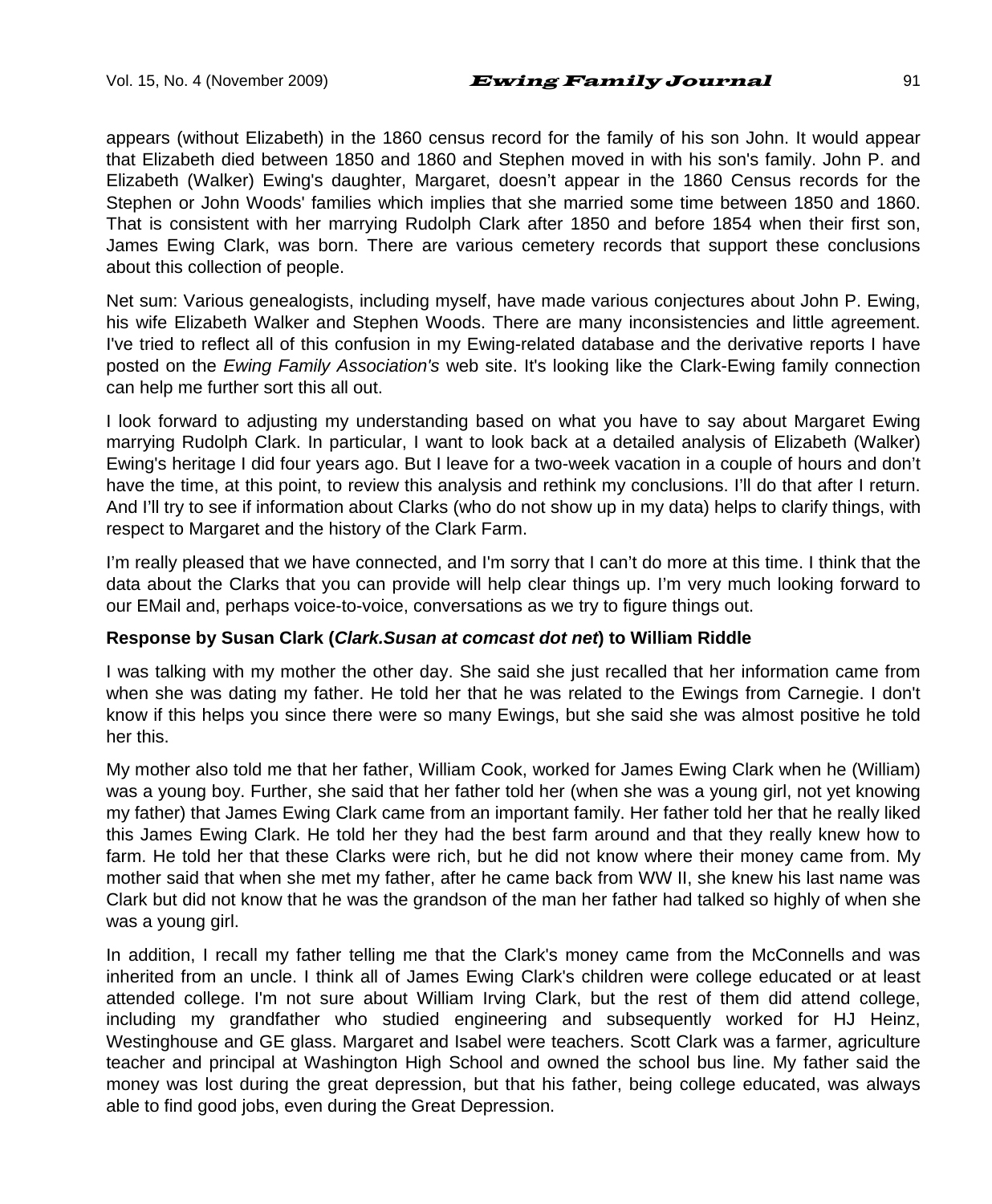Finally, my grandfather William Cook was born in 1904 and worked for James Ewing Clark when he was very young. He learned a lot about farming from the Clarks, and he himself was a good farmer. My mother feels my grandfather acquired his farming skills from the Clarks. My grandfather used to tell my mother that the Clark's were excellent farmers and that he wondered where the Clarks had learned to farm.

I was wondering whether you found anything out about the history of the Clark Farm land? Was it perhaps given by Squire James Ewing to his heirs. When I researched the Walkers, I found that most of the Walkers acquired land from other Walkers. The researcher told me I would have to know the land tract and compare it to where they lived. Is there a way I could get a copy of his will and land tract? I think this land was given to Margaret because my father told me that her husband Rudolph came from Ireland.

#### **Response by William Riddle (***Riddle at WmERiddle dot com***) to Susan Clark**

I have not been able to re-visit my analysis of Elizabeth Ewing/Walker, wife of John P. Ewing who was a son of Squire James Ewing. I'm the proverbial *pretty sure* that she was a Walker. And your family's oral history citing a Walker ancestry supports this conclusion. But I can't definitively link her back to either a Walker or a Ewing family. I'll continue to work on this. In the meantime, I'm going to (continue to) assume that she was a Walker

Looks like you are a great-great-great-great-granddaughter of Squire James Ewing. I am a great-greatgreat-grandson of Squire James Ewing. That means that you and I are fourth cousins once removed. I'm very pleased to make a connection with yet another cousin! All the better, you live in the Pittsburgh area and can visit cemeteries, consult Allegheny County records, etc. to find the proof we need to nail down the details of our ancestors' lives.

I've looked into the issue of whether Margaret (Ewing) Clark could have inherited the Clark Farm land from her father (John P. Ewing) or grandfather (Squire James Ewing). Here's what I have found and concluded:

Squire James Ewing's will was written on September 23, 1814. But he evidently survived whatever illness precipitated his making his will at this time. He didn't pass away until February 20, 1825, eleven years later. His will was probated on March 11, 1826, yet another year after his death. A synopsis of his will is:

"Yeoman being parfect in health of Body and of Sound mind memory and underftanding but Considering the uncertainty of this transitory life". Wife Mary: "home plantation with all the pertinent movable property". Son William: "land lying on Montours Run adjoining David Smith, William Holland and a second parcel held by patent on which are both a Grist Mill and Saw Mill (together, my whole claim on the waters of Montours Run)". Son Samuel: "parcel of land he occupies which land I hold by patent said land adjoining Henry Sturgeon and Samuel Sr and others said land lying on the waters of Robinson run". Son Alexander: "parcel of land he now occupies adjoining John Campbell's land deceased Col Neville and others bounded in the east by Chartiers creek which I hold by patent said land to be divided from the tract I now live on by [this detailed description of the boundary]". Son James: "parcel of land purchased from Robert Boyd on which is a Saw Mill bounded by Isaac Walker on the west and by my home tract on the east together with my stills". Son John: "the tract of land I now occupy with the Grist Mill now set on it". Daughters Esther, Elizabeth, Ann, Mary: "each of them one feather bed and one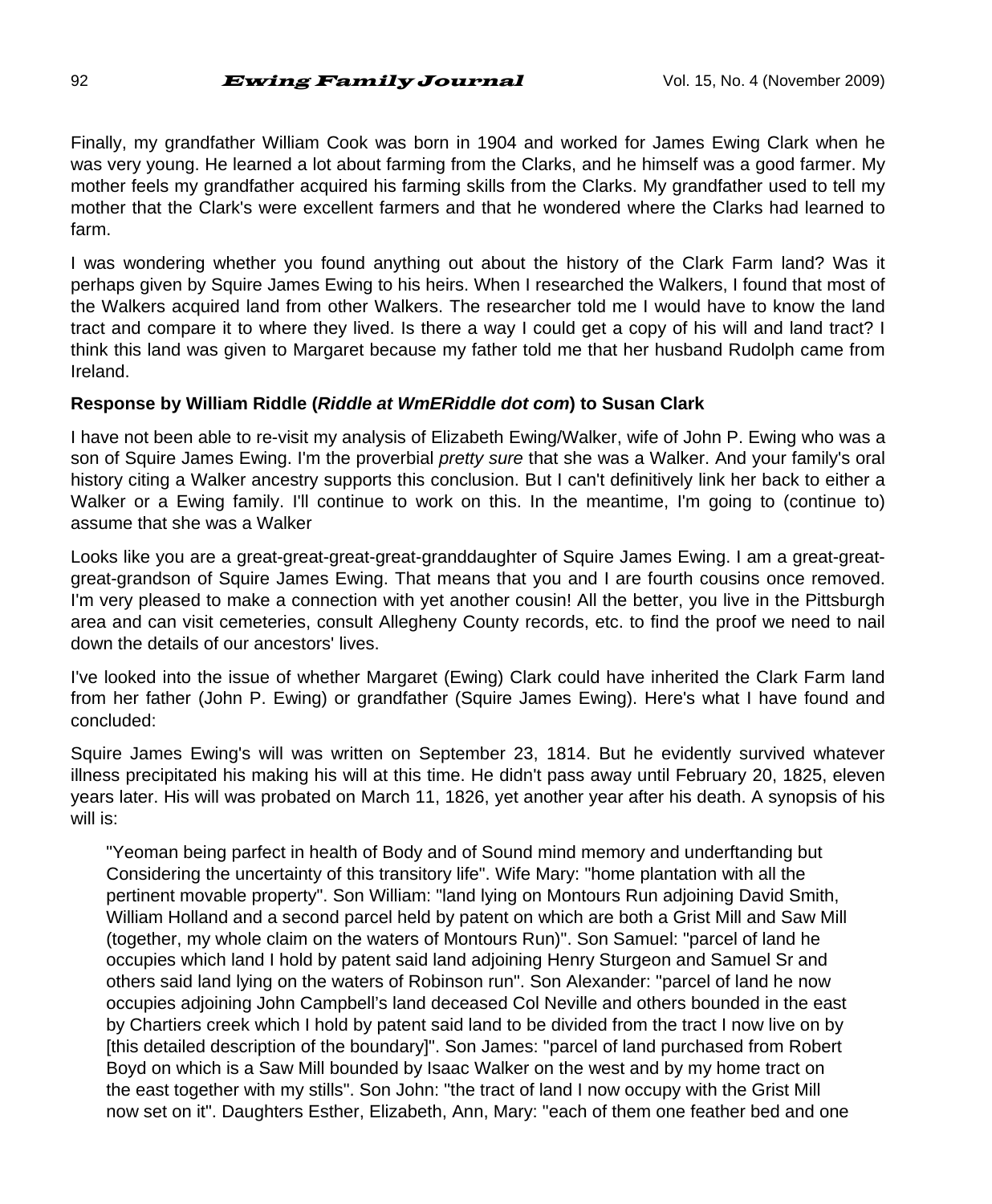cow and an equal share of the proceeds of selling the tract of land willed to me by my Brother Moses adjoining Isaac Walker on the north and John Taylor on the south". Slaves: "my Widow shall have my Black girl Hage her natural life and I leave it to my Executors Difcration if she behaves well to set her free", and "my two Black boys Benn and Bill there time to be Sold and Divided between my above named Children". Executors: wife Mary and three oldest sons William, Samuel and Alexander; Witnesses: Jonathan Phillips, James Flagstaff, David Ewing.

The 'son John' is John P. Ewing (1786-c1830) who married Elizabeth Walker. On September 23, 1814, when the will was written, this John was twenty-seven years old. He was Squire James' youngest son, and I suspect that he was given "the tract of land I [Squire James] now occupy with the Grist Mill now set on it" so that he could support his soon-to-be-widowed mother. John P. was single and living with his parents in 1820. He waited until after his parents died, both in 1825, to marry. He died before the 1830 Census was taken. Elizabeth (Walker) Ewing's 1830 census record shows one male aged under five, one female aged ten-to-fifteen and two females aged thirty-to-forty. It can be assumed that: her son, John, was the one male aged under five; that she was one of the two females aged thirty-to-forty; and that Margaret was the female aged ten-to-fifteen when the census was taken. It's unknown who the other female, aged thirty-to-forty, was.

Between writing his will (1814) and passing away (1825), Squire James acquired some additional land which had not been treated in his will. That led to a "petition for partition of land owned by his father," filed by William Ewing (1771-1845, Squire James' eldest son) on December 2, 1841. A synopsis of this document is:

Land description includes "being a piece of land purchased from John Cascadon by James Ewing, Dec, after he had made his Will of his other Estates"; descendancy information:  $1<sup>st</sup>$ ) "William Ewing eldest son", 2<sup>nd</sup>) "Samuel Ewing since deceased leaving ifsue James since deceased leaving ifsue Samuel, Margaret Letitia, Nancy, [space left here, possibly for a missing name] Hugh, John, Samuel and Andrew. Mary married to David McKee and Elizabeth Married to George Shearer also Lettecia widow of the said James Ewing",  $3<sup>rd</sup>$ ) "Alexander Ewing since deceased leaving a widow Nancy and ifsue James Ewing [and] John L. Ewing since deceased leaving ifsue Alexander and William, Andrew ('Andrew' struck out), Ann married to Emberson Murdock, Eliza Jean married to John Cubbage and Martha",  $4^{\text{th}}$ ) "James Ewing since decd leaving a widow Rebecca and ifsue Jane, Sarah, James, John Joseph Mary Ann and Emma Eliza all of whom are in their minority",  $5<sup>th</sup>$ ) "John Ewing since decd leaving a widow Elizabeth and ifsue Margaret and John both of whom are in their minority",  $6^{th}$ ) "Esther Boyd",  $7<sup>th</sup>$  "Elizabeth married to married to [second 'married to' struck out] Mark Kelso who died leaving her husband living and ifsue James and George and John since decd leaving a widow Elizabeth and ifsue America, Mary, Elizabeth, Martha, Letetica, and Esther married to John Gregg",  $8^{th}$ ) "Ann married to Maj Isaac Walker", and  $9^{th}$ ) "Mary married to John Fryer"

Note that the "land purchased from John Cascadon" abutted the land that Squire James already owned to the northeast of Walker's Mill. The Cascadon land's boundaries at the time were: on the east, land owned by the heirs of James Ewing (1788-1839, youngest son of Squire James); to the south, land owned by Levi Gregg; to the west, land owned by Isaac Walker; and to the north, land owned by Isaac Walker and land owned by William Ewing (1771-1845). William Ewing (1771-1845) subsequently purchased the land for its \$621 appraised value, paying the money to the other heirs of Squire James Ewing.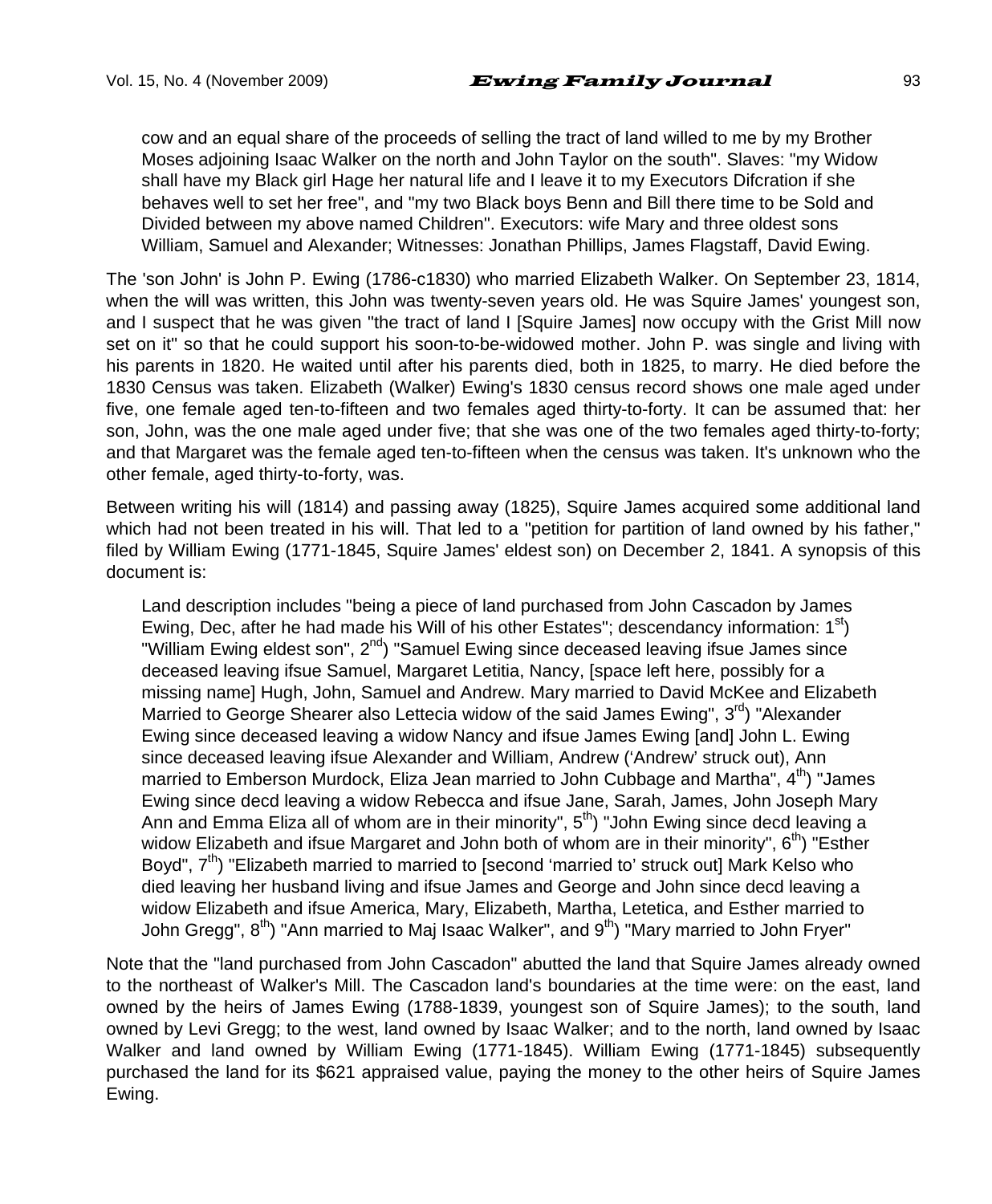Note that this document says "John Ewing since decd leaving a widow Elizabeth and ifsue Margaret and John both of whom are in their minority." This confirms that John P. Ewing: died before December 2, 1841; married an Elizabeth; and had two children (Margaret and John). Also notice that the order in which the children are cited implies that Margaret was older than John.

Squire James Ewing's will and the subsequent land petition do not prove that John P. Ewing's wife, Elizabeth, was a Walker. Nor do they prove that his daughter Margaret married Rudolph Clark. They do, however, completely account for the passage of Squire James' land to his sons with, in addition, none of it bequeathed to a daughter. Squire James amassed quite a lot of land, in excess of 1,000 acres. Some of it was up on the banks of the Ohio at what was then, and is still now, referred to as Ewing's Mill. That's the land that the eldest son, William, inherited. The rest of Squire James' land was just to the east of the Walker land at the south-eastern tip of which was Walker's Mill. None of Squire James' land was south of Robinson Run, the water course which fueled Walker's Mill. In particular, he held no land in South Fayette Township near the boundary between Allegheny and Washington Counties. So, the will and land petition indicate that the Clark Farm land was not part of Squire James' holdings and therefore was not inherited by Margaret (Ewing) Clark from her father, John P. Ewing, or her grandfather, Squire James Ewing.

So where might the Clark farm land come from? I've come up with the following as to its original settlement:

• The *Warrantee Atlas of the County of Allegheny*, <sup>6</sup> originally published in 1876, shows an 'R. Clark' (probably Rudolph Clark) living at a location that, current day, would be on the west side of Cecil Sturgeon Road one to one-and-a-half miles north of where Cecil Sturgeon Road meets Millers Run Road.

According to the Atlas: to the northwest of R. Clark's homestead there was, in 1876, a Jos. Campbell homestead and then a Mrs. Gladdon homestead; and to the southeast, there was, first, a homestead for D. McPeaks followed by a J. Dinsmore homestead.

Using this location, I looked at the maps for warrants in Allegheny County in the 1780/90s.<sup>7</sup> Land grants were made to Revolutionary War soldiers in the land north of Pittsburgh, up to about Erie, Pennsylvania. However, land in the Pittsburgh, Pennsylvania, area was settled by a different process. Warrants for land in this area gave the warrantee the right to go out west and find some land, usually about 300 acres. Once a warrantee had identified the land he wanted to settle, and marked it off in some way (most often by tomahawk-made marks on trees) and usually with friendly negotiations with other warrantees, a surveyor was engaged to establish exactly which area the warrantee was referring to. The survey established the claim's

#### <sup>7</sup> *Index of Warrants in Pennsylvania* available online at:

*www.phmc.state.pa.us/Bah/DAM/rg/di/r17-88WarrantRegisters/r17-88AllCountiesInterface.htm*. This is a tad bit hard to use. And one has to be careful about which county one searches. For example, the warrants relating to the Ewings who settled the Collier Township area show up under Washington County rather than Allegheny County. This online source does not provide links to warrant maps.

l

<sup>6</sup> *Warrantee Atlas of Allegheny County*, Pennsylvania, originally published 1876, reprinted 1988. This atlas is available in the Western Pennsylvania Genealogy Library at the Heinz History Center, Pittsburgh, Pennsylvania (*www.heinzhistorycenter.org*). It is also available online at *digital.library.pitt.edu/maps/warrantee*. The online version has a by-name index.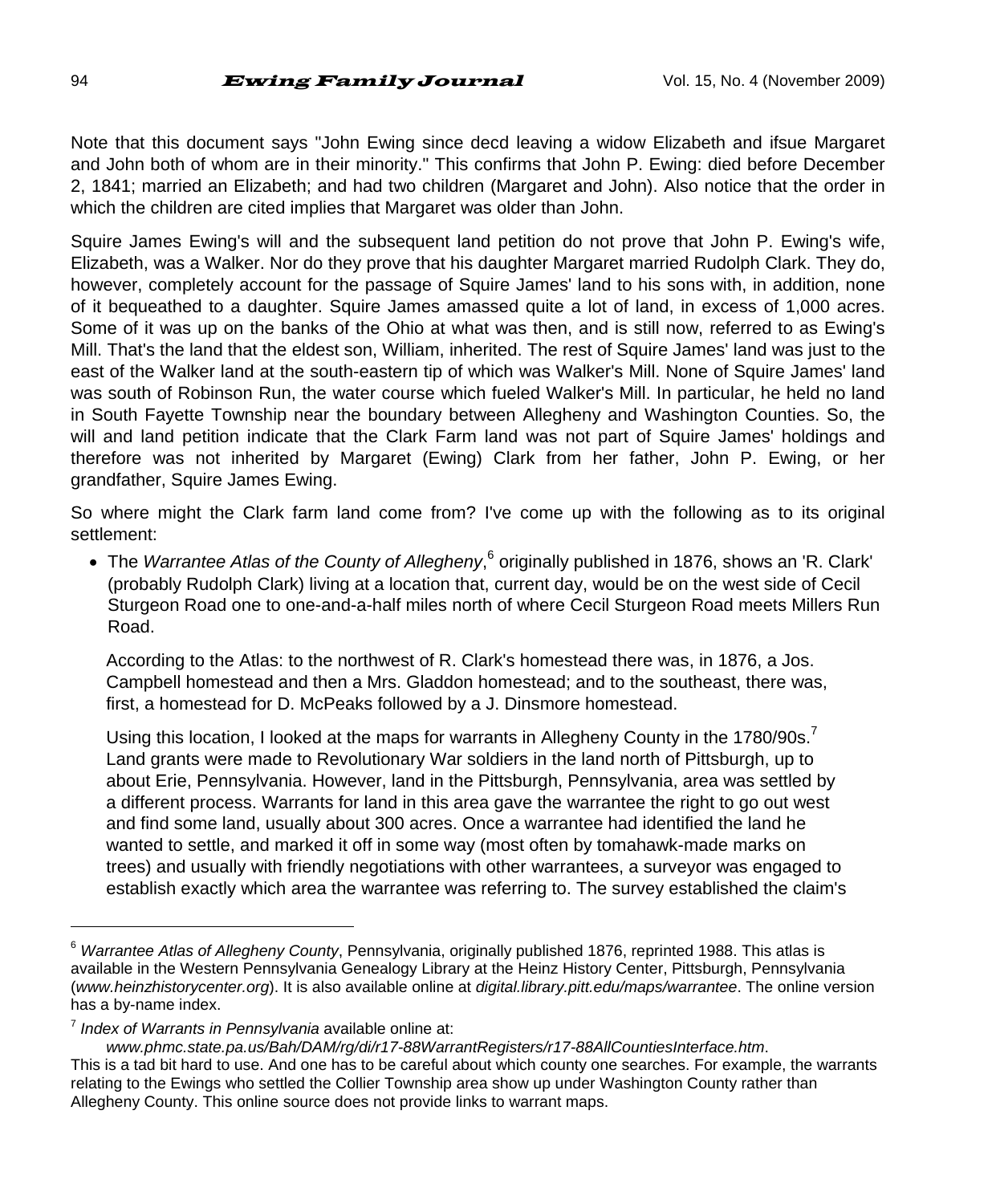boundaries and size which, in turn, established the cost of the claimed land. Once the claimant paid this cost of the land, usually through annual payments over several years, he/she was then given a patent – a document proving ownership – for the homestead.

From the warrant maps for South Fayette Township, it looks to me like the Clark Farm land has the following history:

- The area (360 acres, 29 perches and named 'Woodsbury') in which the farm is included was originally warranted to David Stephenson on April 5, 1786.
- $\bullet$  This area was surveyed July 25, 1786, and patented April 9, 1789, to Thom<sup>s</sup> Short.
- Other warrants in the neighborhood cite John Rosenberry, Hugh Sprowles, John Armstrong, Samuel Beggert, Jonathan Martin and others (my copies are scruffy and I can't accurately read them).

By the way, the final patenting to someone other than the original warrantee was not unusual; it reflects the fact that some people went west, claimed some land either for settlement or speculation, and then transferred it to some one else either because they were killed by Indians, they decided to 'move on' farther to the west, or their claim had been made speculatively.

Given this, the Clark Farm land was probably purchased rather than inherited. That would be consistent with Rudolph Clark coming from Ireland, migrating to the west, marrying and purchasing land. This could be investigated by looking at Allegheny County deeds for a series of sales that starts with a Stephenson or a Short and leads to a Clark. The other names mentioned above might also show up in the series of sales and could be useful in searching for the land transactions.

Alternatively, the land could have been inherited from a Clark ancestor. This can be investigated by seeing if any of the names above show up in the Clark heritage.

And finally, it is possible that the land was passed down along a Walker lineage. The land was not originally settled by a Walker. But the Walkers had large families, and the land they settled up near Walker's Mill passed down to only a few of them. It is entirely possible that a Walker moved south and purchased land.

We are far from done on working this all out. In addition to making sure that all of the above is correct and following out the leads provided by locating the information from the warrants:

- I should try to nail down Emma Ewing (born circa 1850) and Mary J. Ewing (born circa 1820). Neither appear in my database. I suspect that finding Elizabeth's connection to the Walkers will help identify some neighboring or inter-married Ewing families to which Emma and Mary J. may belong.
- I should also re-visit my analysis of the connection between Elizabeth Walker and Stephen Woods, make sure that the implications of your data are consistent with what I already know or hypothesize, and see if it tells us anything about the history of the Clark Farm land.
- And I should look through my Walker information to see if I can find Elizabeth (Ewing/Walker) Ewing's heritage.

As always ... we're making progress but have a ways to go. I look forward to making further progress!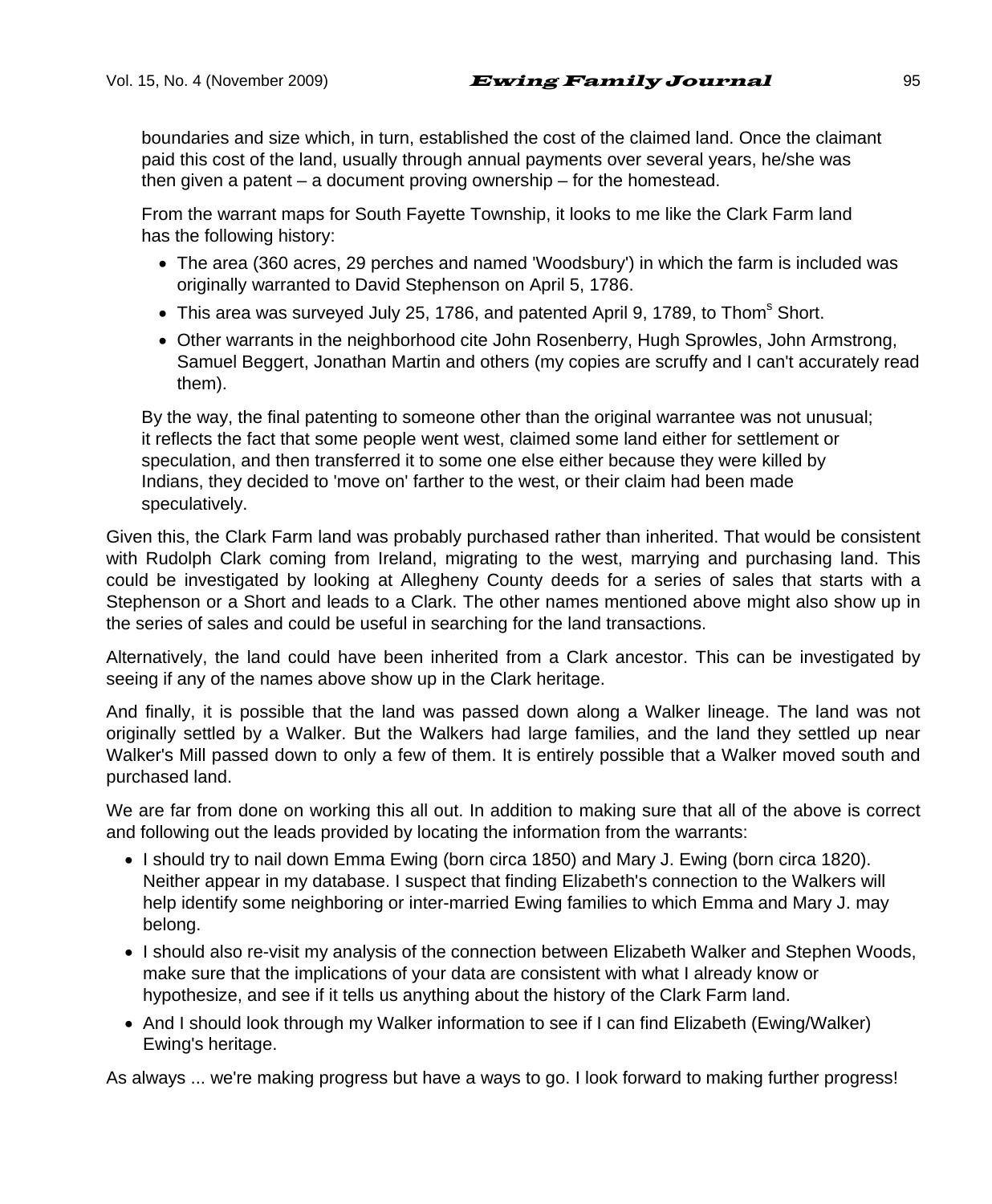# *Upcoming Events*

**2009**: An exciting project known as *Homecoming Scotland* is underway in Scotland, which promises to be a year-long celebration of all things Scottish. Coincidentally, 2009 also is the 250<sup>th</sup> anniversary of the birth of Scotland's beloved bard, Robert Burns, so it is a fitting time. Basic information about this event may be found at *www.HomeComingScotland.com*. Information about specific events and activities may be found at *visitscotland@news.visitscotland.com*.

**2009 December 1**: *Bender's Church: Preserving the Past, While Forging the Future*, Glenda Dove. 7:30 PM. Adams County Historical Society Monthly Meeting. Alumni Auditorium, Valentine Hall, Lutheran Theological Seminary Campus at Gettysburg, 61 Seminary Ridge, Gettysburg, Pennsylvania. Contact the ACHS (+1 717.334.4723, *info at achs-pa dot org*) for further information.

**2009 December 5**: The Adams County Historical Society (ACHS) has only one remaining trip this year, scheduled for December 5, 2009. We are going to Bethlehem, PA for a full day of holiday fun with Christmas programs, Christmas shopping and Christmas lights. The bus departs Gettysburg at 7:30 AM, arriving at the Banana Factory, an award-winning arts and cultural center for introductory information, to view a video on Bethlehem, browse in the galleries or visit a glassblowing studio. Then it is on to do a self-guided tour of the Moravian Museum, located in Bethlehem's oldest building. An onyour-own lunch follows at one of a selection of eateries dotting Main Street, where, if you eat quickly you can get in some early Christmas shopping. Next on the agenda is the holiday performance, "An Old-Fashioned Moravian Christmas" at Central Moravian Church, which features pipe organ, brass and voice music along with historical interludes. The trip would not be complete without a stop at "Christkindlmarkt Bethlehem", recognized by Travel and Leisure Magazine as one of the top holiday markets in the world. It features aisles of handmade works by the nation's finest artisans, live music and delicious food, where dinner will be on-your-own. Before heading back to Gettysburg, there will be a guided bus tour of "Bethlehem by Night" which covers the unique religious heritage of the town under the guiding influence of its early Moravian founders to present day. The bus leaves Bethlehem at 7:00 PM, for the 2.5 hour return trip. Cost: ACSH members \$100.00; non-members \$110.00. If you are interested in this trip, please call ACHS at 717-334-4723, ext 201 for trip details.

**2010 September 23-26**: Eleventh Gathering of *Ewing Family Association*, Summit Inn, Uniontown, Pennsylvania. See *www.EwingFamilyAssociation.org* for up-to-date information about this event.

### **Tell Me This Will Never Happen To Me! #2**

As a senior citizen was driving down the freeway, his car phone rang. Answering, he heard his wife's voice urgently warning him: "Herman, I just heard on the news that there's a car going the wrong way on Interstate 77. Please he careful!" "Heck," said Herman, "it's not just one car. It's hundreds of them."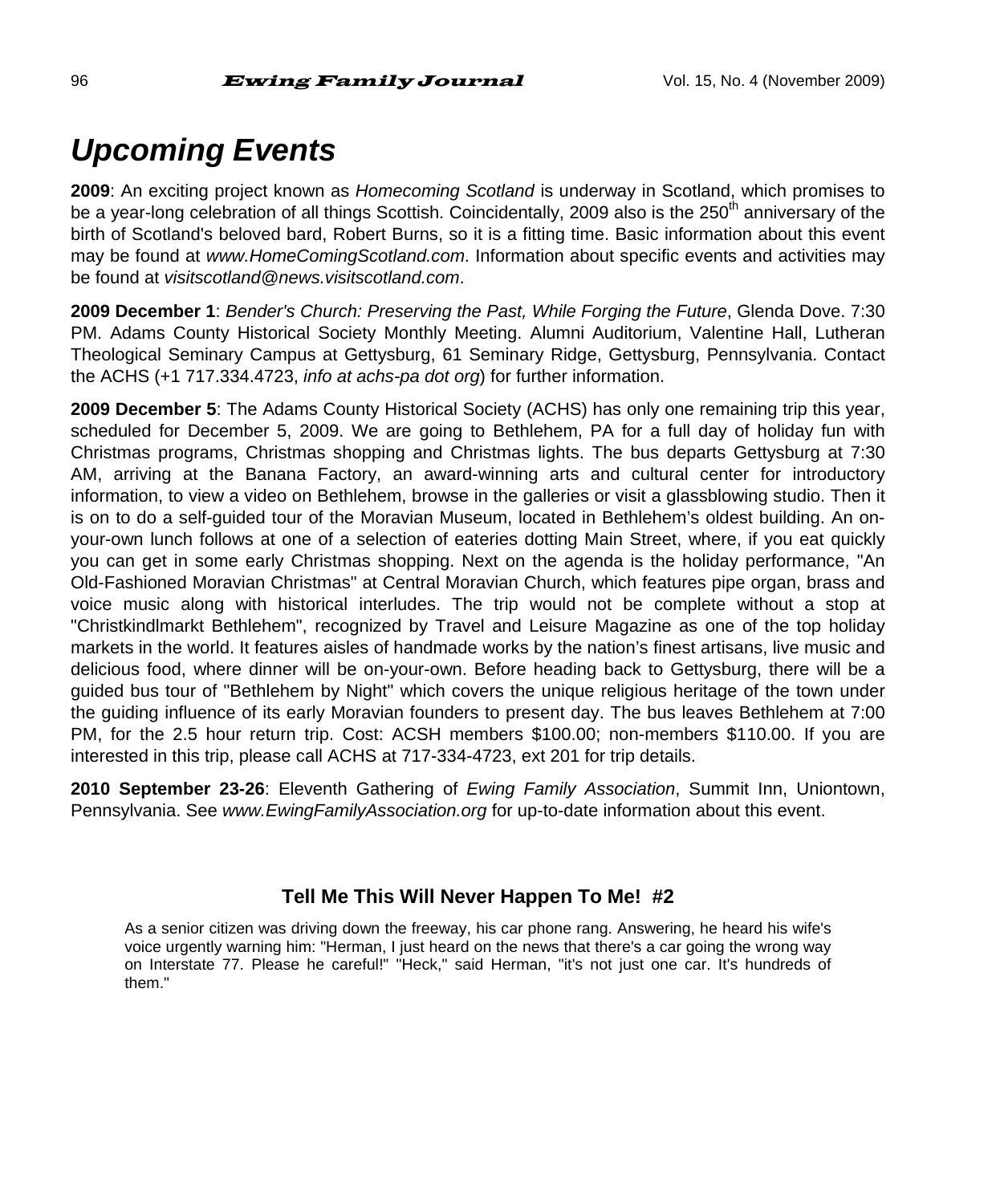Vol. 15, No. 4 (November 2009) **Ewing Family Journal** 97

# *Index for this Issue*

| <b>Adams</b>                                        |
|-----------------------------------------------------|
| William Frederick                                   |
|                                                     |
| Agnew                                               |
| Andrew, Lieut. Col.,<br>Sir                         |
| Alexander                                           |
| Agnes<br>5                                          |
| <b>Allen</b>                                        |
| Ebenezer, Col.<br>32                                |
| Eva<br>70                                           |
| Allison                                             |
| Dr.<br>10<br>Amherst                                |
| Jeffrey, Lieut.<br>13                               |
| Applegate                                           |
| Irene  88                                           |
| Armstrong                                           |
| John  95                                            |
| Avery                                               |
| Karen                                               |
| ii, 40, 41,45,<br>77, 80, 81, 84,<br>86, 87, 89, 90 |
|                                                     |
| Aveyard                                             |
| Margery  81, 85                                     |
| Margery Morris<br>86                                |
| <b>Backus</b>                                       |
| Isaac                                               |
| 37, 49                                              |
| <b>Baker</b>                                        |
| Joseph, Esq.  23                                    |
| Samuel  4                                           |
| Barlow                                              |
| Peleg C., Dr.  45                                   |
| William  45<br><b>Barnes</b>                        |
| Samuel, Dr.  39                                     |
| Barr                                                |
| John  86                                            |
| Batcheler  40, 55                                   |
| Beeson                                              |
| 64<br>Henry<br>64                                   |
| Jacob<br>Beggert                                    |
| Samuel<br>95                                        |
| Billinger                                           |
| Widow  15                                           |
| Bishop                                              |
| Charles  31, 48                                     |
| Elizabeth (Grandy)                                  |
| 31<br>Francis Dana                                  |
| $\cdots$ 33, 39                                     |
| Hannah (Ewing Train)                                |
| 22, 30, 31,                                         |
| 33, 39, 48, 50<br>Ira  33, 39                       |
|                                                     |

| Jeremiah  31<br>Jesse  33, 39<br>John  33, 39                |
|--------------------------------------------------------------|
| Levi<br>22, 30, 31,                                          |
| 48, 55<br>Robert C.<br>39                                    |
| Thomas<br>39<br><b>Bontine</b><br>Jean  80, 84               |
| Boyd<br>Esther (Ewing)                                       |
| Robert  92<br>William  12<br><b>Braddock</b><br>Edward, Gen. |
| Brevard  5                                                   |
| John  1, 2<br>Bull<br>John  18, 35                           |
| Burd<br>James  18                                            |
| Burr<br>Elizabeth<br>89                                      |
| Campbell  80<br>John<br>92                                   |
| Carpenter<br>John, Capt.<br>36                               |
| Cascadon<br>John<br>93<br>Cason                              |
| Kathleen Eugenia<br>88<br>Caverly                            |
| A. M.<br>32, 34, 38,<br>39, 46, 47,                          |
| 48, 50, 54<br>Cholmley                                       |
| Captain  15, 16<br>Robert  15, 35<br>Christian               |
| Mary  80<br>Clark<br>Dolph  89                               |
| Elizabeth (Burr)<br>89                                       |
| Isabel  89, 91<br>James Ewing<br>89, 91, 92                  |
| James Rudolph<br>'Dolph', I  89                              |

| James Rudolph                                                             |  |
|---------------------------------------------------------------------------|--|
| 'Rudy', II  89                                                            |  |
| John Ewing  89<br>Margaret  89, 91                                        |  |
|                                                                           |  |
| Margaret (Ewing)<br>$\ldots$ 89, 91, 92, 94                               |  |
| Nathan  89                                                                |  |
| Rudolph                                                                   |  |
| 89, 91, 92,                                                               |  |
|                                                                           |  |
| Rudy  89                                                                  |  |
| Scott  89, 91                                                             |  |
| Susan<br>ii, 89, 90,                                                      |  |
| 91, 92                                                                    |  |
| William Irving                                                            |  |
| 89, 91                                                                    |  |
| Clarke                                                                    |  |
| George Kuhx                                                               |  |
| 54<br>Conwell                                                             |  |
| Mary  64, 65                                                              |  |
| Cook                                                                      |  |
| William  91, 92                                                           |  |
| Cooley                                                                    |  |
| Benjamin  46                                                              |  |
| Capt.  32                                                                 |  |
| Dean<br>Naomi                                                             |  |
|                                                                           |  |
| 26, 28, 32,<br>28, 44, 45,<br>38, 44, 45,<br>46, 47, 54<br>Reuben  38, 45 |  |
|                                                                           |  |
|                                                                           |  |
| Corbin                                                                    |  |
| $\frac{20}{2}$ , 22, 36, 27, 42, 52, 53                                   |  |
| Cresap                                                                    |  |
| Thomas  63                                                                |  |
| Crocker                                                                   |  |
| Henry  29                                                                 |  |
| Crumrine                                                                  |  |
| Boyd  65<br>Cubbage                                                       |  |
| John  93                                                                  |  |
|                                                                           |  |
|                                                                           |  |
| Cutter<br>William Richard                                                 |  |
| 48, 50, 54                                                                |  |
| Dana                                                                      |  |
| Beatrice  22                                                              |  |
| Davidson                                                                  |  |
| George  4<br>Demmeres                                                     |  |
| Capt.  16                                                                 |  |
| Denny                                                                     |  |
| William  35                                                               |  |
| Desby                                                                     |  |
| George  16                                                                |  |
| Dickenson<br>Capt.  21, 49                                                |  |

| Dickinson                                                          |
|--------------------------------------------------------------------|
| Consider  24, 26<br>David  24, 26, 37                              |
|                                                                    |
| Eliphalet<br>24                                                    |
| Prudence  26                                                       |
| Dilts                                                              |
| Tom  40, 41                                                        |
| Dinsmore                                                           |
|                                                                    |
| Dove                                                               |
| Glenda  96                                                         |
| Dower  40, 55                                                      |
| Dranan                                                             |
| Samuel  16                                                         |
| DuBois                                                             |
| Robert P.  79                                                      |
| Duncan                                                             |
| John, Capt.  19                                                    |
| Durkee                                                             |
| Lavinia  34, 42                                                    |
| Lovinia                                                            |
| 20, 27, 28,                                                        |
| $\begin{array}{r} .11111111 \ .133142143 \ .144,50,52 \end{array}$ |
| Robert  34, 42                                                     |
| Eastman                                                            |
| H., Rev.  23                                                       |
| Edmiston<br>7                                                      |
| Agnes (Alexander) . 5                                              |
| Andrew Ewing                                                       |
| 5                                                                  |
| David<br>5                                                         |
| David Crawford<br>5                                                |
| Elizabeth (Ewing)                                                  |
| <br>5                                                              |
| James  1, 4, 5,<br>James, Jr.                                      |
| 5                                                                  |
| John Thompson                                                      |
| 3<br>                                                              |
| Margaret (Ewing)                                                   |
| $\ldots$ 1, 2, 4, 5, 6,                                            |
| Mary Ann                                                           |
| (Thompson)<br>3                                                    |
| Moses James                                                        |
| 5                                                                  |
| Rebecca (Moore)                                                    |
| 3                                                                  |
| Samuel<br>Thomas F.<br>4                                           |
| 5<br>7                                                             |
| Edmondson<br>Edmonston                                             |
| George<br>5                                                        |
| 5<br>James                                                         |
| Margaret<br>5                                                      |
| Molly Anny<br>5                                                    |
| Samuel<br>5                                                        |
| Edwards                                                            |
| Luther<br>37                                                       |
|                                                                    |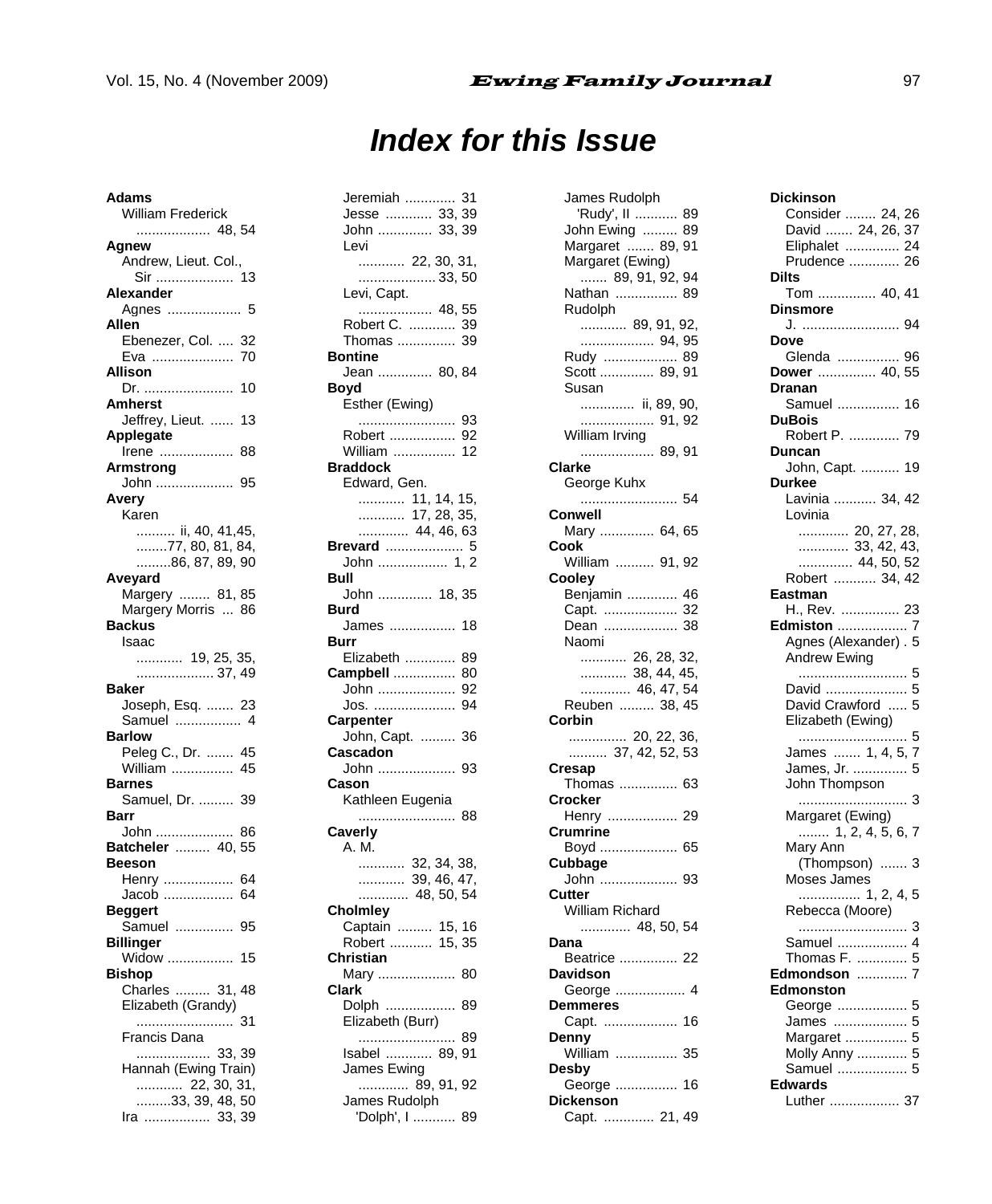#### 98 **Ewing Family Journal** Vol. 15, No. 4 (November 2009)

| Euing                                                                                                                             |
|-----------------------------------------------------------------------------------------------------------------------------------|
| Robert  80                                                                                                                        |
| <b>Eunson  76</b>                                                                                                                 |
|                                                                                                                                   |
| Evans  66                                                                                                                         |
| Everts<br>Louis H.  37                                                                                                            |
| Ewan<br>76                                                                                                                        |
| <b>Eweings </b><br>23                                                                                                             |
| Ewen                                                                                                                              |
| 29, 30, 31, 76                                                                                                                    |
| C. L'Estrange                                                                                                                     |
|                                                                                                                                   |
| <b>Ewin</b> 22, 76                                                                                                                |
| Ewine<br>Robert  80                                                                                                               |
| Ewing  54                                                                                                                         |
| Adlai  4,5                                                                                                                        |
| Adlai Osborne                                                                                                                     |
|                                                                                                                                   |
| Agnes                                                                                                                             |
| 81, 85, 86                                                                                                                        |
| Agnes (Glen)                                                                                                                      |
| 81, 85, 86                                                                                                                        |
| Agnes Shearer                                                                                                                     |
| Agnes Shearer                                                                                                                     |
| (Kyles)                                                                                                                           |
| 81, 85, 86                                                                                                                        |
| Alexander                                                                                                                         |
| $\frac{1}{2}$ 5, 10, 11,                                                                                                          |
| $\begin{array}{rcl}\n & 0, & 11, \\ & 13, & 14, & 32, \\ & 34, & 44, & 47, \\ & 50, & 54, & 66, \\ & 85, & 92, & 93\n\end{array}$ |
|                                                                                                                                   |
|                                                                                                                                   |
|                                                                                                                                   |
| Alexander Gardiner                                                                                                                |
| 83<br>Alexander Gardner                                                                                                           |
|                                                                                                                                   |
| 81, 85, 86<br>Alexander, Dr.                                                                                                      |
|                                                                                                                                   |
| <sup>28</sup> , 38, 39,<br>45, 47, 48                                                                                             |
| Alexander, Rev.                                                                                                                   |
| 46, 47, 48, 50<br>Andrew  93                                                                                                      |
|                                                                                                                                   |
| Ann  92, 93                                                                                                                       |
| Anne<br>1, 2, 4, 5,                                                                                                               |
|                                                                                                                                   |
| Auntie  59, 60                                                                                                                    |
|                                                                                                                                   |
| Barbara  11<br>Barbara (Frost)  70                                                                                                |
| <b>Belle Kennedy</b>                                                                                                              |
|                                                                                                                                   |
| Benjamin                                                                                                                          |
| $\ldots$ 26, 32, 44                                                                                                               |
| Catherine<br>$\cdots$ 1, 6, 7, 9, 10                                                                                              |
| Charles                                                                                                                           |
|                                                                                                                                   |
| 81, 84, 87<br>Charles H.  87                                                                                                      |
| Charles Hackleman                                                                                                                 |
|                                                                                                                                   |

| Charles M. 'Mike'                                                                                                                                                                                                                                                                                                                                                                                                   |
|---------------------------------------------------------------------------------------------------------------------------------------------------------------------------------------------------------------------------------------------------------------------------------------------------------------------------------------------------------------------------------------------------------------------|
| ii, 87<br>Christina<br>81, 85, 86                                                                                                                                                                                                                                                                                                                                                                                   |
| Christina (Gardner)                                                                                                                                                                                                                                                                                                                                                                                                 |
| 85, 86<br>86, 84  Christine<br>Christine (Morison)                                                                                                                                                                                                                                                                                                                                                                  |
| 80, 84<br>Chuck<br>Clarissa (Patrick)<br>41                                                                                                                                                                                                                                                                                                                                                                         |
| $\frac{1}{2}$ 42, 50, 52<br>D. K.  80<br>Dane  70<br>Daniel Sullivan                                                                                                                                                                                                                                                                                                                                                |
| David Neal                                                                                                                                                                                                                                                                                                                                                                                                          |
| ii, 67, 69, 76,<br>78, 81, 83, 84<br>Douglas  83, 87<br>Edith  70<br>Elbert W.  79<br>Eleanor                                                                                                                                                                                                                                                                                                                       |
|                                                                                                                                                                                                                                                                                                                                                                                                                     |
|                                                                                                                                                                                                                                                                                                                                                                                                                     |
| Elinor<br>14, 18, 27,                                                                                                                                                                                                                                                                                                                                                                                               |
| $\begin{array}{cccc}\n & . & . & . & . & . & .\\ \n & . & . & . & . & . & .\\ \n & . & . & . & . & . & .\\ \n & . & . & . & . & . & .\\ \n & . & . & . & . & . & .\\ \n & . & . & . & . & . & .\\ \n & . & . & . & . & .\\ \n & . & . & . & . & .\\ \n & . & . & . & . & .\\ \n & . & . & . & . & .\\ \n & . & . & . & . & .\\ \n & . & . & . & . & .\\ \n & . & . & . & . & .\\ \n & . & . & . & . & .\\ \n & . &$ |
| Eliza Jean<br>93<br>Elizabeth<br>5, 92, 93                                                                                                                                                                                                                                                                                                                                                                          |
|                                                                                                                                                                                                                                                                                                                                                                                                                     |
|                                                                                                                                                                                                                                                                                                                                                                                                                     |
| 66<br>Ellsworth Samuel,<br>Emma Eliza  93<br>Esther  92, 93                                                                                                                                                                                                                                                                                                                                                         |
|                                                                                                                                                                                                                                                                                                                                                                                                                     |
| Grand-dad Will<br>$\cdots$ 56 - 61                                                                                                                                                                                                                                                                                                                                                                                  |
| Hannah                                                                                                                                                                                                                                                                                                                                                                                                              |
| 22, 27, 29,<br>30, 31, 33,<br>38, 39, 48,                                                                                                                                                                                                                                                                                                                                                                           |
|                                                                                                                                                                                                                                                                                                                                                                                                                     |

| Hattie  88<br>Helen (Gebbie)                                      |
|-------------------------------------------------------------------|
| Henry  44<br>Hugh  11, 34, 93<br>Humphrey<br>80 - 82, 84, 85      |
| Irene (Applegate)                                                 |
| Isaball  82<br>J. David<br>62, 63, 66                             |
| James                                                             |
| James S., Dr.                                                     |
| James Sullivan                                                    |
| James, of Inch                                                    |
| <sup></sup> vi, 62, 66,<br>77, 90                                 |
| James, Rev.                                                       |
| James, Squire<br>66, 70, 90,                                      |
|                                                                   |
| 11<br>Janet<br>Jannet  80, 84<br>Jean (Bontine)<br>80, 84         |
| John                                                              |
| 10 - 13, 21,<br>32, 34, 36,<br>41, 42, 44,<br>John Fredrick<br>75 |
|                                                                   |
| John Kennedy, Hon.                                                |
| John Kennedy, Judge                                               |
| John Kyles                                                        |
| John P.                                                           |
| 89, 90, 91,<br>92, 93, 94                                         |

| John S.  42, 52<br>John Sullivan                                                                                                                                     |
|----------------------------------------------------------------------------------------------------------------------------------------------------------------------|
| 20, 30, 42,                                                                                                                                                          |
| 50, 52                                                                                                                                                               |
| John, Dr.<br>79                                                                                                                                                      |
| 10<br>John, Jr.<br>John, Rev. Dr.                                                                                                                                    |
|                                                                                                                                                                      |
| Joseph  93                                                                                                                                                           |
| Joseph Neff, Jr.<br>65, 76, 78                                                                                                                                       |
| Joshua                                                                                                                                                               |
|                                                                                                                                                                      |
|                                                                                                                                                                      |
|                                                                                                                                                                      |
| 42 - 44, 49,<br>50, 52, 53                                                                                                                                           |
| July  80                                                                                                                                                             |
| Kathleen Eugenia                                                                                                                                                     |
| (Cason)  88                                                                                                                                                          |
| Kendra<br>70<br>Lavinia (Durkee)<br>34                                                                                                                               |
| Lettecia<br>93                                                                                                                                                       |
| Lois<br>70                                                                                                                                                           |
| Louie  88                                                                                                                                                            |
|                                                                                                                                                                      |
| Lovinia (Durkee)<br>20, 27, 28,                                                                                                                                      |
| 33, 42, 43,<br>44, 50, 52                                                                                                                                            |
|                                                                                                                                                                      |
| Lucy E.<br>79<br>Lydia  88                                                                                                                                           |
| Margaret                                                                                                                                                             |
|                                                                                                                                                                      |
|                                                                                                                                                                      |
| $\begin{array}{r} 10, 11, 19, \\ 32, 34, 40, \\ \dots & 41, 51, 54, \\ 70, 76, 81, \\ \dots & 84, 85 - 87, \\ \dots & 89, 90, 91, \\ \dots & 92, 93, 94 \end{array}$ |
|                                                                                                                                                                      |
|                                                                                                                                                                      |
|                                                                                                                                                                      |
| Margaret (Menzies)                                                                                                                                                   |
| $\cdots$ 80, 84                                                                                                                                                      |
| Margaret (Miller)<br>80, 84                                                                                                                                          |
| Margaret Ellen                                                                                                                                                       |
| Margaret Letitia                                                                                                                                                     |
| Margery (Aveyard)                                                                                                                                                    |
| 81, 85<br>Margery Morris                                                                                                                                             |
| (Aveyard)  86                                                                                                                                                        |
| Martha  80, 93                                                                                                                                                       |
| Mary<br>80, 81, 82,                                                                                                                                                  |
| 84, 86 - 88,                                                                                                                                                         |
| 92, 93                                                                                                                                                               |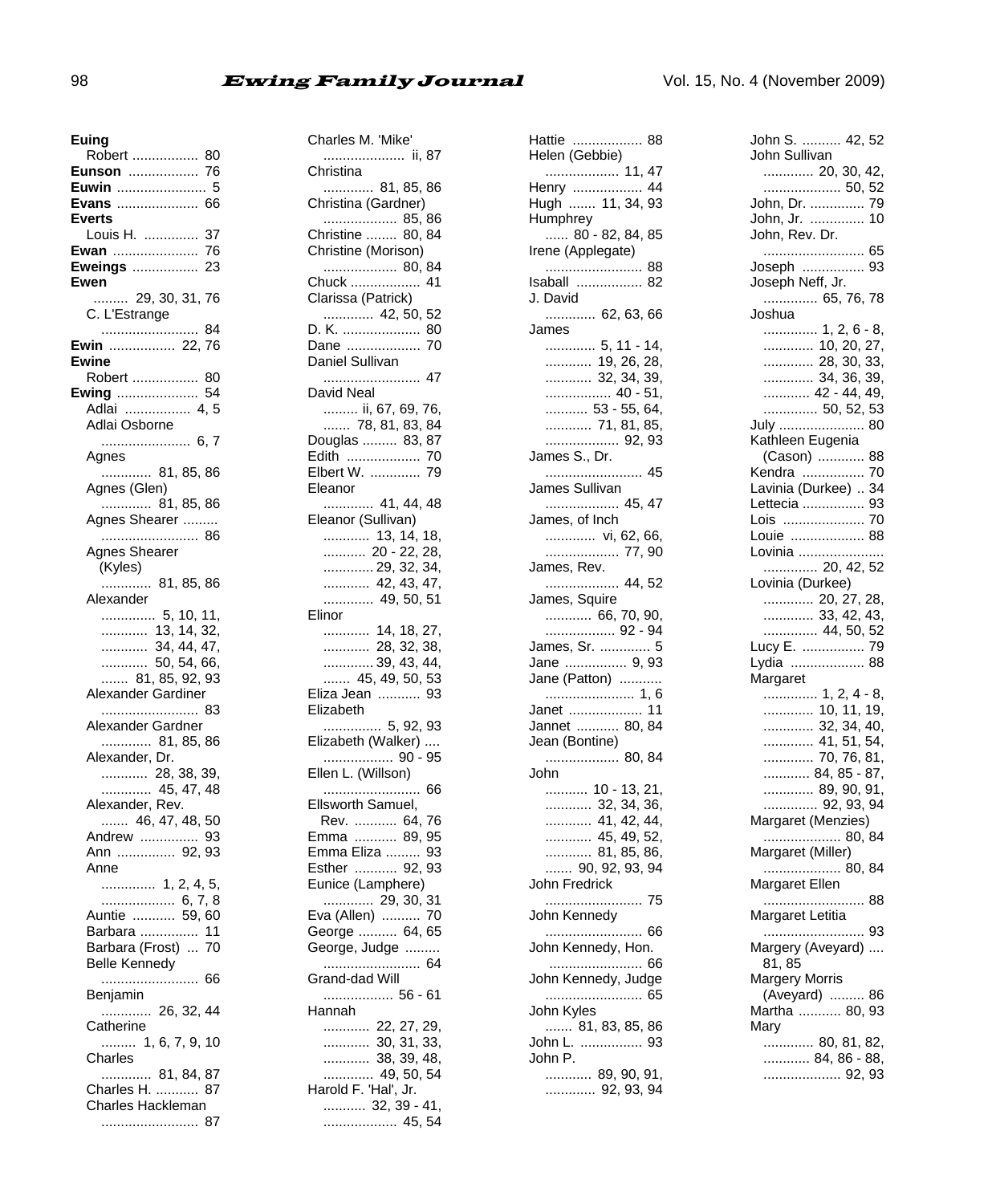### Vol. 15, No. 4 (November 2009) **Ewing Family Journal** 99

**Fox** 

| Mary (Conwell)                                                                                                    |
|-------------------------------------------------------------------------------------------------------------------|
| Mary (McKown)                                                                                                     |
| $\cdots$ 92, 93<br>Mary Ann  93<br>Mary Ann<br>(Thompson)                                                         |
| Moses  90, 93<br>Nancy  93<br>Naomi (Cooley)                                                                      |
| 54<br><br>Naomi Kathryn<br>(Parkes)  89<br>Nathaniel                                                              |
| $\begin{array}{cccc} 1, 2, 4, \\ \dots & 5 - 7, 9, \end{array}$<br>10, 64, 65<br>Nathaniel Mark                   |
| 64<br>.Nathaniel, Hon                                                                                             |
| 62<br>Nathaniel, Judge                                                                                            |
|                                                                                                                   |
| Philip                                                                                                            |
|                                                                                                                   |
| 80, 83, 84, 86<br>,  ٥٠, ٥٠,<br>26  21<br>79  79<br>Prolig<br>Presley K.  79<br>Putnam  87, 88<br>Rachel (Porter) |
| Rachel Margaret                                                                                                   |
| <br>Rachel Margaret<br>5<br>(Ewing)  5<br>Rebecca  93<br>Rebecca (Osborne)                                        |
| Robert                                                                                                            |
| $\frac{1}{2}$ 84, 85<br>Samuel                                                                                    |
| 87,88<br>Susanna  34<br>Thomas  79, 80<br>Thomas, Gen.                                                            |

| Walter                                                                                                                                                                                                                                                                                  |
|-----------------------------------------------------------------------------------------------------------------------------------------------------------------------------------------------------------------------------------------------------------------------------------------|
| 80, 81, 84, 85<br>Walter C.                                                                                                                                                                                                                                                             |
| 81,85<br>Walter Colquhoun                                                                                                                                                                                                                                                               |
| 81, 85, 86<br>William                                                                                                                                                                                                                                                                   |
|                                                                                                                                                                                                                                                                                         |
| 65, 80, 85,                                                                                                                                                                                                                                                                             |
| 92, 93, 94<br>William E.                                                                                                                                                                                                                                                                |
| William L. 'Bill'<br>32, 39, 45                                                                                                                                                                                                                                                         |
| <b>William Marion</b><br>'Grand-dad Will'                                                                                                                                                                                                                                               |
| 56                                                                                                                                                                                                                                                                                      |
| William, Jr.<br>10<br>William, of Stirling                                                                                                                                                                                                                                              |
| ii, 76<br>William, Rev.                                                                                                                                                                                                                                                                 |
| William, Rev.<br>11, 22, 26,<br>27, 29, 34,<br>42, 47, 49<br>William, Sr.  10                                                                                                                                                                                                           |
|                                                                                                                                                                                                                                                                                         |
|                                                                                                                                                                                                                                                                                         |
| Ewings<br>Alexander                                                                                                                                                                                                                                                                     |
| 46, 47, 48                                                                                                                                                                                                                                                                              |
| Alexander, Dr.<br>47, 48, 49                                                                                                                                                                                                                                                            |
| Alexander, Rev.                                                                                                                                                                                                                                                                         |
| 46<br>Ester  49                                                                                                                                                                                                                                                                         |
| James<br>46, 47, 48                                                                                                                                                                                                                                                                     |
| Rhoda (Peirce)                                                                                                                                                                                                                                                                          |
| Unice<br>49                                                                                                                                                                                                                                                                             |
| William  49                                                                                                                                                                                                                                                                             |
| Ewins  22<br>Fabos-Becker                                                                                                                                                                                                                                                               |
| Cecilia L.  80                                                                                                                                                                                                                                                                          |
| Ferris<br>Barbara B.                                                                                                                                                                                                                                                                    |
|                                                                                                                                                                                                                                                                                         |
| <b>Fife</b> 87                                                                                                                                                                                                                                                                          |
| Margaret (Ewing)                                                                                                                                                                                                                                                                        |
| $\begin{array}{r} 32, 34, 35, \\ 40, 41, 44, \\ \dots \\ 45, 47, \\ 45, 47, \\ 46, 47, \\ 48, 49, \\ 49, 40, \\ 40, 41, \\ 42, 43, \\ 44, 45, \\ 46, 47, \\ 48, 49, \\ 40, 41, 42, \\ 42, 43, \\ 45, 47, \\ 48, 49, \\ 40, 41, 42, \\ 42, 43, \\ 45, 47, \\ 49, 49, \\ 40, 40, \\ 40, $ |
|                                                                                                                                                                                                                                                                                         |
|                                                                                                                                                                                                                                                                                         |
| 76, 87<br>Fitzpatrick                                                                                                                                                                                                                                                                   |
| John C.  24                                                                                                                                                                                                                                                                             |
| <b>Flagstaff</b><br>James  93                                                                                                                                                                                                                                                           |
| Forbes                                                                                                                                                                                                                                                                                  |
| John, Gen.  18                                                                                                                                                                                                                                                                          |

| Bette                                                                                      |
|--------------------------------------------------------------------------------------------|
| 32, 38, 39,<br>41, 44, 45,<br>47, 49,<br>$\cdots$ 50, 53, 54<br>Elizabeth Ewing<br>'Bette' |
| 32, 38, 39,<br>41, 44, 45,<br>47, 49,<br>50, 53, 54                                        |
| Franklin<br>Benjamin  14<br>French  40, 55                                                 |
| Frost<br>Barbara<br>70<br>Fryer                                                            |
| <b>John  93</b><br>Mary (Ewing)<br>93                                                      |
| Gage<br>Thomas  27<br>Thomas, Gen.                                                         |
| Gardner<br>Absalom                                                                         |
| 20, 22, 36 <mark>,</mark><br>37, 42, 52                                                    |
| Christina<br>81, 85, 86<br>Gebbie                                                          |
| Helen  11, 47<br>Gladdon  94<br>Glen<br>Agnes                                              |
| 81, 85, 86<br>Goodall<br>David, Rev.                                                       |
| Goodman<br>Noah                                                                            |
| 21, 48, 49<br>Grandy<br>Elizabeth<br>31                                                    |
|                                                                                            |
| 31<br>Robert<br>Gregg                                                                      |
| Esther (Kelso)<br>93<br>93<br>John<br>Levi<br>93                                           |
| Hackleman<br>Sarah  87, 88                                                                 |
| Hadden<br>James  66<br>Halket                                                              |
| Major<br>15<br><sub>.</sub><br>Peter, Sir<br>17<br>Halkets                                 |
| Peter, Sir  16<br><b>Halkett</b><br>Major                                                  |

| <b>Hamilton</b>                        |          |
|----------------------------------------|----------|
| Charles                                |          |
| 15, 16, 35                             |          |
| F. L.  34, 42                          |          |
| Hanna                                  |          |
| William  19                            |          |
| <b>Hastings</b>                        |          |
| Oliver                                 |          |
| 27, 28, 48                             |          |
| Hemenway                               |          |
| Abby Maria  23                         |          |
| Henderson  5                           |          |
| Hill                                   |          |
| Abram  37<br>Abram, Rev.               |          |
|                                        |          |
| 24, 27                                 |          |
| Holland                                |          |
| Josiah Gilbert                         |          |
| 26, 37                                 |          |
| William                                | 92       |
| Howard                                 |          |
| Bill  67                               |          |
| Howell  66                             |          |
| Hunter                                 |          |
| William                                | 30       |
| Hustead                                | 66       |
| Virginia (Ewing)                       |          |
| 66                                     |          |
| Johnson                                |          |
|                                        |          |
|                                        |          |
| Robert H.  77                          |          |
| Jones                                  |          |
| A. C.  43                              |          |
| Edward A.                              |          |
| 38, 55<br>Kelso                        |          |
|                                        | 93       |
| America                                | 93       |
| Elizabeth                              |          |
| Elizabeth (Ewing)                      | 93       |
|                                        | 93       |
| Esther                                 | 93       |
| George                                 |          |
| James                                  | 93       |
| John                                   | 93       |
| Letetica                               | 93       |
| Mark                                   | 93       |
| Martha                                 | 93<br>93 |
| Mary                                   | 66       |
| Kennedy<br>Knowlton                    |          |
|                                        |          |
|                                        |          |
| Luke  23, 24<br>Luke, Esq.  23<br>Knox |          |
|                                        |          |
| Grace Louise                           |          |
| $\ldots$ 20, 27, 28, 53<br>Krueaer     |          |
|                                        |          |
| Lois  70                               |          |
| Kyles<br>Agnes Shearer<br>81, 85,      | 86       |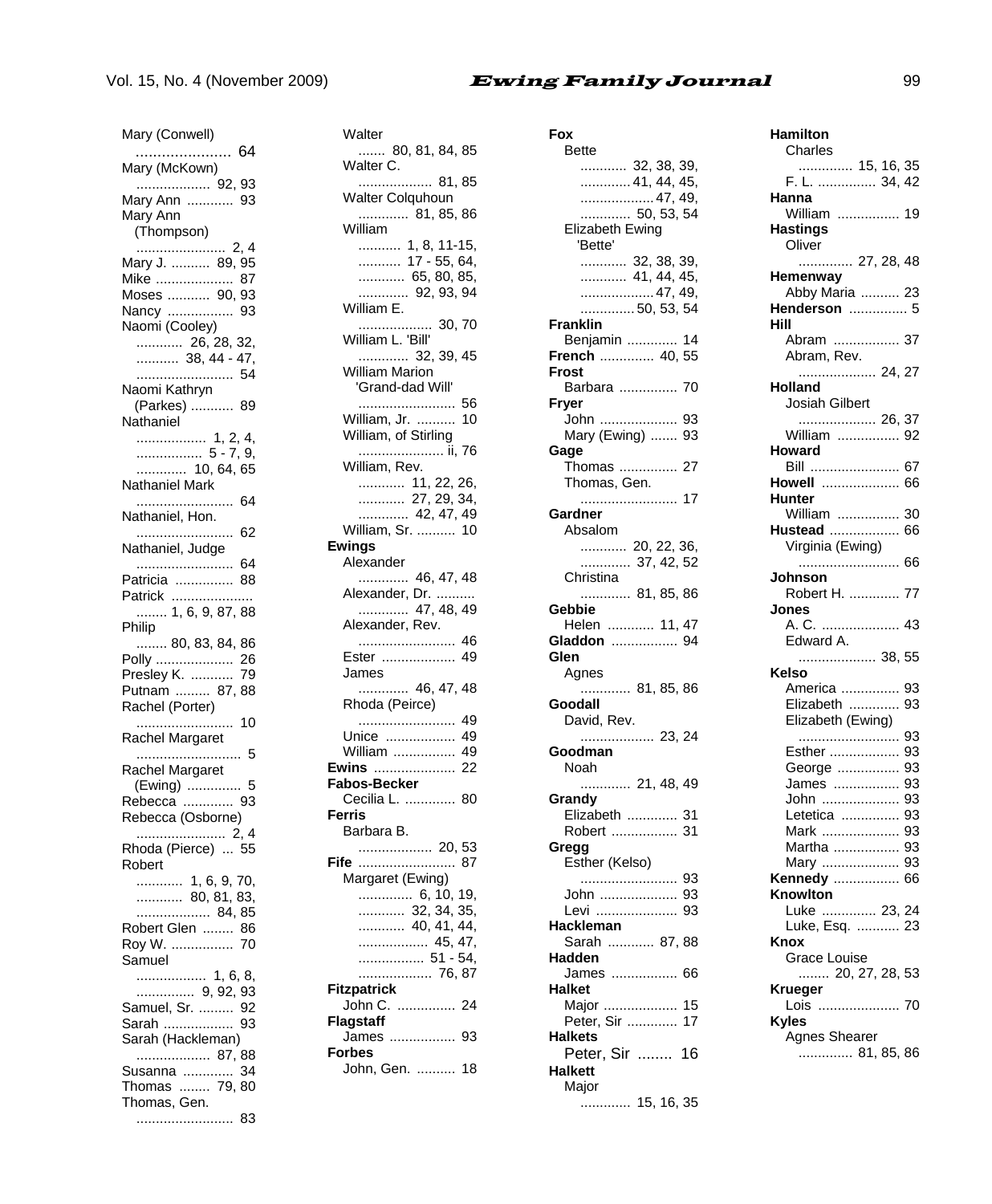### 100 **Ewing Family Journal** Vol. 15, No. 4 (November 2009)

#### **Lamphere**  Eunice

| Eunice                                   |
|------------------------------------------|
| 29, 30, 31<br>George                     |
| $\cdots$ 30, 40, 55<br>George L.  30     |
| Lamson<br>Daniel S.  28                  |
| Lancaster                                |
| Constance<br>18, 22, 24,                 |
| .<br>37, 39, 40,<br>                     |
| 41, 43, 44,<br>50, 51, 53                |
| Lanphear                                 |
| George  31<br>Lehmann  40, 55<br>Louis   |
| ii, 11, 20, 38,                          |
| 40, 41, 55<br>Margie  40                 |
| Lemar                                    |
| Rosannah (Mills)<br>80                   |
| William<br>80                            |
| Loudon<br>66<br>MacQuarrie               |
| Alison<br>79<br>Malkin                   |
| John<br>33                               |
| Martin<br>95<br>Jonathan                 |
| McClelland<br>66<br>McClure              |
| Jean<br>63<br>McConnell<br>91            |
| McCorkle                                 |
| Margrett (Richardson)                    |
| ii, 56, 61<br>McDonald                   |
| William A.<br>86<br>76                   |
| McEwan<br>John<br>76                     |
| McEwen<br>67, 76, 84                     |
| McEwing<br>76                            |
| <b>McIntyre</b>                          |
| John  80<br>Mary (Christian Mills)<br>80 |
| McKay                                    |
| Archibald  33<br>McKee                   |
| David  93<br>Mary (Ewing)                |
| 93                                       |
| McKown<br><br>Mary  92, 93               |
| McMichael<br>James R.                    |
| 6, 19, 41, 77<br><b>McPeaks</b>          |
|                                          |

| Menzies                        |
|--------------------------------|
| Margaret  84                   |
| Margret  80                    |
| <b>Mercer</b>                  |
| Hugh  18                       |
| Merrick<br>53                  |
| Benjamin  43, 52               |
| George Byron                   |
| 52<br>John Sullivan            |
| 43, 50, 52                     |
| Lovinia (Durkee                |
| Ewing)  43, 52                 |
| Miller                         |
| Margaret  80, 84               |
| Mills                          |
| John<br>80                     |
| John, Capt.<br>John, Jr.<br>80 |
| 80<br>July (Ewing)<br>80       |
| Mary (Christian)               |
| 80                             |
| Rosannah  80                   |
| Mirick<br>53                   |
| Mitchel                        |
| Margaret  34                   |
| Moore                          |
| Rebecca  3                     |
| Morgan<br>70<br>Edith          |
| Morison                        |
| Christine  80, 84              |
| Mullin                         |
| Madeline W.                    |
| 29, 38,                        |
| 40, 55                         |
| Munger                         |
| Elnathan  22<br>Murdock        |
| Ann (Ewing)  93                |
| Emberson                       |
| Murray                         |
| Seth, Col.                     |
| 21,49                          |
| Murrell                        |
| Gary<br>ii                     |
| Gary A.  1,<br>10<br>10        |
| Marilyn<br>Myrick  53          |
| Needham                        |
| Humphrey  22                   |
| Nelson                         |
| Jared  9                       |
| Nemacolin                      |
| Chief                          |
| Neville                        |
| Col.  92                       |

| Nichols                              |
|--------------------------------------|
| Jacob                                |
| 20, 42, 52<br>Lovinia (Ewing)        |
| $\ldots$ 20, 42, 52                  |
| William Sullivan<br>20, 43, 50, 52   |
| Nugent<br>John  16                   |
| Nye                                  |
| Harriet (Wilcox)                     |
| 32<br>                               |
| Jarvis<br>44                         |
| Joseph<br>32                         |
| Mary Greene                          |
| 23, 51<br>Okie                       |
| Virginia E.                          |
| 62, 65, 66                           |
| Osborne                              |
|                                      |
|                                      |
|                                      |
| Martha Scott  38<br>Rebecca  1, 2, 4 |
| Osting                               |
| Alice Lynette  89                    |
| Margaret Ellen                       |
| (Ewing)  88                          |
| Raymond  89                          |
| Page                                 |
| Carrie E. H.<br>23                   |
| Parkes                               |
| Naomi Kathryn  89                    |
| Parkman                              |
| Francis                              |
| 14, 17, 34, 35<br>.                  |
| Patrick                              |
| Clarissa                             |
| 42, 50, 52                           |
| Patton                               |
| Jane  1, 6                           |
| Jane (Ewing)  9                      |
| Peirce                               |
| Mary Frances                         |
| 55                                   |
| Rhoda  49                            |
| Peters                               |
| Richard  35                          |
| Phillips                             |
| Jonathan  93                         |
| Pierce                               |
| Mary Frances                         |
| 30, 38                               |
| Rhoda<br>55                          |
| Seth, Capt.                          |
| 21, 27, 49                           |
| Pope  40, 55                         |
| Porter                               |
| 21, 49<br>Col.                       |
| Rachel<br>10                         |
| Price-Mitchell                       |
| Marilyn<br>83                        |

| Rann                           |
|--------------------------------|
| W. S.  48                      |
| Reed                           |
| Jay  67                        |
| Richardson<br>Margrett  56, 61 |
| Riddle                         |
| William E.                     |
|                                |
| ii, 62, 66, 70,<br>77, 82, 90, |
| 91, 92                         |
| Rosenberry                     |
| John  95                       |
| Rowe  66                       |
| Ruffino<br>Kendra (Ewing)      |
| 70                             |
| Schutz                         |
| John A.  19                    |
| <b>Shattuck</b>                |
| William  24                    |
| <b>Shearer</b>                 |
| Elizabeth (Ewing)              |
| 93                             |
| George  93                     |
| Sheldon<br>Mary  3             |
| Shelton                        |
|                                |
|                                |
| Mary  3<br>Sherman             |
| William Tecumseh               |
| 83                             |
| Shirley                        |
| William  17, 18                |
| Short  95                      |
| Thomas  95                     |
| Simeral                        |
| Andrew  2<br>Smith             |
| David  92                      |
| H. P.<br>48, 54                |
| Somers                         |
| Livina  43                     |
| Spates  40, 55                 |
| Sprowles                       |
| Hugh  95                       |
| Stenfeldt                      |
| Margaret  70                   |
| Stephenson  95<br>David  95    |
| <b>Stevenson</b>               |
| Adlai Ewing  7, 8              |
| Stiller                        |
| Alice Lynette (Osting)         |
| Sturgeon                       |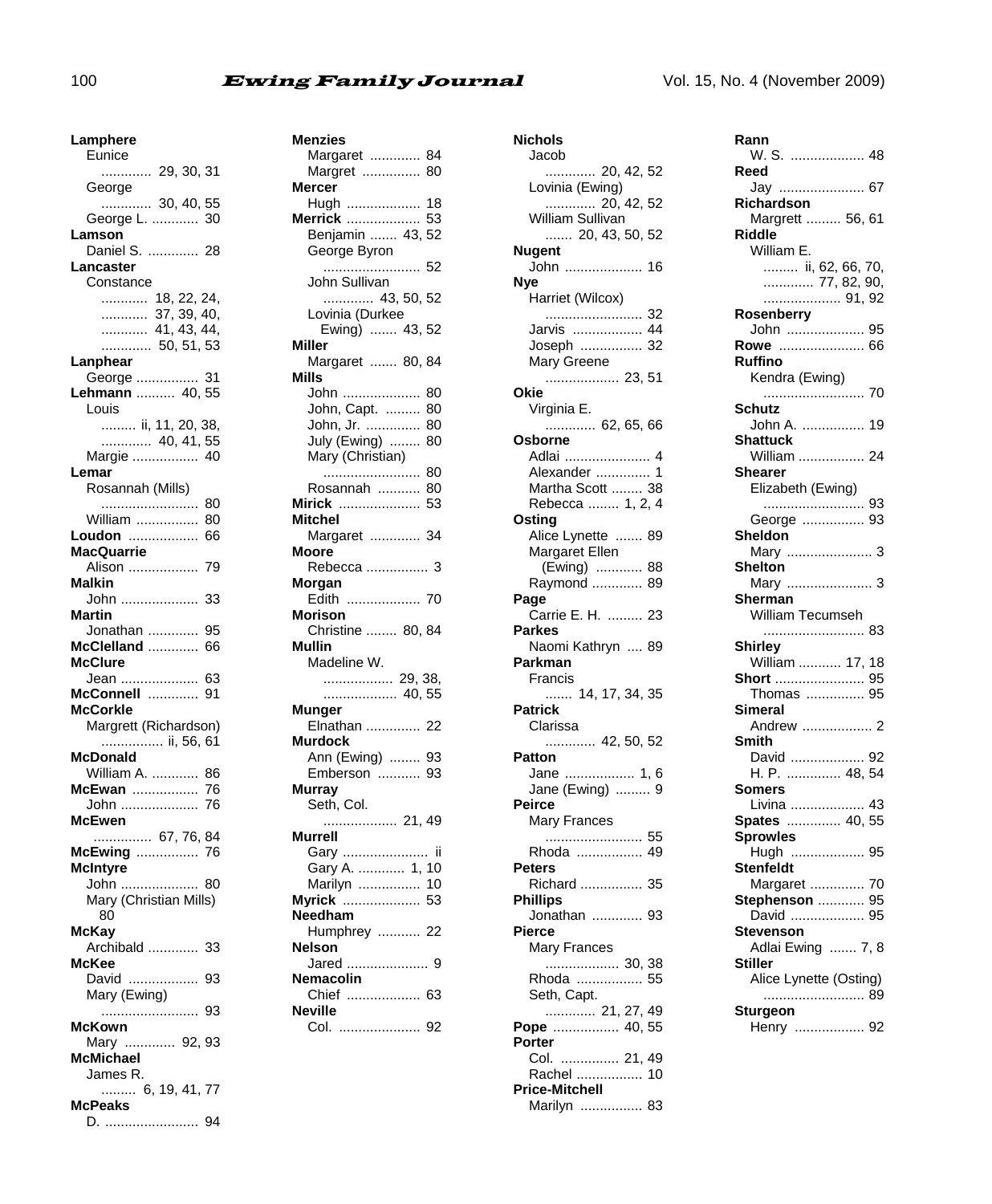## Vol. 15, No. 4 (November 2009) **Ewing Family Journal** 101

## **Sullivan**

| Eleanor            |
|--------------------|
| ………… 13. 14. 18.   |
| 20 - 22, 28,       |
| 29, 32, 34,        |
| 42, 43, 47,        |
| 49, 50, 51         |
| Miss  46, 47, 50   |
| Taylor             |
| John  23, 93       |
| <b>Thompson  1</b> |
| Anne (Ewing)       |
| 1, 2, 4 - 8        |
| Elizabeth  1       |
| John               |
| 1, 2, 4, 7, 8      |
| Mary  5            |
| Mary (Sheldon)     |
| . 3                |
| Mary (Shelton)     |
| 3                  |
| Mary Ann           |
| 1, 2, 3, 4         |
| Moses  3           |
| Nathaniel  1       |
| Tittle             |
| J. H. ………………… 54   |
|                    |

| <b>Train</b> 38, 54 |
|---------------------|
| Elmira  29          |
| Enoch               |
| 22, 27,             |
| 29, 30, 48          |
| Hannah (Ewing)      |
| 22, 27, 29,         |
|                     |
| 30, 31, 33,         |
| 38, 48, 55          |
| Harriet  29         |
| Samuel              |
| 27, 28, 29          |
| Trebbel             |
| John  14            |
| Tucker              |
| Joseph  24          |
| Tupper              |
| Benjamin, Col.  21, |
| 49                  |
| Walker  89, 92, 95  |
| Elizabeth           |
| 89, 90 -95          |
| Isaac  92, 93       |
| Isaac, Maj.  93     |
| Wallace  80         |
| Walls               |
|                     |
| John  5             |
| Warren              |
|                     |

| Washington           |
|----------------------|
| George               |
| 14, 15, 23,          |
| 24, 28, 63,          |
| 64 - 66              |
| Webb                 |
| Daniel  18           |
|                      |
| Weippert             |
| Jane E.  77          |
| Welles               |
| Samuel  24           |
| Wentworth            |
| Benning, Gov.        |
| . 23                 |
| John, Esq.  23       |
|                      |
| Michael  23          |
| White  5             |
| Whitefield           |
| George  11, 13       |
| Whitmore             |
| Maj.  21, 49         |
| Wilcox               |
| 38, 39, 43,          |
| 44. 53               |
| Benjamin             |
|                      |
| $\ldots$ 22, 37<br>. |
| Elinor (Ewing)       |
| 18, 27, 28,          |
| 32, 38, 39,          |
| 43, 44, 50, 53       |
| Harriet  32          |

| Joshua               |
|----------------------|
| 27, 44, 50           |
| Lovinia  44, 50      |
| Stephen              |
| 18, 27, 28,          |
| 32, 38, 43,          |
| 44, 50, 51, 53       |
| William  27, 44      |
| <b>Wilcoxson  38</b> |
| Will                 |
| Abram, Rev.  27      |
| Willard  66          |
| Williams             |
| Samuel, Lieut. Col.  |
| 21, 49               |
| <b>Willson  66</b>   |
| Ellen L.  66         |
| Wolfe                |
|                      |
| James, Lieut.        |
| 13                   |
| Wood                 |
| Ezra, Col.  36       |
| Woodbridge           |
| Ruggles, Col.        |
| 20, 36               |
| <b>Woods</b> 90      |
| Elizabeth (Walker    |
| Ewing)  91, 92       |
| Stephen  90, 91, 95  |
| Xittredge            |

Mildred M. ........... 22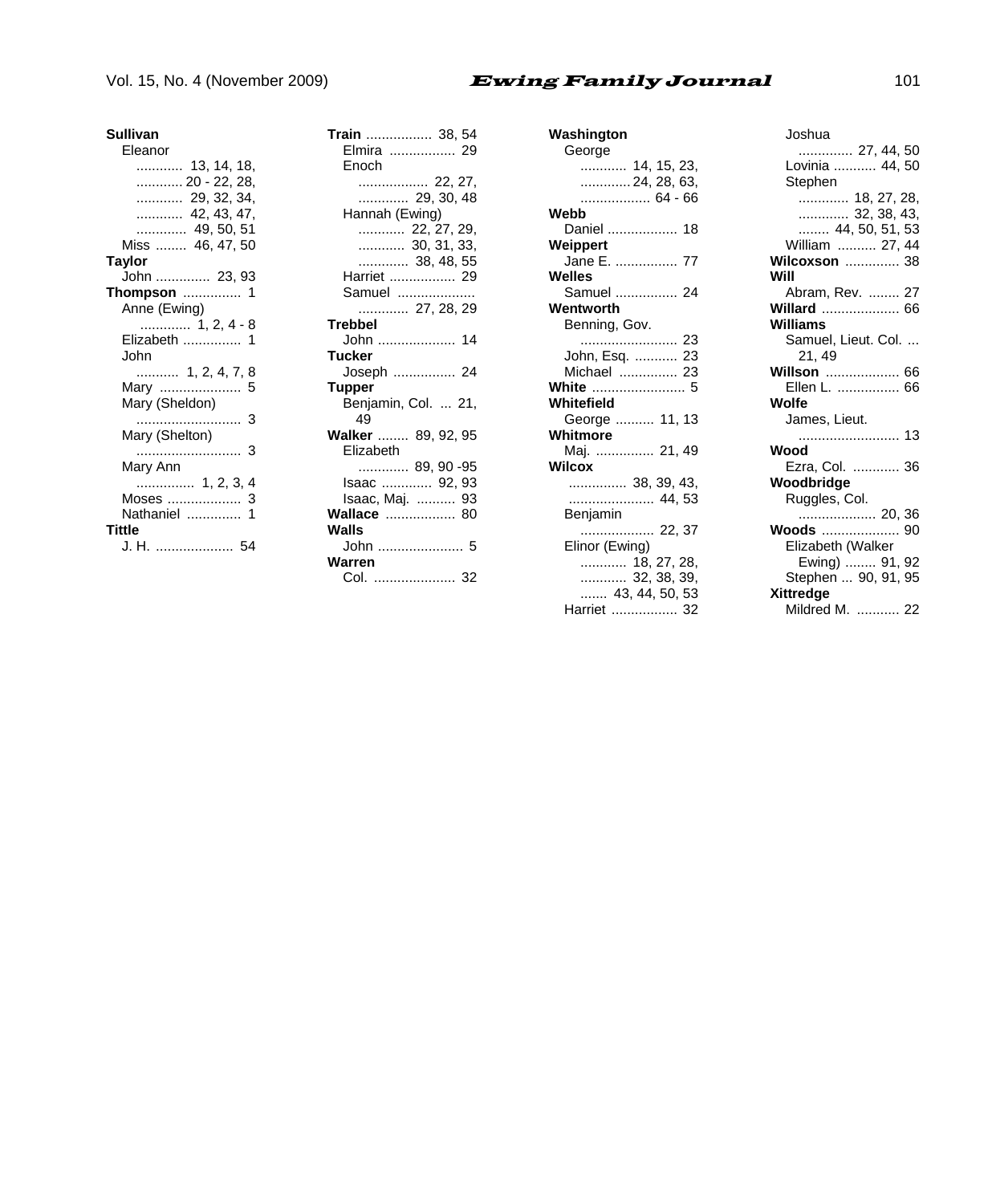# **Looking for Holiday Gifts?**

## Consider *EFA* Merchandise



**Sweat Shirts** 







Go to the EFA web site: *www.EwingFamilyAssociation.org* 

and under the Activities drop-down menu click on *Ewing Family Merchandise* for information about how to order these items and their cost.

*Happy Holidays to All!* 

**Patches, Notes, Decals, and Pins**

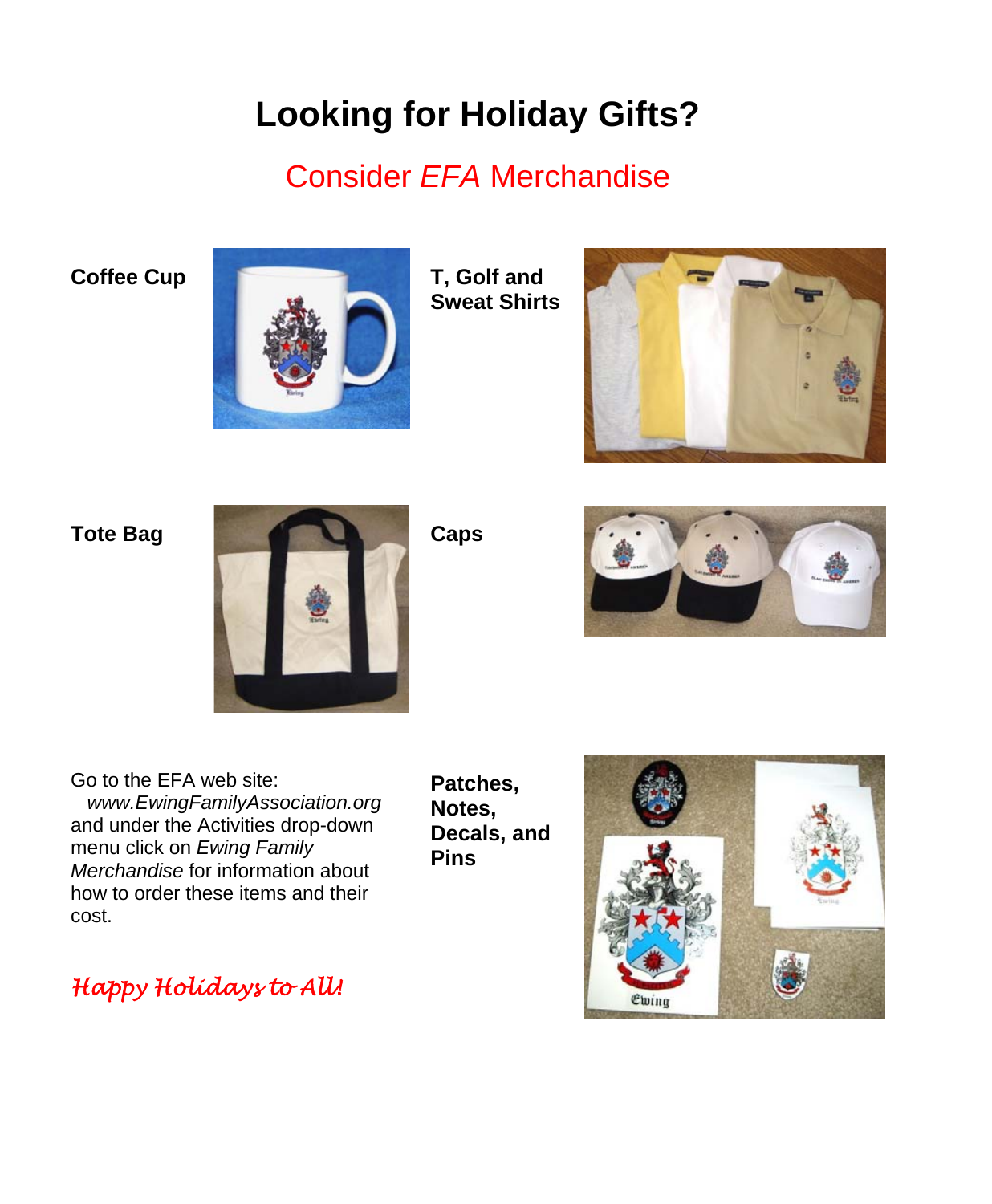

World of Stock

# *Bridge to the West*

Eleventh Gathering of the *Ewing Family Association* Summit Inn, Uniontown, Pennsylvania 23-26 September 2010

The gathering's venue will be the elegant, historic *Summit Inn*, close to Uniontown and Nemacolin's Trail, a major route which supported migration from the East Coast to the southwestern Pennsylvania area and, from there, further west. For further information about this venue, visit *www.SummitInnResort.com*.



**For more information about the gathering, see page vi. For the latest, up-to-date information about the gathering, visit:**  *www.EwingFamilyAssociation.org/2010\_Gathering/index\_Project\_Gather\_2010.html***.**